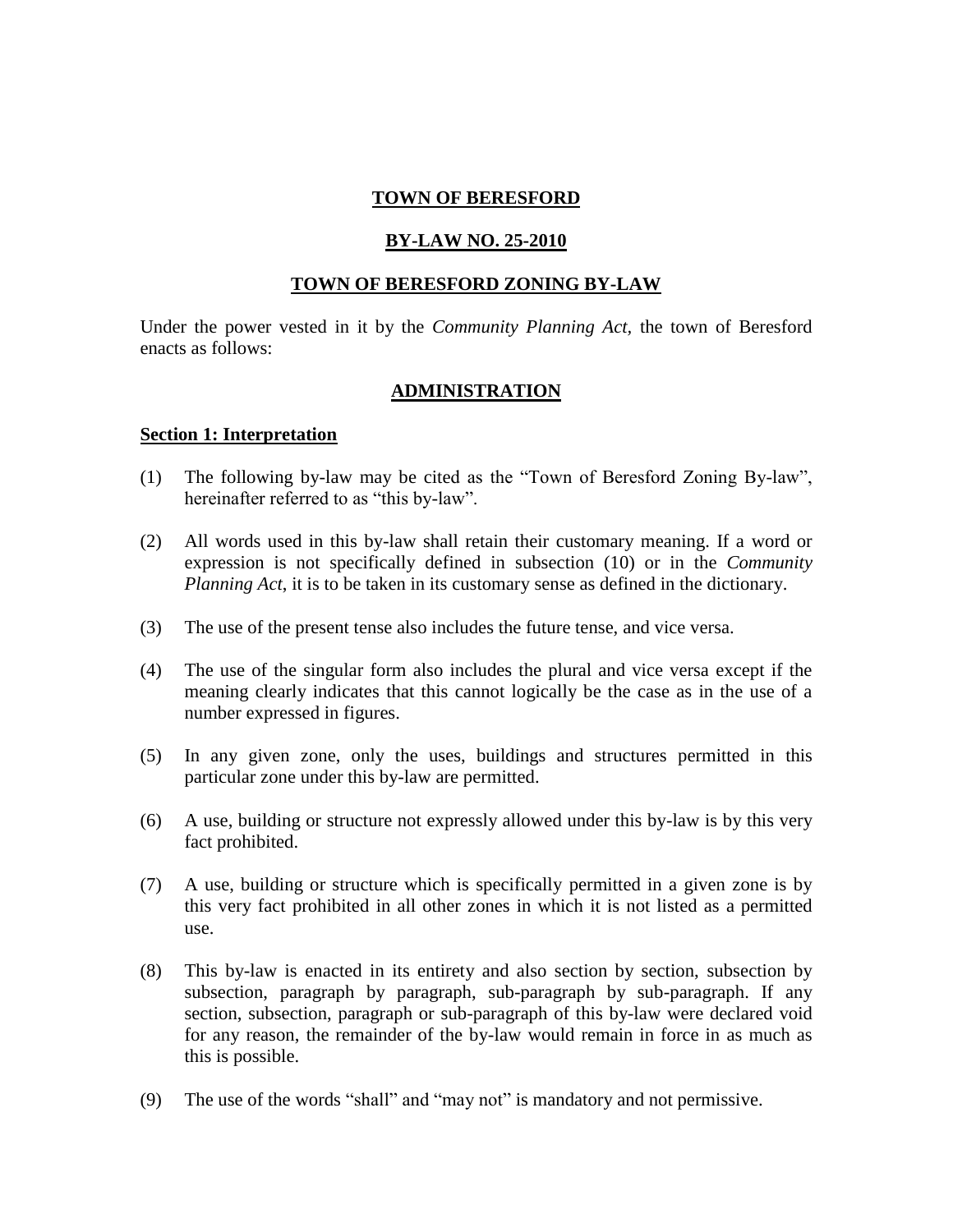(10) In this by-law

**"Abut"** (*donner sur)* means being adjacent to or having access thereto directly;

"**Access driveway"**(*accès charretier)* means the lowered portions of sidewalks and curbs allowing vehicular access from the travelled portion of the roadway to access and egress lanes and parking areas;

*"***Aggregate"** *(agrégats)* means sand, gravel, sandstone, clay, shale, limestone, earth, stone, marble, granite, and rock other than metallic ore;

**"Assembly of recreational vehicles"** *(rassemblement de véhicules récréatifs)* means an assembly organized by a federation or an association of caravans which travels from one locality to another for brief periods of time;

"**Attached carport**" (*abri d'auto attenant*) means a construction having a roof supported by columns which is intended to provide shelter for a parked motor vehicle. The carport and main building shall share a common wall while the opposite and back walls shall be open to the extent of 75% of the potential total wall area. The back wall shall provide access to the back yard;

**"Bed and breakfast"** (*gîte du passant)* means the use of any land, building or structure to provide sleeping accommodations and breakfast to transient travelers but does not include a boarding house, rooming house, group home, hotel, motel or inn;

**"Building"** *(bâtiment)* means a freestanding work with a solid roof and walls which is used or intended to be used to house, hold or shelter humans, activities, animals, chattels or property. Buildings do not include "structures" as defined in this by-law;

**"Building, accessory" or** *"***Accessory building"** *(bâtiment accessoire)* means a detached building located on the same lot as an existing main building or structure, the use of which is clearly incidental, subordinate and complimentary to that of the main use of the land, building or structure. No accessory building may be erected, placed, relocated, structurally altered or replaced on a vacant lot. For example private garages, storage sheds, and gazebos are accessory buildings normally associated with a main building used for residential purposes;

**"Building, main" or "Main building"** *(bâtiment principal)* means the building that constitutes, by reason of its use, the primary purpose for which the lot is used. This use must be permitted under this by-law and the *Community Planning Act*. The main building is therefore the chief or main building on the lot in respect to the use, intent, purpose and occupation that is made of it. In certain Commercial zones, where this is expressly permitted under this by-law, a main building may house several main uses;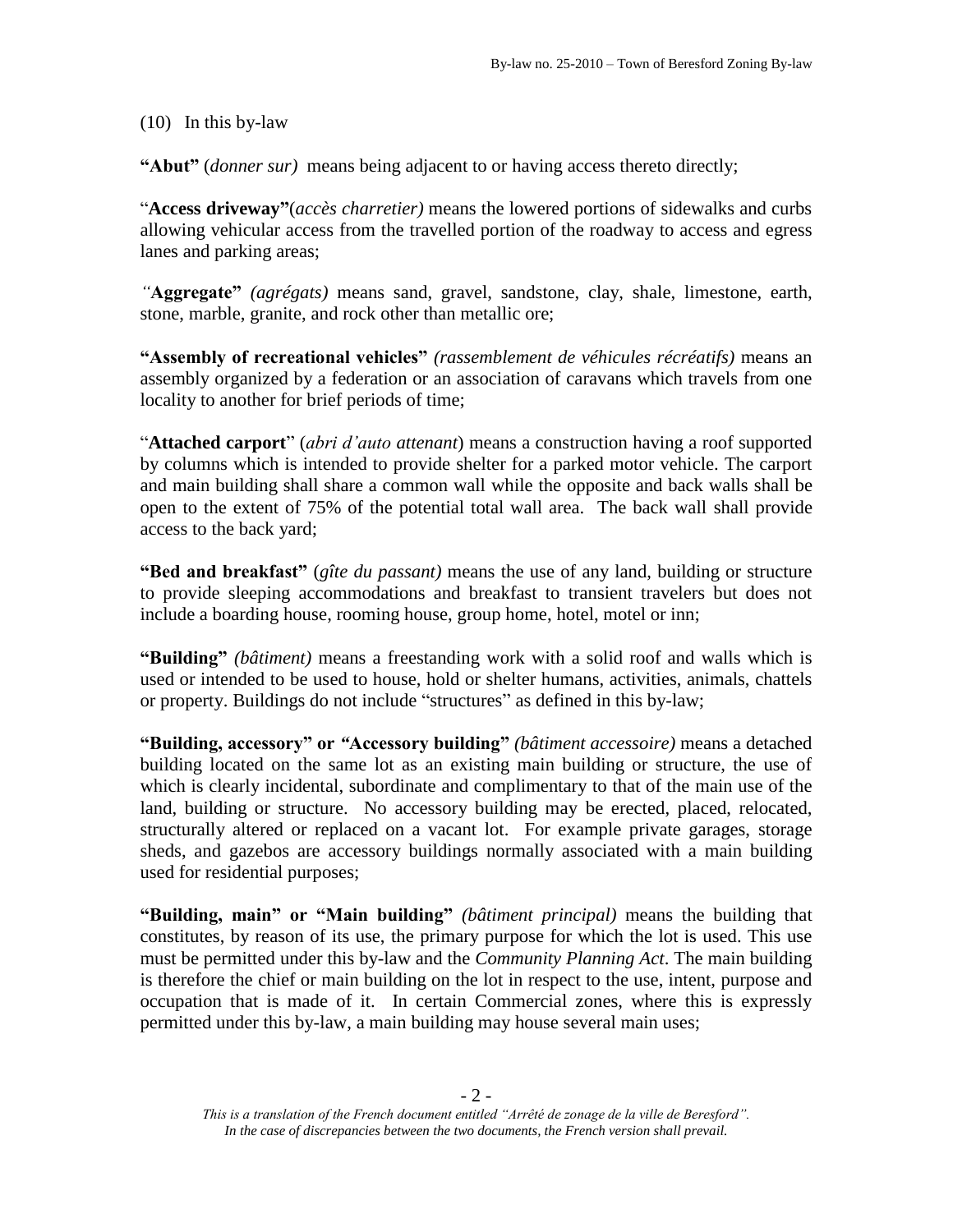"**Building inspector"** *(inspecteur des constructions)* means a building inspector employed by the *District of Belledune Planning Commission*;

**"Building permit"** *(permis de construction)* means a permit signed by the building inspector and issued by the planning commission in conformity with the provisions of the municipality's *Building by-law*. A building permit may be issued in conjunction with a development permit;

**"Cabin"** *(cabine)* means a small vacation dwelling with a maximum floor area of 55 square meters, containing kitchen and bathroom facilities and is rented to tourists for very short stays. For the purpose of this by-law, cabins are only permitted as part of a cabin establishment;

**"Cabin establishment"** *(complexe de villégiature)* means a hotel-type establishment composed of a group of cabins which are rented to tourists. A cabin establishment may also include a number of secondary uses such as a spa, conference room, restaurant and recreational and sporting activities;

**"Canadian construction codes"** *(codes nationaux de construction)* means the current versions of the *National Building Code of Canada*, the *National Fire Prevention Code of Canada*, the *National Plumbing Code of Canada*, the *Agricultural Building Construction Code of Canada* and all other user's guides published by the Canadian Research Council;

**"Cord of wood"** *(corde de bois)* means a volumetric unit of measurement of 3.6 cubic meters which is equivalent to 1.2 meters in height x 1.2 meters in width x 2.4 meter in length;

**"Cottage"** *(chalet)* means a small vacation dwelling usually used during the summer containing a maximum of one (1) dwelling unit. For the purpose of this by-law, cottages are only permitted in the Coastal zones (CL zones);

**"Council"** *(conseil)* means the municipal council of the town of Beresford;

**"Develop"***(aménager)*means to erect, place, relocate, remove, demolish, structurally alter, repair or replace;

*"***Development officer***" (agent d'aménagement)* means a development officer employed by the District of Belledune Planning Commission;

**"Development permit"** *(permis d'aménagement)* means a permit signed by the development officer and issued by the planning commission on the condition that the development project conforms with all of the provisions of the municipal plan, this bylaw, and the *Community Planning Act.* A building permit may be issued in conjunction with a development permit;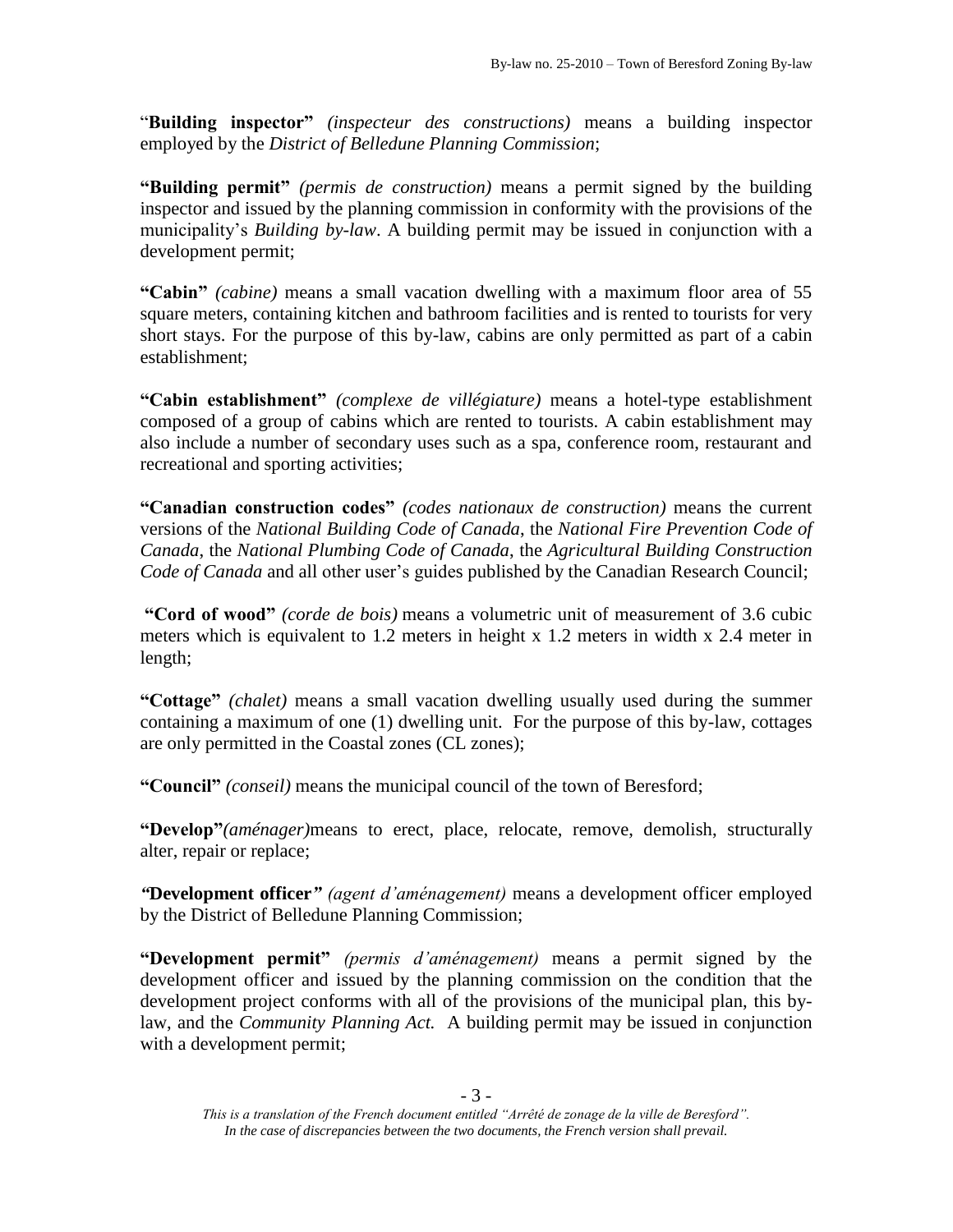**"Display"** *(étalage)* means to expose a product for the purpose of selling it;

**"Dwelling"***(habitation)* means a building or portion thereof, containing one or more dwelling units which is used or intended to be used for permanent human habitation. For the purpose of this by-law, a dwelling shall not include the followings types of housing:

(a) mini-home,

(b) mobile-home,

(c) community placement residential facility,

(d) shelter for women and/or children,

(e) nursing home,

(f) cabin,

(g) recreational vehicle, or

(h) hotel, motel, or inn;

**"Dwelling complex"** *(complexe d'habitation)* means a lot containing at least two multiple-unit dwellings sharing a number of common facilities such as parking, interior streets, and recreational areas. Nursing homes and residential community placement facilities are permitted in a dwelling complex;

**''Dwelling, two unit'' or ''Two-unit dwelling ''***(habitation à deux logements)* means a dwelling containing two dwelling units each having a separate entrance or a common vestibule;

**''Dwelling, multiple unit'' or ''Multiple-unit dwelling''***(habitation à logements multiples)* means a detached building containing three or more dwelling units located on one or more floors and which each have a separate entrance or a common vestibule or hallway;

**''Dwelling, semi-detached" or ''Semi-detached dwelling''***(habitation semi-détachée)* means a building that is divided vertically by a common wall into two dwelling units side by side, under one roof, and each of which has a separate entrance from the front yard;

**''Dwelling, single-unit '' or ''Single-unit dwelling''***(habitation à logement unique)* means a detached building containing a single dwelling unit occupied by a single family or a single household;

*This is a translation of the French document entitled "Arrêté de zonage de la ville de Beresford". In the case of discrepancies between the two documents, the French version shall prevail.*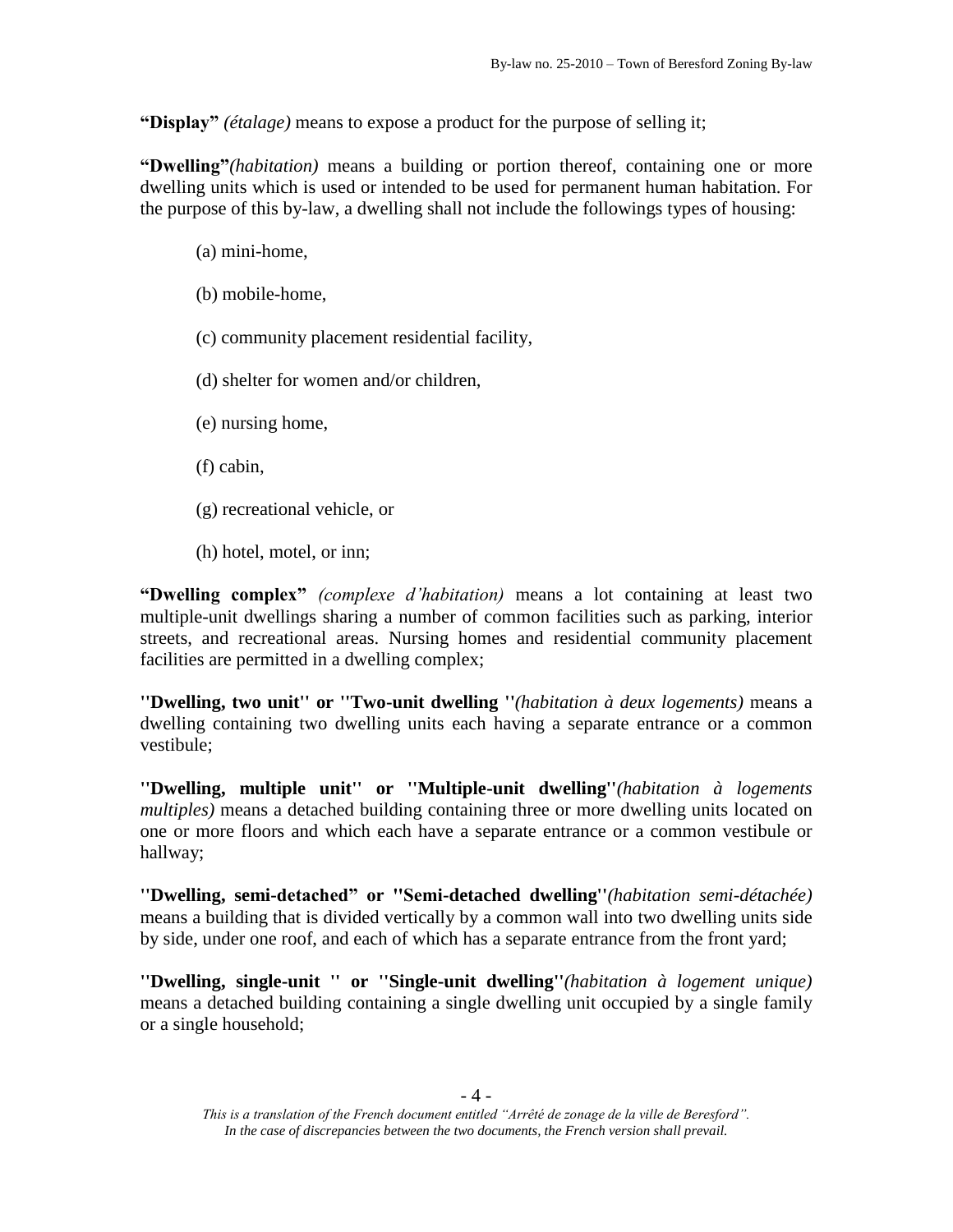**"Dwelling unit"** *(unité de logement)* means a dwelling composed of one or more rooms connected together that constitutes a separate, independent housekeeping establishment with independent kitchen and bathroom facilities intended for the use of a single family or household. With the exception of an intergenerational dwelling, all dwelling units shall have a direct access to the outside by a door or a common vestibule without having to pass through another dwelling;

**"Erect"** (é*difier)* means to build, construct, dig a foundation, assemble or relocate a building or structure on a lot and includes all work preparatory thereto;

**"Event, motorized-sporting" or "Motorized-sporting event"** *(événement de sport motorisé*) means the use of any land, building or structure to hold a public event related to a race, competition or show involving all types of motor vehicles. Without limiting the generality of the preceding sentence, motorized-sporting events include, but are not limited to, races, competitions or shows involving motocross, motorcycles, race cars, snowmobiles, speed boats, regattas, mud races or tractor pulls;

**"Event, public" or "Public event"** *(événement public)* means the use of any land, building or structure to hold an event having the potential of gathering a large number of people such as a party, fair, carnival, circus or outdoor concert;

**"Façade"** *(façade)* means each of the elevations, faces and walls of a building including the main façade, side façades and rear façade;

**"Façade, main" or "Main façade"** *(façade principale)* or frontispiece means the façade containing the main entrance to the building. In general, the main façade of a building faces the street;

**"Floor area"** *(aire de plancher)* means the total horizontal area contained within the exterior walls of all storeys of a building including the basement;

**"Front opening waste bin" (***conteneur à déchets à benne frontale)* means a container used for disposing of waste which is to be emptied and collected by a specially designed truck equipped with a mechanical arm intended for this purpose;

**"Garage commercial" or "Commercial garage"** *(garage commercial)* means the use of any land, building or structure for repairing and servicing motor vehicles for payment. Body repair, collision repair, body filling and paint shops are not included in this definition;

**"Garage sale"** *(vente de garage)* means the sale of surplus household items belonging to the occupant of the dwelling located on the lot where the objects are displayed and sold and whose number and quantity do not exceed the normal needs of the occupant;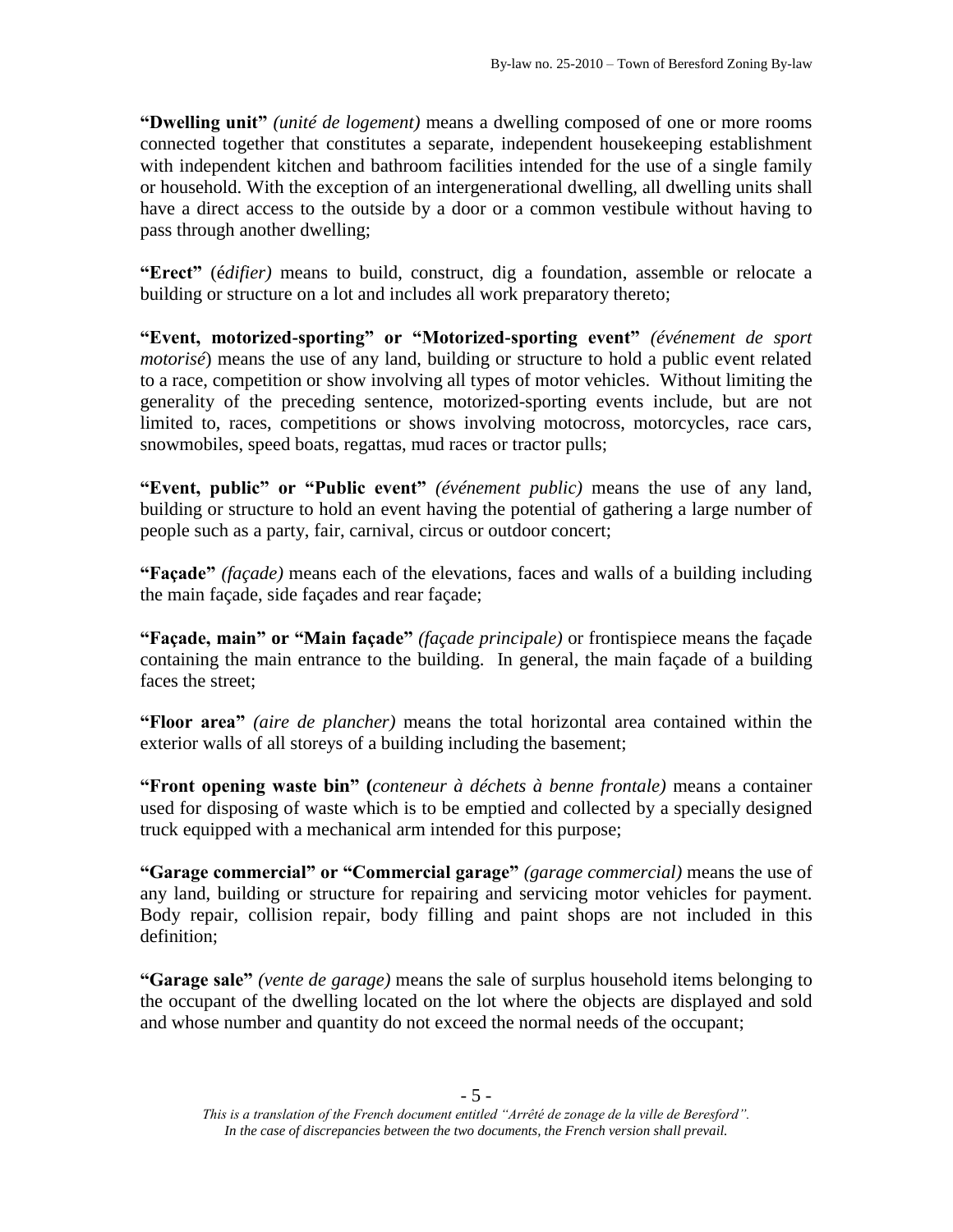**"Garage, portable" or** "**Portable garage**" *(abri d'auto temporaire)* means a temporary building which can be dismantled and removed and is used during the winter months for the purpose of temporarily storing automotive vehicles;

**"Garage private" or "Private garage"** *(garage privé)* means any building which is accessory to a main building used for residential purposes, which is equipped with a garage door and intended solely to store private motor vehicles and household goods belonging to the owner of the garage. No mechanical work may be carried out in a private garage with the exception of very light maintenance work on vehicles belonging to the owner of the garage;

**"General contracting business"** (*enterprise générale de construction)* means any business whose main activity is to execute or cause to be executed, in whole or in part, construction work involving buildings, structures or infrastructures. Included in this definition are excavation, landscaping, carpentry, woodworking, masonry, airconditioning, ventilation, electrical, pipefitting, painting and siding contractors. Asphalt and cement plants are not included in this definition;

**"Goods and services retail business"** (*enterprise de vente de biens et service)* means a commercial establishment where commonly used goods and services are sold or provided such as convenience store, grocery store, clothing store and retail store;

**"Gross weight"** *(poids nominal brut)* means the net weight of a vehicle to which is added the maximum load the vehicle can transport;

**"Ground floor"** *(rez-de-chaussée)* means the storey of a building located at ground level or slightly above ground level;

**"Gross surface occupancy area"** *(aire d'occupation du sol)* means the area of a lot occupied by the vertical projection of a building or structure, excluding cornices and eaves;

**"Height"** *(hauteur)* means, in respect to a building, the vertical distance between the pinnacle or highest point of the roof and the average ground elevation measured at each corner of the foundation;

**''High water mark'' or ''Ordinary high water mark of a river, watercourse, or expanse of water or wetland"** *(repère des hautes eaux ordinaries de toute rivière, de tout cours d'eau, de toute étendue d'eau ou de toute terre humide)* means the highest level reached by a body of water that has been maintained for a sufficient period of time to leave evidence on the landscape. This mark is usually located at the natural line or "mark" impressed on the shore, that is

(a) at the point where natural vegetation shifts from predominantly aquatic species to predominantly terrestrial species, or in the absence of aquatic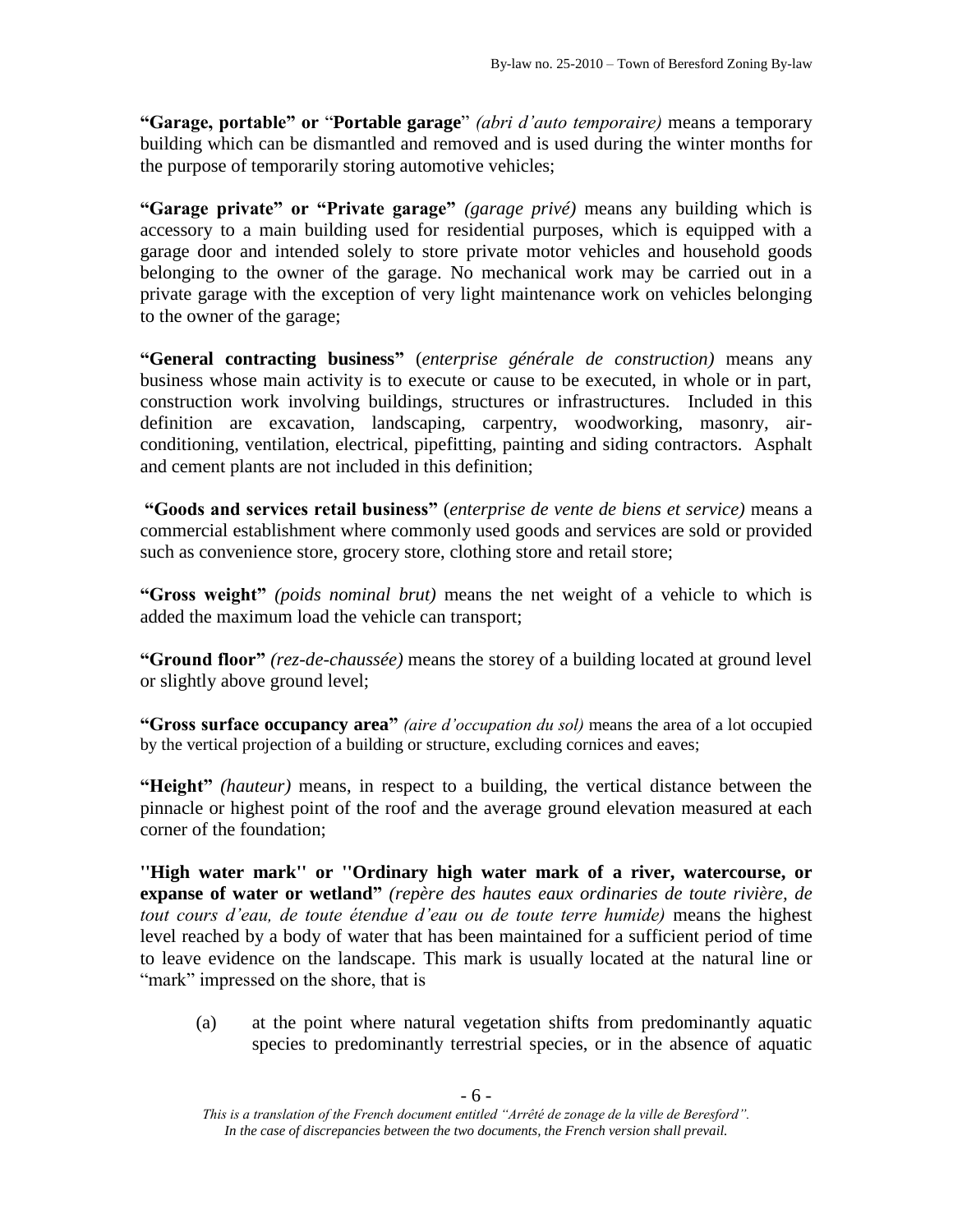plants, it is the point where the growth of terrestrial plants stops in proximity to the body of water or wetland;

- (b) where there is a reservoir, the high water mark will correspond to the "full pool" or "full supply" level or corresponding elevation,
- (c) in the case of a lawfully erected retaining wall, the top of the structure,
- (d) where the information is available, at the 2-year flood elevation, which is considered equivalent to the HWM line based on the botanical criteria defined in paragraph (a);

**''High tide mark » or « Ordinary High tide mark of Nepisiguit Bay"** *(repère des hautes marées ordinaires de la Baie Népisiguit »* means the highest level reached by the tide which was maintained for a sufficient period of time to leave evidence on the landscape.

**"Household"** *(ménage)* means all the occupants of the same dwelling unit whether they are related or not (as in the case of cohabitation for example). A household can be composed of a single person;

**"Kennel"** *(chenil)* means the use of land, buildings or structures for the keeping, boarding, training or breeding of dogs for commercial or private purposes;

**"Land"** *(terrain)* means a lot, a parcel of land or two or more contiguous parcels of land in one ownership and used or intended to be used as the site of a main building or construction;

**"Lane, access" or "Access Lane"***(allée d'accès)* means the lane that connects a parking lot to the travelled portion of the roadway;

**"Lot"** *(lot)* means a parcel of land described in a deed or in a subdivision plan registered at the Registry Office;

**"Lot depth"** *(profondeur)* means, in the case of a lot, the horizontal distance between the mid-point of the front lot line and the mid-point rear lot line;

**''Lot, corner'' or ''Corner lot''** *(terrain de coin)* means a lot abutting a street corner or the intersection of two or more streets;

**"Lot, interior" or "Interior lot"** *(terrain intérieur)* means any lot except a corner lot;

**''Lot line, front'' or ''Front lot line''** *(limite avant)* means the common line separating the lot from the street line of a designated street or main access lane to the lot;

*This is a translation of the French document entitled "Arrêté de zonage de la ville de Beresford". In the case of discrepancies between the two documents, the French version shall prevail.*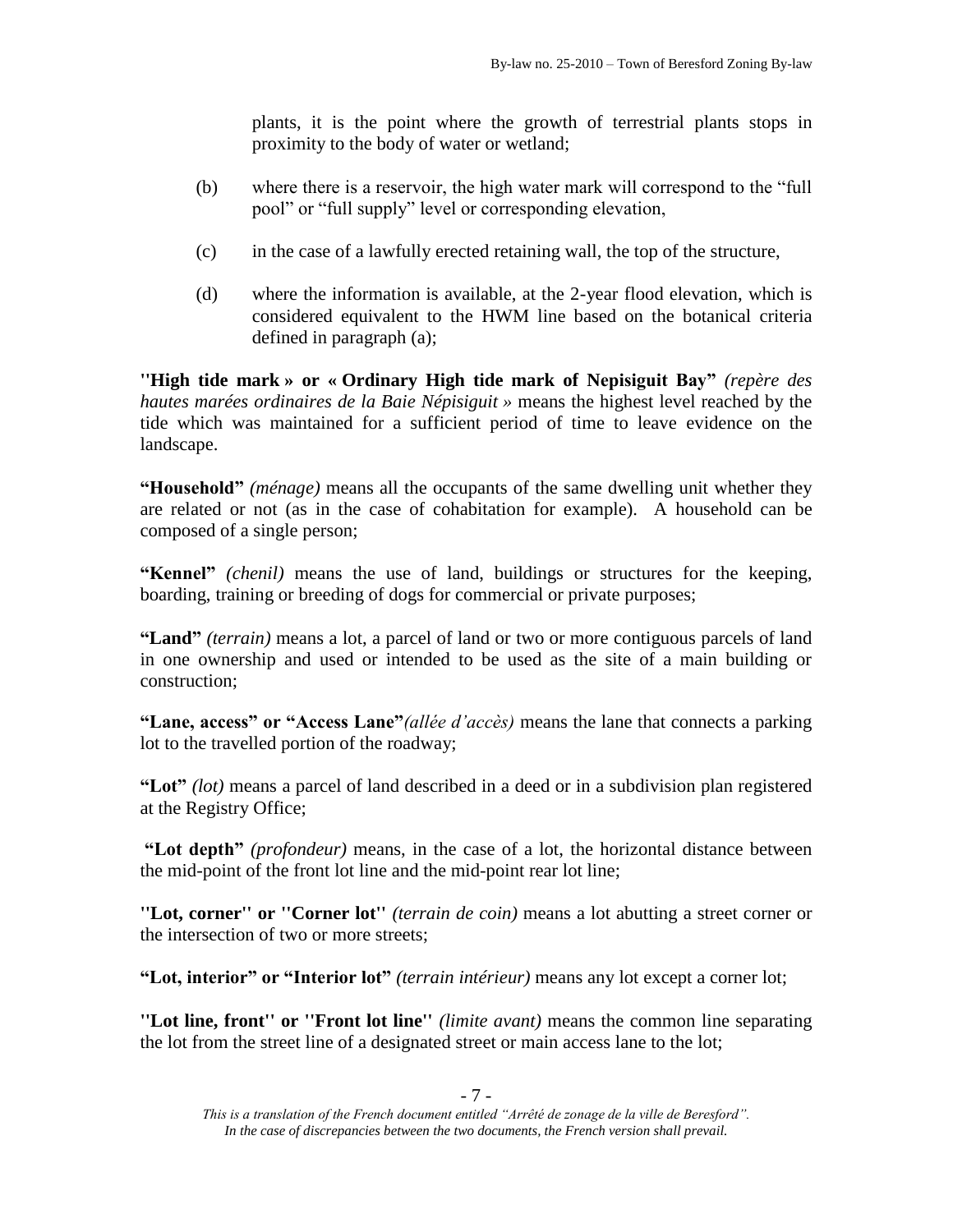**''Lot line rear'' or ''Rear lot line''** *(limite arrière)* means the lot line opposite and most distant from the front lot line and extending along the rear of the lot.

**''Lot line, side'' or ''Side lot line''** *(limite latérale)* means any lot line which is not a front lot line or a rear lot line.

**"Lot vacant" or "Vacant lot"** *(terrain vacant)* means a lot on which there is no main building or main structure.

**"Lot width"** *(largeur)* means, in respect to a lot

- (a) where the side lot lines are parallel, the distance between the side lot lines as measured across the lot along a line drawn at right angles to the side lot lines, or
- (b) where the side lot lines are not parallel, the distance between the side lot lines as measured across the lot along a line drawn parallel to a line joining the points at which the side lot lines intersect the limits of the abutting street, and through the point at which the line of minimum setback intersects a line drawn perpendicular to and through the mid-point of the line referred to above;

**"Mini-home"** *(mini-maison)* means a factory built detached structural unit designed to be transported after fabrication on a flatbed truck. A mini-home can only be used for human habitation and cannot be used in part or in whole as an accessory building. For the purpose of this by-law, a mini-home is not included in the definition of a dwelling;

"**Mini-home park"** *(parc de mini-maisons)* means a lot under single management intended to provide more than one (1) site for mini-homes;

**"Mobile-home park"** *(parc de maisons mobiles)* means a lot under single management intended to provide more than one (1) site for mobile-homes;

**"Mobile-home"** *(maison mobile)* means a factory built, detached structural unit designed to be transported after fabrication on its own chassis and wheel system. A mobile-home can only be used for human habitation and cannot be used in part or in whole as an accessory building. For the purpose of this by-law, a mobile-home is not included in the definition of a dwelling;

**"Municipal infrastructure"** *(infrastructure municipale)* means any infrastructure, equipment, structure or building belonging to the municipality and used

(a) for the provision, storage, treatment and distribution of water, and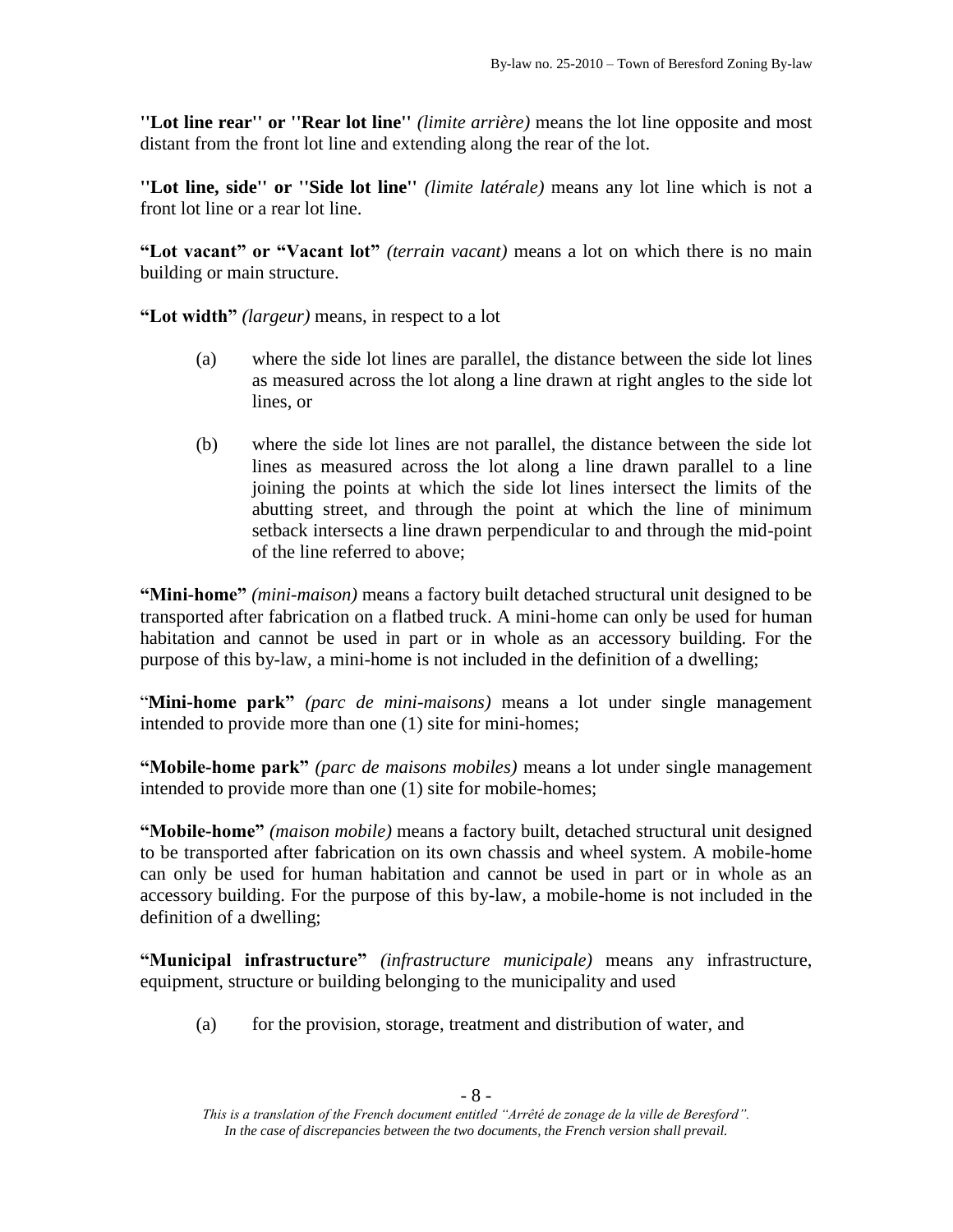(b) for the collection, treatment, elimination and discharge of sanitary and storm sewers;

**"Municipality"** *(municipalité)* means the town of Beresford, a municipal corporation duly incorporated in accordance with the laws of the Province of New Brunswick;

**"Nursing home"** *(foyer de soins)* means an institution constructed and operated in accordance with the *Nursing Home Act;*

**"Park" or "Public park"** *(parc public)* means a park or playground requiring a minimum of equipment and development and includes a nature conservation or interpretation park, an open green space, a park for leisure activities, a hiking or cycling trail, or any other development which is unlikely to disturb the natural environment and the tranquility of the neighborhood;

**"Parking aisle"** *(allée de circulation)* means the area within a parking lot which is designed or intended for internal vehicular circulation or maneuvering between parking compartments, parking spaces and access lanes;

**"Parking lot"** *(aire de stationnement)* means an off street parking area used for parking one or more vehicles which contains parking spaces, parking compartments and parking aisles;

**"Person"** *(personne)* means a physical person or legal representative of a person to whom the context can apply according to the law;

**"Pet animal"** *(animal familier)* means a domestic animal that can commonly be kept as a pet in a family household, exterior yard or accessory building and includes dogs, cats, small birds, small rodents and other similar animals sold in pet shops. For more certainty without limiting the generality of the preceding sentence, pets do not include bees, fur bearing animals (ex: mink, fox), bovines (ex: cattle, sheep, goat), camelidae (ex: llama), cervidae (ex: deer), equidae (ex: horse, donkey), poultry (ex: chicken, turkey, goose), swine (ex: pig, boar), leporidae (ex: rabbit, hare) and the struthioniformes (ex: ostrich);

**"Place***" (mettre en place)* means installing an existing or prefabricated building or structure, and the work preparatory thereto. For example, a mobile-home or mini-home is placed on a site for mobile-homes or mini-homes. An existing dwelling which is moved from a former lot is placed on a new lot;

**"Planning Commission"** *(Commission d'aménagement)* means the Belledune District Planning Commission;

**"Pinnacle"** *(faîte)* means the highest point of any building, including the roof, but excluding church steeples;

*This is a translation of the French document entitled "Arrêté de zonage de la ville de Beresford". In the case of discrepancies between the two documents, the French version shall prevail.*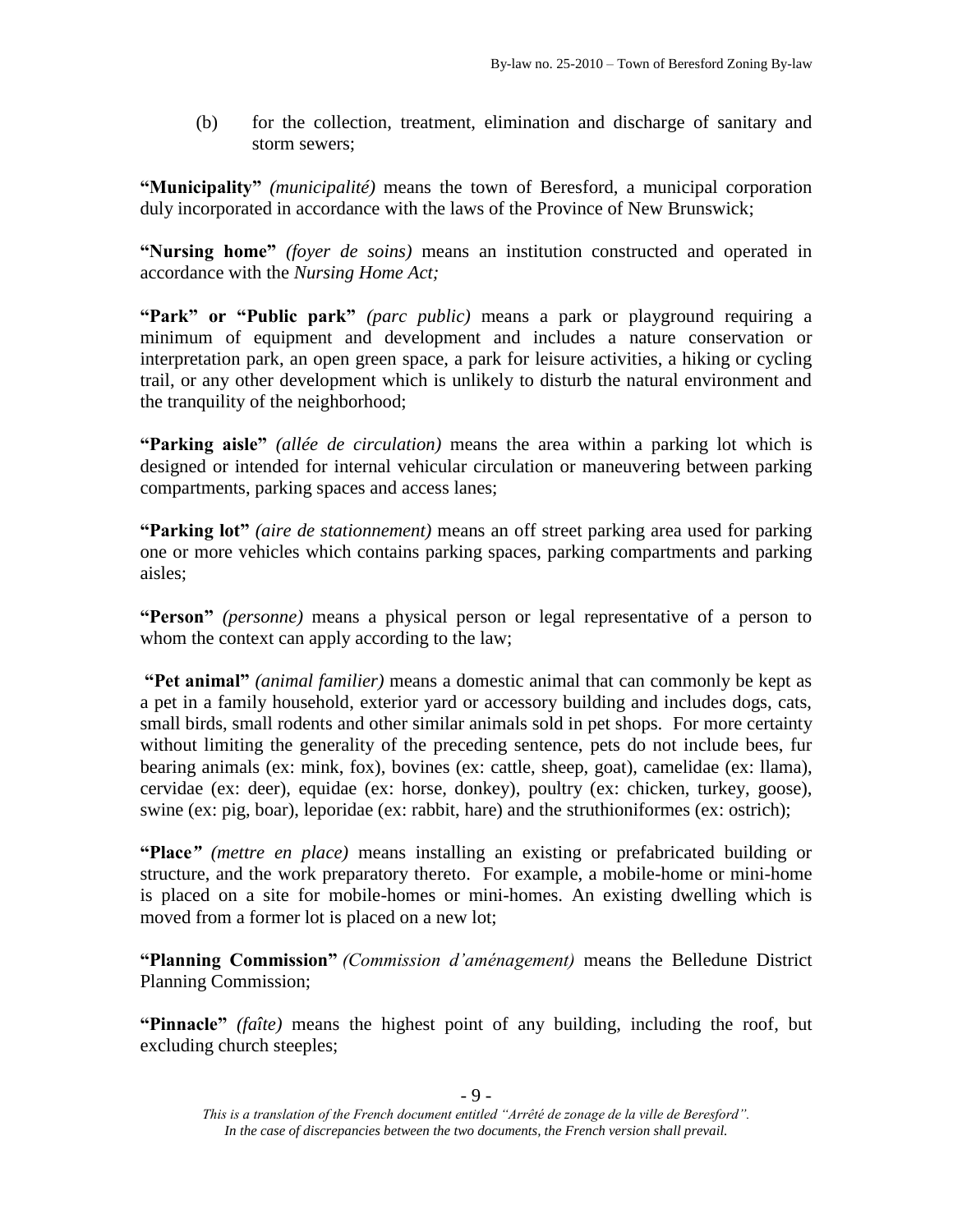**"Property" (or premises)** *(propriété)* is synonymous to land;

**"Province"** *(province)* means the Crown in Right of the Province of New Brunswick, including its departments and agencies;

**"Ratio"** *(ratio)* means the product obtained by dividing one number by another, notably a dimension. For example, a building having a depth of 25 meters and a width of 10 meters has a ratio of depth/width of 2.5;

**"Recreational vehicle"** *(véhicule récréatif)* means a travel trailer, a tent trailer, a motorized home, or any other motorized vehicle of this nature commonly known as a camper, RV or Winnebago. For the purpose of this by-law, a recreational vehicle is neither a dwelling nor a building;

**"Recycling centre" (***centre de recyclage)* means the use of land, buildings or structures for retrieving, separating and processing recyclable and used materials such as paper, glass, metal, automobile parts and cloth;

**"Relocate"** *(replacer)* means to move an existing building or structure to another location on the same lot;

**"Repair"***(réparer)* means to restore an existing building or structure without altering its form, size or dimensions;

**"Replace"** *(remplacer)* means to remove a building or structure and immediately replace it with a similar building or structure in the same location on the property;

**"Residential community placement facility"** *(installation de placement communautaire de type residential)* means a group home, a residence or a residential centre as defined in Regulation 83-77 of the Province of New-Brunswick, entitled "*Community Placement Residential Facilities Regulation-Family Services Act",* but does not include nursing homes, hostels, half-way homes for ex-convicts, homeless shelters, and medical, educational or correctional facilities;

**"Scrapyard***" (cimetière d'auto)* means the use of land, buildings or structures for the storage, retrieval, or processing of scrapped or damaged motor vehicles, or automotive parts;

**"Setback"** *(marge de retrait)* means the least horizontal distance permitted between a lot line or a street line and the nearest portion of any building or structure on such lot;

**''Shelter for women and/or children''** *(maison d'hébergement pour femmes et/ou enfants)* means a passage house offering temporary emergency shelter to women and children dealing with family problems;

*This is a translation of the French document entitled "Arrêté de zonage de la ville de Beresford". In the case of discrepancies between the two documents, the French version shall prevail.*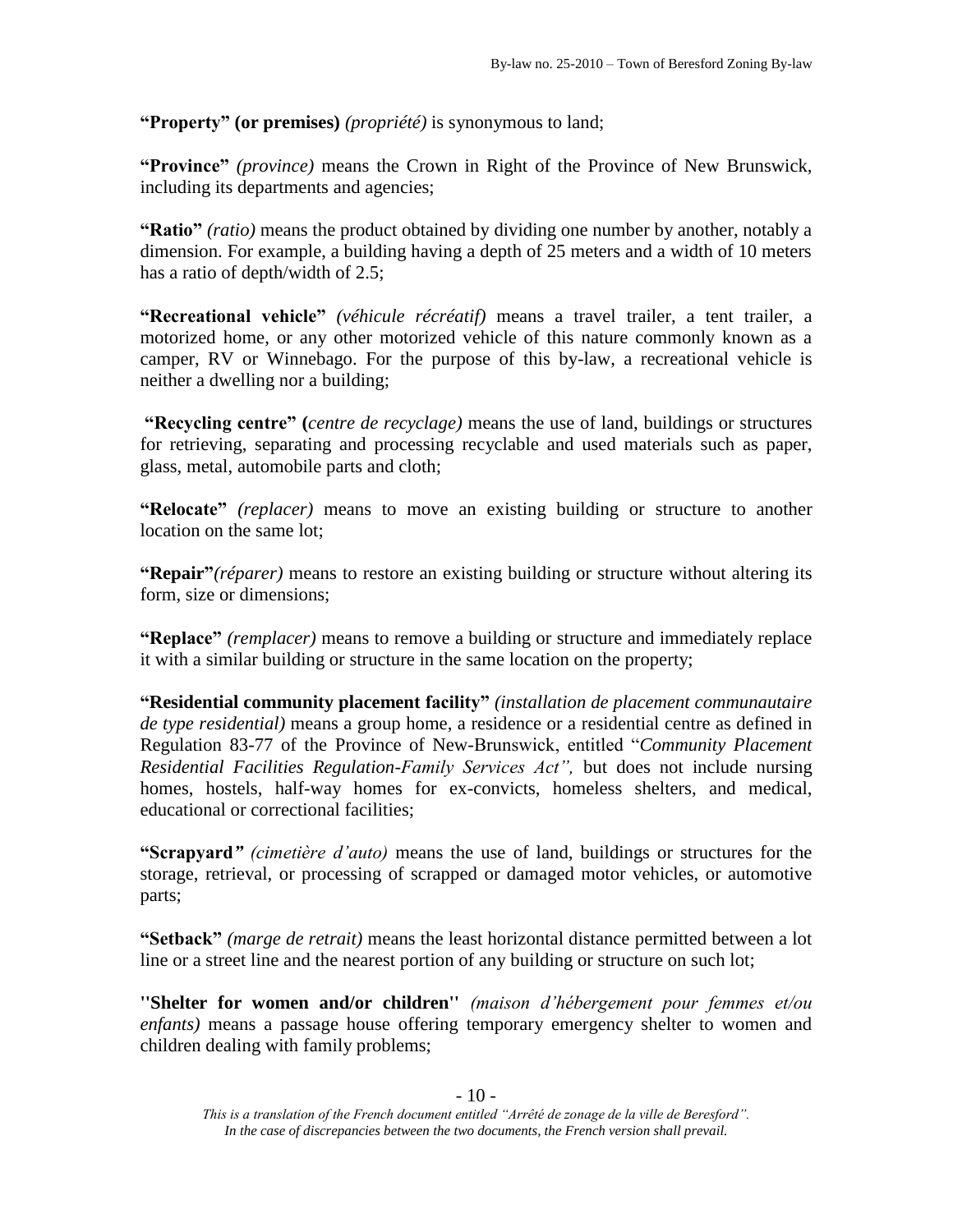"**Sign"** (*enseigne)* means any medium, form, device or structure which is erected, placed, affixed, or painted and which is used or intended to be used to advertise, inform, notify, identify or promote a business, a profession, a service, an establishment, an activity, a place, a destination, an event, a product, a project, an idea, a message an opinion or a property;

**"Sign, facia" or "Facia sign"** *(enseigne apposé à plat)*means a sign attached to, placed or erected upon or against a wall or other surface of a building with the display area of the sign parallel to and not exceeding 30 cm. from such wall or surface;

**"Sign, freestanding"or "Freestanding sign"** (*enseigne sur structure autonome)* means a freestanding sign permanently affixed to the ground in a concrete or brick base or any other base which may be constructed above ground or partially below the surface of the ground. Freestanding signs include signs which are supported on a base, by brackets, or bipods;

**"Sign, mobile readograph" or "Mobile readograph sign"** *(enseigne portative à message interchangeable)* means a sign which is designed in such a manner that it can be readily relocated and which includes copy that can be changed manually through the use of attachable characters, message panels or other means;

**"Site for mini-homes" or "Mini-home site"** *(emplacement pour mini-maison)* means any site or space within a mini-home park which is clearly delineated and used or intended to be used as a permanent address for a mini-home;

**"Site for mobile-homes" or "Mobile-home site"** *(emplacement pour maison-mobile)* means any site or space within a mobile-home park which is clearly delineated and used or intended to be used as a permanent address for a mobile-home;

"**Site for recreational vehicles"or "Recreational vehicle site"** (*emplacement pour véhicule récréatif)* means any site or space which is occupied or intended to be occupied by a recreational vehicle;

**"Stable, private" or "Private Stable"** (*écurie privée)* means the use of land, buildings or structures for the breeding and keeping of horses for the exclusive use of the owner of the property on which it is located;

**"Storage"** *(remisage)* means the temporary storage or parking of a vehicle, piece of machinery, merchandise, goods, tool, product or material or any other equipment for a period of time exceeding 12 consecutive hours;

**"Storage shed"** *(remise)* means an accessory building, other than a private garage, for storing household objects and goods;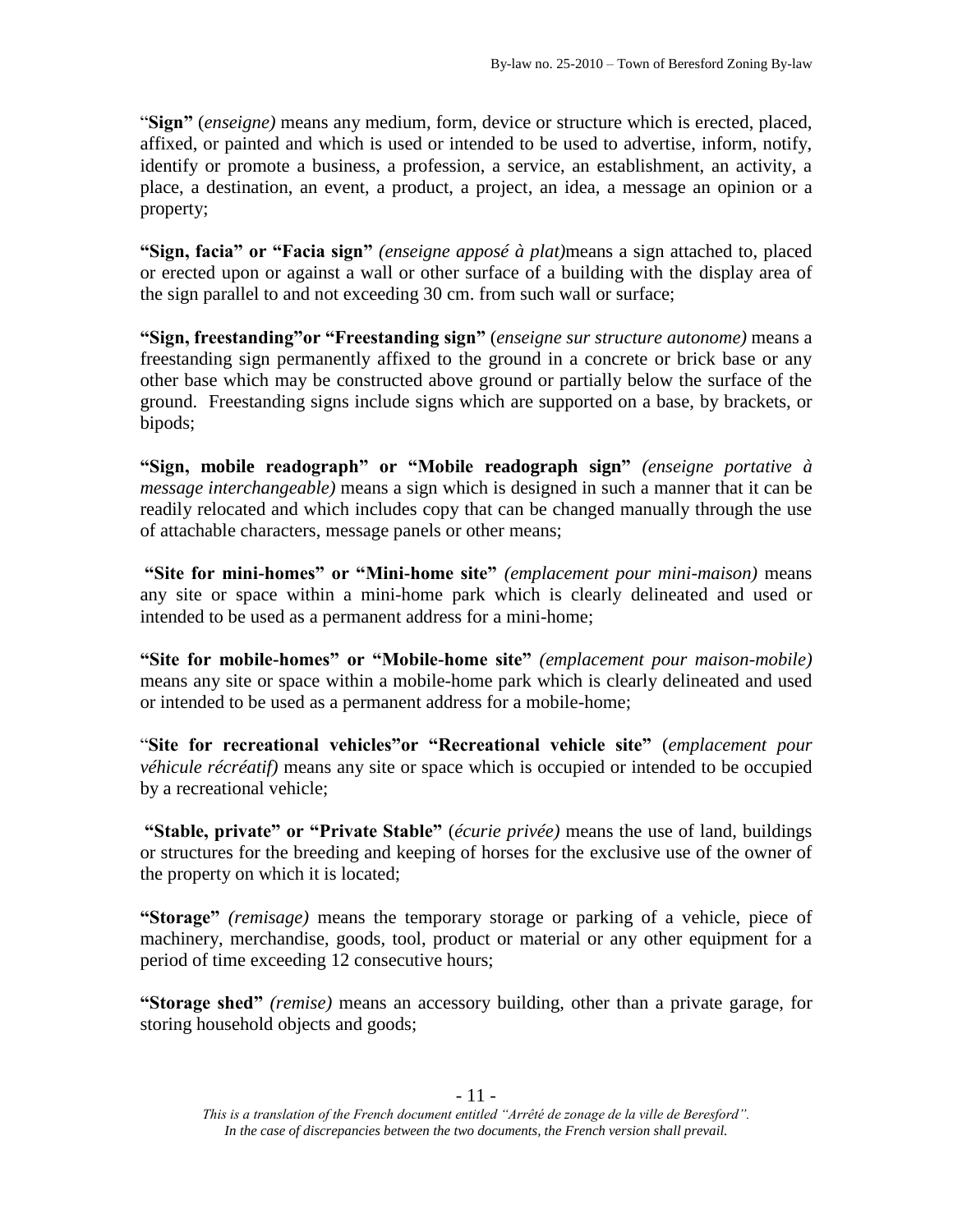**"Storey"** (*étage)* means that portion of a building which is situated between the top of any floor and the bottom of the floor immediately above it, and if there is no floor above it, the portion between the top of such floor and the ceiling. Basements, cellars, crawl spaces or attics are not considered storeys for the purpose of this definition;

**"Storey, one-half" or "Half-storey"** (*demi-étage)* means any storey located directly under the roof, having a floor area of less than 60 % of the storey located immediately below it and which is contained under a roof whose slope is between 1 : 2 and 3 : 2;

**"Street, designated" or "Designated street"***(rue désignée)* means the entire street rightof-way of all public or private streets that receive services from the municipality and which are designated as such on the "Street designation map of the town of Beresford" which is part of the Municipal Plan;

**"Street, designated serviced" or "Designated serviced street"** *(rue désignée desservie)* means a designated street which is serviced by the municipality's water and sewer system;

**"Street, designated non-serviced" or "Designated non-serviced street"***(rue désignée non-desservie)* means a designated street which is not serviced by the municipality's water and sewer system;

**"Street, public" or "Public Street"***(rue publique)* means the entire street right-of-way of any road that has been conveyed to the province or the municipality;

**"Street right-of-way"** *(emprise)* means in the case of a highway, road or street, a strip of land occupied or intended to be occupied by the travelled portion of the roadway, the shoulder, the ditch (if this is the case) and an additional strip usually occupied by municipal and public utilities;

**"Street, secondary" or "Secondary Street"** *(rue secondaire)* in reference to a corner lot, means the street that is not facing the main façade of the building;

**"Structurally alter"** *(modifier)* means to make structural or other modifications to a building or structure excluding those that qualify as maintenance work;

**"Structure"** *(construction)* means any assemblage of materials buried in the ground, on the surface of the ground or suspended in the air and which is not intended to house, shelter or receive persons, animals, activities, objects or goods. Structures do not include "buildings" as defined in this by-law. A structure may include, but is not limited to a sign, reservoir, gas pump, fence, swimming pool, radio communication tower, patio, retaining wall, flag pole, antenna, post;

**"Structure, accessory" or "Accessory structure"** *(construction accessoire)* means a separate structure located on the same lot as a main building or main structure, the use of

*This is a translation of the French document entitled "Arrêté de zonage de la ville de Beresford". In the case of discrepancies between the two documents, the French version shall prevail.*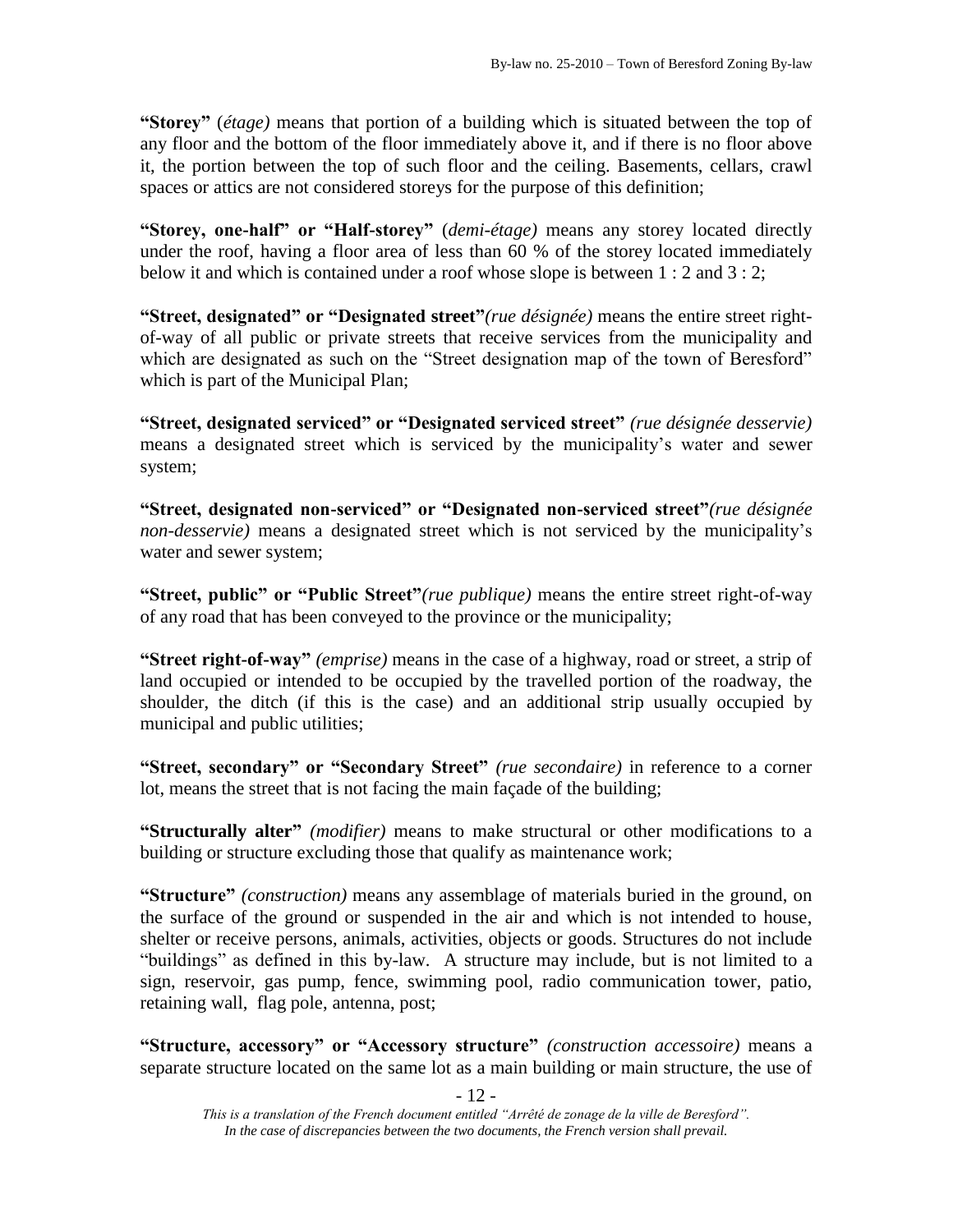which shall be clearly incidental, subordinate and complimentary to that of the main use of the land, building or structure. An accessory structure may not be erected, placed, relocated, structurally altered or replaced on a vacant lot. For example, television antennas, flag poles, fences and swimming pools are accessory constructions generally associated with a main building used for residential purposes;

**"Structure, main" or "Main Structure"** *(construction principale)* means a structure which is considered to be the main use of the lot and which is permitted under this by-law and the *Community Planning Act*. For example, a radio communication tower built and operated by a public utility company for cell phones is considered a main structure;

**"Swimming pool"** *(piscine)* means an in-ground or above-ground pool, including a collapsible inflatable pool, designed to contain a level of 760 mm. or more of water;

**"Use"** *(usage)* means the purpose for which a lot, a building or a structure or a combination of these elements has been developed, used, conceived, arranged, perceived, occupied or maintained;

**"Use, accessory" or "Accessory Use"** *(usage accessoire)* means a use which is naturally, usually and normally secondary or complementary to the main use of a lot or building and which is located on the same lot as the main use or main building;

**"Use, agricultural" or "Agricultural use"** *(usage agricole)* means the use of any land, building or structure for the production of agricultural products such as dairy products, livestock, produce, maple products, pond aquaculture, forestry operations, and horticulture, but definitely excludes the raising of pigs, poultry and fur bearing animals and the spreading of manure, including liquid manure of any kind. The storing, processing, and sale by the owner of products grown or raised on the farm are permitted. An agricultural activity may include the following accessory buildings and structures; barns, stables, pens, silos, buildings and structures normally associated with a maple sugar operation, tool sheds and storage sheds;

**"Use, forestry" or "Forestry use"** *(usage forestrier)* means the use of any land, building or structure for wood harvesting, tree plantations and/or Christmas tree production, maple syrup operation and general forestry activities;

**"Use, intermittent" or "Intermittent use"** *(usage intermittent)* means any use that ceases and resumes its activities on a recurring or seasonal basis;

**"Use, main" or "Main use"** *(usage principal)* means the main purpose for which a lot, building or structure is utilized. In some commercial zones, where this is expressly permitted under this by-law, a main building may house several main uses;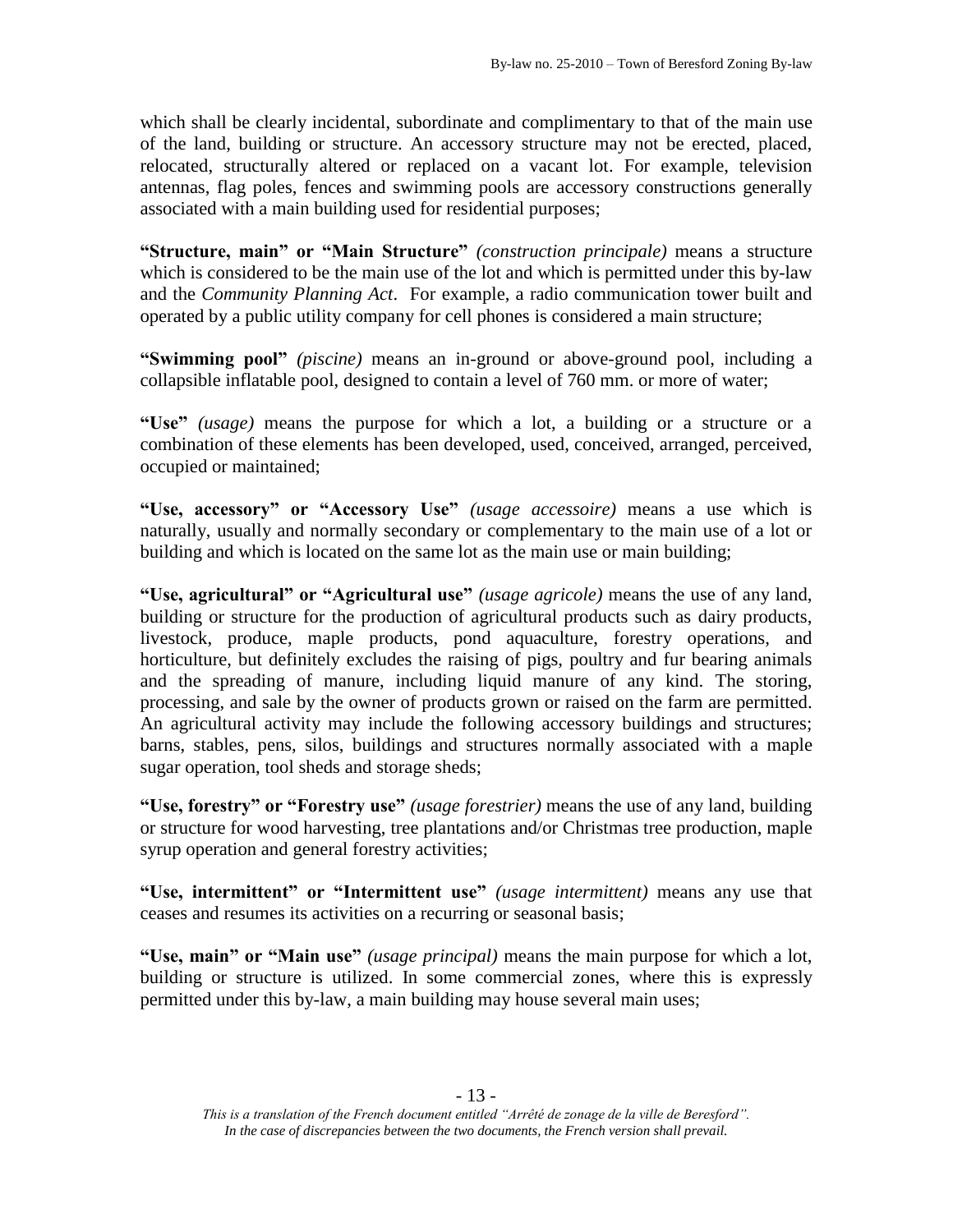**"Use, secondary" or "Secondary use"** *(usage secondaire)* means a use, other than a main or accessory use, permitted under this by-law only if the main use to which it is secondary continues to be conducted and maintained;

**Wetland"** *(terre humide)* means a designated habitat under the *Conservation of New Brunswick Wetlands Policy* and protected under the applicable provincial acts;

**"Yard"** *(cour)* means that portion of a lot that is open, uncovered and unobstructed by buildings or structures, from the ground to the sky;

**"Yard, front" or "Front yard"** (*cour avant)* means that part of a lot which extends across the full lot width between the front lot line or street line, and the nearest wall or supporting member of a main building or structure including any rectilinear projections to the side lot lines;

**"Yard, rear or "Rear yard"** (*cour arrière)* means that part of a lot which extends across the full lot width between the rear lot line and the nearest wall or supporting member of a main building or structure including any rectilinear projections to the side lot lines;

**"Yard, side" or "Side yard"** (cour latérale) means the space remaining once the area occupied by the front and back yards and the main building have been subtracted;

# **Section 2: Purpose**

- (1) The purpose of this by-law is
	- (a) to divide the town of Beresford into zones;
	- (b) to prescribe, subject to powers reserved to the council and the planning commission,
		- (i) the purposes for which land, buildings and structures in any zone may be used, and
		- (ii) standards for the development, occupation and use of land, buildings and structures; and
	- (c) to prohibit any use of land, buildings or structures that do not conform to the purposes and standards mentioned in subsection (b).

### **Section 3: Powers of the Council**

*This is a translation of the French document entitled "Arrêté de zonage de la ville de Beresford". In the case of discrepancies between the two documents, the French version shall prevail.*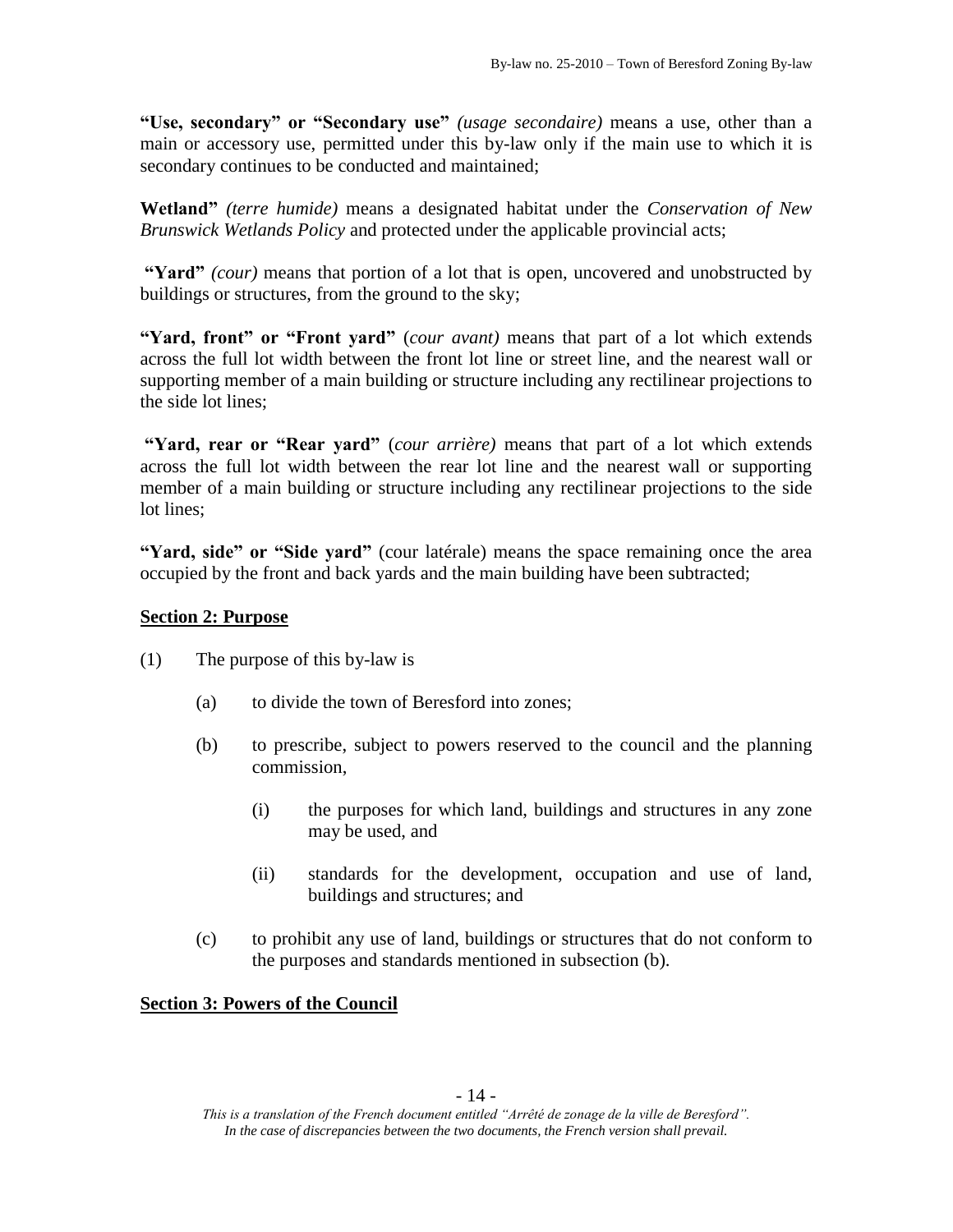- (1) No building may be erected in the municipality in respect of which, in the opinion of the council, satisfactory arrangements have not been made for the provision of electric power, water, sewerage, street or other services or facilities.
- (2) Subject to section 32, the council may, authorize a public utility enterprise to erect a building or structure on land in any of the zones mentioned in this by-law for the following purposes:
	- (a) telephone, cellular telephone, internet;
	- (b) hertzian and cable television;
	- (c) electricity;
	- (d) natural gas; and
	- (e) radio communication.

### **Section 4: Powers of the Planning Commission**

- (1) The planning commission may, subject to such terms and conditions as it deems fit,
	- (a) authorize, for a temporary period not exceeding one year, a development otherwise prohibited by this by-law;
	- (b) authorize, for an additional temporary period not exceeding one year, a development otherwise prohibited by this by-law; if
		- (i) the applicant holds an authorization under paragraph (a) that is to expire or has expired,
		- (ii) an application in respect to the land has been made to amend the applicable zoning by-law,
		- (iii) the planning commission has received a resolution from the council confirming that the council will consider the application referred to in sub-paragraph (ii); and
	- (c) require the termination or removal of a development authorized under subsections (a) or (b) at the end of the authorized period.
- (2) The planning commission may delegate the power vested in it under paragraph (1) (a) to a development officer in its service.

*This is a translation of the French document entitled "Arrêté de zonage de la ville de Beresford". In the case of discrepancies between the two documents, the French version shall prevail.*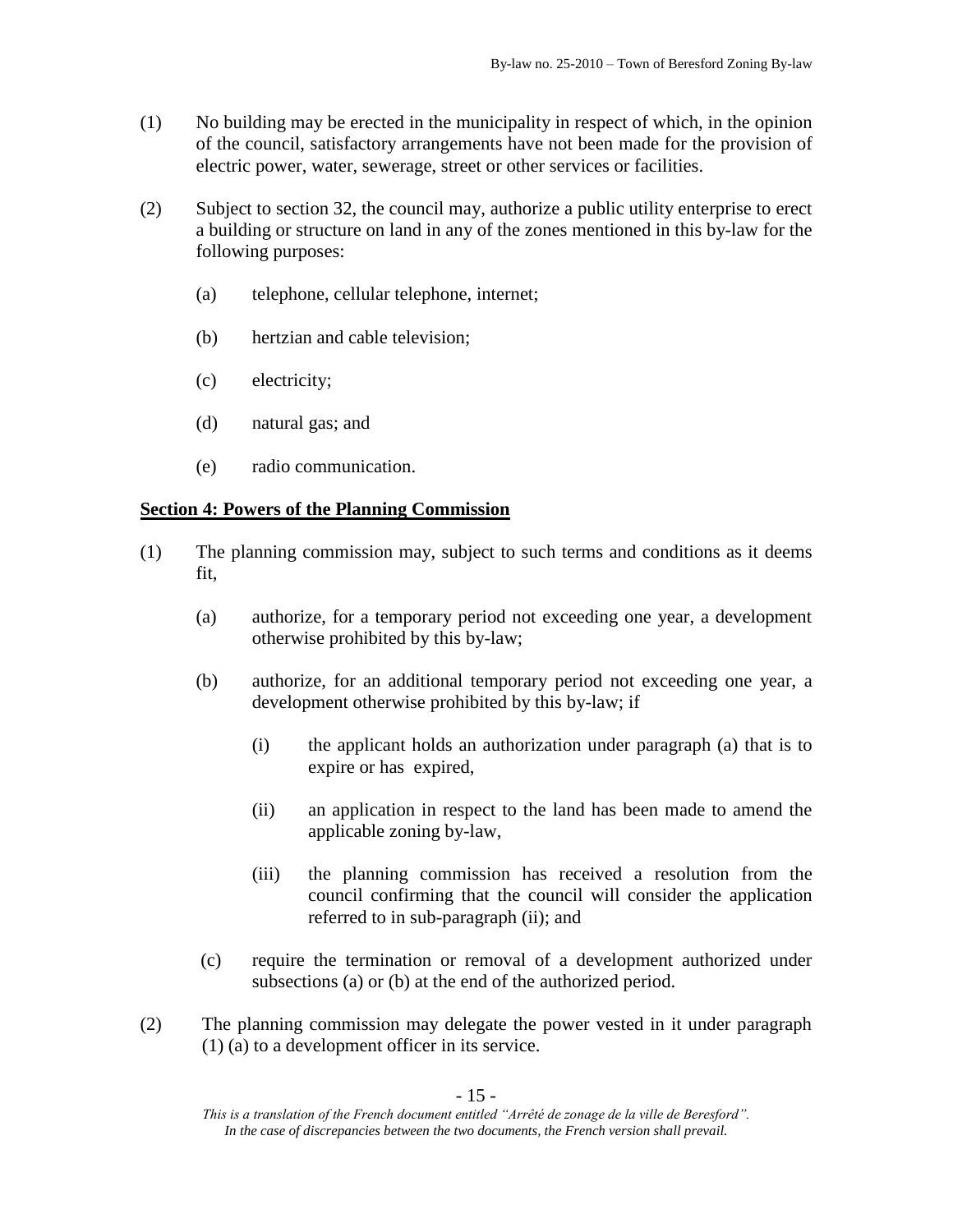### **Section 5: Amendments to the By-law**

- (1) A person who seeks to have this by-law amended shall
	- (a) address a written and signed application to the council; and
	- (b) pay a fee of one thousand dollars (\$1,000.00) to the municipality.
- (2) The council may, if it deems fit, return all or any part of the fee mentioned in subsection  $(1)$  (b).
- (3) An application to amend this by-law shall
	- (a) include all information, plans and documents that may be required by the council or the planning commission for the purpose of adequately assessing the desirability of the proposal; and
	- (b) be signed by the owners of each property within the area affected by the amendment.
- (4) Before giving its views to the council with respect to an application under this section, the planning commission may carry out such investigation as it deems necessary.

### **Section 6: Development Permit and Service Fees**

- (1) No person shall undertake or continue a development without having first obtained a development permit.
- (2) No development permit may be issued unless the proposed development conforms to all the provisions of this by-law and the *Community Planning Act.*
- (3) The development officer may suspend a development permit if the work mentioned in the development permit
	- (a) has not begun within six (6) months from the date of emission of the development permit,
	- (b) is discontinued for a period in excess of six (6) consecutive months; or
	- (c) does not conform with the drawings, specifications and conditions contained in the application for the development permit.
- (4) A development permit that is suspended or revoked may be renewed upon request on the condition that the request is filed within a delay of three (3) months from

*This is a translation of the French document entitled "Arrêté de zonage de la ville de Beresford". In the case of discrepancies between the two documents, the French version shall prevail.*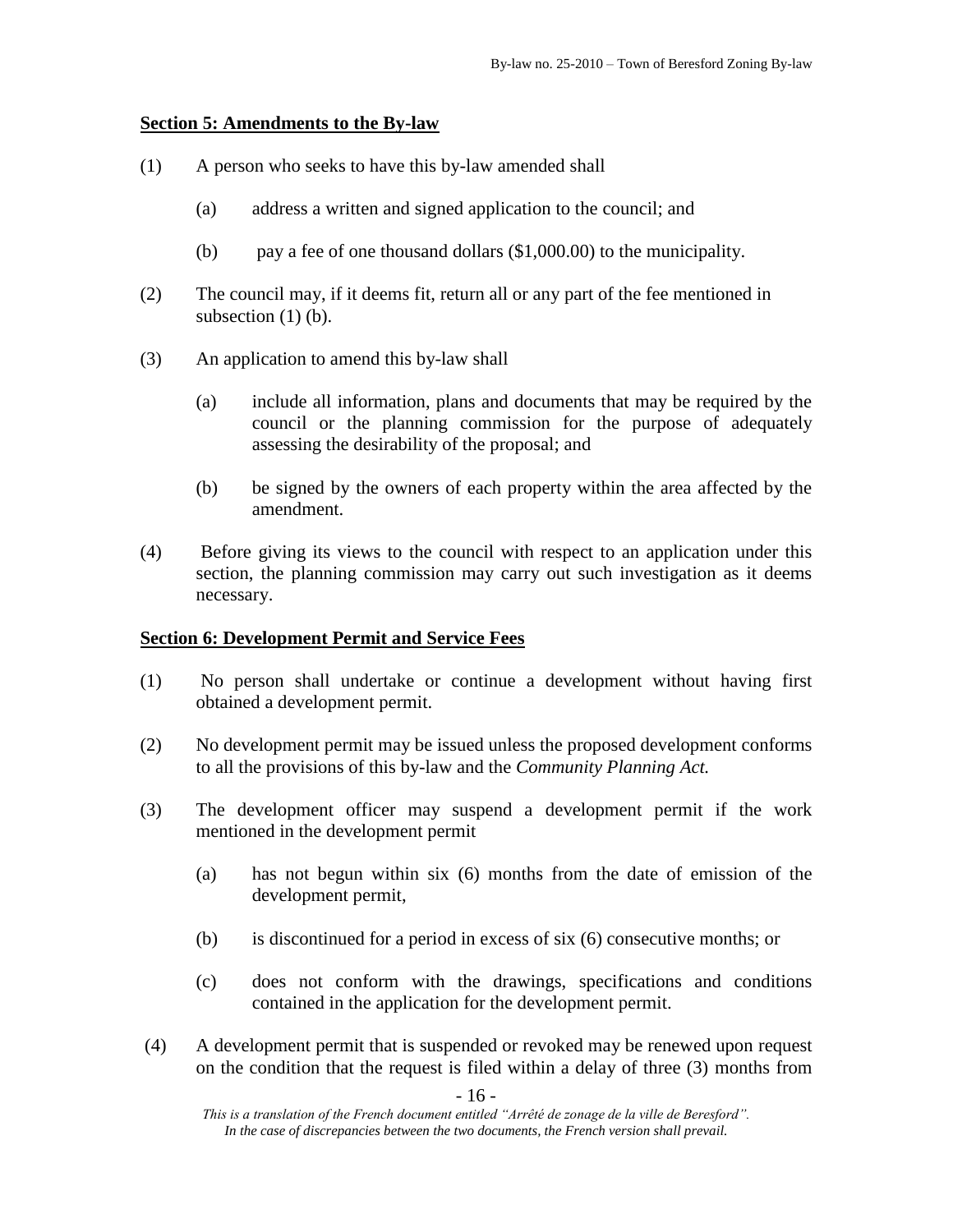the date of suspension. Such a request is subject to a review by the development officer.

- (5) A person seeking to obtain a development permit shall make an application in writing to the development officer and such application shall
	- (a) be made according to the procedure established by the development officer;
	- (b) be signed by the applicant or his designated agent;
	- (c) describe the development and state the intended use of the land, building or structure, as the case may be; and
	- (d) unless waived by the development officer, include the site plans, the scale drawings and the specifications of the proposed development containing all information required by the development officer for the purpose of determining compliance with this by-law.
- (6) Unless there is reasonable cause to believe that the designated agent is acting without the knowledge of the owner, the development officer shall not question the legitimacy of a development permit application made by a designated agent on behalf of a property owner under paragraph (5)(b).
- (7) Pursuant to the provisions of subsection 64.1(1) of the *Community Planning Act*, the following fees are prescribed by the municipality for the planning and development services provided by the planning commission:

| (a) | Providing a zoning confirmation letter                                                                                                            | \$25.00  |
|-----|---------------------------------------------------------------------------------------------------------------------------------------------------|----------|
| (b) | Providing a letter confirming that use of land, a building or<br>structure is in compliance with the development by-law.                          | \$100.00 |
| (c) | Processing and considering applications for an authorization<br>pursuant to a by-law under paragraph $34(3)(h)$ of the<br>Community Planning Act. | \$100.00 |
| (d) | Processing and considering requests under section 35 of the<br>Community Planning Act.                                                            | \$100.00 |
|     |                                                                                                                                                   |          |

*This is a translation of the French document entitled "Arrêté de zonage de la ville de Beresford". In the case of discrepancies between the two documents, the French version shall prevail.*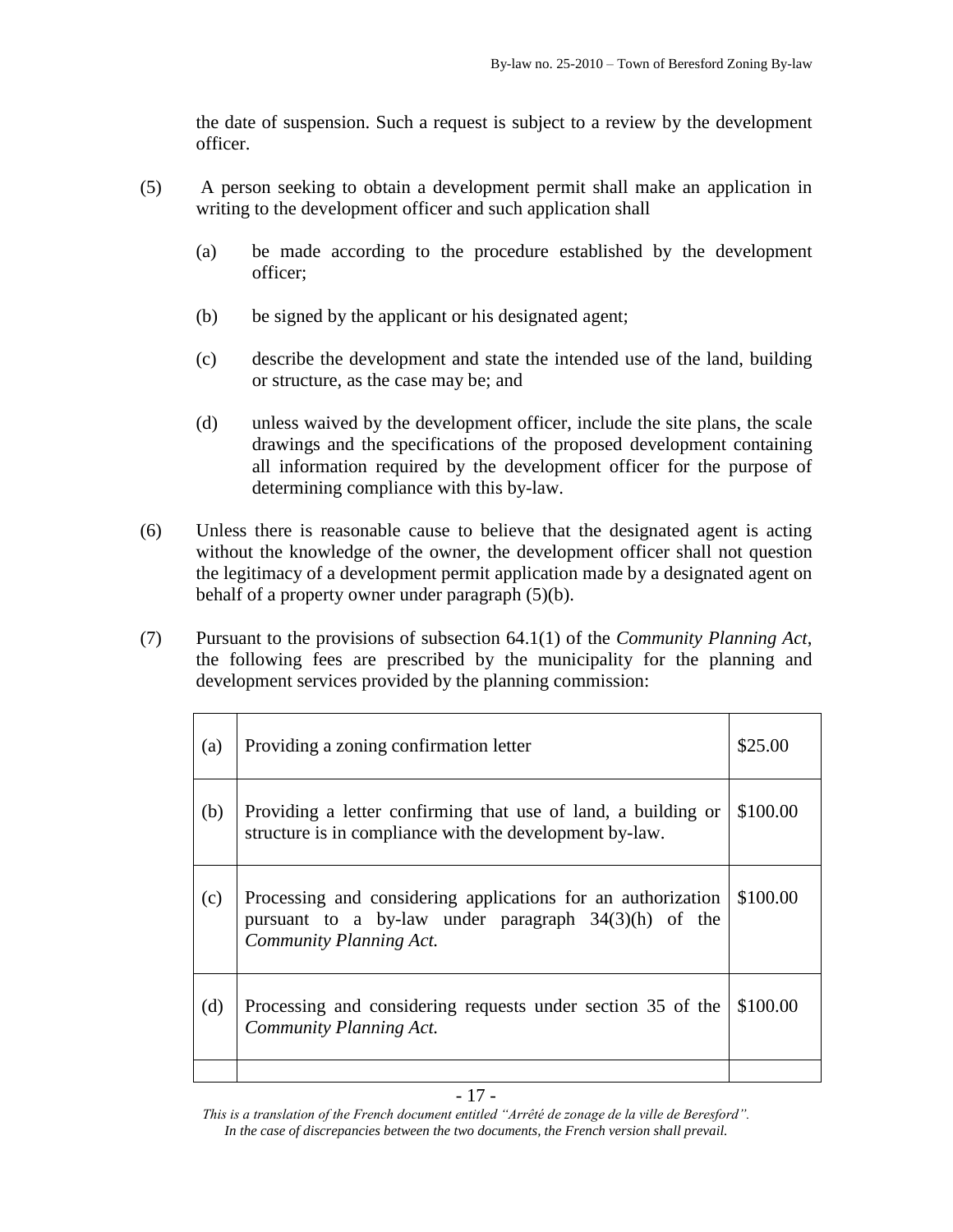| (e) | Examining an instrument under paragraph $44(1)(l)$ of the $\frac{1}{25.00}$<br>Community Planning Act. (Note: The prescribed rate applies   plus<br>to each multiple of 30 minutes of research time). | expenses |
|-----|-------------------------------------------------------------------------------------------------------------------------------------------------------------------------------------------------------|----------|
| (f) | Issuing a development permit. (Note: This fee is in addition to   \$25.00<br>the cost of a building permit established under the building by-<br>$law$ ).                                             |          |

(8) No provision of this by-law shall release a person from conforming to any of the provisions of the *Building by-law*, the *Subdivision by-law* or of any other by-law in force in the municipality.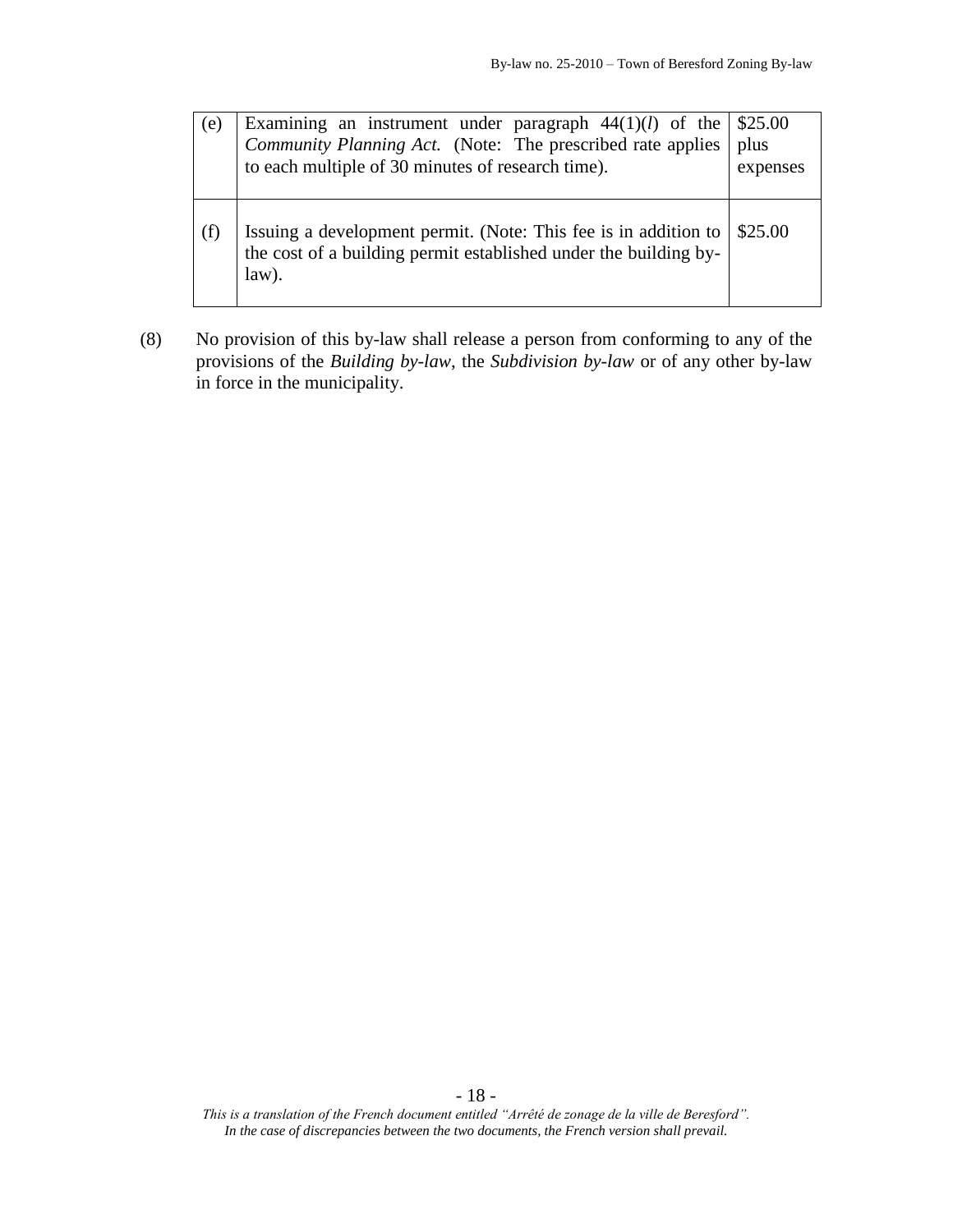# **GENERAL PROVISIONS OF AN ENVIRONMENTAL NATURE**

#### **Section 7: Development near a Watercourse**

- (1) Subject to subsection (4), to particular provisions applicable to type-1 Coastal zones (CL-1 zones) and to provincial standards, no main building or main structure may be erected, placed, relocated, or replaced so that it is
	- (a) less than 15 meters from the ordinary high water mark of a river, stream or other body of water or wetland; or
	- (b) less than 20 meters from the ordinary high tide mark of Nepisiguit Bay.
- (2) Subject to subsection (4), to particular provisions applicable to type-1 Coastal zones (CL-1 zones) and to provincial standards, no accessory building or accessory structure may be erected, placed, relocated, or replaced so that it is
	- (a) less than 15 meters from the ordinary high water mark of a river, stream or other body of water or wetland; or
	- (b) less than 20 meters from the ordinary high tide mark of Nepisiguit Bay.
- (3) No main building or main structure may be erected, placed, relocated, or replaced so that the ground floor is less than 1 meter above the ordinary high water mark of a river, stream or any other body of water or wetland or the high tide mark of Nepisiguit Bay.
- (4) The following land, buildings or structures may be developed within the limits prescribed in subsections (1) and (2) on the condition that they have been approved by the Province where such approval is required:
	- (a) a transportation or highway infrastructure;
	- (b) a seaport, a wharf, a boat dock, a boat ramp, a marina and other navigational systems;
	- (c) a dam and other water retention infrastructure for the control of water level and erosion;
	- (d) a pedestrian boardwalk;
	- (e) a municipal or public utility infrastructure;
	- (f) a wildlife preservation infrastructure;

*This is a translation of the French document entitled "Arrêté de zonage de la ville de Beresford". In the case of discrepancies between the two documents, the French version shall prevail.*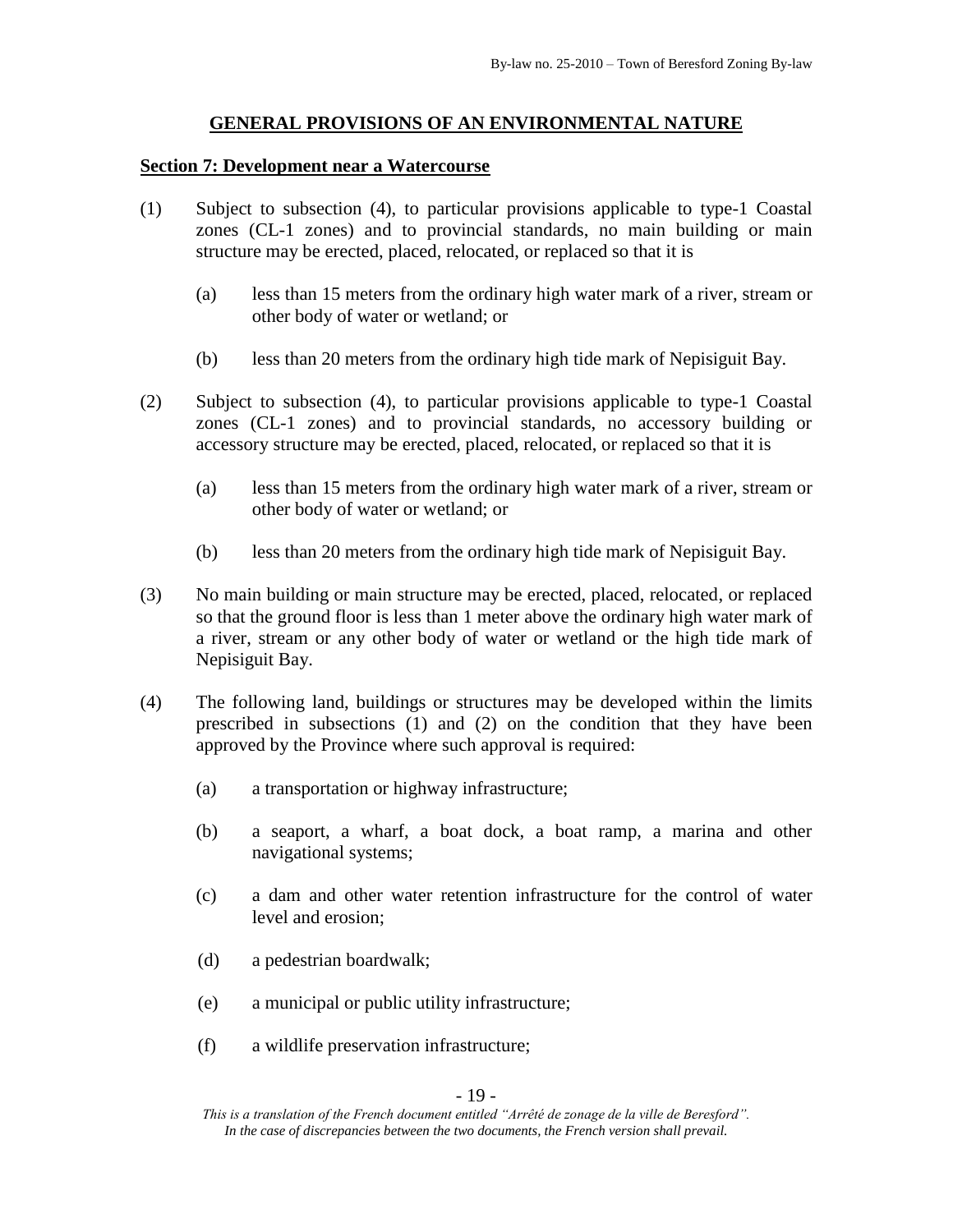- (g) a public park, playground or beach; and
- (h) erosion control structures.

#### **Section 8: Residential Development near a Lagoon or Treatment Plant**

(1) Notwithstanding any other provision of this by-law, no dwelling or institution may be erected, placed, relocated, or replaced within 150 meters of a sewage lagoon or treatment plant.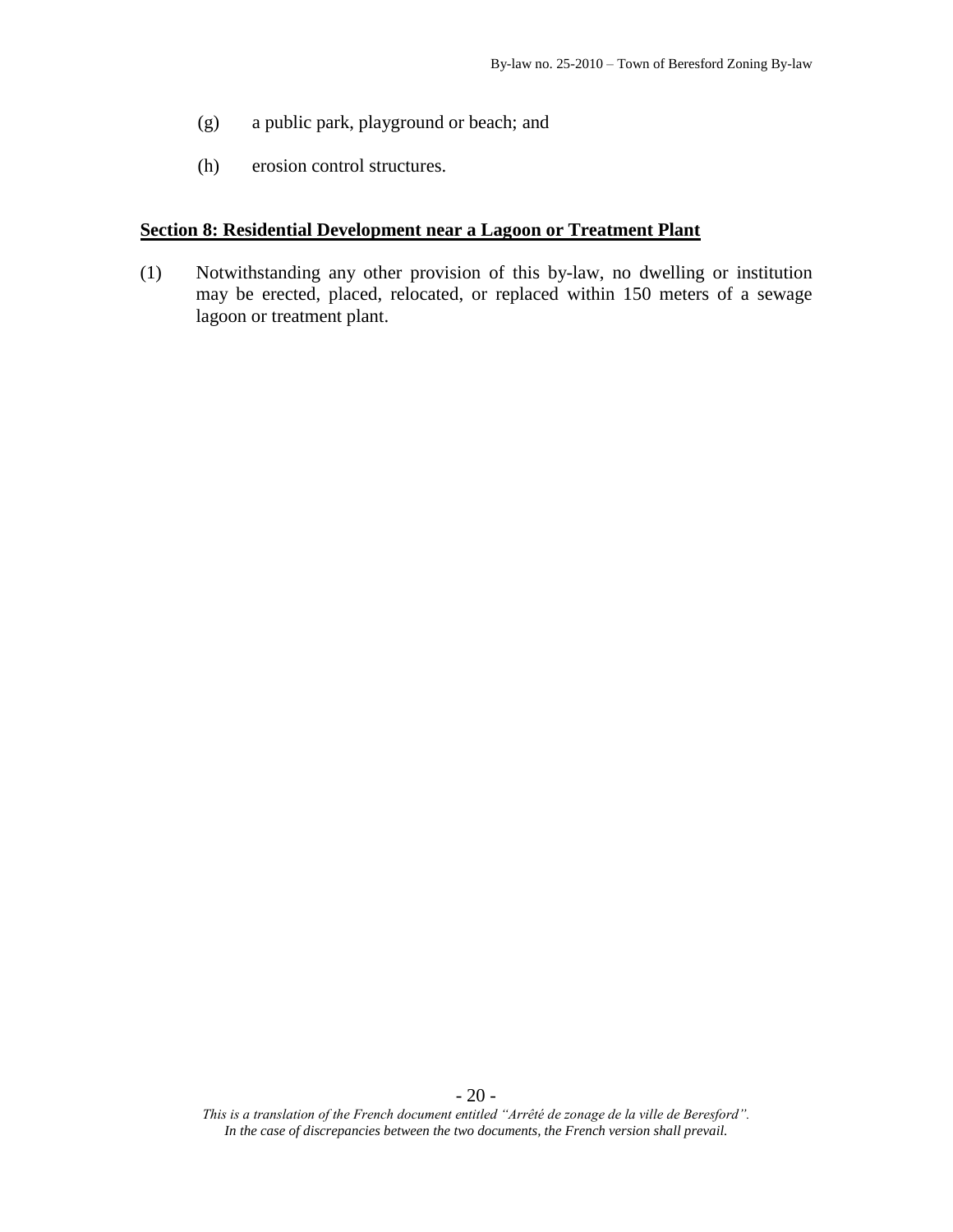# **GENERAL PROVISIONS RELATING TO LOTS AND LAND**

#### **Section 9: Direct Access to a Designated Street**

(1) Subject to sub-section 3 (1), no main building may be erected or placed on a lot unless the lot abuts a designated street.

# **Section 10:Connection to the Public Sanitary Sewer System and Water Supply System**

(1) A main building that is erected, placed or replaced on a lot abutting a serviced designated street must be connected to the public water and sewer systems unless it has been exempted by the municipal council.

#### **Section 11: Lot Size**

- (1) No single-unit dwelling nor building, other than those mentioned in subsections (2), (3), (4) and (5), may be erected, placed, relocated or replaced on a lot unless this lot has
	- (a) in the case of a lot serviced by both a public water and sewer system
		- (i) a lot width of at least 18 meters for an interior lot and 23 meters for a corner lot,
		- (ii) a lot depth of at least 30 meters, and
		- (iii) a lot area of at least 540 square meters for an interior lot and 690 square meters for a corner lot;
	- (b) in the case of a lot serviced by a public sewer system only
		- (i) a lot width of at least 23 meters,
		- (ii) a lot depth of at least 30 meters, and
		- (iii) a lot area of at least 692 square meters, or
	- (c) in the case of a lot not serviced by a public sewer system
		- (i) a lot width of at least 54 meters,
		- (ii) a lot depth of at least 38 meters, and

- 21 -

*This is a translation of the French document entitled "Arrêté de zonage de la ville de Beresford". In the case of discrepancies between the two documents, the French version shall prevail.*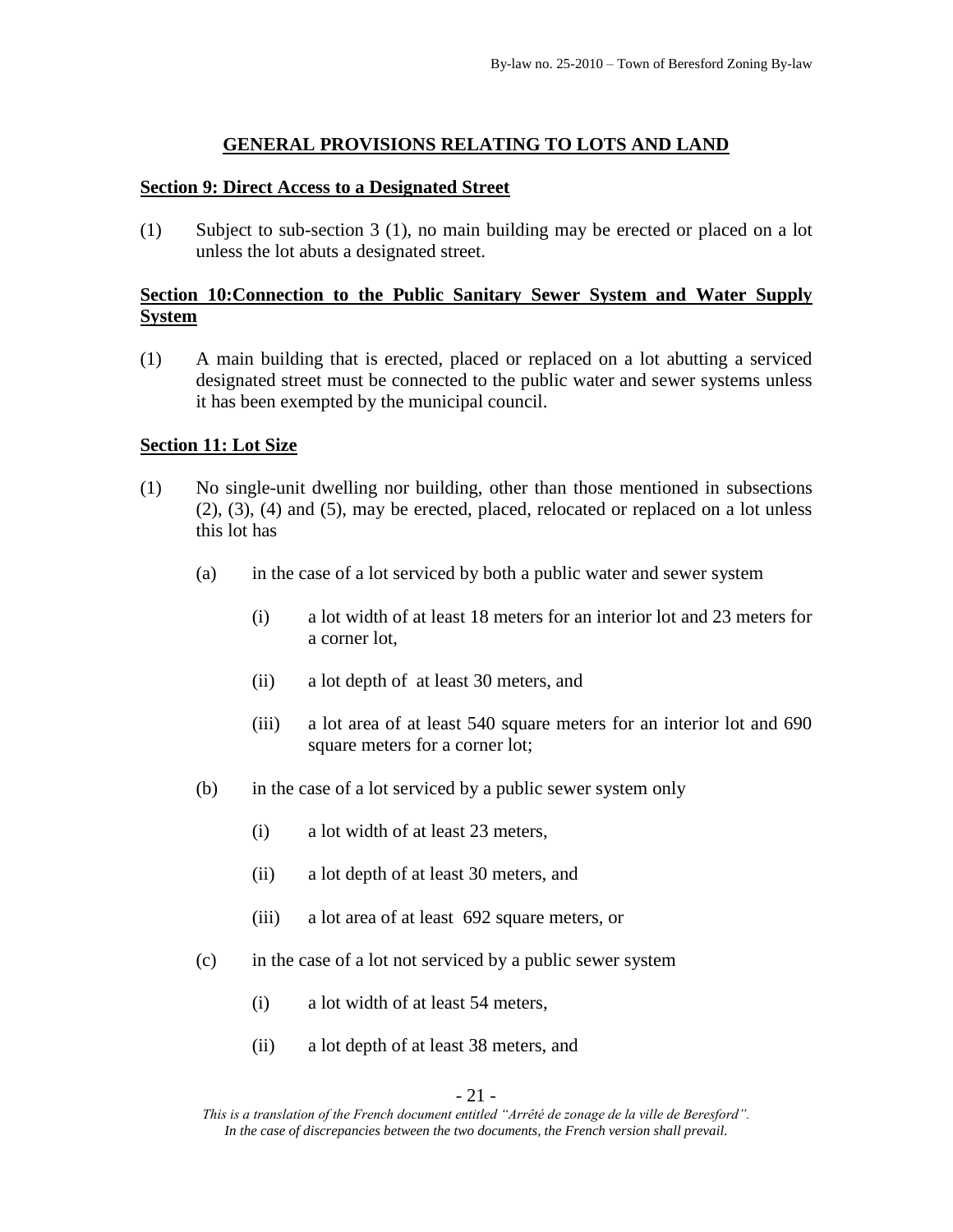- (iii) a lot area of at least 4000 square meters.
- (2 ) No two-unit dwelling may be erected, placed, relocated or replaced on a lot unless this lot has
	- (a) in the case of a lot serviced by both a public water and sewer system
		- (i) a lot width of at least 21 meters for an interior lot and 23 meters for a corner lot,
		- (ii) a lot depth of at least 30 meters, and
		- (iii) a lot area of at least 630 square meters for an interior lot and 690 square meters for a corner lot;
	- (b) in the case of a lot serviced by a public sewer system only
		- (i) a lot width of at least 27 meters,
		- (ii) a lot depth of at least 30 meters, and
		- (iii) a lot area of at least 1022 square meters; or
	- (c) in the case of a lot serviced by a private sewage disposal system
		- (i) a lot width of at least 59 meters,
		- (ii) a lot depth of at least 38 meters, and
		- (iii) a lot area of at least 5350 square meters.
- (3) No three-unit dwelling may be erected, placed, relocated or replaced on a lot unless this lot has
	- (a) in the case of a lot serviced by both a public water and sewer system
		- (i) a lot width of at least 23 meters,
		- (ii) a lot depth of at least 30 meters, and
		- (iii) a lot area of at least 690 square;
	- (b) in the case of a lot serviced by a public sewer system only
		- (i) a lot width of at least 32 meters,

- 22 -

*This is a translation of the French document entitled "Arrêté de zonage de la ville de Beresford". In the case of discrepancies between the two documents, the French version shall prevail.*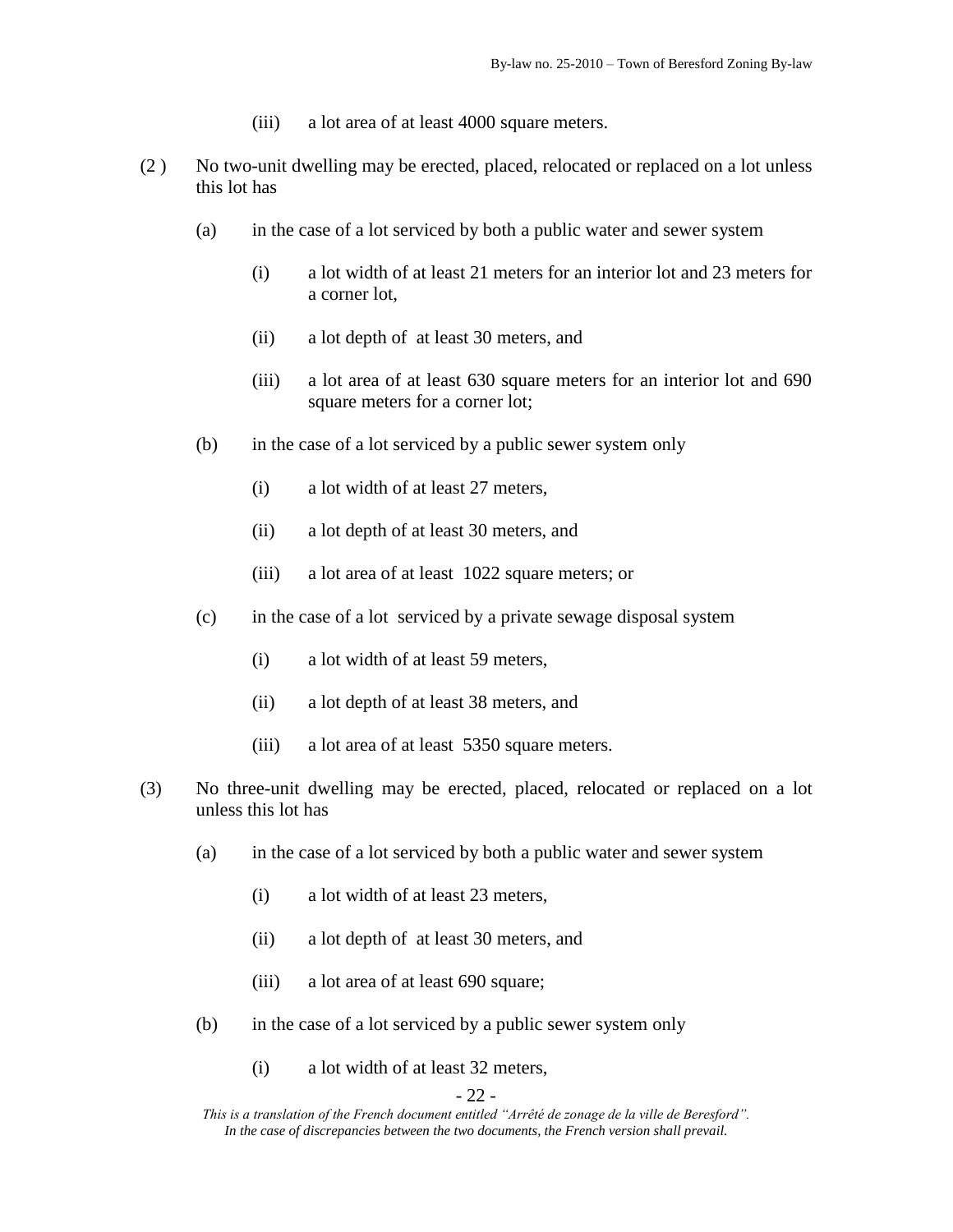- (ii) a lot depth of at least 30 meters, and
- (iii) a lot area of at least 1363 square meters; or
- (c) in the case of a lot serviced by a private sewage disposal system
	- (i) a lot width of at least 63 meters,
	- (ii) a lot depth of at least 38 meters, and
	- (iii) a lot area of at least 6700 square meters.
- (4) No four-unit dwelling may be erected, placed, relocated or replaced on a lot unless this lot has
	- (a) in the case of a lot serviced by both a public water and sewer system
		- (i) a lot width of at least 24 meters,
		- (ii) a lot depth of at least 30 meters, and
		- (iii) a lot area of at least 720 square meters;
	- (b) in the case of a lot serviced by a public sewer system only
		- (i) a lot width of at least 36 meters,
		- (ii) a lot depth of at least 30 meters, and
		- (iii) a lot area of at least 1545 square meters; or
	- (c) in the case of a lot serviced by a private sewage disposal system
		- (i) a lot width of at least 68 meters,
		- (ii) a lot depth of at least 38 meters, and
		- (iii) a lot area of at least 8050 square meters.
- (5) No dwelling containing five or more dwelling units may be erected, placed, relocated or replaced on a lot unless this lot has
	- (a) in the case of a lot serviced by both a public water and sewer system

- 23 -

*This is a translation of the French document entitled "Arrêté de zonage de la ville de Beresford". In the case of discrepancies between the two documents, the French version shall prevail.*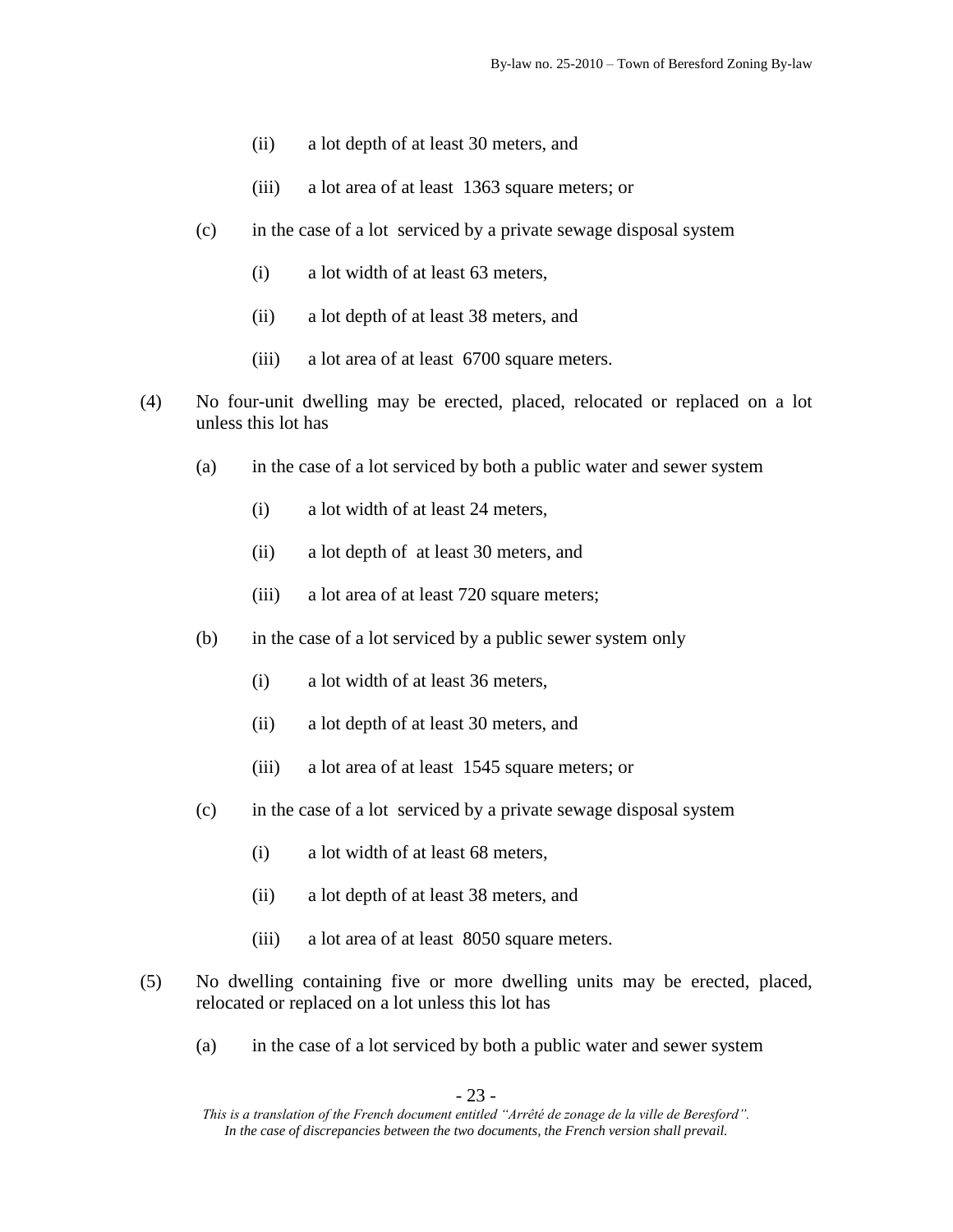- (i) a lot width of at least 25 meters plus 1 meter for each dwelling unit in excess of five,
- (ii) a lot depth of at least 30 meters, and
- (iii) a lot area of at least 750 square meters plus 30 square meters for each dwelling unit in excess of five;
- (b) in the case of a lot serviced by a public sewer system only
	- (i) a lot width of at least 37.5 meters plus 1.5 meters for each dwelling unit in excess of five,
	- (ii) a lot depth of at least 30 meters, and
	- (iii) a lot area of at least 1647 square meters plus 102 square meters for each dwelling unit in excess of five;
- (6) No dwelling containing five or more dwelling units may be erected, located, relocated, or replaced on a lot serviced by a private sewage disposal system.
- (7) A lot that is serviced by both a public water and sewer system, but is inferior to the prescribed standards prescribed in paragraph (1) (a) shall only be used for a single-unit dwelling on the condition that
	- (a) the lot was created prior to the enactment of this by-law;
	- (b) a separate deed for this lot has been registered at the registration office for the county in which said lot is located; and
	- (c) a single-unit dwelling is a permitted use in the zone in which the lot is located.
- (8) A lot that is serviced by a private sewage disposal system, but is inferior to the prescribed standards prescribed in paragraph (1) (c) shall only be used for a single-unit dwelling on the condition that
	- (a) the lot was created prior to January 1976;
	- (b) a separate deed for this lot has been registered at the registration office for the county in which said lot is located;
	- (c) the public health inspector has approved the installation of a private sewage disposal system on the lot; and

- 24 -

*This is a translation of the French document entitled "Arrêté de zonage de la ville de Beresford". In the case of discrepancies between the two documents, the French version shall prevail.*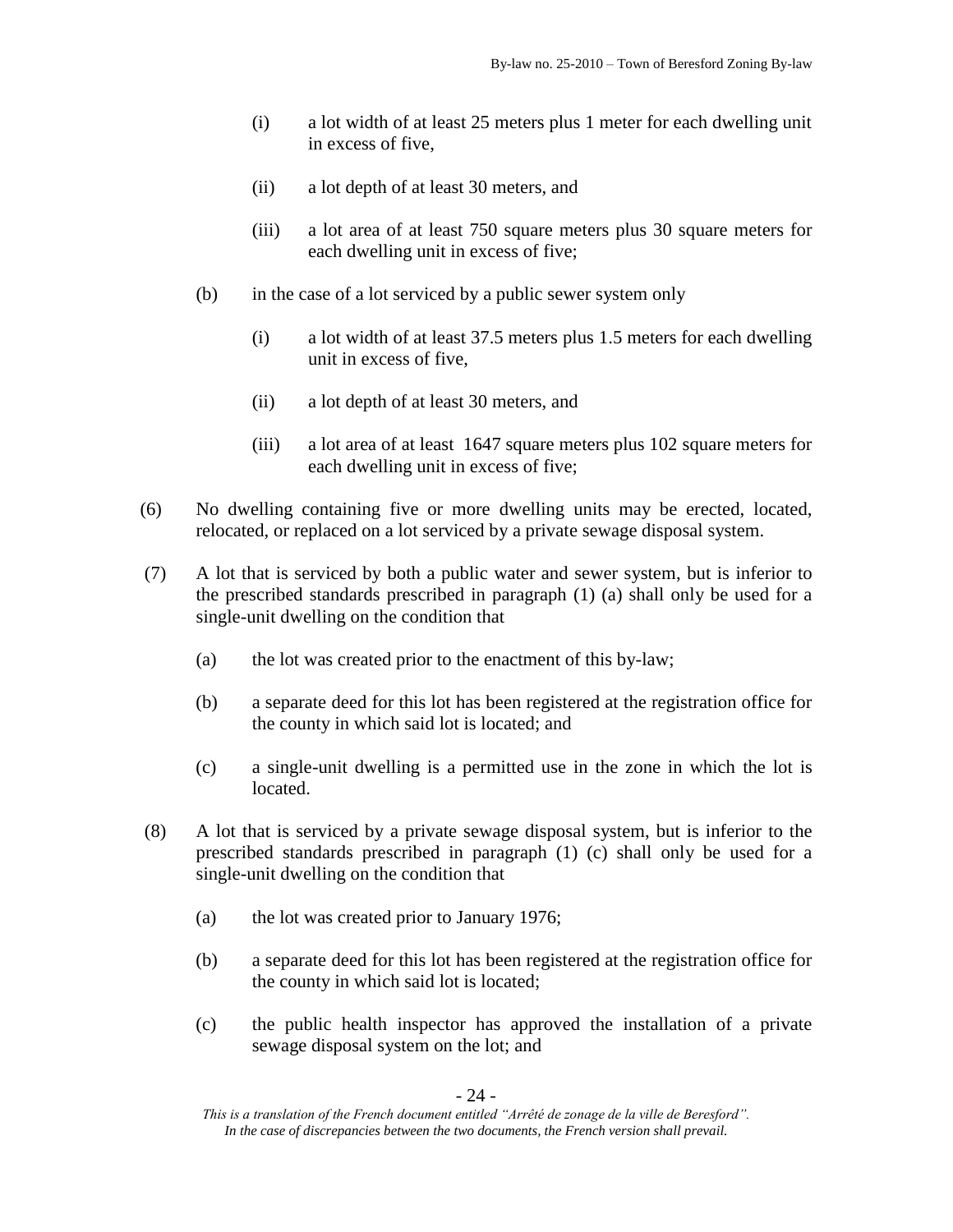- (d) a single-unit dwelling is a permitted use in the zone in which the lot is located.
- (9) A building or dwelling, which is being altered or renovated in view of adding one or more dwelling units, shall comply with the standards relating to lot size prescribed for the total number of dwelling units intended once the work has been completed.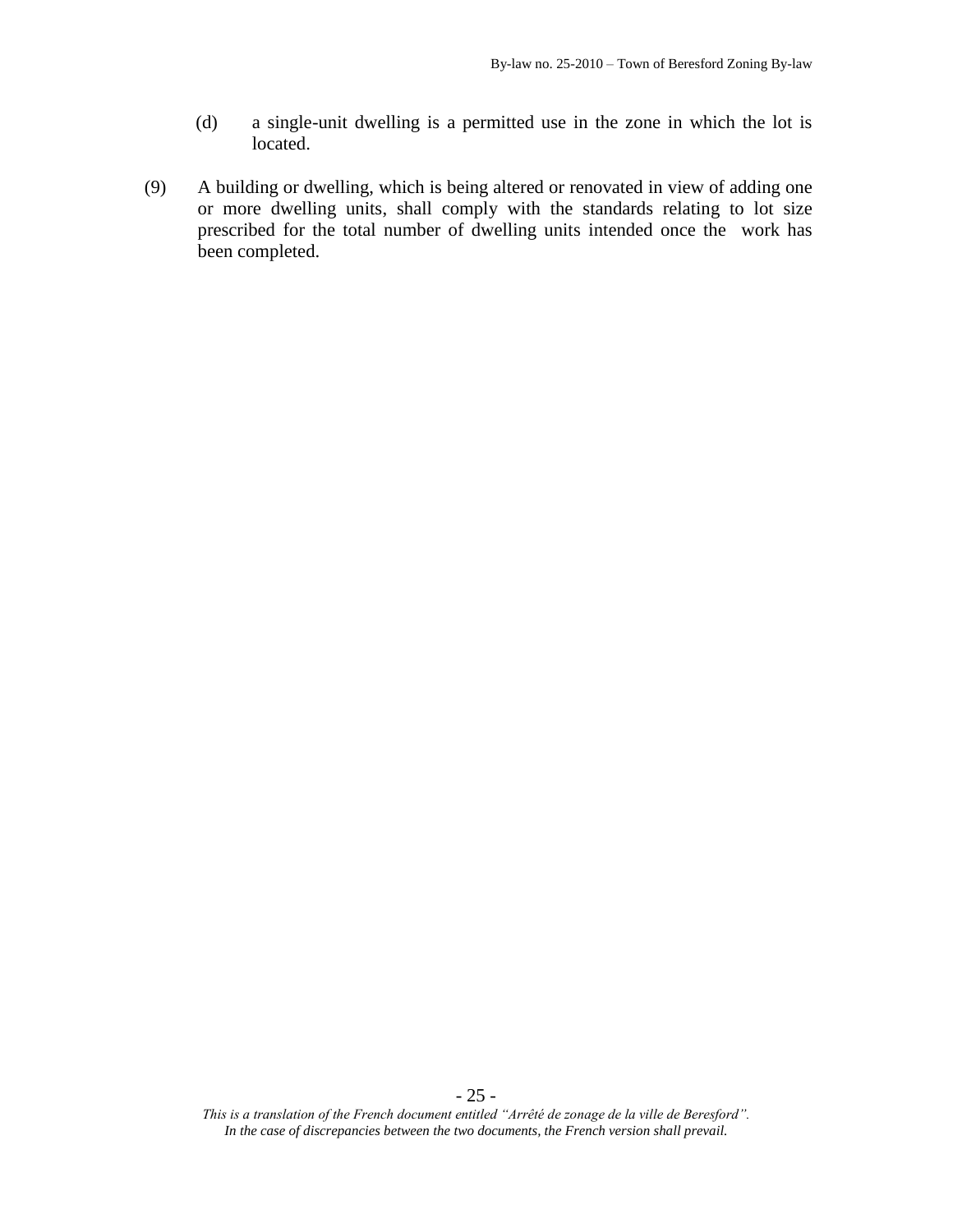# **GENERAL PROVISIONS RELATING TO DESIGN, CHARACTER AND APPEARANCE**

### **Section 12: Landscaping**

- (1) The front yard of a lot developed in a Residential zone (R zone) shall be landscaped in conformity with the provisions of this section.
- (2) The landscaping requirements mentioned in subsection (1)
	- (a) shall include seeding;
	- (b) may include the development of paths, walkways, ornamental shrubbery or trees; and
	- (c) shall be maintained, at all times, in keeping with the general character of nearby residential properties.
- (3) Up to forty percent (40%) of the area of the front yard may be used for a parking area, driveway and parking aisle.
- (4) Landscaping, as described in subsection (2), shall be completed no later than eighteen (18) months following the date of emission of the development permit for the main building.

### **Section 13: Size, Dimensions and Ratio of Buildings**

- (1) No single-dwelling unit may be is erected, located, relocated, structurally altered or replaced so that the gross surface occupancy area is less than
	- (a) 72 square meters, in the case of a one-storey dwelling;
	- (b) 60 square meters, in the case of a one and one-half  $(1 \frac{1}{2})$  storey dwelling, or a split-level; or
	- (c) 55 square meters, in the case of a two-storey dwelling.
- (2) No two-unit dwelling or multiple unit dwelling may be erected, placed, relocated, structurally altered or replaced so that the floor area of any of the units is less than
	- (a) 32 square meters, in the case of a bachelor apartment,
	- (b) 40 square meters, in the case of a one-bedroom dwelling unit,

- 26 -

*This is a translation of the French document entitled "Arrêté de zonage de la ville de Beresford". In the case of discrepancies between the two documents, the French version shall prevail.*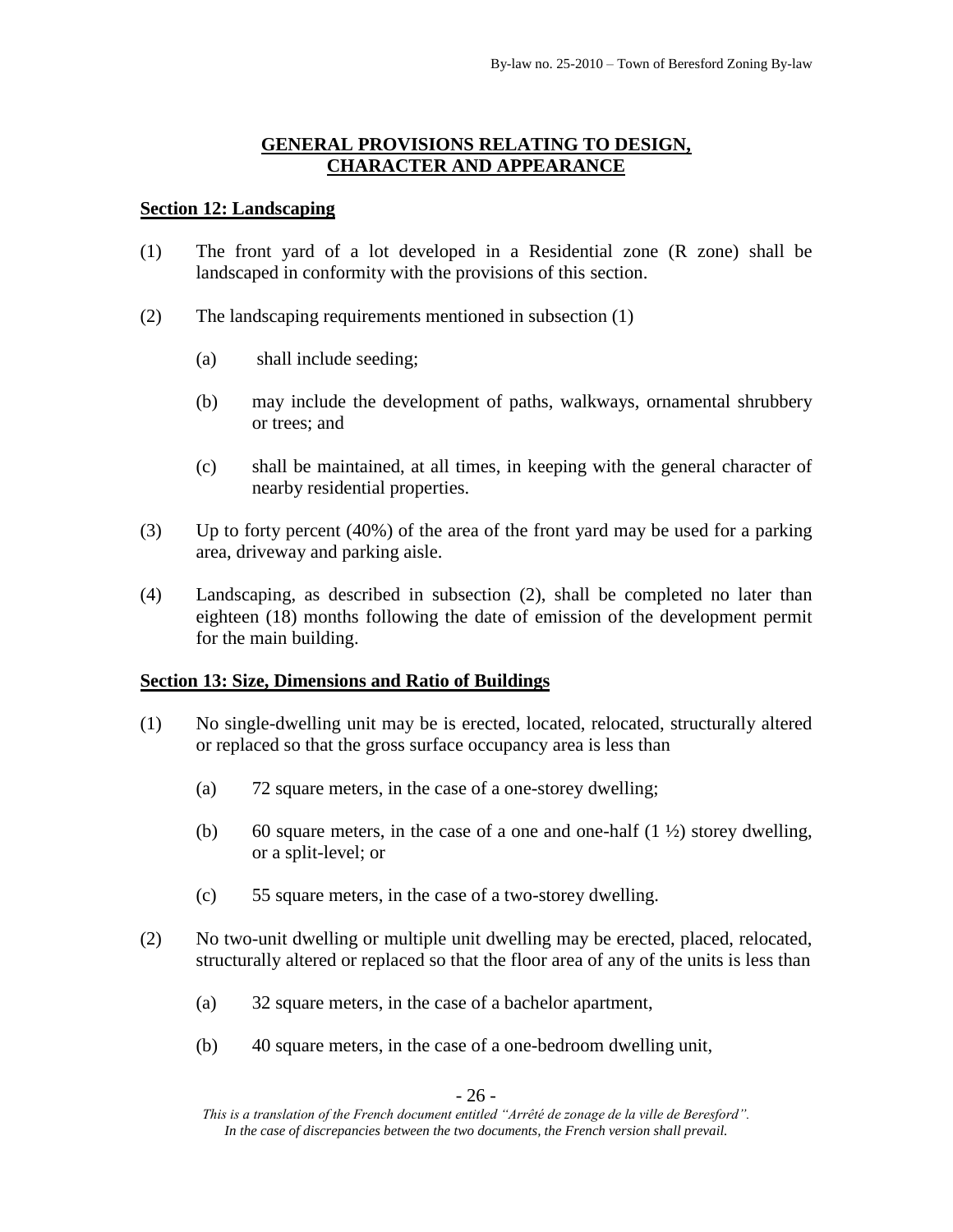- (c) 56 square meters, in the case of a two-bedroom dwelling unit, or
- (d) 63 square meters, in the case of a three-bedroom dwelling unit.
- (3) No cottage may be erected, placed, relocated, structurally altered or replaced so that the gross surface occupancy area is less than 44 square meters.
- (4) Subject to subsection (5), no façade of a main building may have a horizontal dimension of less than 6 meters.
- (5) The provisions of subsection (4) do not apply to
	- (a) buildings used as municipal or public utility infrastructures;
	- (b) subject to subsections (6) and (7), to mobile-homes and mini-homes; and
	- (c) cabins.
- (6) No mobile-home may have
	- (a) a façade of less than 3 meters measured horizontally; or
	- (b) a floor area of less than 46 square meters.
- (7) No mini-home may have
	- (a) a façade of less than 4.2 meters measured horizontally, or
	- (b) a floor area of less than 60 square meters.
- (8) No single-unit dwelling or cottage may have a width/depth or depth/width ratio in excess of 2.75.

### **Section 14: Building Projections**

- (1) No building projection may extend beyond an exterior wall of a building by more than
	- (a) 15 cm. for gutters and down spouts;
	- (b) 50 cm. for windows, chimneys, smoke stacks or flues;
	- (c) 60 cm, for cornices or eaves;

*This is a translation of the French document entitled "Arrêté de zonage de la ville de Beresford". In the case of discrepancies between the two documents, the French version shall prevail.*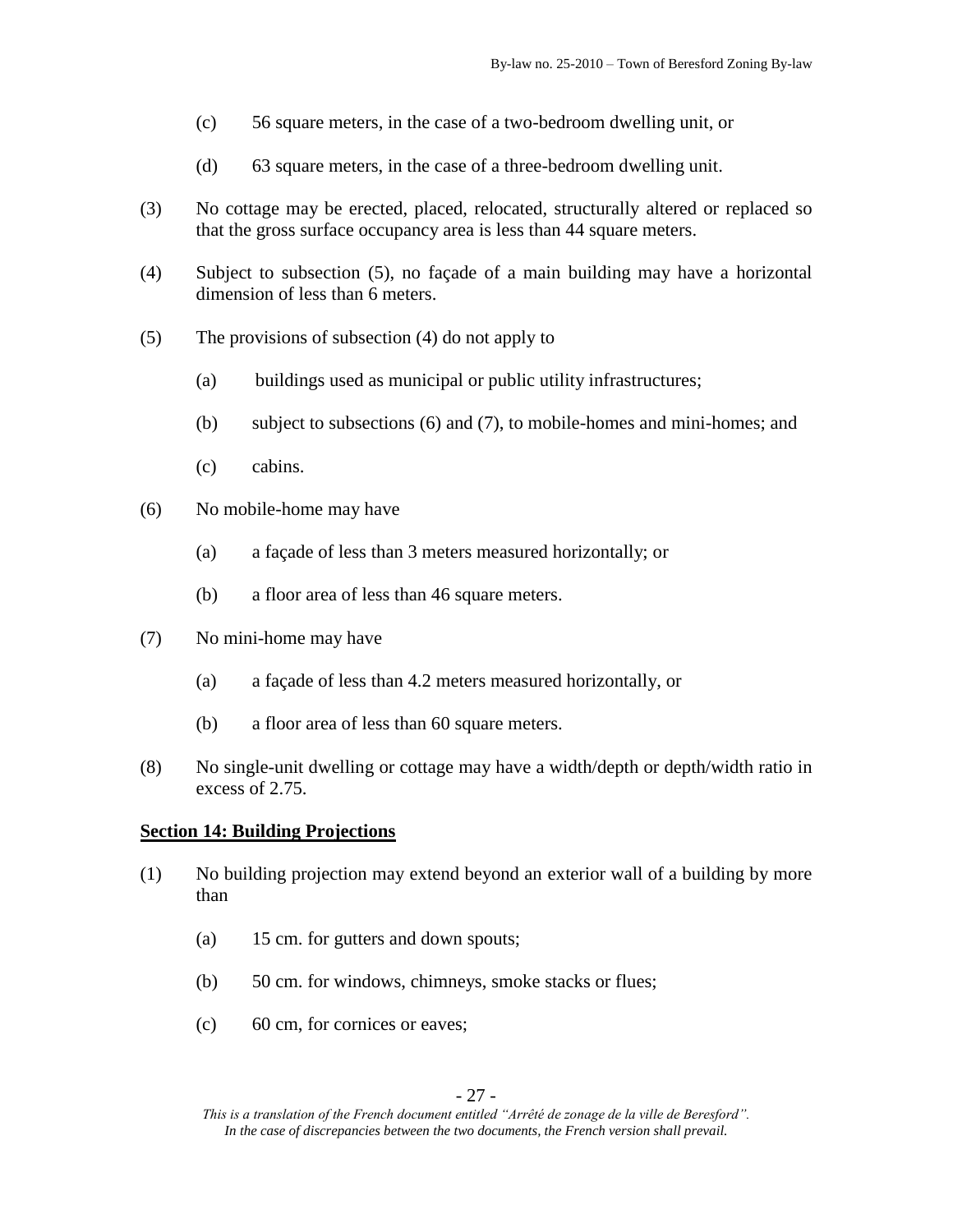- (d) 1 meter, for window or door awnings, or open or lattice-enclosed balconies or fire escapes; or
- (e) subject to subsection (3) and section (19)
	- (i) 3 meters, for porches, verandahs, steps and landings, abutting a front yard,
	- (ii) 2 meters, for open balconies over 1 meter in height for storeys above the ground floor of multiple dwelling buildings, or
	- (iii) 4 meters, for wheelchair ramps and lifting devices abutting front or side yards.
- (2) Subject to subsection 3, projections mentioned in subsection (1) may encroach into the prescribed set-backs in all zones.
- (3) No projection mentioned in subsection (1) (e) may extend into a regulation side yard for a greater distance than one-half of the prescribed set-back for that yard.

### **Section 15: Number of Main Buildings or Structures on a Lot**

- (1) No lot may contain more than one main building or more than one main structure.
- (2) No accessory building or accessory structure may be converted into a main building or main structure.
- (3) Notwithstanding subsection (1) and subject to section 34, a mobile-home or minihome park may contain a number of mobile-homes or mini-homes according to the terms applicable in the zone where it is located.
- (4) Notwithstanding subsection (1), a cabin complex may contain a group of rental cabins according to the terms applicable in the zone where it is located.
- (5) Notwithstanding subsection (1), a dwelling complex may contain a number of multiple-unit dwellings according to the terms applicable in the zone where it is located.

### **Section 16: Site Plan for Land Used for Major Projects**

- (1) A request for a permit to erect, place, relocate, structurally alter or replace the following developments shall be accompanied by a complete set of site plans:
	- (a) a building or structure having a gross surface occupancy area of more than 200 square meters; or

- 28 -

*This is a translation of the French document entitled "Arrêté de zonage de la ville de Beresford". In the case of discrepancies between the two documents, the French version shall prevail.*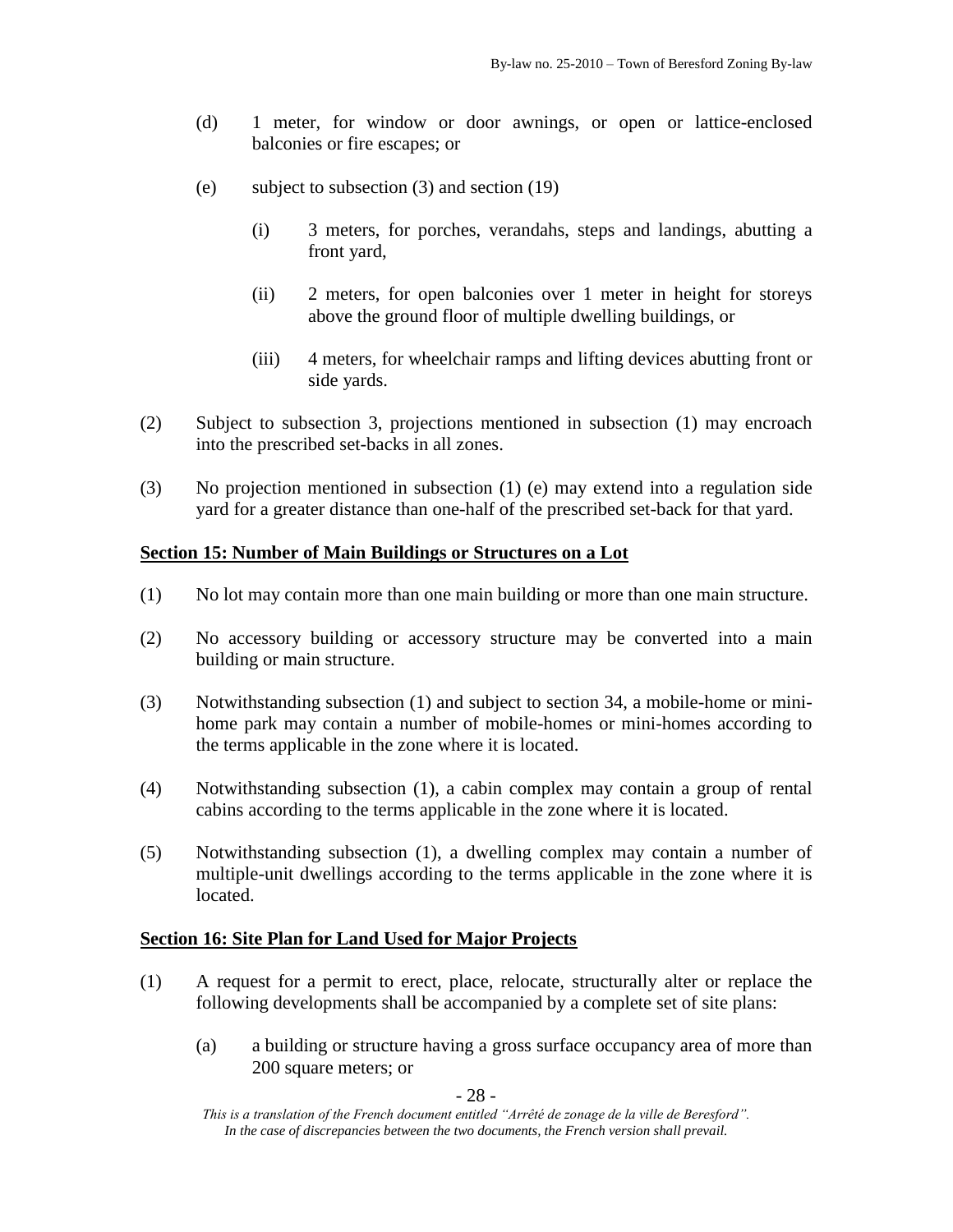- (b) a dwelling complex.
- (2) The site plan mentioned in subsection (1) shall
	- (a) be drawn to scale;
	- (b) show the dimensions, shape, location, setbacks and use of all existing and proposed buildings and structures;
	- (c) show the dimensions and the area of the lot or site to be developed;
	- (d) show the location, the size and layout of parking areas, parking compartments and spaces, parking aisles, access lanes and access and egress driveways;
	- (e) indicate the location, the size and layout of loading and unloading areas;
	- (f) indicate pedestrian walkways, electrical systems, railways and wharfs;
	- (g) indicate the elevations and slopes of the land to be developed and of the abutting lots and streets;
	- (h) indicate the grade of all abutting sanitary and storm sewer systems;
	- (i) subject to subsection (3), provide a drainage plan for surface water, an estimate of the flow of surface water or storm water drained outside the property, and the proposed measures to prevent erosion, sedimentation and flooding of neighboring infrastructures and streets;
	- (j) indicate the location of fences, signs, buffer zones, retaining walls, and landscaping arrangements;
	- (k) indicate the location, the dimensions and the nature of all easements and right-of-ways;
	- (l) indicate any natural or environmental characteristics such as watercourses, wetlands, ravines and areas that are subject to landslides; and
	- (m) indicate any other elements deemed appropriate by the development agent or the building inspector to assess the conformity of the project with existing codes and by-laws.

*This is a translation of the French document entitled "Arrêté de zonage de la ville de Beresford". In the case of discrepancies between the two documents, the French version shall prevail.*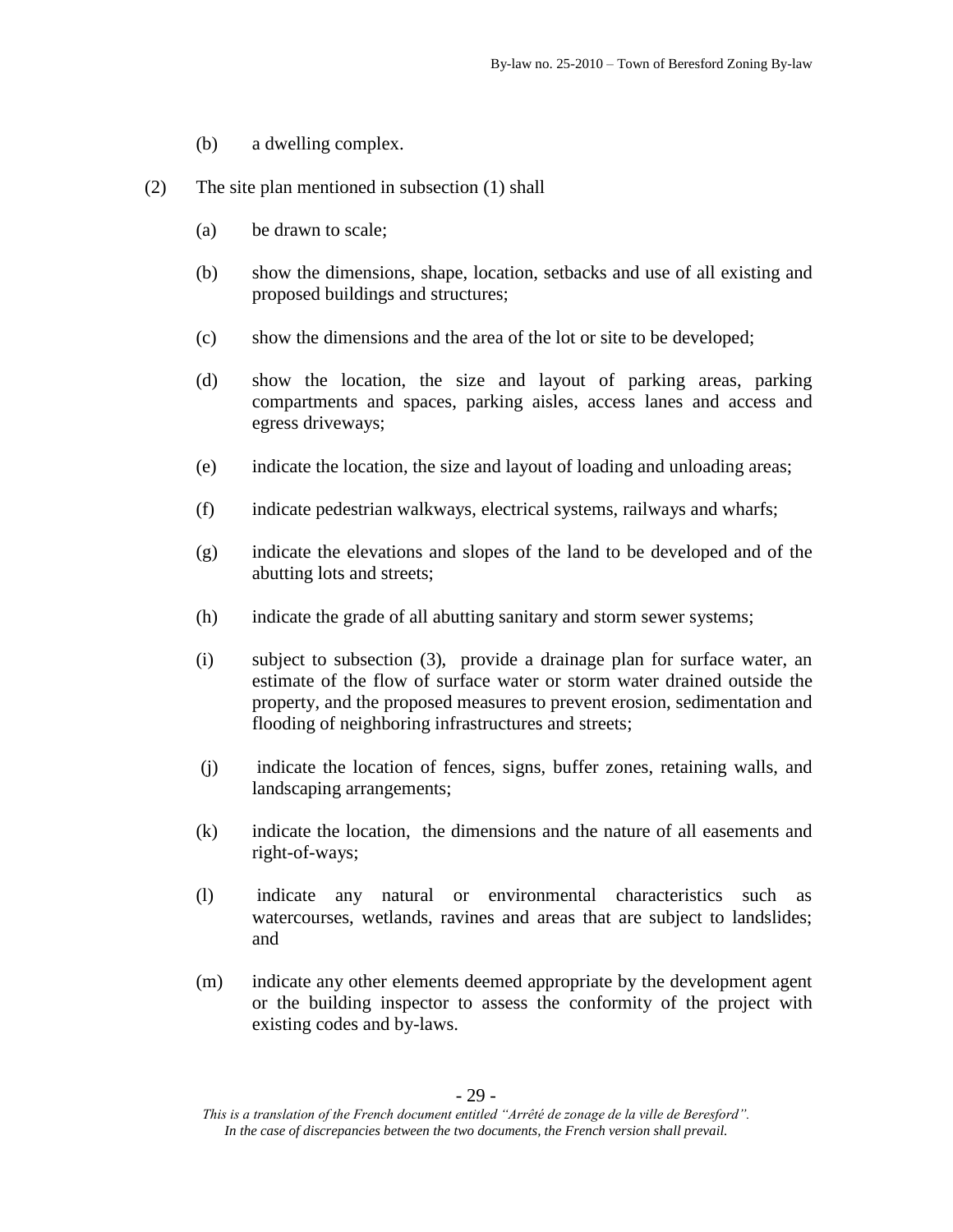(3) A development which is subject to an approved implementation plan under this section shall guarantee the drainage of surface waters in the public storm sewer or in a natural drainage system in accordance to existing by-laws and regulations. Where these systems are insufficient or non-existing, the owner shall, at his own expense, provide the necessary infrastructure to assure proper drainage of surface water without negatively impacting nearby streets, municipal infrastructures or properties. A surface water drainage plan must be reviewed and approved by the municipality. A surface water drainage plan may not be developed on private land and connected to the public storm sewer system without the approval of the municipality.

# **Section 17: Standards relating to the Design, Character and Appearance of Land, Yards, Buildings and Structures**

- (1) No freestanding arched, domed or semi-cylindrical shaped structure may be may be erected, placed, relocated, altered or replaced in any zone.
- (2) No main building constructed prior to 1980 may be erected or placed on a lot located in a Residential zone (R zone) unless
	- (a) the building is no more than ten years older than the average age of the existing dwellings located on the same street or within a 100-meter radius of the proposed relocation site;
	- (b) the building has been approved by the planning commission as a "particular purpose" under paragraph 34(4)(c) of the *Community Planning Act* for which the planning commission may impose terms and conditions and prohibit or set limitations to these terms and conditions under subparagraph 34(4)(c)(ii) and subsection 34(5) of the *Community Planning Act;* and
	- (c) the architectural style and general appearance of the proposed building are not, in the opinion of the planning commission, compatible with and in keeping with existing dwellings in the neighborhood.
- (3) All exterior walls and surfaces of a building or structure shall be covered with an exterior covering which meets the requirements of the Canada construction codes within 6 months of the commencement date of any work involved in erecting, placing, relocating, structurally altering or replacing the building or structure.
- (4) All exterior surfaces of a building or structure that have been previously painted, stained, varnished or which have received other similar protective finishes shall be maintained without substantial or visible deterioration from the original finish, or shall be refinished with an equivalent preservative or protective finish.

*This is a translation of the French document entitled "Arrêté de zonage de la ville de Beresford". In the case of discrepancies between the two documents, the French version shall prevail.*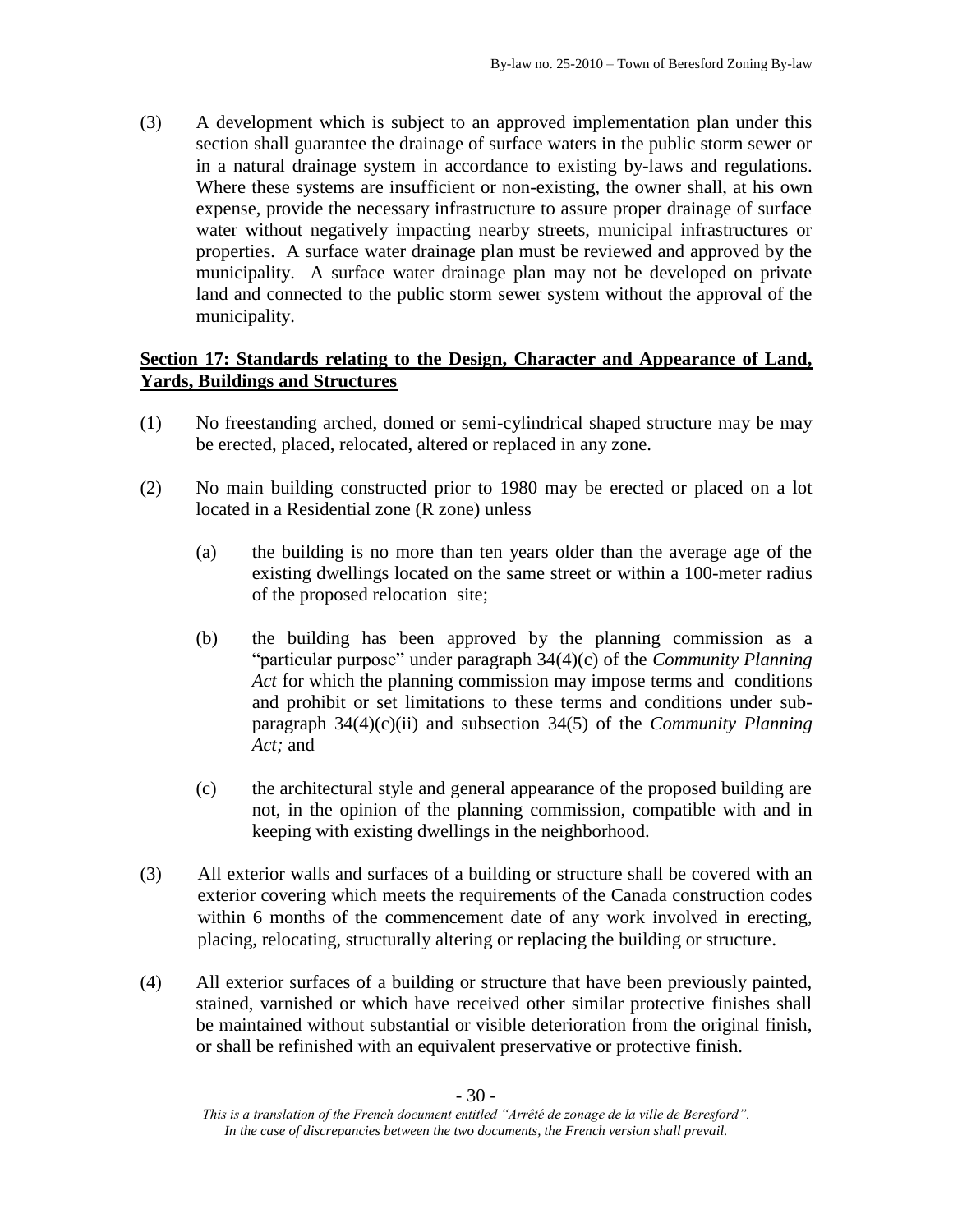- (5) The use of the following materials as an exterior covering for the walls or roof of a building or structure are prohibited:
	- (a) tar paper, mineral paper, weather barrier paper; vapor barrier paper, cardboard fiber, foam isolation panels, pressed wood , particle board, plywood, rippled fiberglass translucent panels, unfinished cement blocks, canvas, plastic, polythene, polythylene, and non-architectural galvanized metal sheets;
	- (b) asphalt shingles, except for roofs, and
	- (c) all materials not specifically designed and approved by the Canadian construction codes as exterior coverings.
- (6) All vacant or developed lots shall be kept clean and cleared of waste so as not to create a source of nuisance, or a health, fire or accident hazard for the neighborhood or the general public.
- (7) Without restricting the generality of subsection (6) the words "clear and cleaned of waste" shall include the removal of
	- (a) all residue, including rubbish, garbage, brush, refuse, waste, litter and other debris;
	- (b) all injurious animals or insects, termites, rodents, vermin and other pests, and conditions conductive to attracting or giving refuge to such pests;
	- (c) all ground cover, lawn, hedges and bushes which are unsightly or unreasonably overgrown in relation to the neighborhood;
	- (d) all dead, decayed or damaged trees or other growth which create an unsafe or unsightly condition;
	- (e) all vehicles, boats, snowmobiles, trailers, machinery, mechanical equipment, appliances, objects or parts that are wrecked, dismantled, inoperative, discarded, unused or unlicensed;
	- (f) all dilapidated or collapsed buildings or structures;
	- (g) all construction debris;
	- (i) all demolition debris; and
	- (h) any object or material that is discarded, worthless or of salvage value only.

*This is a translation of the French document entitled "Arrêté de zonage de la ville de Beresford". In the case of discrepancies between the two documents, the French version shall prevail.*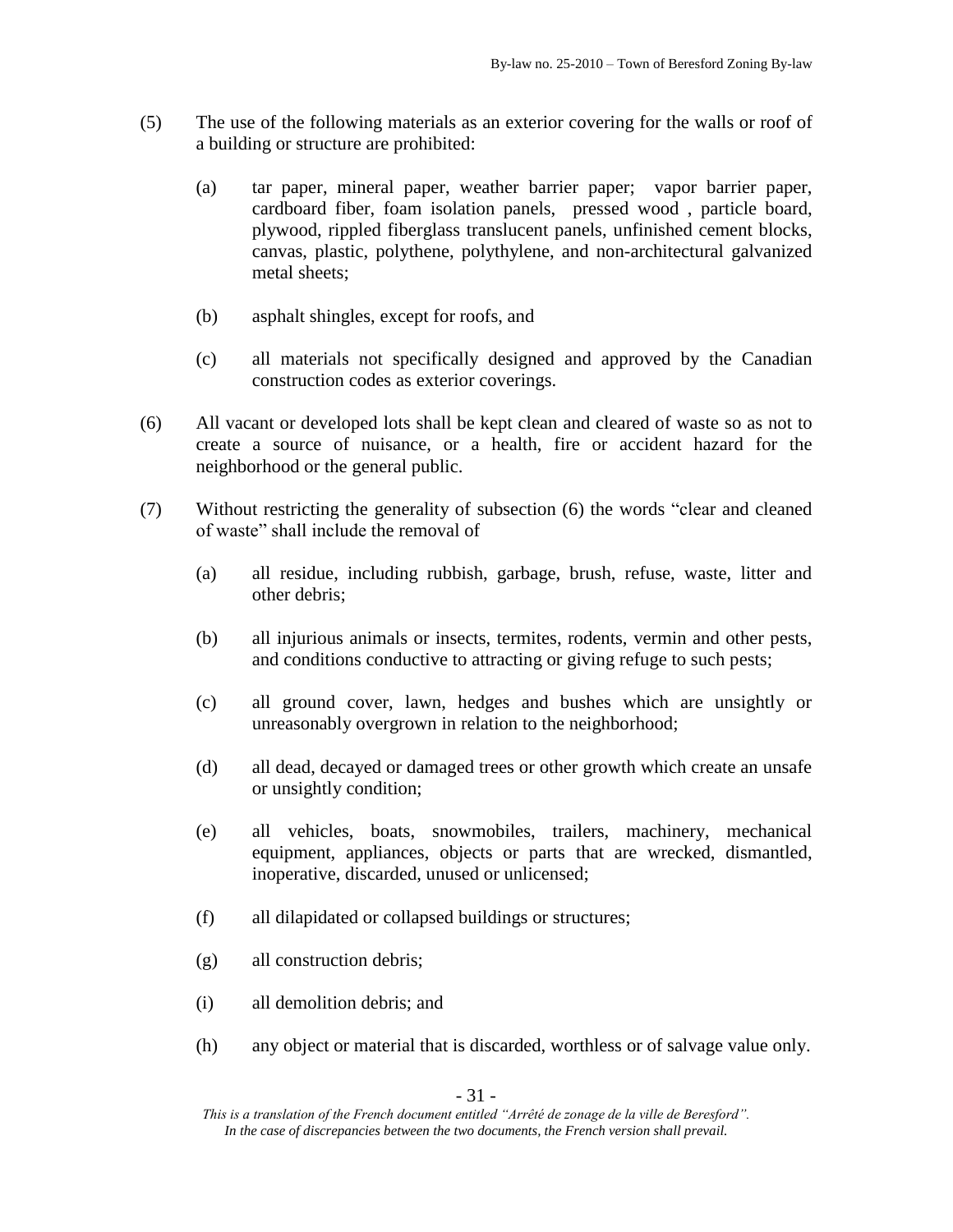- (8) All buildings or structures shall be kept in good repair so as not to cause a public health or security hazard.
- (9) All buildings or structures shall be maintained in a structurally sound condition so as to be capable of sustaining its own weight together with any load it may reasonably be subject to.
- (10) A building or structure damaged by fire or any other cause shall
	- (a) be restored to its original condition within 6 months after the incident or 3 months after the matter has been settled by the insurance company, whichever comes first; or
	- (b) be demolished and the lot leveled and restored to good condition.
- (11) The foundation hole of any building or structure that has been removed, demolished or not constructed shall be filled to ground level.
- (12) The owner of a lot, building or structure that is infested by pests, injurious insects or any other type of vermin shall take the necessary steps to permanently get rid of all causes and sources of the infestation.
- (13) Except for decorative shutters or venetian shutters specifically designed for this purpose, it is prohibited to cover the windows, doors or any other opening of a vacant or abandoned building by boarding up the exterior. Without limiting the generality of the preceding sentence and to avoid any ambiguity, the use of boards or particle board to board the openings of a building or construction is strictly prohibited.
- (14) A mobile-home or mini-home may not be placed, relocated, structurally altered, repaired or replaced on a lot for the purpose of being used as an accessory building.
- (15) In every zone, except in the case of an automobile salvage lot or a recycling centre described in section 33, all inoperative vehicles, including any dismantled parts thereof shall be stored or parked
	- (a) inside a completely closed building; or
	- (b) in such a manner that they cannot be seen from a designated street or neighboring property.
- (16) If it considers that a building or structure is dilapidated, dangerous or unsightly, the council may
	- (a) require that it be restored, removed or demolished at the owner's expense;

- 32 -

*This is a translation of the French document entitled "Arrêté de zonage de la ville de Beresford". In the case of discrepancies between the two documents, the French version shall prevail.*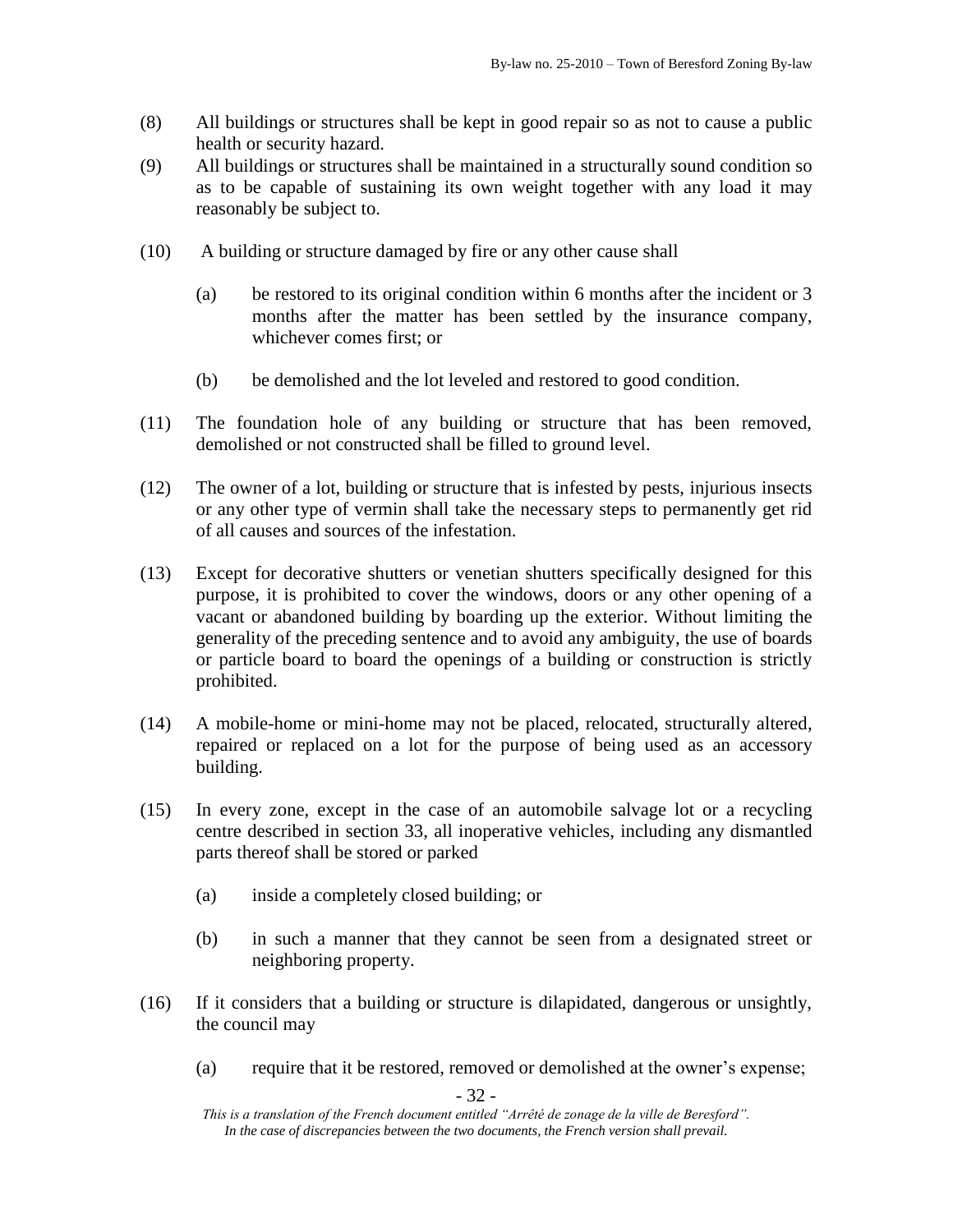- (b) perform or cause to be performed at the owner's expense any work necessary for its restoration, removal or demolition; or
- (c) acquire the parcel of land on which the building or structure is located.

### **Section 18: Outside Sale, Storage, Warehousing and Display**

- (1) No vacant lot may be used for storing, warehousing, displaying, parking or selling vehicles, goods or merchandise of any type.
- (2) Where a permitted use under this by-law also requires outdoor storage or warehousing of goods and merchandise as a secondary or accessory use, the area used for this purpose shall be
	- (a) located in the back or side yard; and
	- (b) hidden from all designated streets by a wall, an opaque wooden fence, a chain link fence with filler strips woven into the mesh, or other screening facility of equal screening value.
- (3) The goods and merchandise mentioned in subsection (2) shall be relevant to and directly related and necessary to the main use of the property.
- (4) A structure used as a visual screen under subsection (2) (b) shall not exceed 2 meters in height and no object or material shall be piled higher than the visual screen.
- (5) Subject to subsection 6, the storage, warehousing or display of vehicles, goods or merchandise in a front yard is strictly prohibited except as an accessory use for the following main uses:
	- (a) car, farm equipment, recreational vehicle or pleasure boat dealership;
	- (b) swimming pool and patio furniture retail outlet; or
	- (c) garden center.
- (6) Unless authorized by the municipality, it is prohibited to store, display, park or sell vehicles, goods or merchandise mentioned in subsection (5) inside a public street right-of-way.
- (7) A commercial establishment may use an outdoor adjoining area of a maximum of 10 square meters for displaying its merchandise.

*This is a translation of the French document entitled "Arrêté de zonage de la ville de Beresford". In the case of discrepancies between the two documents, the French version shall prevail.*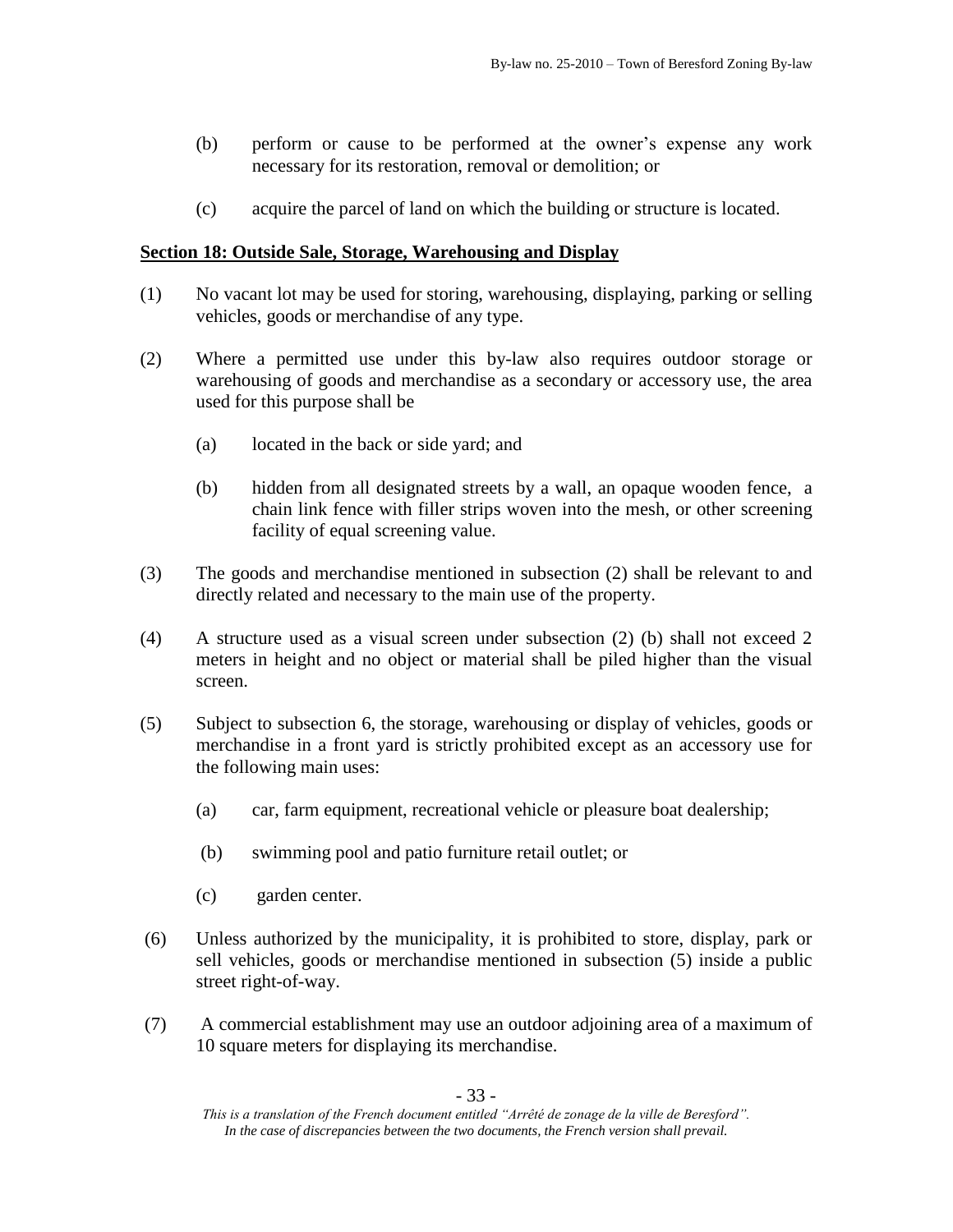- (8) The sale of goods and merchandise from a vehicle, trailer or freight container, is prohibited on any property unless the vendor is in possession of a license issued by the municipality under a municipal by-law or is exempted under a provincial act or regulation.
- (9) A residential property may use an area not exceeding 20 square meters in the back yard for outside storage of household items incidental to the main use of the property. The stored items may not be piled higher than 1.5 meters above the ground and shall not become a source of nuisance or danger to the health, security or well-being of the neighbors or the general public.
- (10) The use of land for cutting logs or trees, chopping or splitting wood or the sale or storage of more than 5 cords of wood is solely permitted in the Resource zones (RES zones).
- (11) For the application of subsection (10), a chain-saw may not be used for cutting wood or logs at a distance of less than 250 meters from an existing dwelling.
- (12) The use of land, other than land mentioned in subsection (10), for the purpose of storing firewood is subject to the following terms and conditions:
	- (a) the maximum quantity of firewood stored at any given time may not exceed
		- (i) 3 cords if the area of the lot is less than 1000 square meters,
		- (ii) 4 cords if the area of the lot is between 1000 square meters and 2000 square meters, and
		- (iii) 5 cords if the area of the lot is greater than 2000 square meters;
	- (b) no firewood may be stored on a lot other than the one where the building that it is meant to heat is located;
	- (c) the height of a pile of wood may not exceed 1.5 meters;
	- (d) firewood may not be stored in a front yard; and
	- (e) a chainsaw may not be used
		- (i) for a purpose other than cutting firewood in blocks of 40 cm., and
		- (ii) between the hours of 8:00 p.m. and 8:00 a.m.

*This is a translation of the French document entitled "Arrêté de zonage de la ville de Beresford". In the case of discrepancies between the two documents, the French version shall prevail.*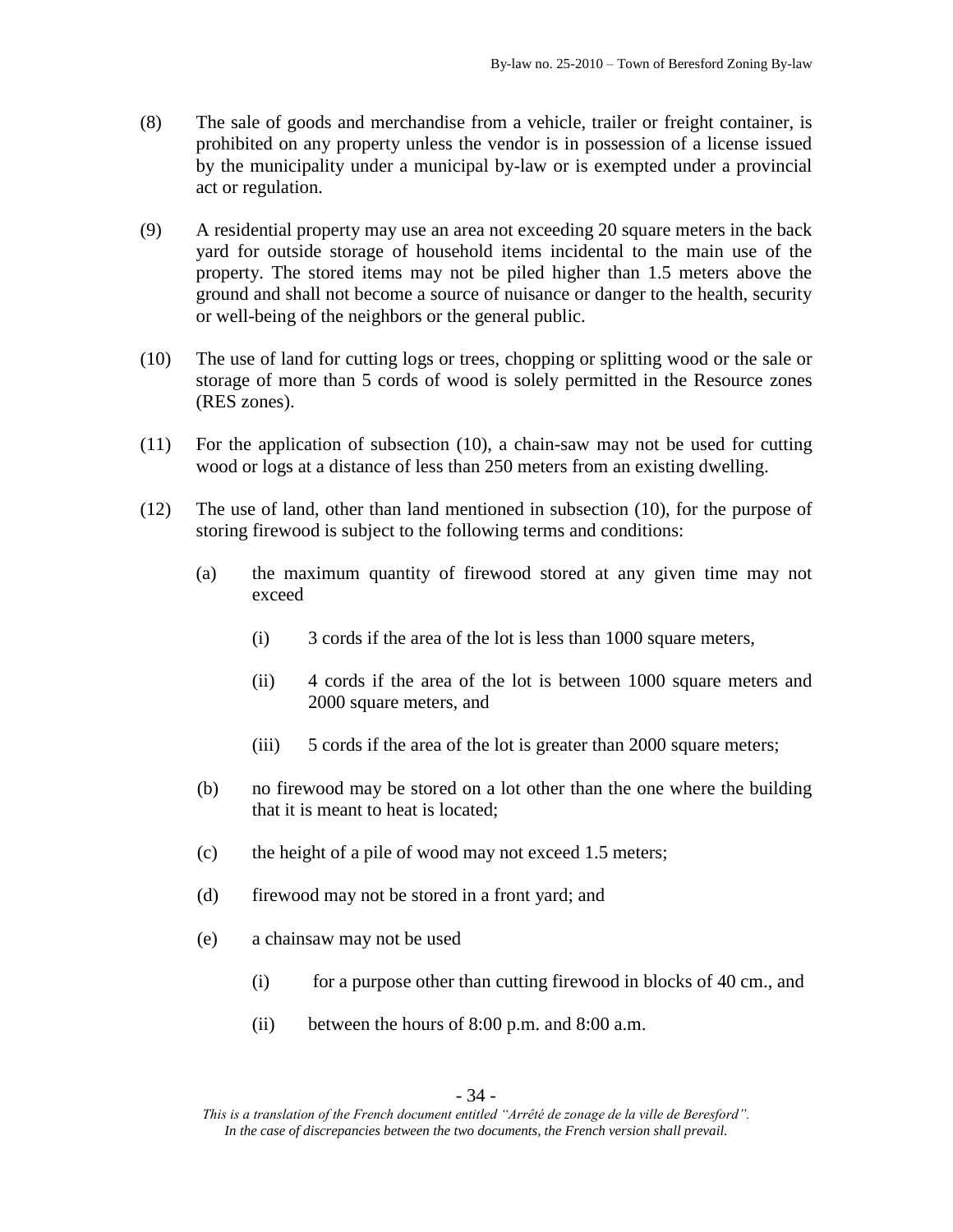### **Section 19: Sight Triangle**

- (1) On a corner lot, no building, structure, object or vegetation shall be allowed to obstruct the sight of motor vehicle drivers within the sight triangle defined in subsection  $(2)$ .
- (2) The sight triangle is an area bounded by the street right-of-ways and a line joining points on the street right-of-ways at a distance of 6 meters from the point of intersection of the street right-of-ways.

### **Section 20: Semi-detached and Townhouse Dwellings**

- (1) The units of a semi-detached dwelling or townhouse dwelling shall be joined by a common wall.
- (2) Each dwelling unit of a semi-detached or townhouse dwelling shall have a main façade of at least 4.5 meters in width, excluding attached private garages and carports.
- (3) A lot that that contains a semi-detached dwelling or townhouse dwelling and is serviced by both a public water and sewer system can be subdivided along the common wall on the condition that
	- (a) the common wall complies to the Canadian construction codes with respect to firewalls;
	- (b) each end dwelling unit has a minimum setback of 3 meters from the side lot line;
	- (c) each lot so created has a minimum area of 325 square meters; and
	- (d) all other applicable provisions of this by-law are respected.

### **Section 21: Attached Garage or Carport**

- (1) No private garage or carport attached to a dwelling shall exceed 60 % of the gross surface occupancy area occupied by the dwelling including the garage and carport.
- (2) A private garage or carport attached to a main building becomes an integral part of the building and all implementation and development standards pertinent to the main building apply.
- (3) A garage door on a private garage attached to a dwelling shall not exceed 2.75 meters in height.

- 35 -

*This is a translation of the French document entitled "Arrêté de zonage de la ville de Beresford". In the case of discrepancies between the two documents, the French version shall prevail.*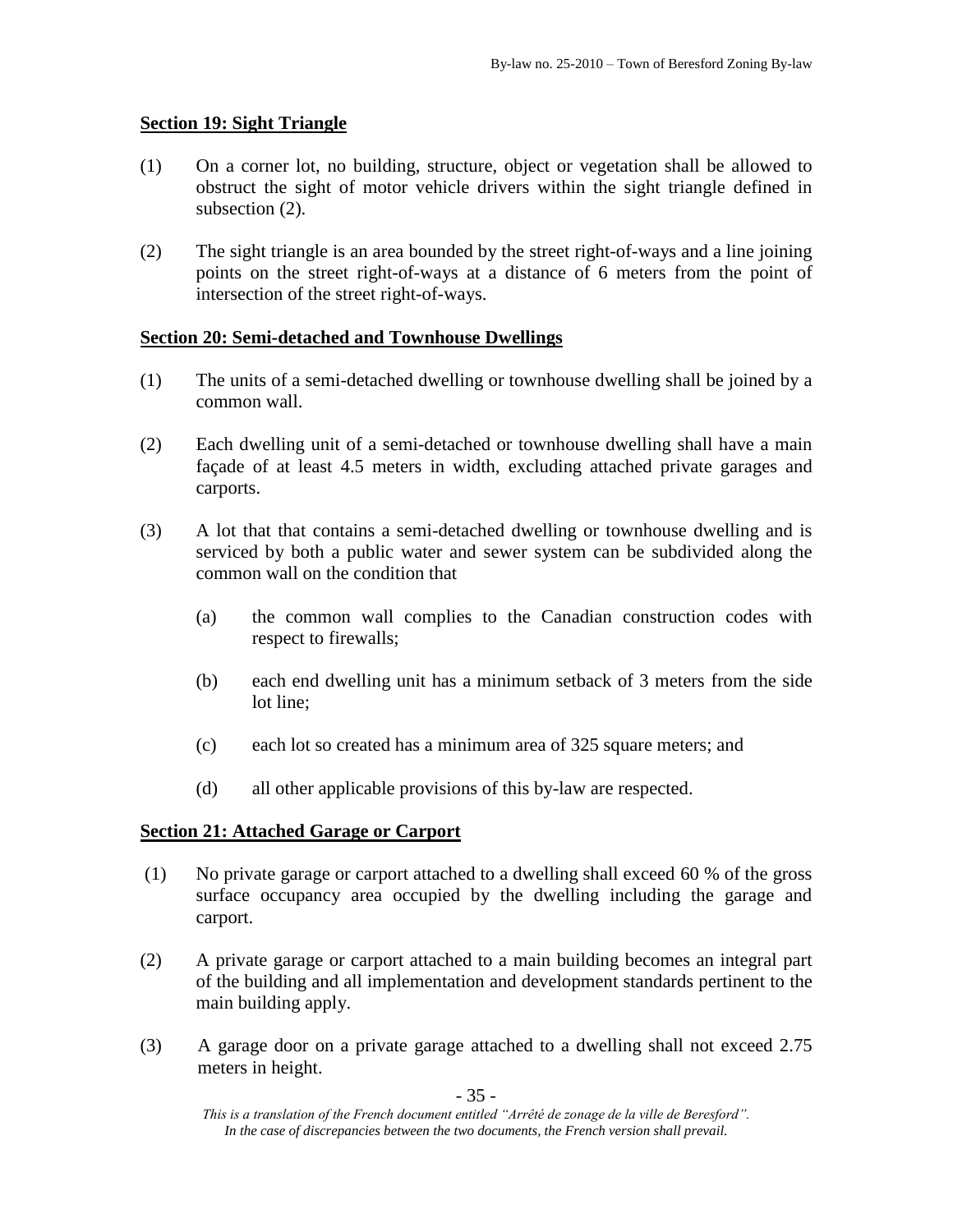# **GENERAL PROVISIONS RELATING TO PARKING, LOADING AND UNLOADING**

### **Section 22: Off-Street Parking Compartments and Spaces**

- (1) No development shall be approved and maintained unless vehicular off-street parking spaces and compartments are provided and maintained at all times in conformity with the requirements of this section.
- (2) The number of off-street vehicular parking spaces and compartments that shall be provided and maintained at all times shall be established on the following basis:

| <b>USE</b>                                                   | <b>MINIMUM NUMBER</b><br><b>OF OFF-STREET</b><br><b>PARKING SPACES OR</b><br><b>COMPARTMENTS</b><br><b>TO BE PROVIDED AND MAINTAINED</b>                        |
|--------------------------------------------------------------|-----------------------------------------------------------------------------------------------------------------------------------------------------------------|
| Dwelling containing $\overline{3}$ dwelling units or<br>less | 2 spaces per dwelling unit                                                                                                                                      |
| Dwelling containing 4 dwelling units or<br>more              | 1 compartment per dwelling unit, plus 1<br>additional space for each multiple of 3 units.                                                                       |
| Residential community placement facility<br>and Nursing home | 1 compartment for each multiple of 3 beds<br>provided for residents, plus 1 compartment<br>for each multiple of 2 staff members<br>working on any single shift. |
| Daycare centre                                               | space for each employee, plus 1<br>additional drop off space for each multiple<br>of 7 children.                                                                |
| Hotel, motel, inn or bed and breakfast                       | compartment per bedroom, plus 10<br>$\mathbf{1}$<br>additional compartments for each multiple<br>of 100 square meters of public and assembly<br>area.           |

*This is a translation of the French document entitled "Arrêté de zonage de la ville de Beresford". In the case of discrepancies between the two documents, the French version shall prevail.*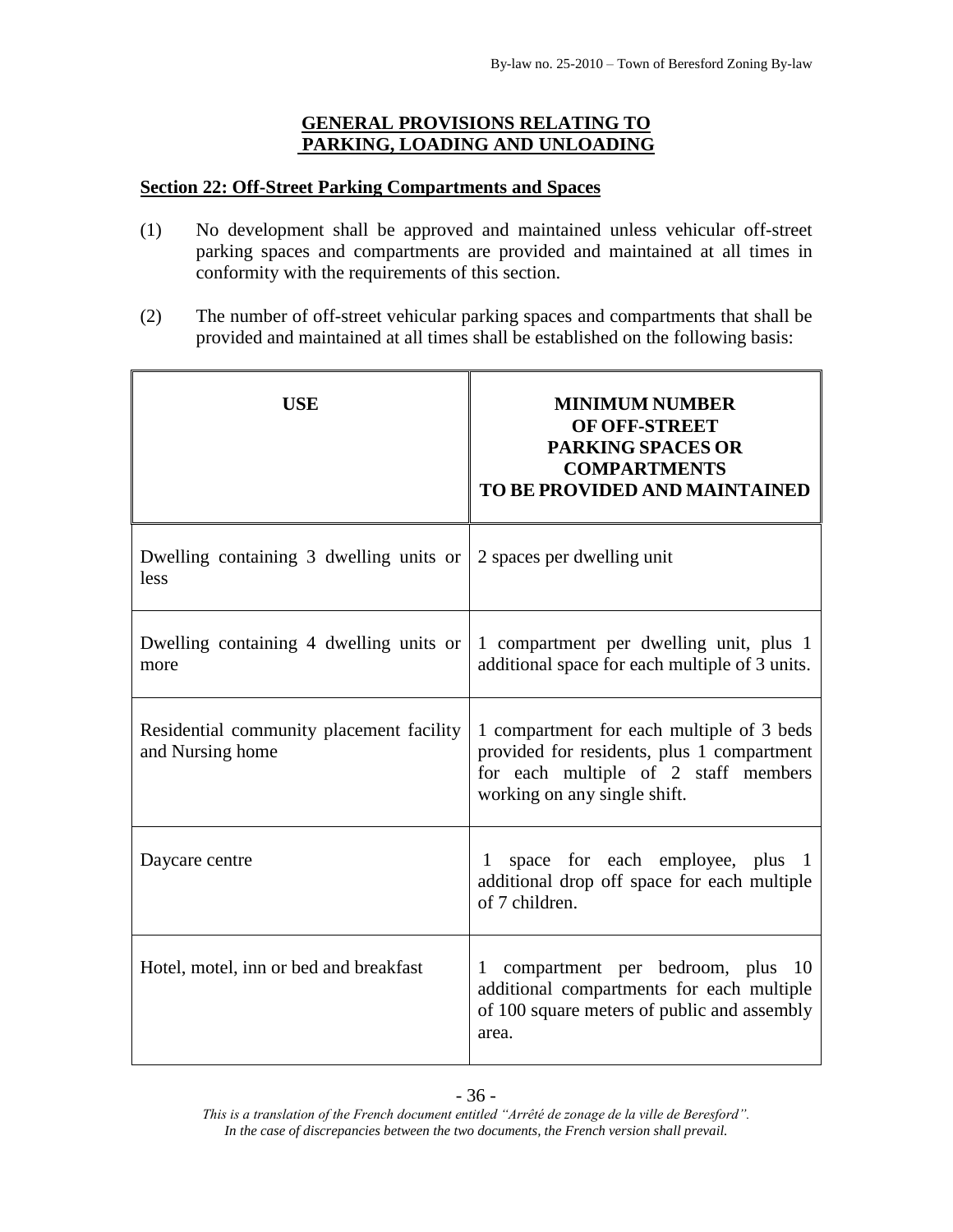| Campground                              | 1 space per campsite, plus 1 additional<br>space for each multiple of 5 camping sites.                                                                                 |
|-----------------------------------------|------------------------------------------------------------------------------------------------------------------------------------------------------------------------|
| Restaurant                              | 20 compartments for each multiple of 100<br>square meters of floor area.                                                                                               |
| Drive-in or Fast-food Restaurant        | 29 compartments for each multiple of 100<br>square meters of floor area.                                                                                               |
| <b>Take-out Restaurant</b>              | 10 compartments for each multiple of 100<br>square meters of floor area.                                                                                               |
| Retail store and service shop           | 5 compartments for each multiple of 100<br>square meters of floor area.                                                                                                |
| Office and office building              | 2.5 compartments for each multiple of 100<br>square meters of floor area.                                                                                              |
| Liquor licensed establishment           | 1 compartment for each multiple of 3<br>customers allowed on the permit issued by<br>the Fire Marshall's office, plus one<br>additional compartment for each employee. |
| Institutional use                       | 1 compartment for each employee, plus one<br>additional compartment for each multiple of<br>4 seating places in the auditoriums and<br>assembly areas.                 |
| Funeral home                            | 10 compartments for each multiple of 100<br>square meters of floor area.                                                                                               |
| Hardware store or Building supply store | 2 compartments for each multiple of 100<br>square meters of floor area.                                                                                                |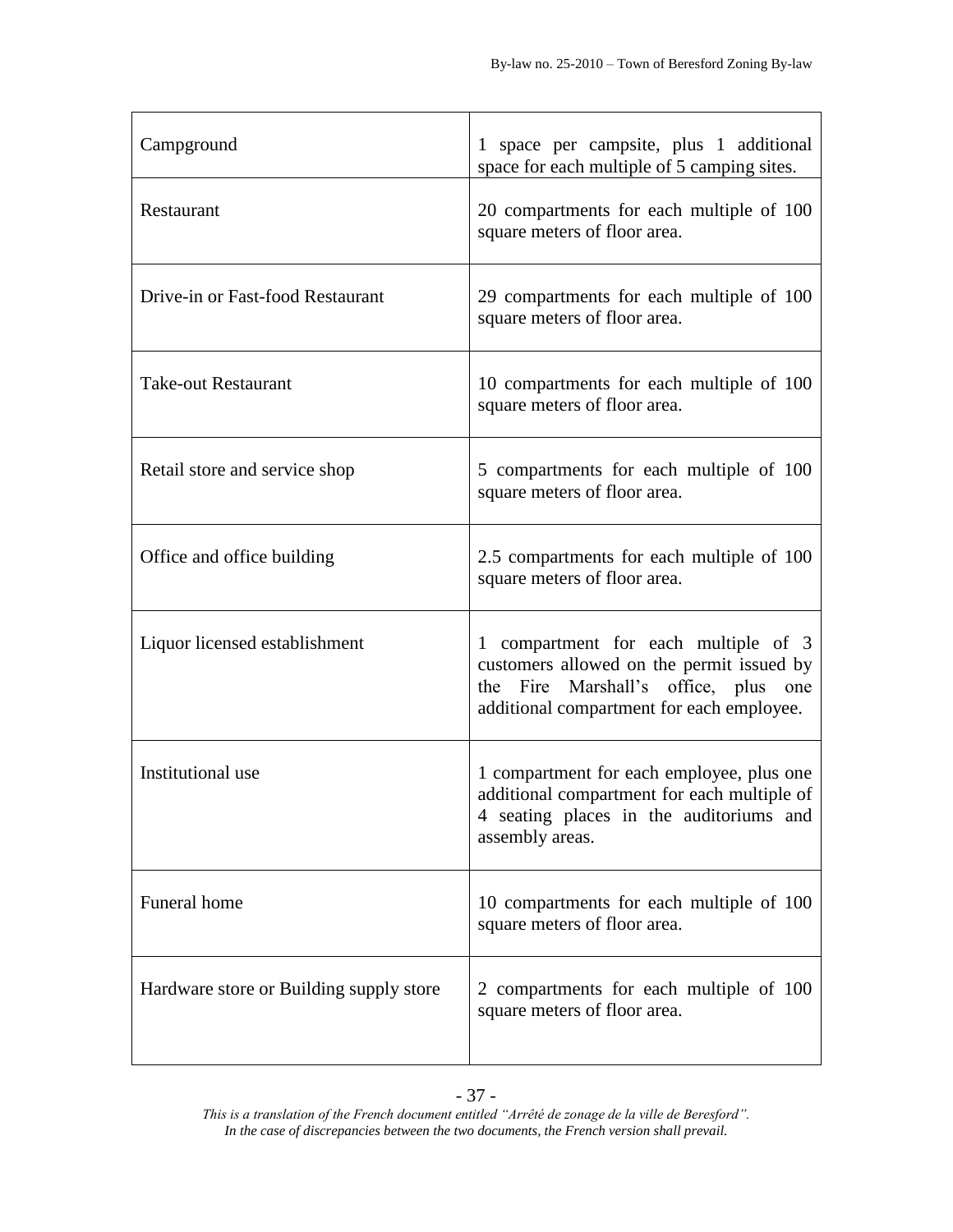| Strip mall                            | 2 compartments for each multiple of 100<br>square meters of floor area.                                                                                     |
|---------------------------------------|-------------------------------------------------------------------------------------------------------------------------------------------------------------|
| All uses except those mentioned above | 3 compartments for each multiple of 100<br>square meters of floor area, unless a<br>variance stating otherwise is obtained from<br>the planning commission. |

- (3) All off-street parking compartments required under this section shall
	- (a) have a minimum length of 5.5 meters and a minimum width of 2.8 meters, not counting parking aisles;
	- (b) be located on the same lot as the use they are intended to serve; and
	- (c) be clearly delineated and permanently marked on the surface of the ground.
- (4) All off-street parking spaces required under this section shall
	- (a) have a minimum length of 5.5 meters and a minimum width of 2.8 meters, not counting parking aisles;
	- (b) be located on the same lot as the use they are intended to serve.
- (5) Notwithstanding paragraphs (3) (b) and (4) (b), adjacent properties used for commercial and institutional purposes may share common parking compartments on the condition that
	- (a) the total number of parking compartments meets the combined total number of compartments determined for the use of each separate development, less 25%, and
	- (b) a legal agreement or life-long easement is signed by all parties and is registered.

# **Section 23: Parking Lots**

(1) A parking lot which requires parking compartments under this by-law shall be covered by a paved surface allowing permanent marking of the compartments.

*This is a translation of the French document entitled "Arrêté de zonage de la ville de Beresford". In the case of discrepancies between the two documents, the French version shall prevail.*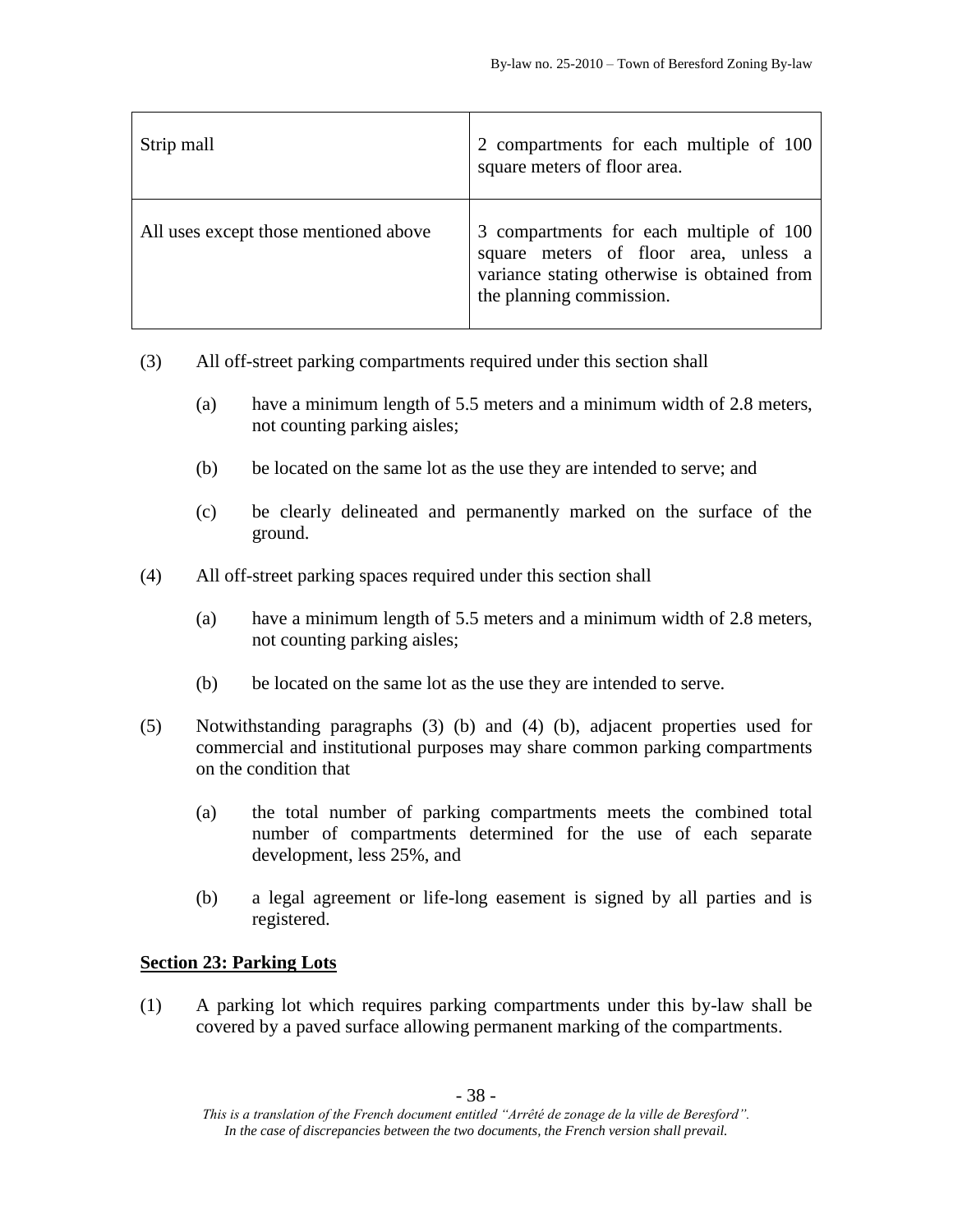- (2) A parking lot with a capacity of more than 75 parking compartments and spaces shall require a surface drainage management plan approved by a civil engineer showing that run-off water from the parking lot will not have an adverse impact on nearby properties, streets, municipal infrastructures and watercourses.
- (3) A development permit may not be issued for a development containing a parking lot described in paragraph (2) unless the municipality has approved the surface water drainage management plan.
- (4) Lights used for illuminating a parking lot shall be so arranged as to divert the light away from nearby streets and adjacent lots and buildings.
- (5) A parking lot with a capacity of 10 or more compartments shall
	- (a) provide an access driveway and a clearly defined access lane between the parking lot and the travelled portion of the roadway;
	- (b) provide and maintain at all times parking aisles designed for easy access to and from parking compartments without having to displace other vehicles;
	- (c) be developed so that vehicles may exit from the access lane without backing up onto a public street;
	- (d) have a minimum setback of at least 0.5 meters from any designated street line, and the area thus created between the street line and the parking lot shall be covered with turf except for those areas required for access driveways and access lanes.
- (6) Access driveways and access lanes shall be at least 15 meters from the point at which two designated street lines intersect.
- (7) Subject to subsection 22 (5), a parking lot shall be located on the same lot as the use it is intended to serve.
- (8) A maximum of two access lanes are permitted on a lot which has a maximum façade of 100 meters abutting a designated street. One additional access lane is permitted for each multiple of 50 meters of additional façade.
- (9) No one-way parking aisle or one-way access lane may have a width of
	- (a) less than 3 meters; or
	- (b) more than 6 meters.
- (10) No two-way parking aisle or two-way access lane may have a width of

- 39 -

*This is a translation of the French document entitled "Arrêté de zonage de la ville de Beresford". In the case of discrepancies between the two documents, the French version shall prevail.*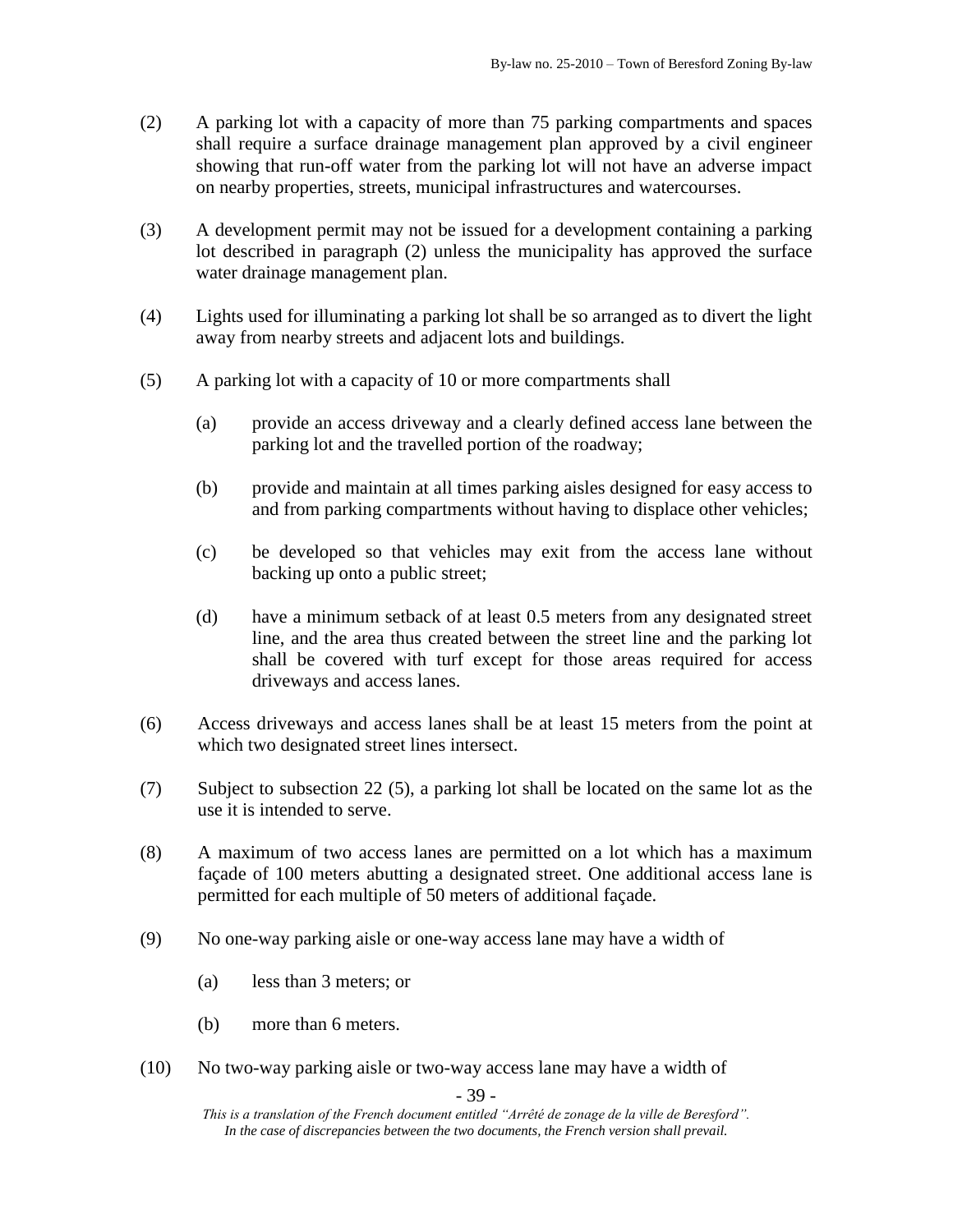- (a) less than 6 meters; or
- (b) more than 10 meters.
- (11) A minimum distance of 7.5 meters shall be maintained between two access lanes.
- (12) With the exception of a person designated by the municipality, no person shall lower, cut, or in any way alter a curb or sidewalk for the purpose of creating an access driveway or access lane.
- (13) Notwithstanding paragraph (5) (d), a parking lot may encroach in part on the street right-of-way if the development has been approved by the council and subject to the terms and conditions that may be established by the council.

## **Section 24: Reserved Parking Spaces for the Mobility Disabled**

- (1) In addition to the parking requirements prescribed in section 22, additional parking compartments shall be reserved for the mobility disabled for all uses requiring barrier-free access under the Canadian construction codes.
- (2) One parking compartment for the mobility disabled shall be reserved for each multiple of 30 compartments required under section 22.
- (3) A parking compartment for the mobility disabled shall
	- (a) have a minimum width of 3.9 meters;
	- (b) have a minimum depth of 5.5 meters;
	- (c) be located as close as possible to the main entrance of the building it is intended to serve; and
	- (d) be clearly identified by permanent ground markings.

#### **Section 25: Loading and Unloading Areas**

- (1) A lot, building or structure which requires the use of delivery vehicles for merchandise shall provide and maintain loading and unloading areas as follows:
	- (a) in the case of industrial establishments, retail and wholesale stores, bulk storage plants, warehouses or similar uses
		- (i) at least one (1) space if the gross floor area of the building or structure is 300 square meters or less,

*This is a translation of the French document entitled "Arrêté de zonage de la ville de Beresford". In the case of discrepancies between the two documents, the French version shall prevail.*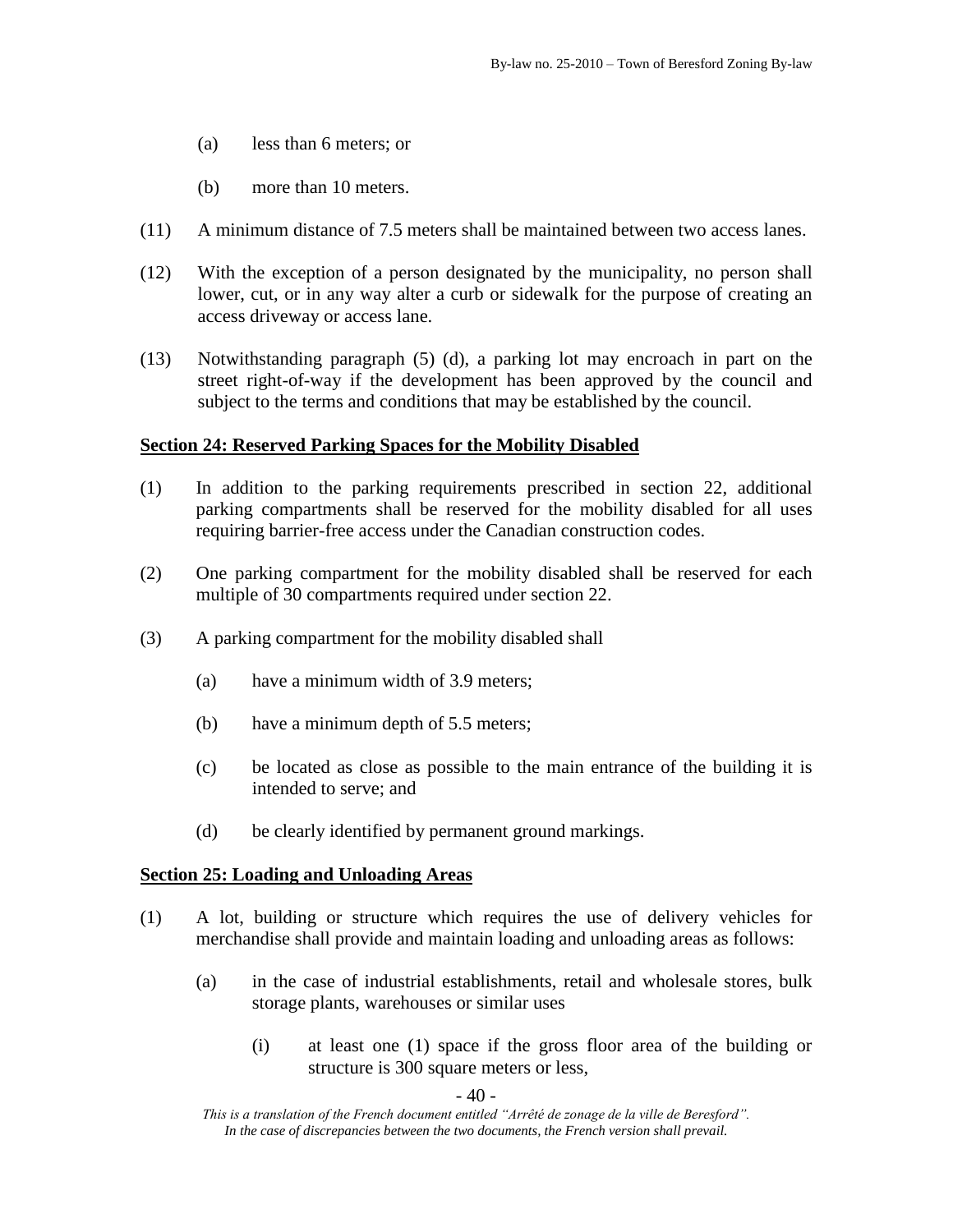- (ii) at least two (2) spaces if the gross floor area of the building or structure is between 300 and 2250 square meters, and
- (iii) one additional space for each multiple of 2250 square meters, or fraction thereof, of gross floor area in excess of the first 2250 square meters;
- (b) in the case of commercial or office buildings, assembly halls, schools, hotels or other similar premises,
	- (i) at least one (1) space, and
	- (ii) one additional space for each multiple of 3200 square meters, or fraction thereof, of gross floor area in excess of 3200 square meters.
- (2) A loading and unloading area mentioned in subsection (1) shall
	- (a) have a minimum length of 15 meters, a minimum width of 3 meters and an overhead clearance of 4.5 meters;
	- (b) be so located that merchandise or materials are loaded and unloaded on the premises being served;
	- (c) be surfaced with a durable and dust-proof material.
- (3) No delivery vehicle or loading or unloading vehicle may encroach in whole or in part on a street right-of-way when loading or unloading merchandise or material.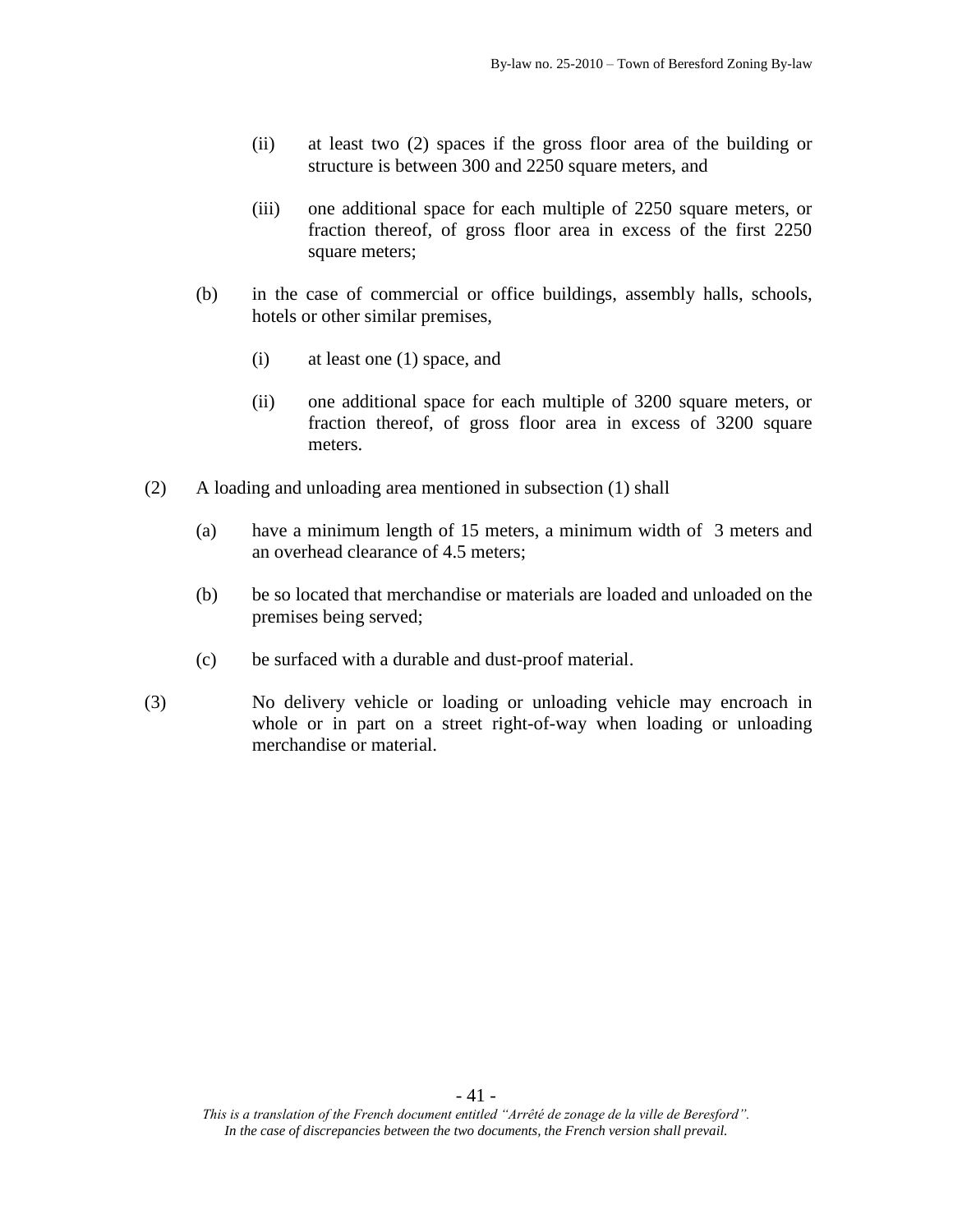#### **GENERAL PROVISIONS RELATING TO CERTAIN USES**

#### **Section 26: Intermittent Uses**

- (1) The following intermittent uses are permitted subject to the terms and conditions prescribed in this section:
	- (a) Garden centre: An outdoor garden centre may occupy a commercial property as a secondary use between May 15th and August 1st of each year. A development permit is required.
	- (b) Garage sale or yard sale: No permit is required for a garage sale; however this activity is only permitted on Saturdays, between the hours of 8:00 a.m. and 4:00 p.m. The type and quantity of goods offered for sale shall be relative to the main use of the property and the general character of the neighborhood. Tables and other equipment used for this activity shall be picked up and stored inside a building as soon as the activity is finished.
	- (c) Public event: A development permit is required to hold a public event. A permit, which is valid for a period not exceeding four (4) consecutive days, may be issued provided a period of at least thirty (30) days has elapsed since the end of last public event held on the same premises. A temporary building or structure used for a public event may not be set up earlier than ten (10) days prior to the event and shall be removed within three (3) days following the end of the event. Public events are permitted in all zones except Residential zones (R zones).
	- (d) Motorized sporting event: A development permit is required to hold a motorized sporting event. A permit is valid for a period not exceeding four (4) consecutive days and may be issued provided a period of at least sixty (60) days has elapsed since the end of last motorized sporting event and the date of issuance of a new permit for a public event or motorized sporting event on the same premises. A temporary building or structure to be used for a motorized sporting event may not be set up earlier than ten (10) days prior to the event and shall be removed within three (3) days following the end of the event. Furthermore, a motorized sporting event
		- (i) is "a particular purpose" under paragraph 34(4)(c) of the *Community Planning Act* in respect of which the planning commission may impose terms and conditions under subparagraph 34(4)(c)(ii) and subsection 34(5) of the *Community Planning Act*, and
		- (ii) is restricted to the Resource zones (RES zones) .

- 42 -

*This is a translation of the French document entitled "Arrêté de zonage de la ville de Beresford". In the case of discrepancies between the two documents, the French version shall prevail.*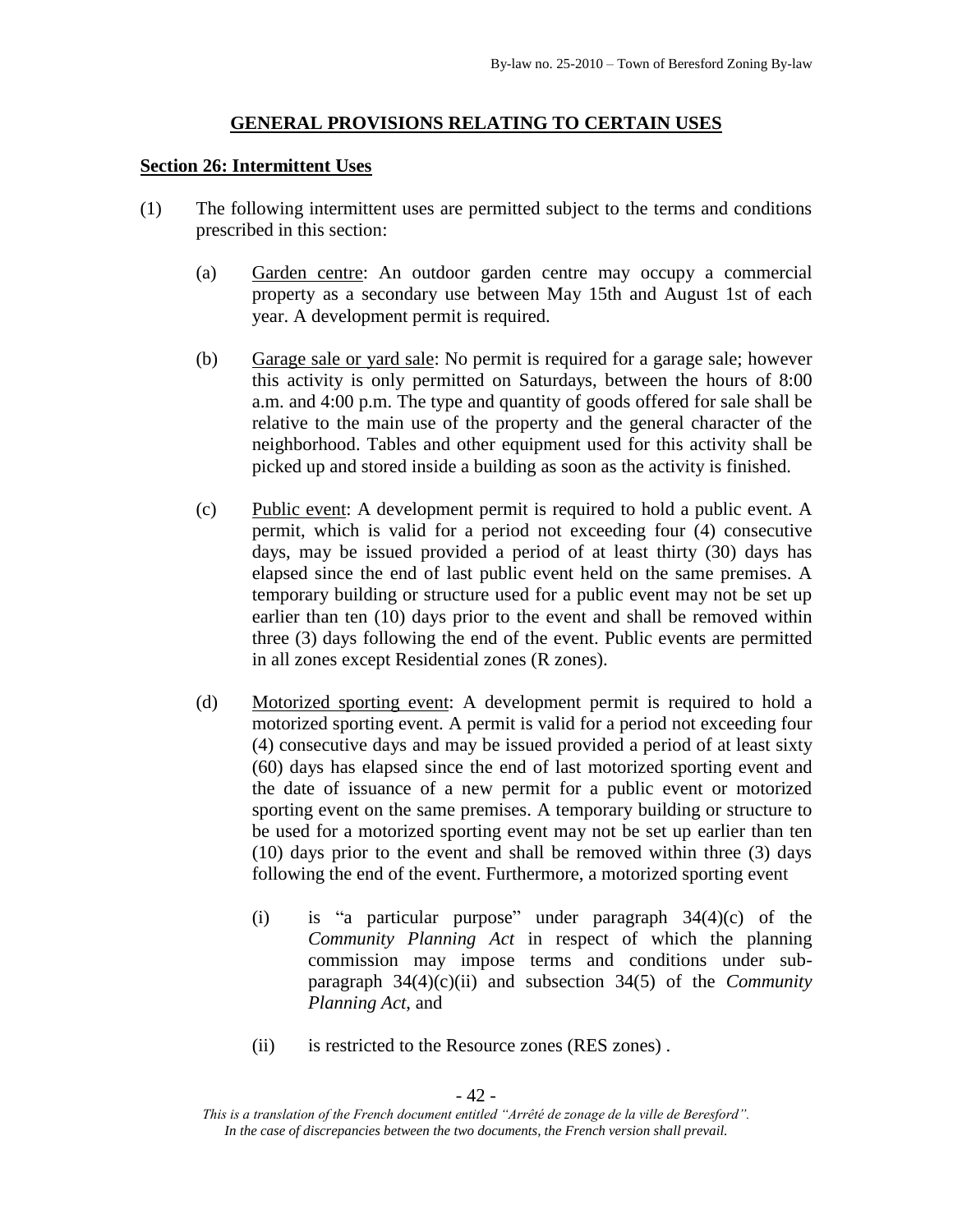- (e) Christmas tree vendor: No permit is required for the display and sale of Christmas trees between November  $1<sup>st</sup>$  and December  $24<sup>th</sup>$  of each year. The sale of Christmas trees is restricted to Commercial zones (C zones), Mixed zones (MX zones) and Industrial zones (IND zones). Unsold Christmas trees shall be removed from the property no later than December  $31<sup>st</sup>$  of the same year.
- (f) Assembly of recreational vehicles: No permit is required for an assembly of recreational vehicles of a maximum duration of four (4) days. An assembly of recreational vehicles is restricted to Commercial zones (C zones), Mixed zones (MX zones), Industrial zones (IND zones) and Resource zones (RES zones).
- (g) Under the tent sale event: A permit is required to set up a tent or shelter for the purpose of holding an under the tent sale event, and such an event is subject to the following conditions:
	- (i) the property shall be occupied by a permanent commercial or institutional establishment,
	- (ii) the goods offered for sale shall be relevant to the main use and the general character of the premises and the area,
	- (iii) the tent shall be setback of at least 6 meters from all street lines,
	- (iv) only one under the tent sale event of a maximum duration of 21 consecutive days is permitted on a property each year,
	- (v) the tent may not occupy a gross surface area exceeding 60 square meters, and
	- (vi) the tent or shelter shall conform to Bulletin 2004-03 issued by the Fire Marshall's office in respect to tents used for public assemblies.
- (h) Tent or shelter for farmer's market or tourist information center: No permit is required to install individual exterior booths in a farmer's market or tourist information center operated by the municipality subject to the following conditions
	- (i) the tent or shelter shall be setback a minimum of 6 meters from all street lines,
	- (ii) the tent or shelter shall be in place exclusively between May  $1<sup>st</sup>$  and November  $30<sup>th</sup>$  of each year, and

- 43 -

*This is a translation of the French document entitled "Arrêté de zonage de la ville de Beresford". In the case of discrepancies between the two documents, the French version shall prevail.*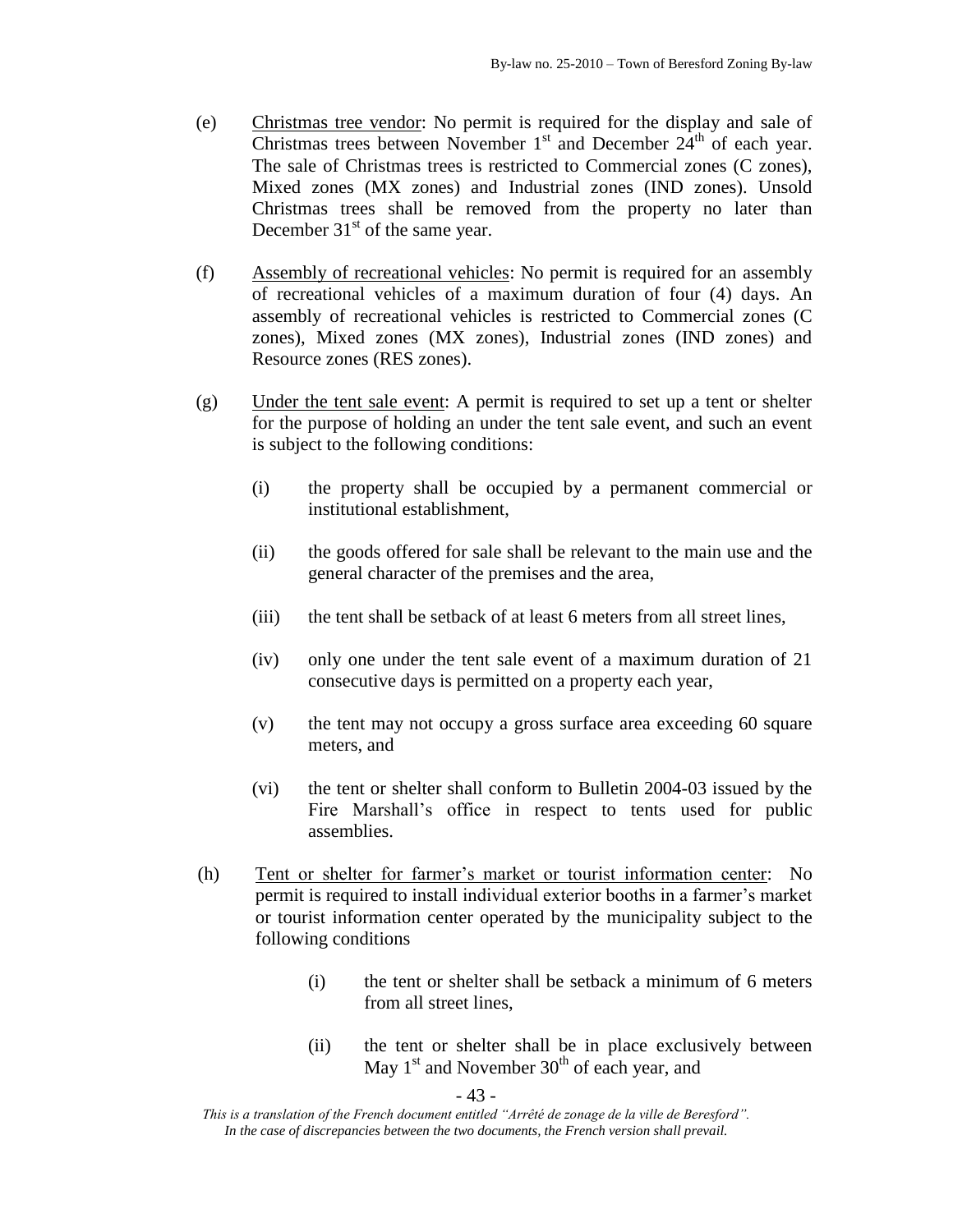- (iii) the tent or shelter shall conform to Bulletin 2004-03 issued by the Fire Marshall's office in respect to tents used for public assemblies.
- (i) Tent for weddings or other family events: No permit is required to install a tent to hold a private wedding or family event on the condition that the tent
	- (i) be installed less than 7 days before the date of the event and that it be removed no more than 3 days after the end of the activity, and
	- (ii) conforms to Bulletin 2004-03 issued by the Fire Marshall's office in respect to tents used for public assemblies.

# **Section 27: Home Occupation**

- (1) Subject to this section and section 29, a home occupation constitutes a secondary use solely permitted under the provisions applicable to each particular zone.
- (2) For the purpose of this section and subject to section 29, home occupations are divided into classes of professions or trades as follows:
	- (a) Class 1: Professional or personal services with a high clientele: doctor, dentist, lawyer, architect, engineer, hairdresser, barber, esthetician, pet groomer;
	- (b) Class 2: Professional or personal services with a low clientele: real estate agent, insurance agent, accountant, photographer, holistic medicine provider, seamstress, architectural technician, draftsman;
	- (c) Class 3: Care Services: daycare (day or night), kindergarten, after school care;
	- (d) Class 4: Teaching services and other services: Teachers of music, arts, crafts or hobbies; and skate sharpening service.
- (3) A Class 1 or Class 2 home occupation shall be confined to the interior of the main building.
- (4) A Class 3 home occupation shall be confined to the main building with the exception of an outdoor playground.
- (5) A Class 4 home occupation shall be confined either

*This is a translation of the French document entitled "Arrêté de zonage de la ville de Beresford". In the case of discrepancies between the two documents, the French version shall prevail.*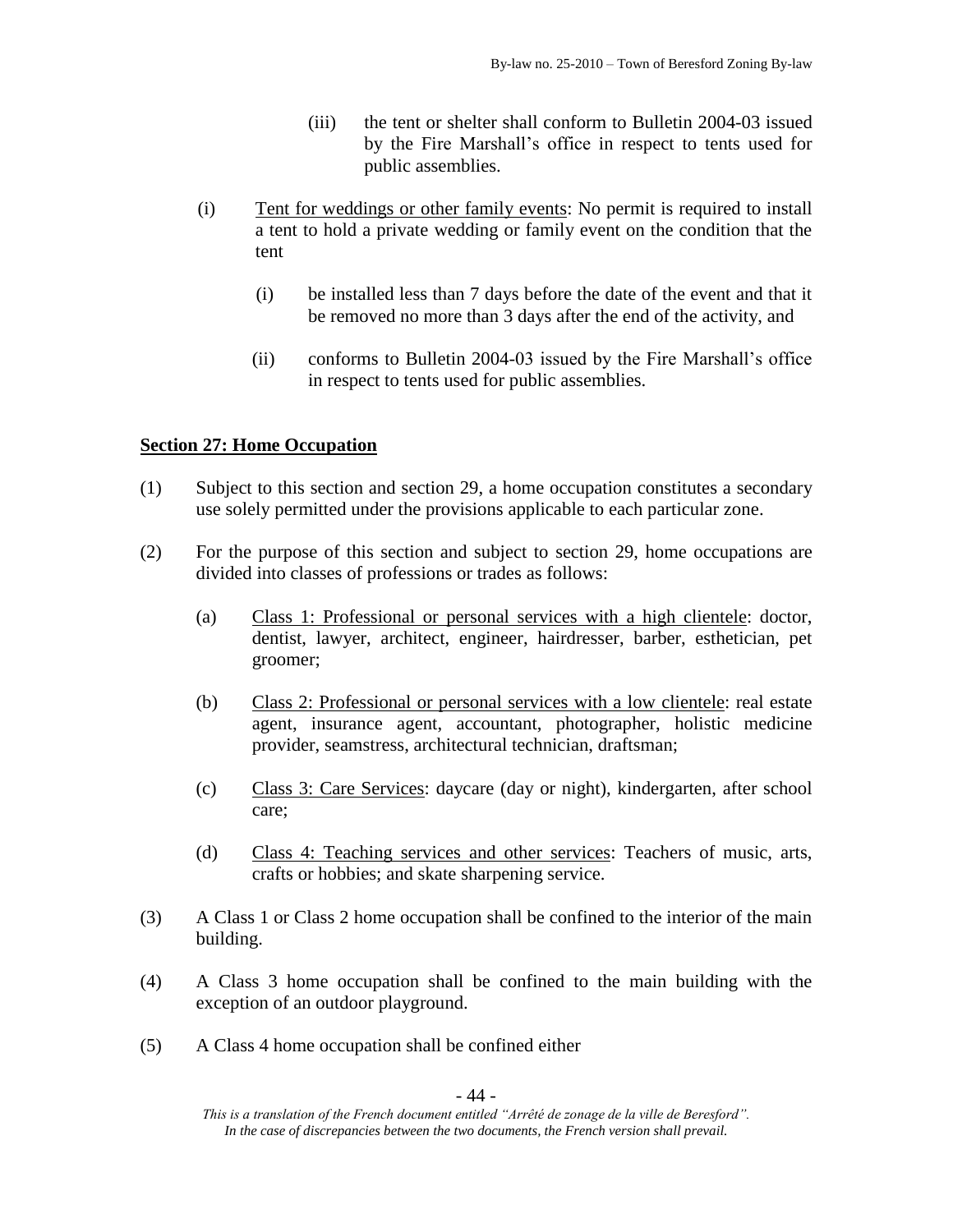- (a) to the interior of the main building; or
- (b) to the interior of a single accessory building.

but not in both (a) and (b).

- (6) With the exception of an outdoor playground permitted under subsection (4), no home occupation activity shall be conducted in whole or in part outside a building or structure mentioned in subsections (3) and (5).
- (7) The maximum portion of the floor area within a main building affected to a Class 1, 2, 3 or 4 home occupation shall not exceed the lesser of the following two dimensions:
	- (a) 35% of the floor area of the main building; or
	- (b) 50 square meters.
- (8) The maximum floor area affected to a Class 4 home occupation within an accessory building shall not exceed 50 square meters.
- (9) In addition to members of the household residing in the dwelling in which the home occupation is conducted, no more than two persons shall be engaged in the home occupation.
- (10) No outdoor storage or display of goods, tools, products, equipment, containers, supplies or other material is permitted with respect to a home occupation.
- (11) A maximum of two commercial vehicles, with a gross weight of less than 4500 kg each, may be parked on a property in which a home occupation is conducted.

#### **Section 28: Home Business**

- (1) Subject to this section and section 29, a home business constitutes a secondary use solely permitted under the provisions applicable to each particular zone.
- (2) For the purpose of this section and subject to section 29, home businesses are divided into classes of professions or trades as follows:
	- (a) Class 1: Trade: electrician, plumber, carpenter, cabinet maker, painter, plasterer, roofer, exterior wall coverer; or
	- (b) Class 2 : Taxi or limousine driver; or
	- (c) Class 3: School bus driver.

- 45 -

*This is a translation of the French document entitled "Arrêté de zonage de la ville de Beresford". In the case of discrepancies between the two documents, the French version shall prevail.*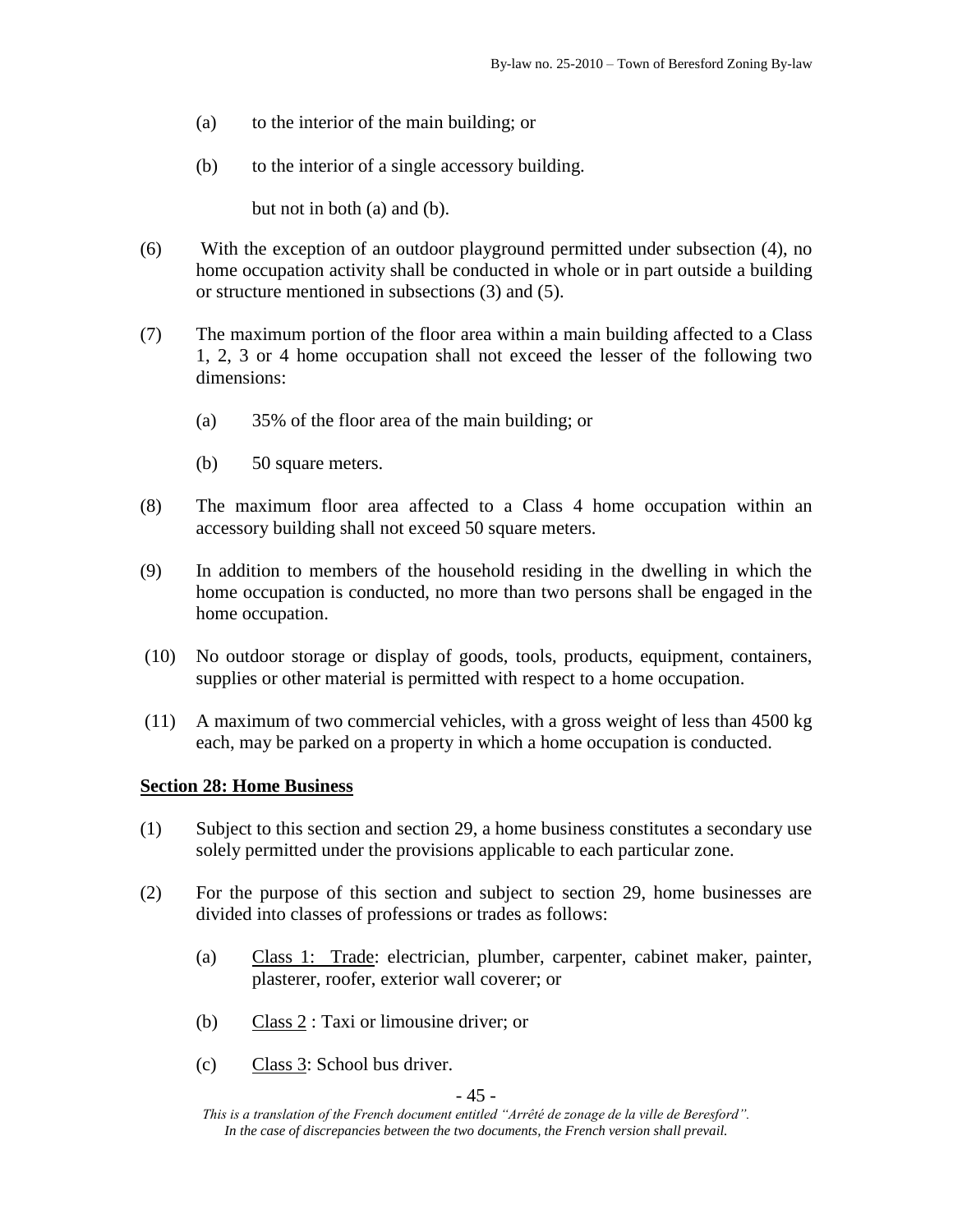- (3) A home business shall be confined either
	- (a) to the interior of the main building; and/or
	- (b) to the interior of a single accessory building.
- (4) The maximum portion of the floor area within a main building affected to a home business shall not exceed 25 square meters.
- (5) The maximum floor area of an accessory building affected to home business shall not exceed 50 square meters.
- (6) In addition to members of the household residing in the dwelling in which the activity is established, no more than two persons shall be engaged in a home business.
- (7) A maximum of two commercial vehicles, with a gross weight of less than 4500 kg each, may be parked on a property in which a home business is conducted.
- (8) A maximum of one trailer measuring less than 5 meters in length may be parked on a property in which a home business is conducted.
- (9) No outdoor storage or display of goods, tools, products, equipment, containers, supplies or other material is permitted with respect to a home business.
- (10) Notwithstanding subsection (7), a maximum of one school bus may be parked in a rear yard or side yard with respect to a Class 3 home business only.

#### **Section 29: Other Provisions Applicable to a Home Occupation or Home Business**

- (1) For greater certainty and without limiting the generality of the provisions of this by-law, no home occupation and no home business may entail, in part or in whole, the following uses:
	- (a) machinist shop, metal fabrication shop, welding shop, or any other shop of this nature;
	- (b) manufacturing or any other industrial use;
	- (c) vehicle repair or maintenance; body repair, filling or painting; or mechanical shop for vehicles, goods or other objects;
	- (d) recovery of motor vehicles, metal, waste, discarded goods or other material, whether they are recyclable or not;

- 46 -

*This is a translation of the French document entitled "Arrêté de zonage de la ville de Beresford". In the case of discrepancies between the two documents, the French version shall prevail.*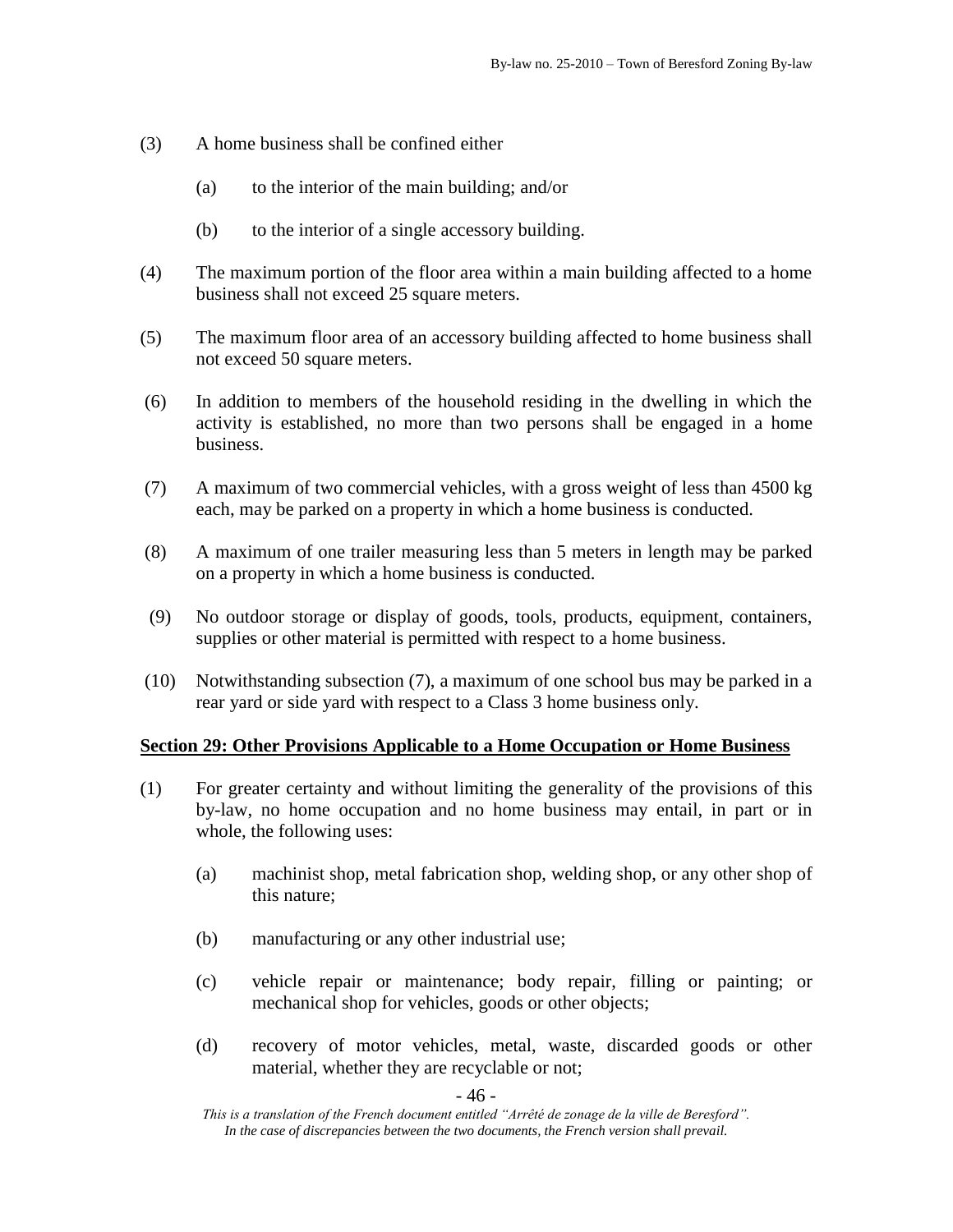- (e) a sawmill, or other wood related cutting, splitting or storing activity;
- (f) construction, repair or maintenance of boats exceeding 4 meters in length;
- (g) erotic massage parlor or boutique;
- (h) collection of garbage, sludge, manure, or liquid or solid septic waste, including the parking or storage of any vehicle, machinery or equipment used by these businesses;
- (i) concrete, tar or asphalt businesses, including the parking or storage of any vehicle, machinery or equipment used by these businesses;
- (j) trucking business, including the parking or storage of any vehicle, machinery or equipment used in this businesses such as: backhoe, front and back loaders, escavator, snowblower, snowplow, grader and other similar equipment and vehicles;
- (k) transport or moving business, including the parking or storing of all vehicles, goods or equipment used by these businesses such as: transport, tractor trailer, moving van, tanker, bus with the exception of a school bus as defined in paragraph 28 (2) (c) , and any other vehicle with a gross weight of more than 4500 kilograms;
- (l) petrochemical business, including the parking or storage of any vehicle, goods or equipment used by this type of business such as tankards used to transport petroleum, gas or chemical products;
- (m) landscaping businesses, including the parking or storage of any vehicle, goods or equipment used by this type of business such as trucks or equipment to transport, mix or spread pesticides, herbicides and fertilizers;
- (n) towing service, including the parking or storage of any vehicle, goods or equipment used or collected by this type of business such as tow-truck, flat-bed, damaged or out of service vehicles; and
- (o) wholesale, retail, catalogue, or internet sale or any other type of retail business.
- (2) A home occupation or a home business shall, at all times, remain clearly secondary and subordinate to the main residential use.
- (3) No changes may be made to the exterior appearance of the main dwelling that would alter its residential character, or to any other building or structure or to the

*This is a translation of the French document entitled "Arrêté de zonage de la ville de Beresford". In the case of discrepancies between the two documents, the French version shall prevail.*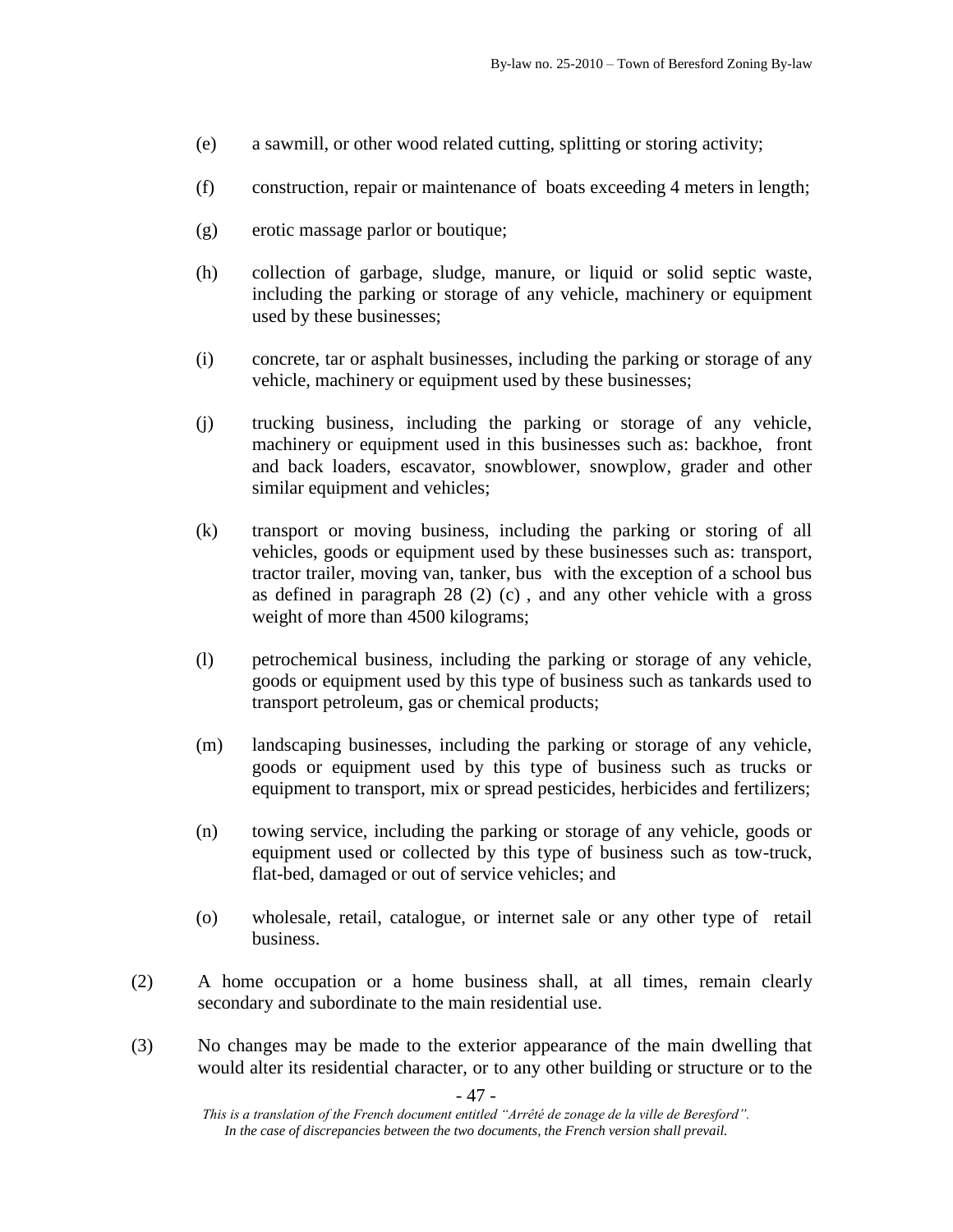property in general to draw attention to the presence of a home occupation or home business.

- (4) A home occupation or home business may not
	- (a) cause or be likely to cause a nuisance by way of dust; noise; odor; light; glare; vibration; fumes; smoke; gas; electrical, radio or television interference; pedestrian traffic or any other type of detectable nuisance;
	- (b) cause or be likely to cause a significant increase in vehicular traffic in the neighborhood;
	- (c) require or be likely to require the storage of toxic or hazardous materials;
	- (d) emit or be likely to emit odorous, toxic or hazardous fumes; or
	- (e) necessitate or be likely to necessitate the storage of such large or concentrated quantities of products or materials as to present a danger or nuisance.
- (5) Notwithstanding section 54, a sign having a maximum display area of 0.45 square meter is permitted to advertise a home occupation or a home business. This sign may be
	- (a) freestanding; or
	- (b) affixed to one (1) only of the façades of the building in which the occupation or business is conducted.
- (6) A freestanding sign mentioned in subsection (5) shall not
	- (a) exceed 1.25 meters in total height; and
	- (b) be erected, placed, relocated, structurally altered or replaced less than 1.5 meters from a lot line.
- (7) In a zone where this use is permitted as a secondary use, the total number of home occupations and home businesses on a property occupied by a single unit dwelling, a mobile-home or a mini-home may not exceed one (1).
- (8) In a zone where this use is permitted as a secondary use, no more than one (1) Class 2 home occupation is permitted in each dwelling unit of a multiple-unit dwelling.

*This is a translation of the French document entitled "Arrêté de zonage de la ville de Beresford". In the case of discrepancies between the two documents, the French version shall prevail.*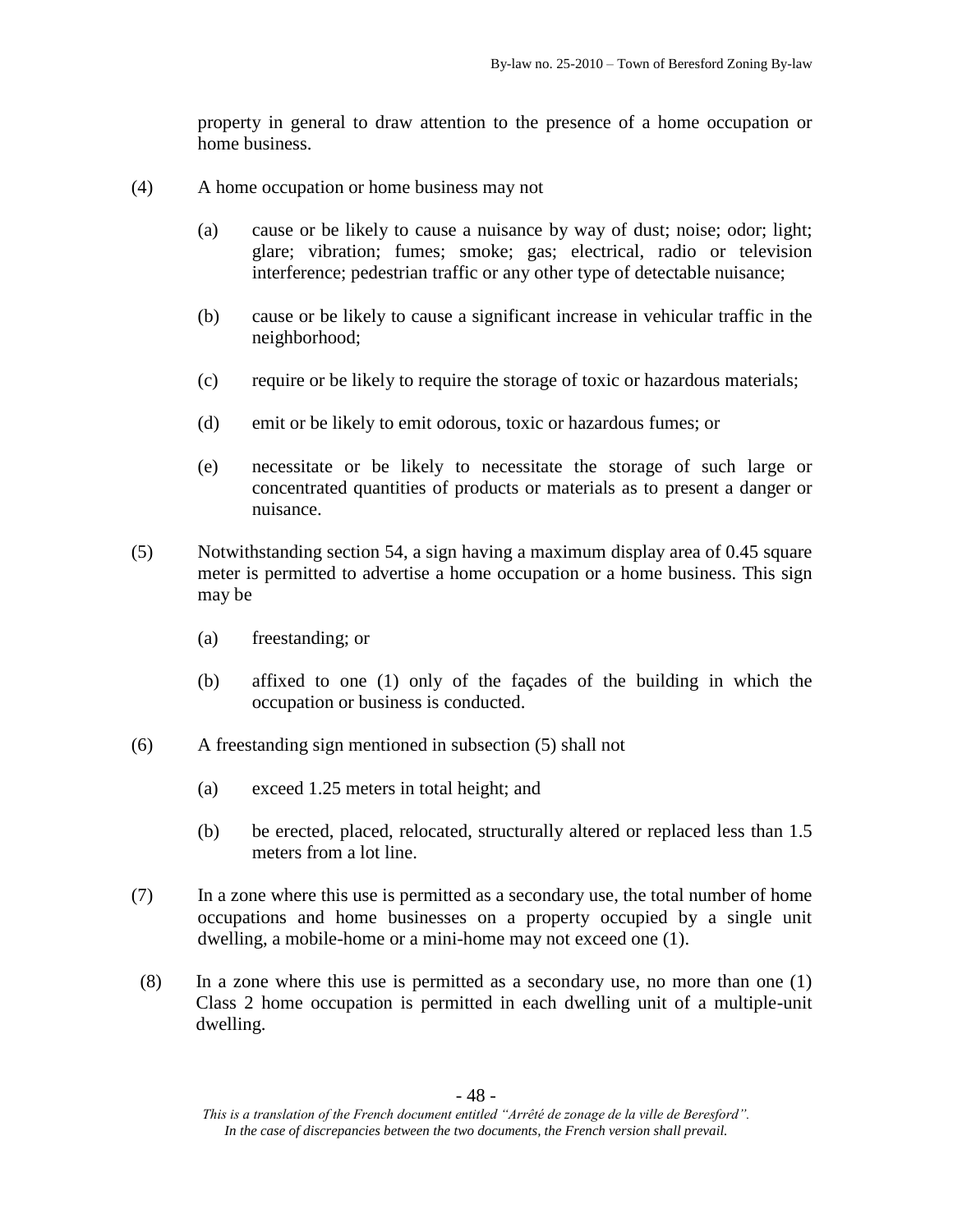(9) With the exception of a sign permitted under this section, no outside display or advertisement or visible outside projection may allude to or suggest that a home occupation or home business is being conducted on the premises.

## **Section 30: Recreational Vehicle**

- (1) The use of land for utilizing, occupying or inhabiting a recreational vehicle is solely permitted
	- (a) on a site for recreational vehicles located in a provincially licensed campground; or
	- (b) on a site for recreational vehicles located in a type-1 Coastal zone (CL-1 zone).
- (2) No lot mentioned in this section may be developed as a campground or site for recreational vehicles without having obtained a development permit.
- (3) No recreational vehicle may be used, occupied or inhabited during the period beginning November  $1<sup>st</sup>$  and ending May  $1<sup>st</sup>$  of the following year.
- (4) A recreational vehicle cannot be immobilized in any way by removing its wheels or placing it on a foundation.
- (5) A recreational vehicle may not be altered or extended.
- (6) With the exception of the sites mentioned in subsection (1), a lot occupied by a dwelling may be used to store or park a maximum of (1) recreational vehicle provided that it
	- (a) is not used, occupied or inhabited; and
	- (b) is not placed less than
		- (i) 7.5 meters from a designated street line, or
		- (ii) 1 meter from a rear or side lot line.
- (7) A recreational vehicle may not be stored or parked on a vacant lot.

#### **Section 31: Service Station, Gas Bar and Surface Reservoir**

(1) No gas bar or gas pump shall be erected, placed, relocated, structurally altered or replaced so as to be less than

*This is a translation of the French document entitled "Arrêté de zonage de la ville de Beresford". In the case of discrepancies between the two documents, the French version shall prevail.*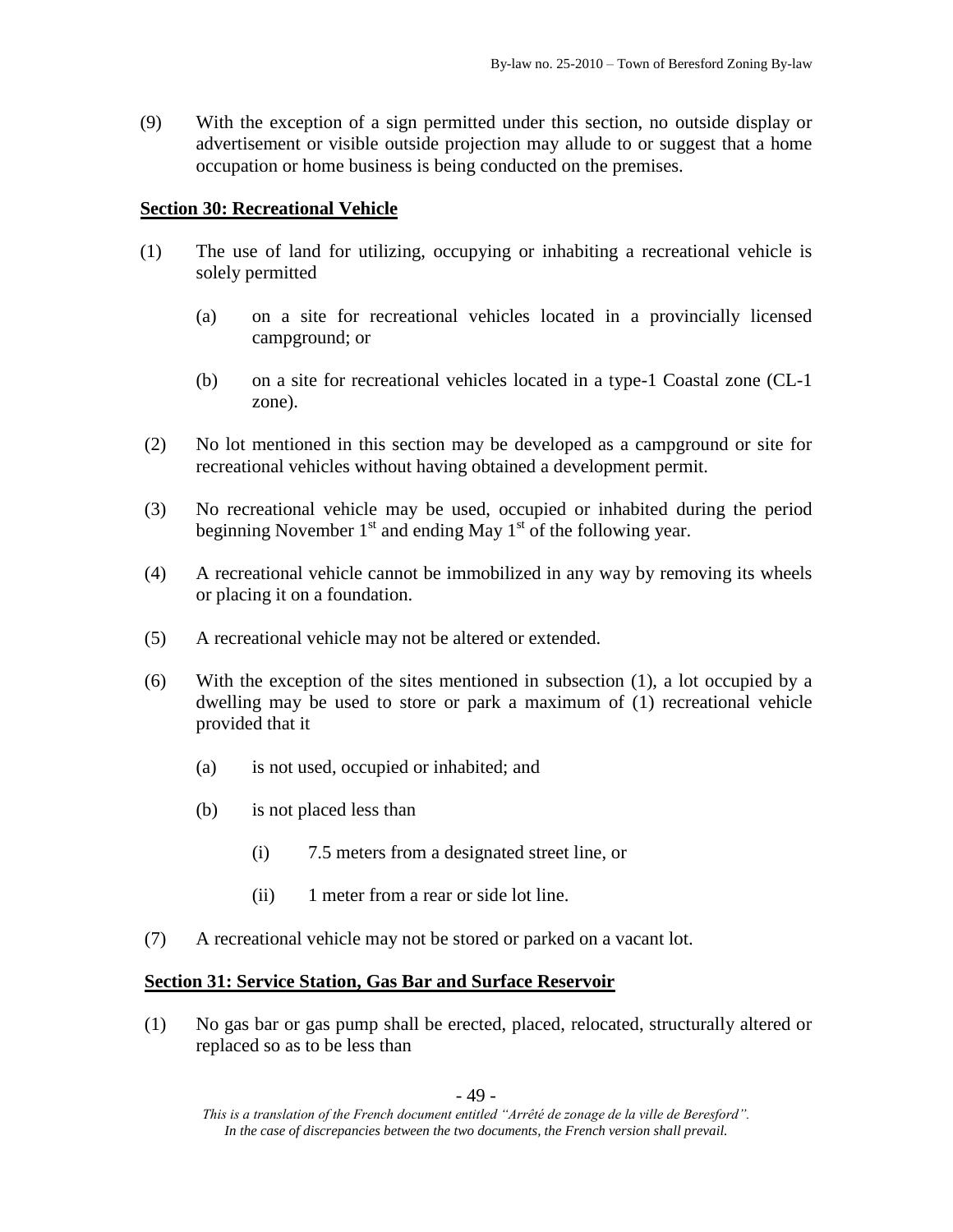- (a) 4.5 meters from a designated street line;
- (b) 3 meters from a right-of-way;
- (c) 4 meters from a rear or side lot line; or
- (d) 3 meters from a building or structure.
- (2) An awning or a canopy over a gas pump may not be erected, placed, relocated, structurally altered or replaced so as to be less than
	- (a) 3 meters from a designated street line;
	- (b) 3 meters from a right-of-way;
	- (c) 3 meters from a rear or side lot line; or
	- (d) 3 meters from an electrical transmission line.
- (3) No above-ground reservoir used by a service station for stocking propane, fuel or gas or any other combustible or gaseous liquid may be erected, placed, relocated, structurally altered or replaced so as to be less than
	- (a) 10 meters from a designated street line;
	- (b) 3 meters from a right-of-way;
	- (c) 4 meters from a rear or side lot line;
	- (d) 3 meters from an electrical transmission line; or
	- (e) 10 meters from a dwelling.

# **Section 32: Radio Communication Tower**

- (1) A radio communication tower shall not be erected, placed, relocated, structurally altered or replaced so that it is setback a distance of less than 60 % of its total height from any lot line.
- (2) A radio communication tower which exceeds 30 meters in height shall not be erected, placed, relocated, structurally altered or replaced at a distance of less than 8 times its total height from an existing dwelling or an existing Residential zone (R zone).

# **Section 33: Recycling Center**

- 50 -

*This is a translation of the French document entitled "Arrêté de zonage de la ville de Beresford". In the case of discrepancies between the two documents, the French version shall prevail.*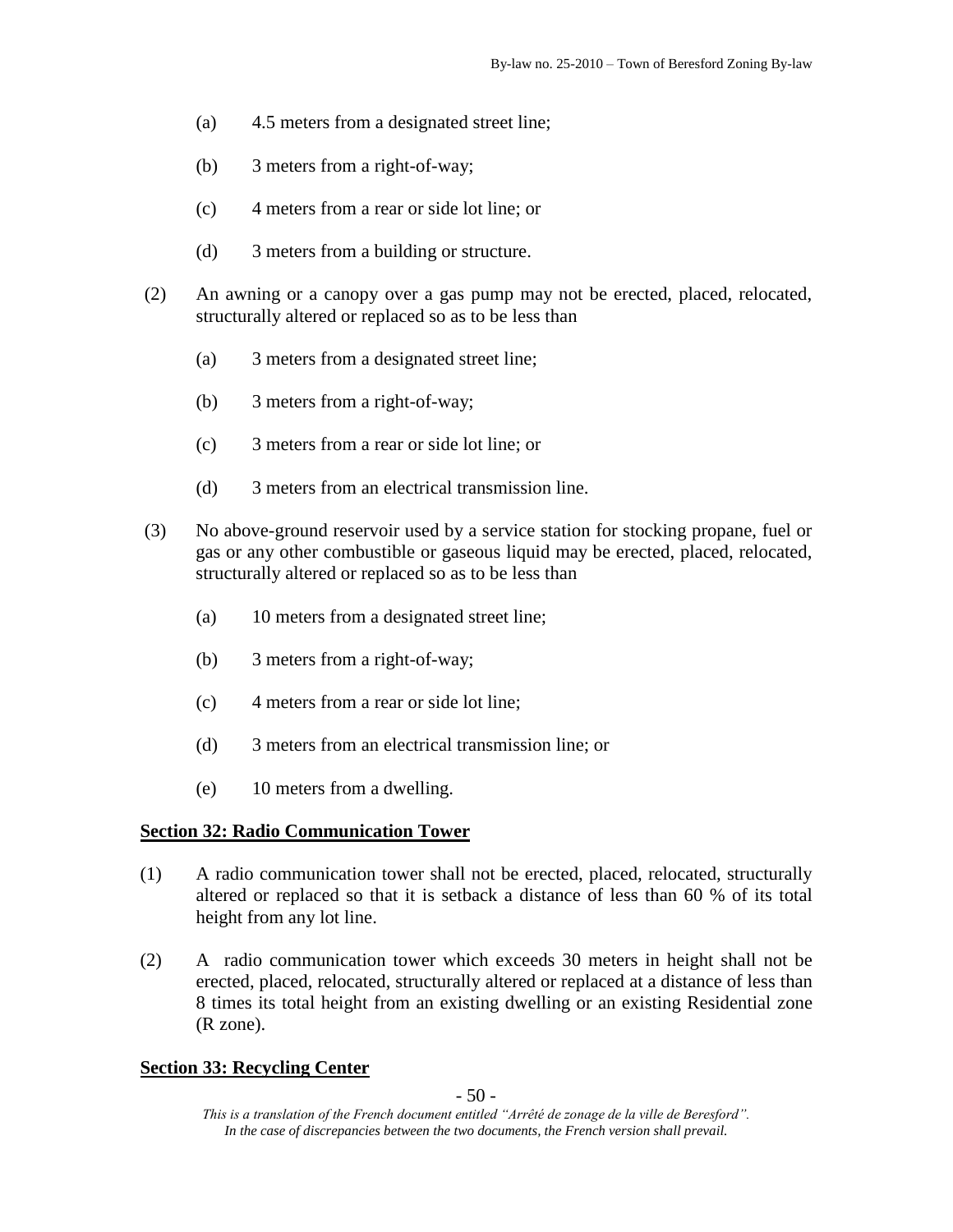- (1) A buffer zone and/or a visual screen shall be developed, kept in good condition and maintained at all times around any yard used for the following purposes in the zones where such uses are permitted under this by-law:
	- (a) salvage or wrecking yard; or
	- (b) recycling center.
- (2) A buffer zone or a visual screen mentioned in subsection (1) shall be composed of one of the following elements, or a combination thereof:
	- (a) a continuous, opaque and uninterrupted row of trees
		- (i) composed of broad-leaved trees or evergreens not less than 1.5 meters in height and 3 meters in depth, and
		- (ii) placed directly along the lot line except for access and egress driveways and access lanes of a maximum width of 10 meters; or
	- (b) a solid, continuous and opaque fence,
		- (i) 2.5 meters in height, with no openings except for access and egress driveways and access lanes of a maximum width of 10 meters, and
		- (ii) erected or placed at least than 3 meters from a front lot line and 1.5 meters from all side and back lot lines, with the area remaining between the fence and lot lines fully landscaped.
- (3) All activities associated with a recycling centre such as receiving, handling, sorting and packing shall be conducted inside a completely closed-in building.
- (4) Only merchandise that has been sorted, packed and ready to be exported may be stored outdoors.
- (5) Merchandise mentioned in subsection (4) shall be piled in such a manner that it is not visible from the exterior side of the surrounding buffer zone or screen fence.

#### **Section 34: Mobile-Home and Mini Home Sites and Parks**

- (1) A mobile-home may not be erected, placed, structurally altered or replaced in a location other than:
	- (a) on a site for mobile-homes in a mobile-home park located in a Type-1 Mobile-Home and Mini-Home Park zone (PMM-1 zone); or

- 51 -

*This is a translation of the French document entitled "Arrêté de zonage de la ville de Beresford". In the case of discrepancies between the two documents, the French version shall prevail.*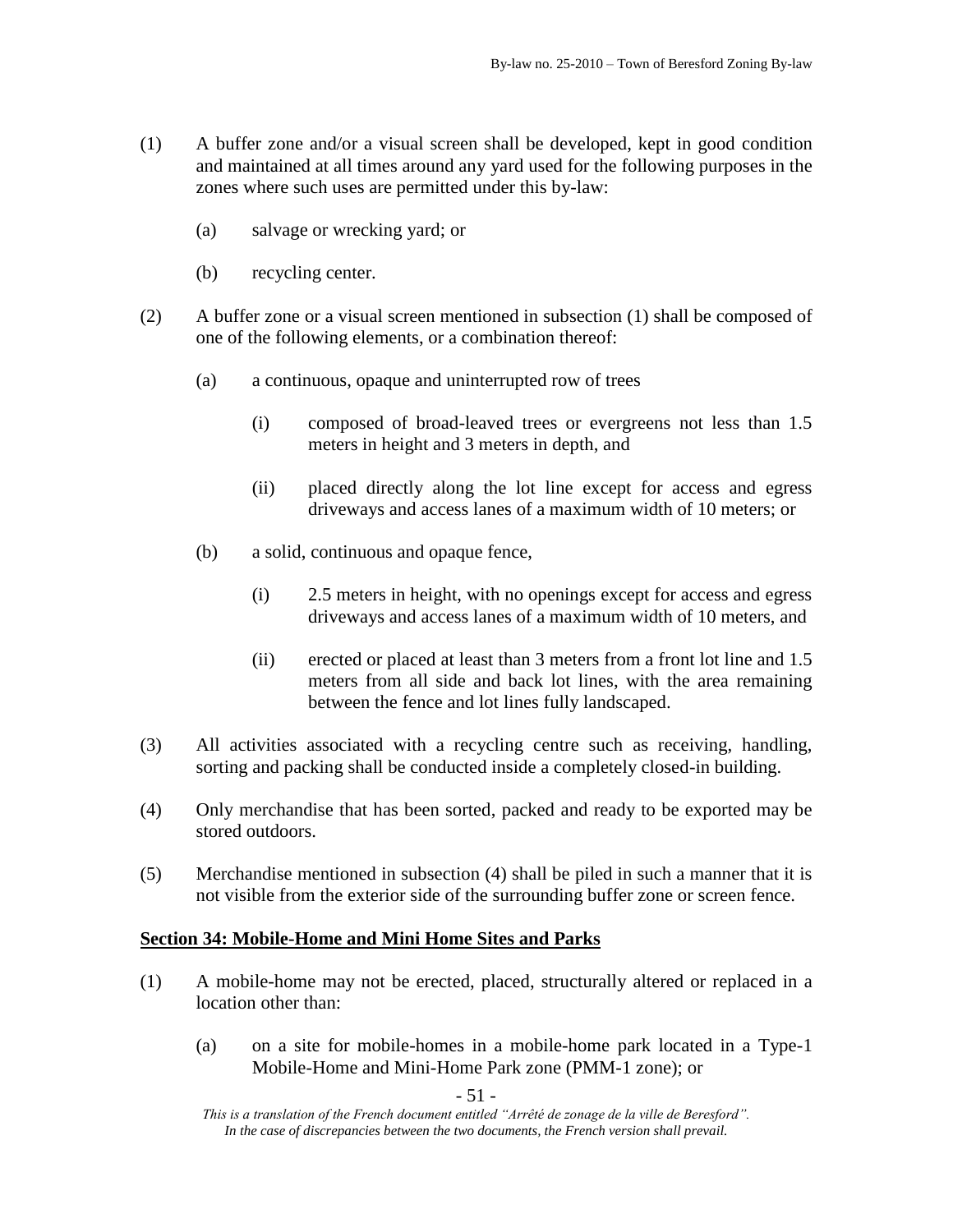- (b) in a Type-1 Coastal zone (CL-1 zone).
- (2) A mini-home may not be erected, placed, structurally altered or replaced in a location other than:
	- (a) on a site for mini-homes in a mini-home park located in a Type-1 Mobilehome and Mini-Home Park zone (PMM-1 zone);
	- (b) in a Type-1 Coastal zone (CL-1 zone); or
	- (c) in a Type-2 very low density Residential zone (R1-2 zone)
- (3) A mobile-home or mini-home park may not be developed
	- (a) outside a Type-1 Mobile-home and Mini-Home Park zone (PMM-1 zone); and
	- (b) without being connected to the municipal water and sewer systems.
- (4) The empty space between the ground and floor (chassis) of a mobile-home or mini-home shall be closed with a skirting within 30 days of its installation. This skirting shall be constructed of the same exterior covering as the mobile-home or mini-home or of particle board panels painted to complement the mobile home or mini-home. All exposed hook-up or transportation devices shall be removed or disassembled.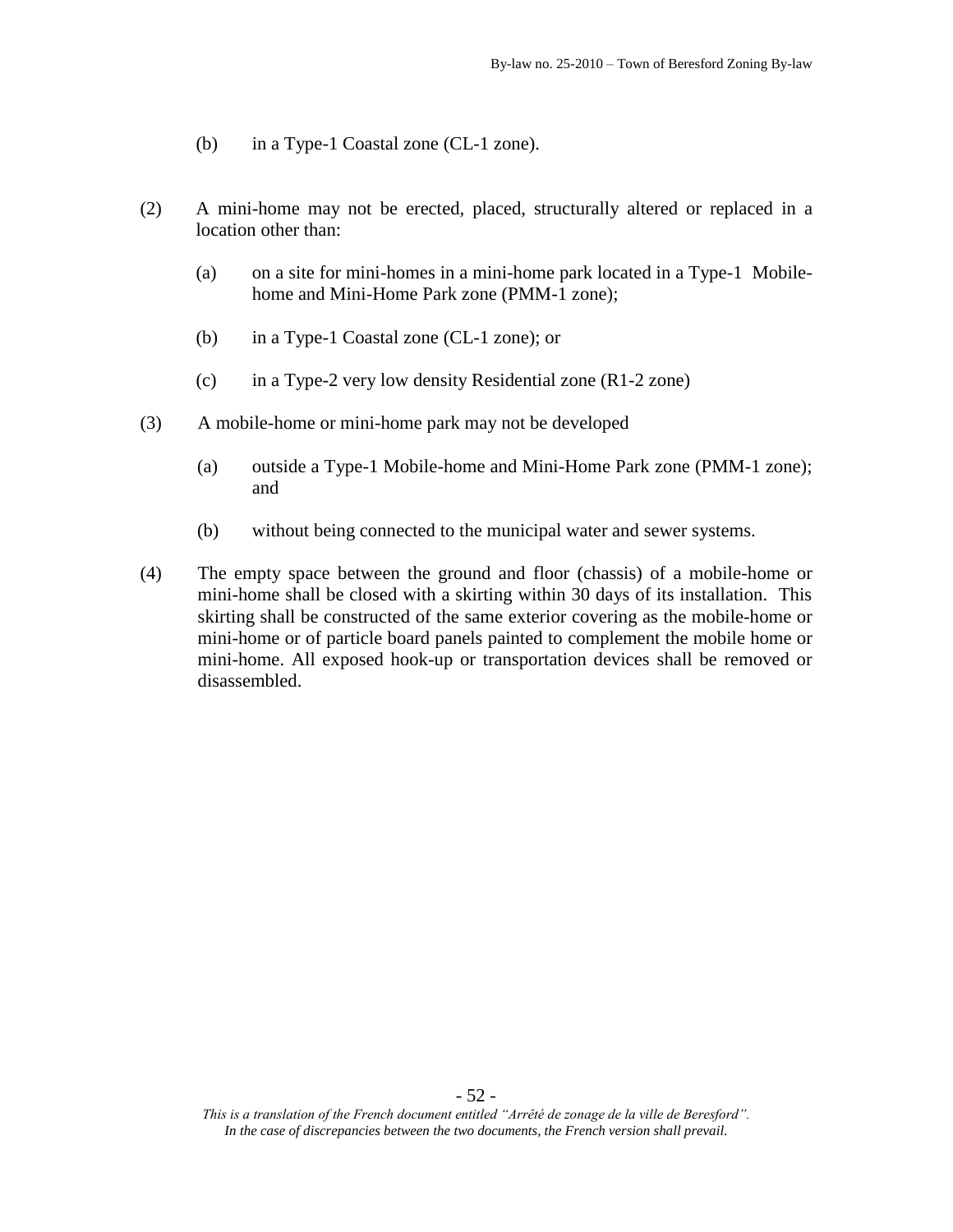# **GENERAL PROVISIONS RELATING TO EXCAVATIONS, FILLING AND THE REMOVING OF TOP SOIL**

## **Section 35: Digging and Filling**

- (1) In all zones, the making of land by cutting or filling to a depth or height in excess of 1 meter and an area of 2000 square meters or more constitutes a development under the definition of the *Community Planning Act* thus requiring a development permit issued by the development officer.
- (2) Subsection (1) does not apply to the excavation or filling of land directly related to
	- (a) a development for which a development permit has been issued;
	- (b) the excavation of mineral aggregates in the zones where this use is permitted under section 36, or
	- (c) the construction of a public road or any other public work undertaken by the Crown, an agent of the Crown or the municipality.
- (3) No cutting or filling may be undertaken less than 30 meters from the ordinary high water mark of a river, watercourse, or body of water (with the exception of Nepisiguit Bay) or wetland unless the project has been approved by the relevant governmental agencies.
- (4) Irrespective of the dimensions of the area affected, no person shall alter land levels in so far as this may affect surface drainage unless he can show that the resulting surface drainage will be discharged into an existing ditch, watercourse or storm sewer capable of carrying such additional water in accordance with existing regulations. Where these systems are insufficient or inexistent, assuring the necessary developments for drainage of surface water is the sole responsibility of the owner who shall do so without impacting negatively on nearby streets, infrastructures or properties.
- (5) A drainage system may not be developed on private property and connected to the municipal storm sewer system without first having obtained the approval of the municipality.
- (6) A cutting or filling area in excess of 2000 square feet is subject to the approval of the municipality. The municipality may, at its discretion, require a signed report from an expert in the field showing that the project will have no negative impact on the stability of the ground or surface drainage which could impact negatively on nearby properties and municipal infrastructures.

*This is a translation of the French document entitled "Arrêté de zonage de la ville de Beresford". In the case of discrepancies between the two documents, the French version shall prevail.*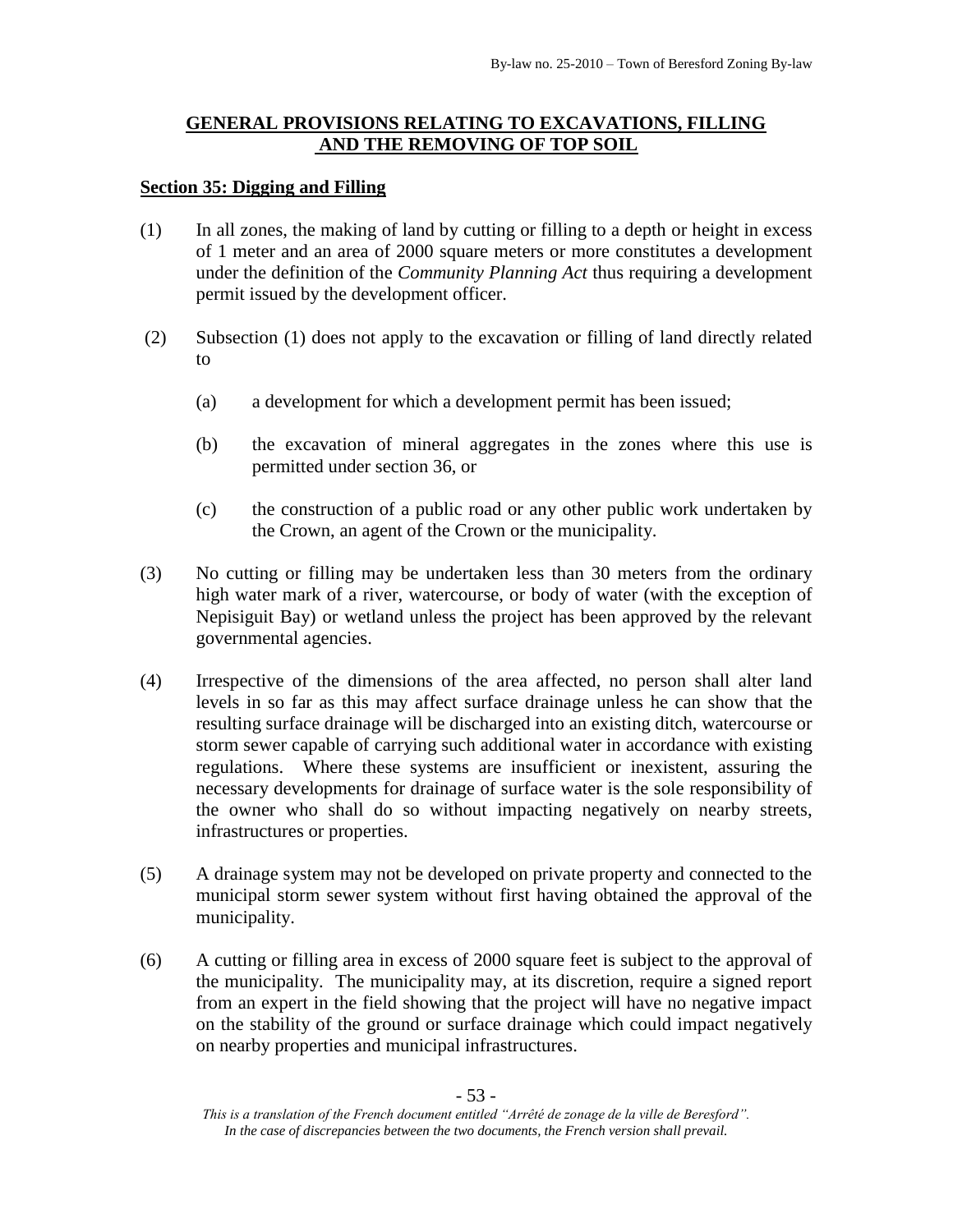(7) No land may not be excavated, stripped, filled or raised in an excessive or inordinate manner in relation to an adjacent property for the sole purpose of making the development conform to the standards of this by-law.

## **Section 36: Excavation of Mineral Aggregates**

- (1) The extraction of mineral aggregates shall, at all times, conform to the provisions of this section.
- (2) No quarry or mineral aggregate extraction requiring the use of explosives is permitted within the municipality unless the project has been accepted by the council following an amendment to the zoning regulations under the provisions of section 39 of the *Community Planning Act.*
- (3) Subject to this section, the extraction of mineral aggregates in only permitted in a Type-1 Resource zone (RES-1 zone).
- (4) No excavation of mineral aggregate may be developed in such a way that either the top or the base of the excavation is less than
	- (a) 30 meters from a designated street line,
	- (b) 15 meters from all lot lines other than a street line mentioned in paragraph (a),
	- (c) 60 meters of the bank of a watercourse, body of water or wetland,
	- (d) 200 meters from all dwellings or institutions in existence when the extraction operation began,
	- (e) 200 meters from a Residential zone (R zone) or Mixed zone (MX zone) which were in existence when the extraction operation began.
- (5) No building, structure, equipment or site intended for the operation, production, repair, maintenance or storage shall be erected, placed, relocated, structurally altered or replaced at a distance of less than:
	- (a) 10 meters from a designated street line,
	- (b) 10 meters from all lot lines other than a street line mentioned in paragraph (a),
	- (c) notwithstanding section 7, 30 meters from the high water mark of a river, watercourse, body of water or wetland,

- 54 -

*This is a translation of the French document entitled "Arrêté de zonage de la ville de Beresford". In the case of discrepancies between the two documents, the French version shall prevail.*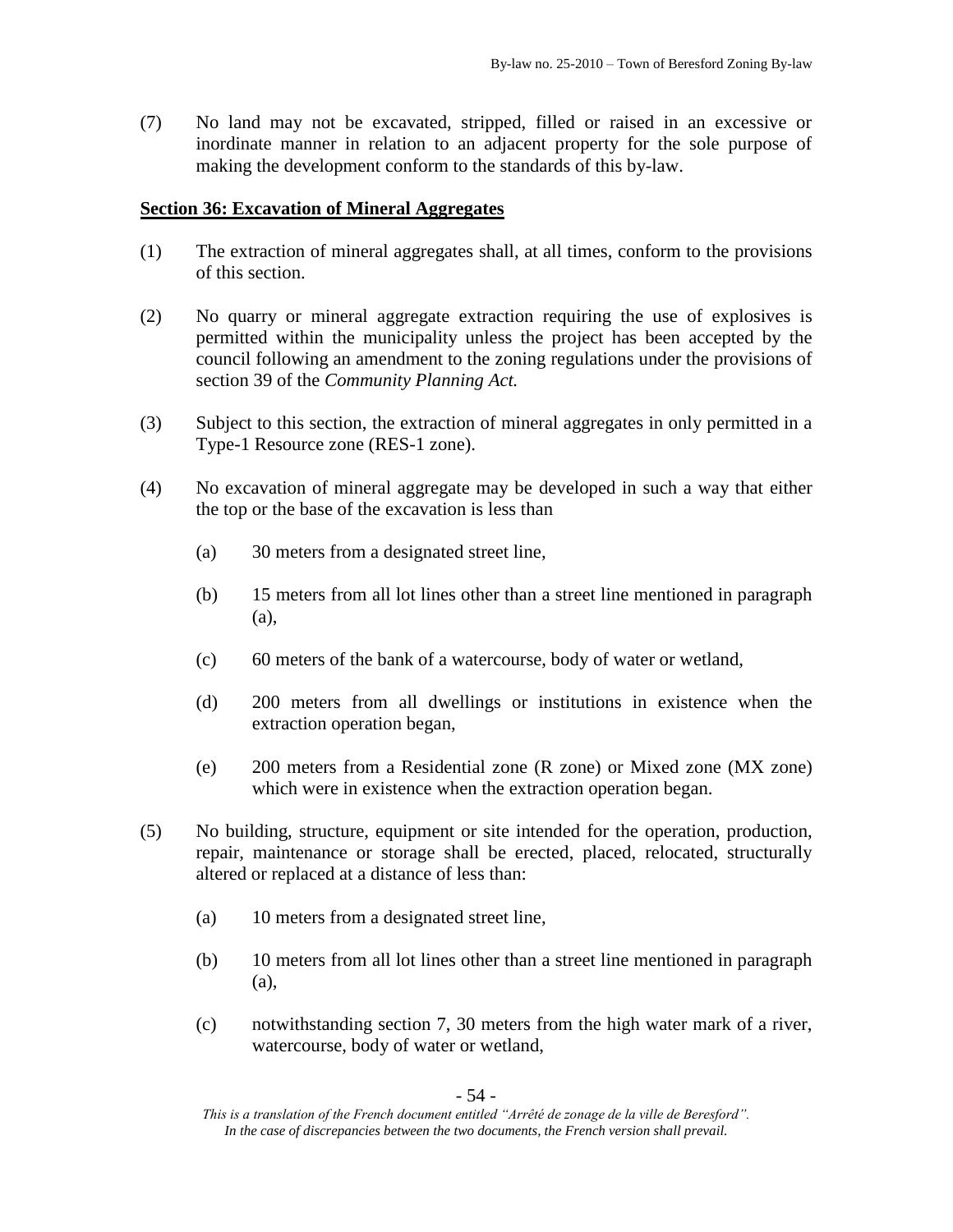- (d) 100 meters from all dwellings or institutions in existence when the extraction operation began, or
- (e) 100 meters a Residential zone (R zone) or Mixed zone (MX zone) which were in existence when the extraction operation began.
- (6) Subject to subsection (7), no extraction site shall have a depth of more than 1.5 meters unless self-reflective signs are posted every 30 meters along the perimeter of the excavation bearing the word ''DANGER'' in letters at least 15 cm in height.
- (7) No extraction site shall have a depth of more than 5 meters and a slope that is steeper than 1.5 horizontal to 1 vertical unless the perimeter of the site is surrounded by a fence of a minimum height of 1 meter.
- (8) In addition to all other provisions contained in this section, all extraction sites are subject to the following terms and conditions:
	- (a) appropriate measures shall be taken at all times by the owner and operator to ensure that access roads to the extraction site and public streets over which extracted material is transported are kept dust-free by paving, sweeping or spraying with calcium chloride or water;
	- (b) no access driveway, access lane or maneuvering lane leading to the extraction site shall be located less than 60 meters from an existing dwelling or institution;
	- (c) the extraction and all work related thereto shall be carried out solely between the hours of 7:00 a.m. and 8:00 p.m. and be suspended on Sundays and on Statutory Holidays as defined by the *Interpretation Act*;
	- (d) no operation in relation to the extraction shall be conducted so as to jeopardize proposed or required rehabilitation of the land;
	- (e) each year at the end of seasonal operations, no excavation slope shall be steeper than 1.5 horizontal to 1 vertical for the full depth thereof; and
	- (f) the extraction process shall not expose the water table at the bottom of the excavation.
- (8) The owner of an extraction site shall rehabilitate the land within 12 months from the date the operations ceased or were suspended for a period of 365 consecutive days.
- (9) The rehabilitation of land mentioned in subsection 8 shall include the following:

*This is a translation of the French document entitled "Arrêté de zonage de la ville de Beresford". In the case of discrepancies between the two documents, the French version shall prevail.*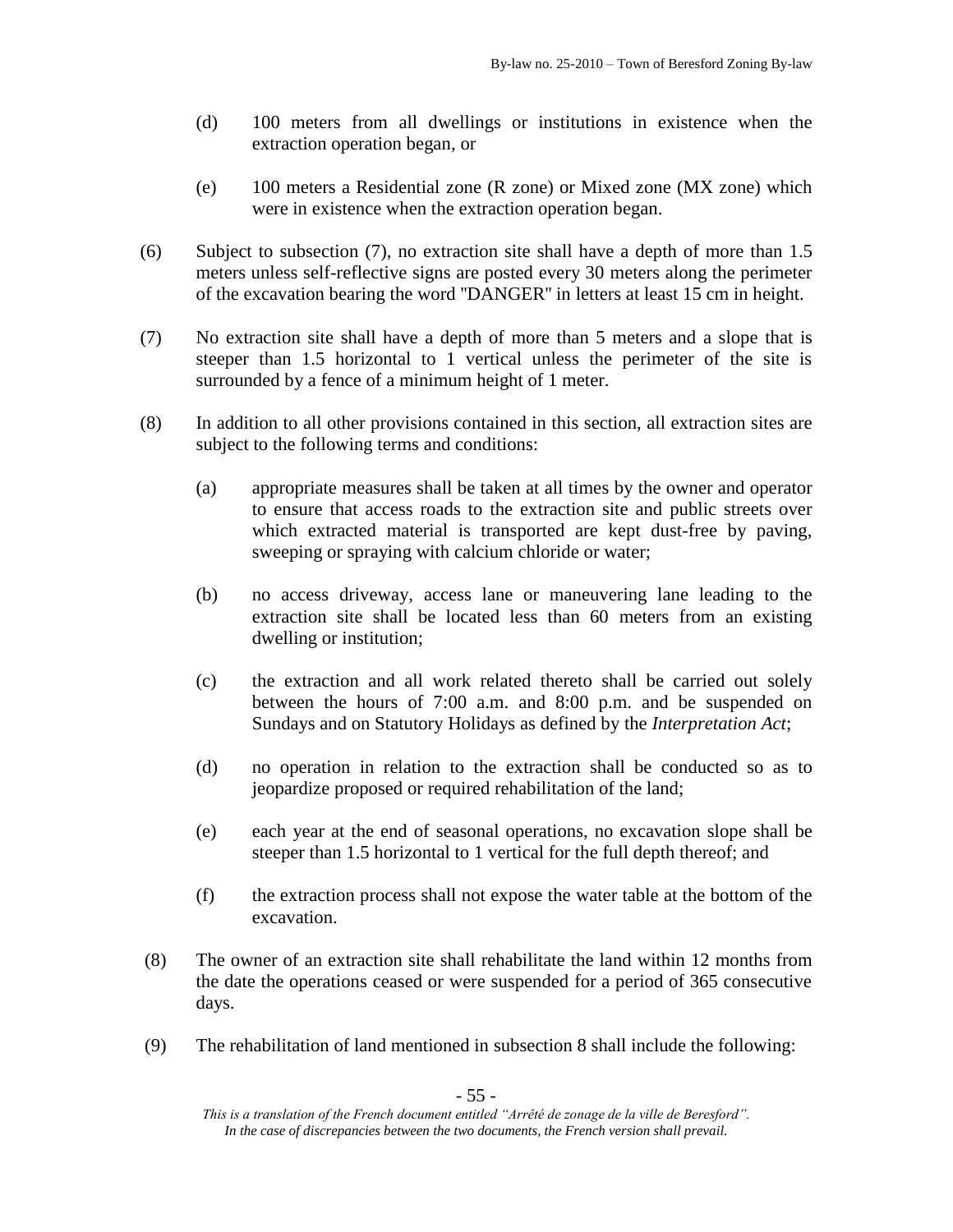- (a) the slopes of the extraction site shall not be steeper than 1.5 horizontal to 1 vertical;
- (b) all equipment, installations, buildings or structures located on the site for the purpose of extracting mineral aggregate shall be removed;
- (c) all stock piles from the exploitation, aggregates or other extracted material shall be
	- (i) removed from the site,
	- (ii) backfilled into the excavation where feasible, or
	- (iii) leveled to a common grade with the rest of the land; and
- (d) the site shall be cleared of debris and covered with a layer of soil, capable of regenerating vegetation.
- (10) If an owner fails to meet the requirements of this section, the municipality may cause the required rehabilitation to be done and recover all associated costs from the owner.

#### **Section 37: Stripping of Top Soil**

- (1) Stripping of top soil is solely permitted in a Type-1 Resource zone (RES-1 zone).
- (2) It is prohibited to strip top soil to a depth of more than 50 cm during a one year period and sufficient top soil must be left on the ground to allow the regeneration of vegetation.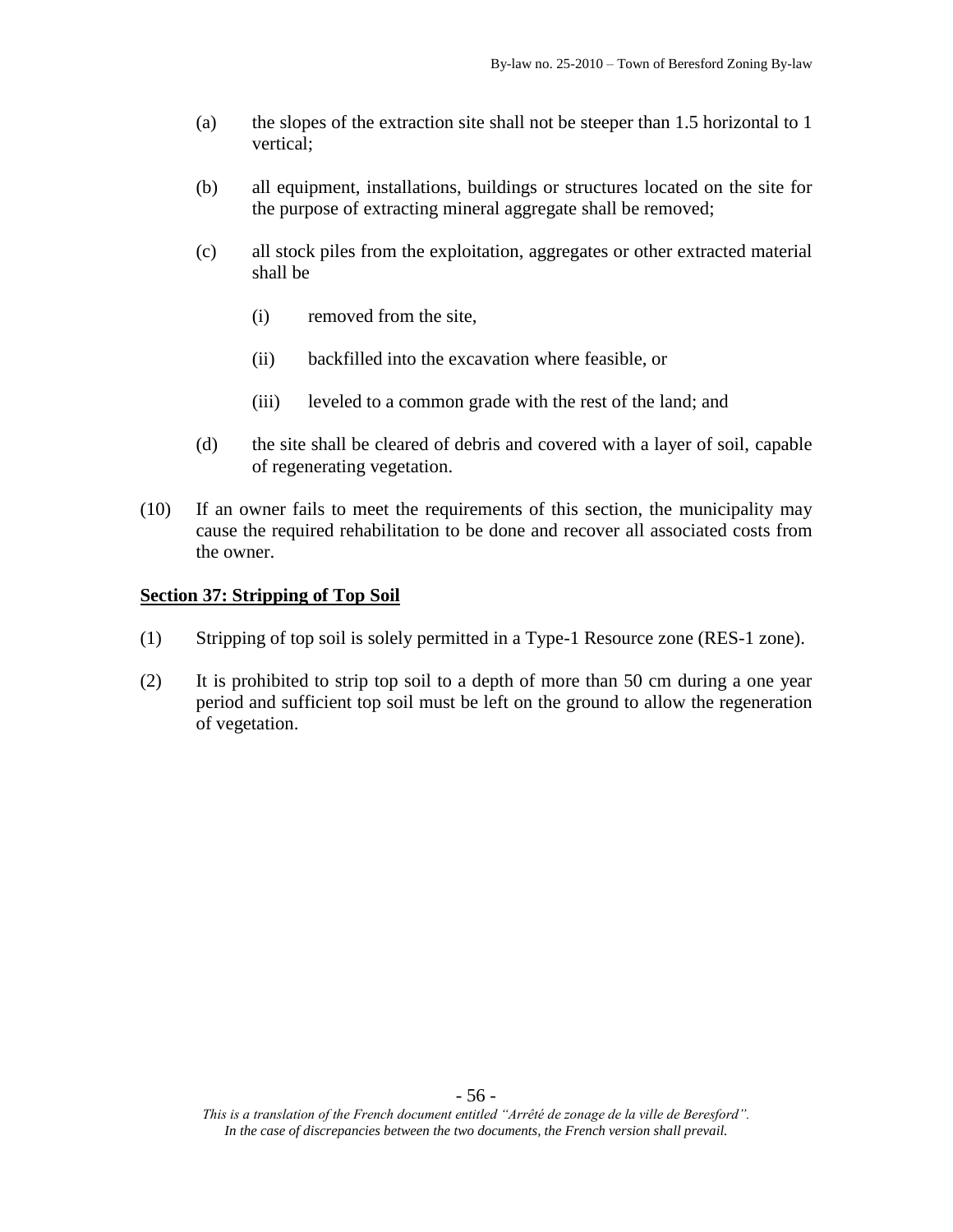# **GENERAL PROVISIONS RELATING TO SECONDARY AND ACCESSORY USES, BUILDINGS AND STRUCTURES**

## **Section 38: Intergenerational Dwelling (In-Law Suite)**

(1) A one-unit dwelling may contain a maximum of one (1) intergenerational or inlaw suite as a secondary use, and the said suite shall be considered to be a second dwelling unit.

# **Section 39: Garden Suite**

(1) A garden suite may not be developed within the municipality unless the project has been approved by the council following an amendment to the zoning regulations under the provisions of section 39 of the *Community Planning Act.*

## **Section 40: Pet Animal**

(1) With the exception of an agricultural use operated under the provisions of this bylaw, no land, building or structure may be used to shelter animals other than pet animals.

## **Section 41: Swimming Pool and Swimming Pool Enclosure**

- (1) A swimming pool shall solely be erected, placed, relocated or replaced as an accessory structure to a main building. Consequently, a swimming pool may not be erected, placed, relocated or replaced on a vacant lot.
- (2) A swimming pool shall be completely surrounded by a swimming pool enclosure constructed of one of the following elements, or a combination thereof:
	- (a) a fence;
	- (b) the wall of a building; and/or
	- (c) a pool deck surrounded by a palisade.
- (3) A pool enclosure shall
	- (a) have a minimum height of 1.5 meters,
	- (b) have a maximum height of 2 meters, except where it consists of the wall of a building;

*This is a translation of the French document entitled "Arrêté de zonage de la ville de Beresford". In the case of discrepancies between the two documents, the French version shall prevail.*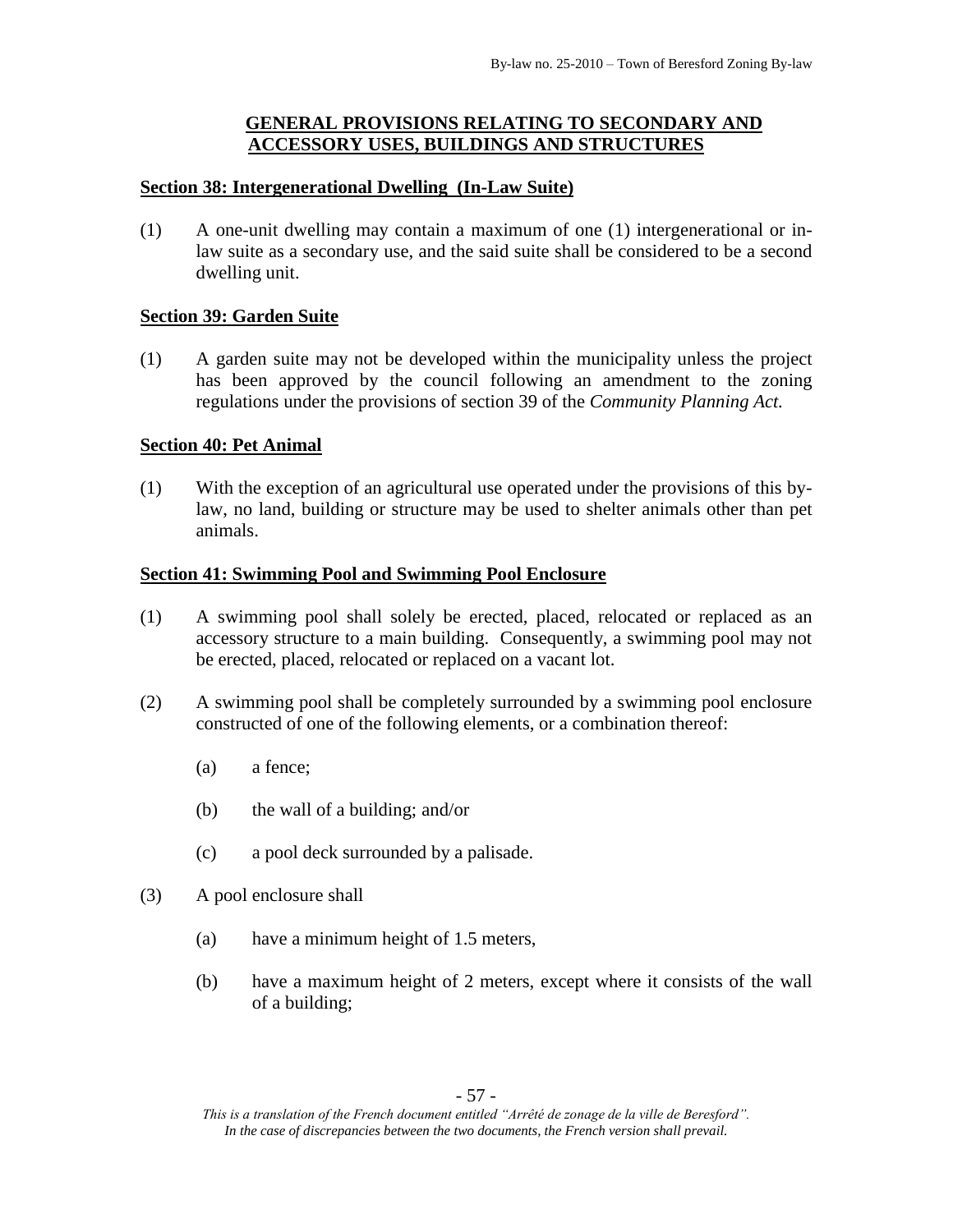- (c) be constructed of rigid material and of sufficient density as to be completely impenetrable to the extent that a 100 mm. solid sphere will not pass through it nor under it;
- (d) be constructed in such manner that it cannot be climbed or escalated from the opposite side of the swimming pool ; and
- (e) be located
	- (i) subject to subsection (5), at least 1 meter from the edge of the swimming pool, and
	- (ii) at least 1 meter from any object, hill or slope that would facilitate climbing over the exterior wall.
- (4) No swimming pool enclosure may be electrified or incorporate barbed wire or other dangerous materials.
- (5) Notwithstanding sub-paragraph (3) (e) (i), the external metal structure of an above-ground pool may be accepted as an enclosure provided
	- (a) the top edge of the pool is equipped with a CSA approved above-ground pool fence kit so that the height of the overall structure is not less than 1.5 meters measured from the ground,
	- (b) the exterior structure of the pool, the pool fence kit and the deck cannot be climbed,
	- (c) no filtration or heating systems or other structure shall be placed less than 1.25 meters from the edge of the pool so as not to facilitate climbing from the outside,
	- (d) the ladder and steps leading to the pool and deck shall be enclosed by a fence having a minimum height of 1.5 meters and equipped with a gate and self-latching lock.
- (6) A door, gate or other access to a pool enclosure shall
	- (a) be constructed in conformity with the same standards and principles prescribed for the pool enclosure;
	- (b) be supported on solid hinges;
	- (c) be self-closing and equipped with a self-latching device;

- 58 -

*This is a translation of the French document entitled "Arrêté de zonage de la ville de Beresford". In the case of discrepancies between the two documents, the French version shall prevail.*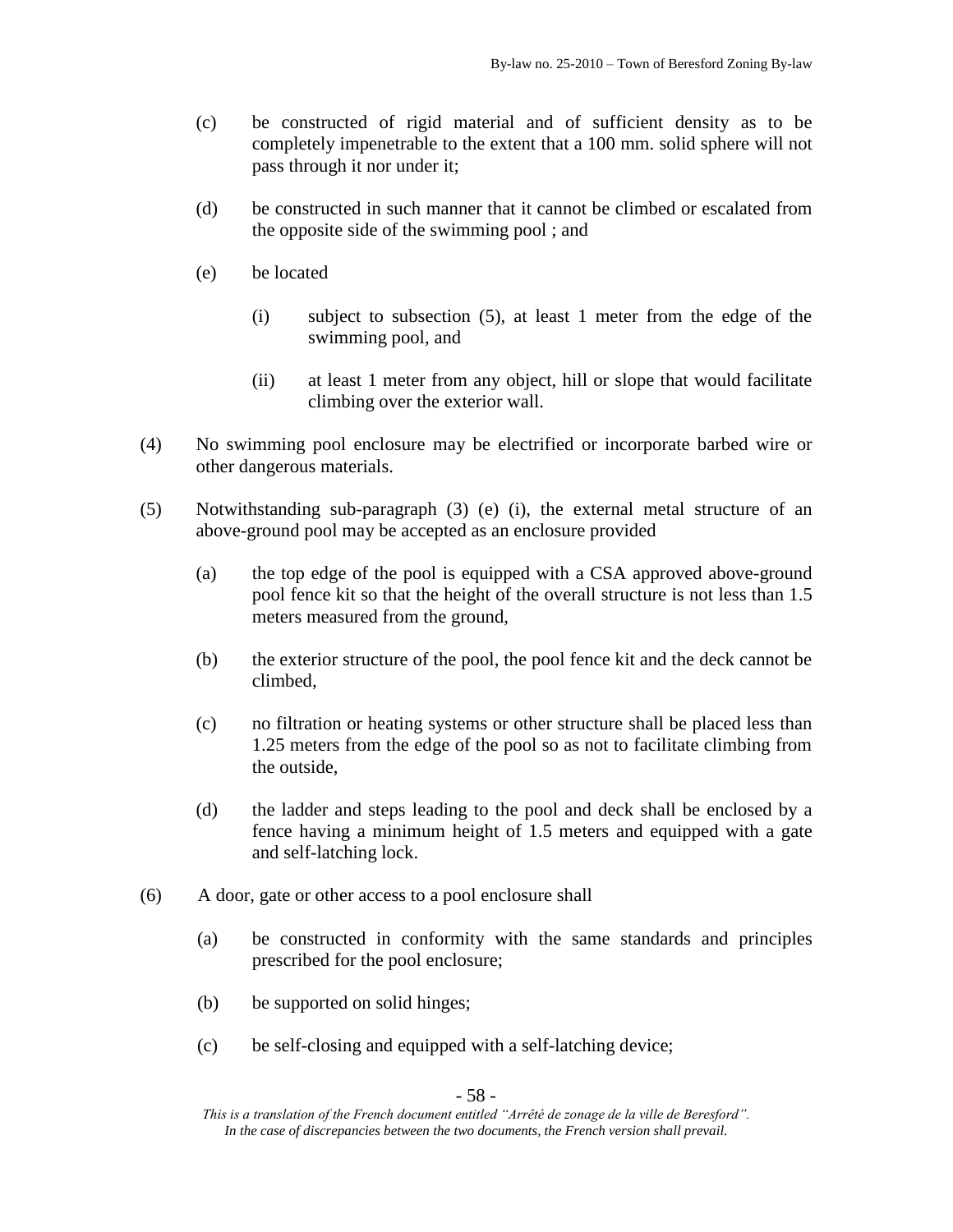- (d) be equipped with an automatic lock installed at a minimum height of 1.5 meters above ground level;
- (e) be installed in such a manner that its lowest point is no more than 100 mm above ground level; and
- (f) have a minimum height of 1.5 meters.
- (7) No person shall fill or allow water to remain in a swimming pool unless a swimming pool enclosure has been constructed and is maintained in conformity with the provisions of this by-law.
- (8) Notwithstanding all other provisions of this by-law, no swimming pool or pool deck may be erected, placed, replaced, structurally altered or replaced
	- (a) in the front yard of a main building;
	- (b) less than 6 meters from a secondary street right-of-way;
	- (c) less than 1 meter from a rear or side lot line; and
	- (d) at a distance of less than 7.5 meters from the ordinary high tide mark of Nepisiguit Bay.
- (9) A filtration or heating system shall not
	- (a) be placed, relocated or replaced so that it is less than 1 meter from a rear or side lot line; or
	- (b) generate a level of noise in excess of 50 dB measured along the lot lines.
- (10) In addition to the provisions of this section, a fence used as a swimming pool enclosure prescribed in subsection (2) shall conform to the provisions of section 43.

#### **Section 42: Man-made Pond**

(1) No man-made pond with a depth in excess of 50 cm or an area exceeding 10 square meters may be developed within the municipality unless the project has been accepted by the council following an amendment to the zoning regulations pursuant to the provisions of section 39 of the *Community Planning Act.*

*This is a translation of the French document entitled "Arrêté de zonage de la ville de Beresford". In the case of discrepancies between the two documents, the French version shall prevail.*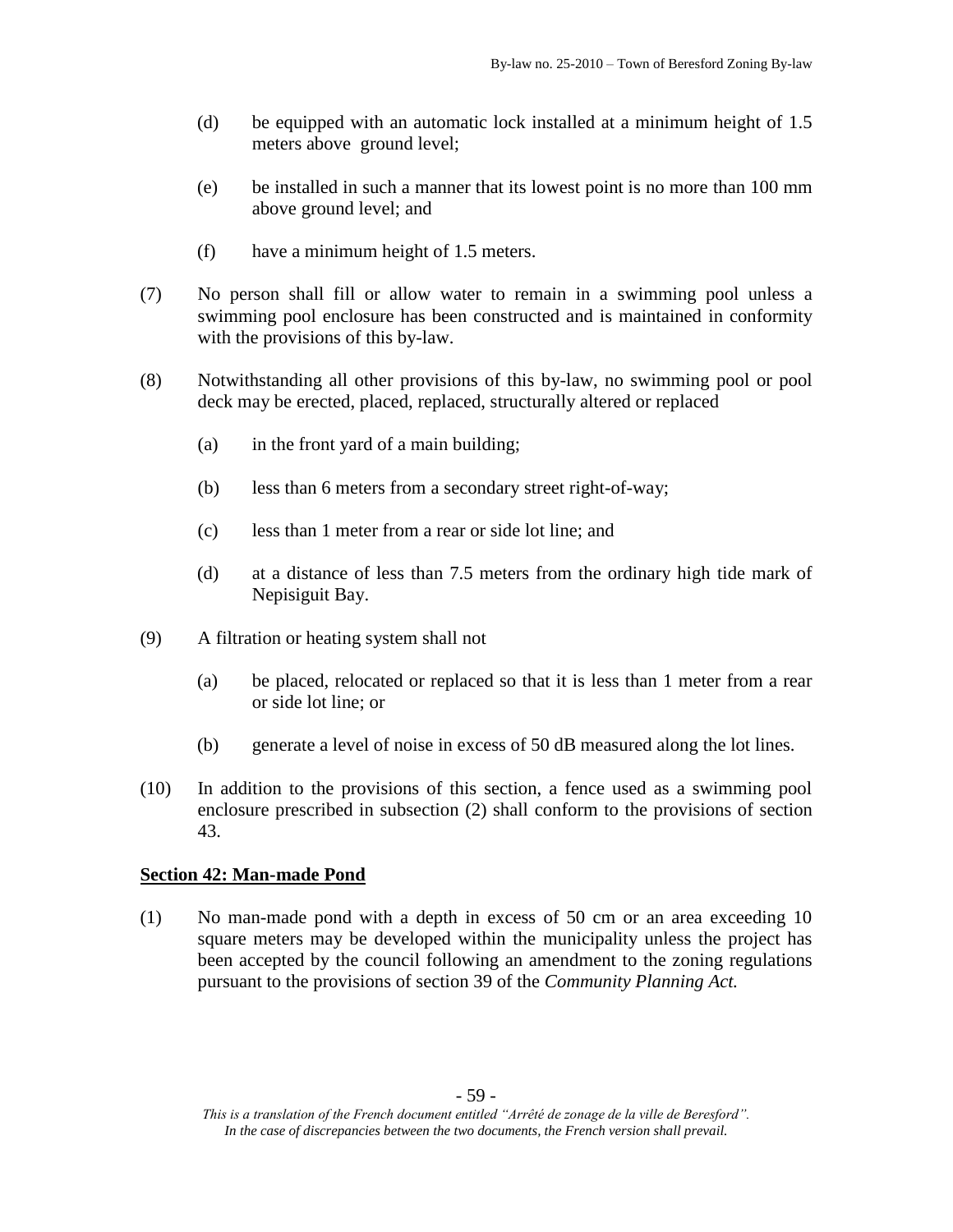# **Section 43: Fences**

- (1) Notwithstanding any other provision of this by-law, with the exception of section 19, and subject to the particular provisions of this section, a fence may be developed in a yard.
- (2) In all zones, except an Industrial zone (IND zone), the height of a fence or any section of a fence may not exceed
	- (a) 1 meter, if located less than 7.5 meters from a designated street line; and
	- (b) 2 meters, if located more than 7.5 meters from a designated street line.
- (3) In an Industrial zone (IND zone), no fence or any section thereof may be more than 2.5 meters in height.
- (4) A chain link fence of a maximum height of 3.5 meters may be erected, placed, located, structurally altered or replaced inside a three meter strip around a private or public tennis court provided the following minimum setbacks are respected:
	- (a) 3 meters in respect to all designated street lines; and
	- (b) 1.5 meters in respect to the rear and side lot lines.
- (5) No fence may be electrified, or be comprised of barb wire, chicken wire or other dangerous material with the exception of
	- (a) a fence of a maximum height of 1.5 meters used to contain livestock as part of an agricultural use permitted under this by-law; or
	- (b) the section of a fence exceeding two meters in height in an Industrial zone (IND zone).
- (6) An owner shall, at all times, take the appropriate measures to assure that a fence does not become unsightly, dilapidated or dangerous.
- (7) A fence shall be
	- (a) treated with a protective coating of paint, stain, preservative or other weather resistant material unless the aesthetic characteristics of the fence are enhanced by the lack of such material;
	- (b) kept in a structurally sound condition and on a plumb line with the horizon;

*This is a translation of the French document entitled "Arrêté de zonage de la ville de Beresford". In the case of discrepancies between the two documents, the French version shall prevail.*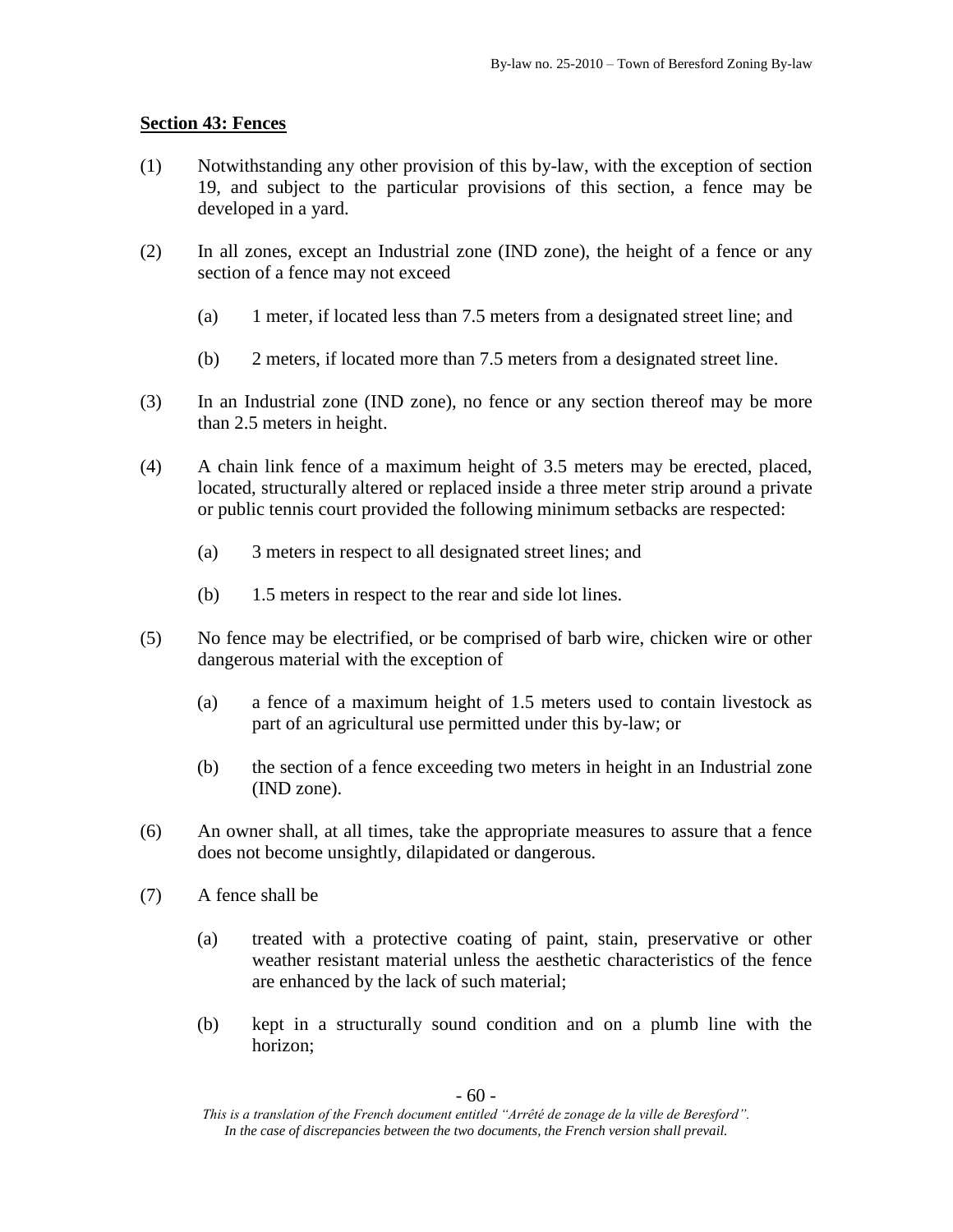- (c) kept in good repair and maintained as needed so as not to become unsightly, dilapidated or dangerous in relation with the neighborhood.
- (8) A fence shall be constructed solely of the following materials
	- (a) untreated wooden boards from which the bark has been removed and which have been planed on both sides;
	- (b) boards or trellis made from treated wood, or that have been painted, stained or varnished;
	- (c) PVC vinyl or synthetic resin;
	- (d) cast iron, wrought iron or an equivalent material which is equally aesthetic;
	- (e) stone or brick masonry;
	- (f) decorative concrete blocks with a maximum height of 30 cm.; or
	- (g) galvanized or vinyl covered diamond-shaped chain links.
- (9) Without limiting the generality of this section, the following materials are prohibited for the construction of fences
	- (a) particle board panels;
	- (b) metal sheets;
	- (c) pasture or cow fence,
	- (d) chicken wire, with the exception of fences mentioned in subsection (5);
	- (e) barbed wire, with the exception of fences mentioned in subsection (5);
	- (f) wire;
	- (g) electrified fence;
	- (h) unfinished concrete blocks; and
	- (i) large rocks or stones commonly referred to as "boulders".

*This is a translation of the French document entitled "Arrêté de zonage de la ville de Beresford". In the case of discrepancies between the two documents, the French version shall prevail.*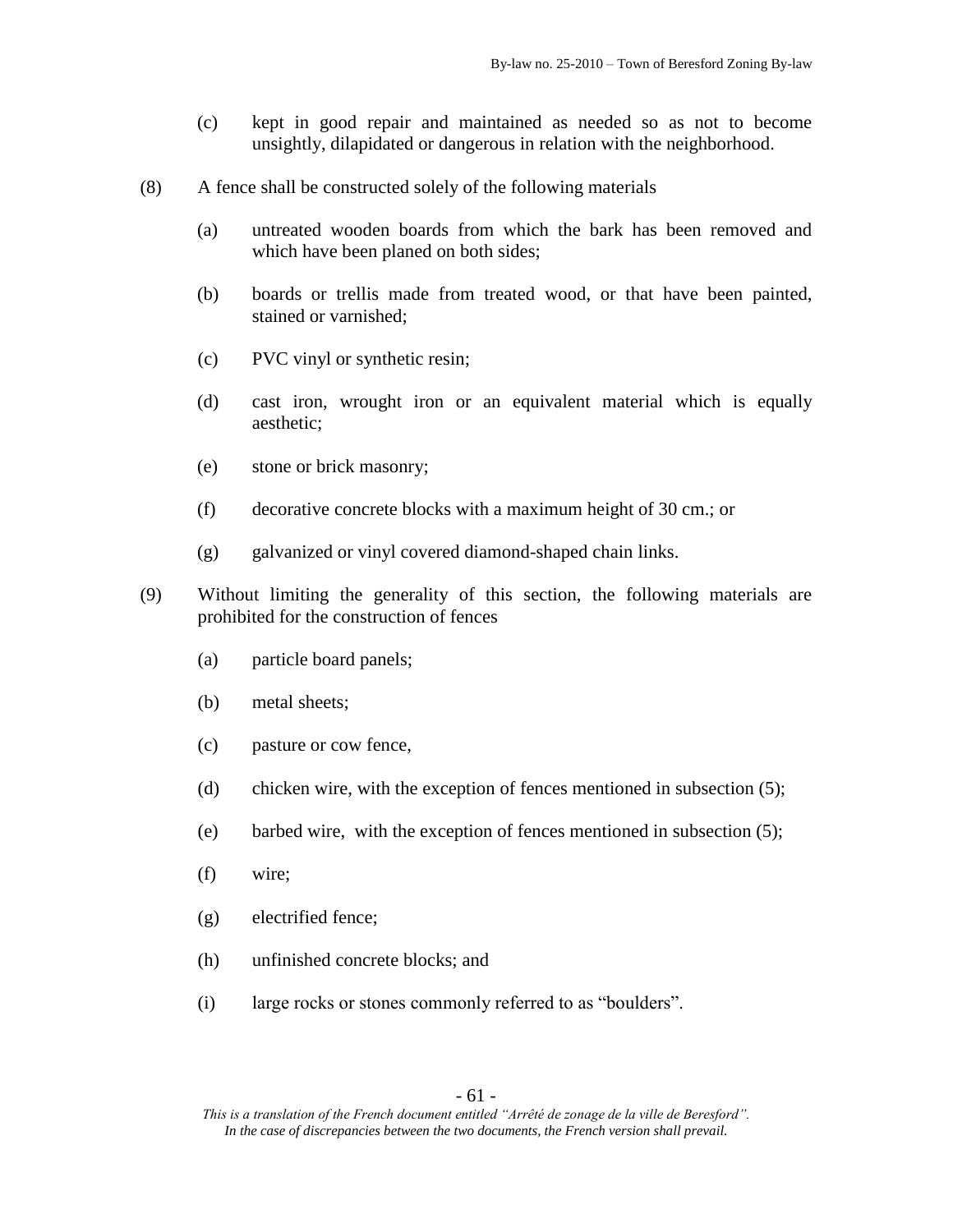- (10) Fences comprised of a single row of wire, rope, chain or any other similar material which could cause injuries to persons passing under or over them are prohibited.
- (11) A snow fence shall be removed and stored out of sight between May  $15<sup>th</sup>$  and October  $15<sup>th</sup>$  of each year.

#### **Section 44: Private Stable**

(1) A private stable shall not be permitted within the municipality unless the project has been accepted by the council following an amendment to the zoning regulations under the provisions of section 39 of the *Community Planning Act.*

#### **Section 45: Equestrian Center**

- (1) No equestrian center may be developed except within a Resource zone (RES zone).
- (2) An equestrian centre shall at all times comply with the following standards:
	- (a) the property shall have an area of 2 acres or more;
	- (b) the net horse density shall not exceed 2 horses per acre and only available pasture acreage shall be used to calculate the number of horses allowed on a parcel of land;
	- (c) a structure, paddock, animal enclosure, corral or manure pile shall be erected, placed, relocated, structurally altered or replaced at a minimum distance of
		- (i) 10 meters from a rear or side lot line,
		- (ii) 15 meters from a designated street line,
		- (iii) 100 meters from a dwelling existing at the time of development with the exception of the dwelling belonging to the owner of the equestrian centre,
		- (iv) 75 meters from a watercourse, and
		- (v) 75 meters from a water well existing at the time of development, and which is located on a neighboring property; and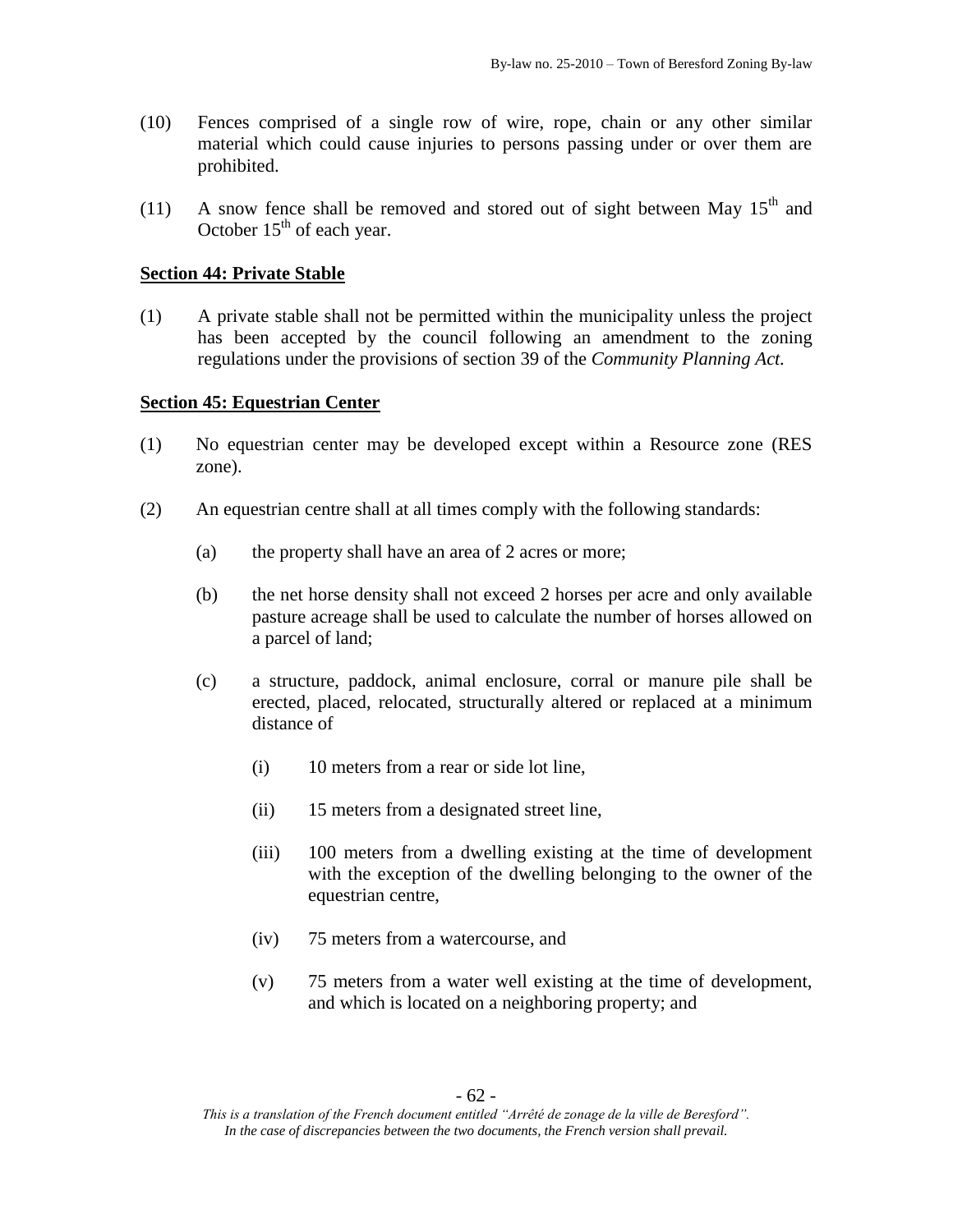(d) manure shall be kept and managed in such a manner that it does not become a source of olfactory or other nuisance or a source of contamination for the neighborhood.

## **Section 46: Temporary Building on a Construction Site**

- (1) The following buildings may be temporarily placed on a construction site:
	- (a) workers' barracks;
	- (b) a contractor's office;
	- (c) a sales or rental office; or
	- (d) a shed for tools or equipment used for the ongoing construction.
- (2) a temporary building mentioned in subsection 1 are permitted on the condition that
	- (a) a development permit or building permit has been issued by the development officer, and
	- (b) the temporary building or structure is removed from the property within 14 days of completion of work.
- (3) No temporary building mentioned in subsection (1) shall be used, at any time, for human habitation.
- (4) The development officer may authorize the number of such temporary buildings described in paragraph (1) that he deems appropriate for the construction project.
- (5) The fee for a development permit under this section is \$25.00 and it is payable to the planning commission.

# **Section 47: Decorative wall, Retaining wall, Breakwater, Sentry-box, Portal, Gateway**

- (1) Only decorative walls of a total height of less than 50 cm. may be erected, placed, relocated, structurally altered or replaced at a distance of less than 3 meters from a designated street line.
- (2) With the exception of a decorative wall mentioned in subsection (1) or a breakwater abutting the coast of Nepisiguit Bay, no retaining wall shall

*This is a translation of the French document entitled "Arrêté de zonage de la ville de Beresford". In the case of discrepancies between the two documents, the French version shall prevail.*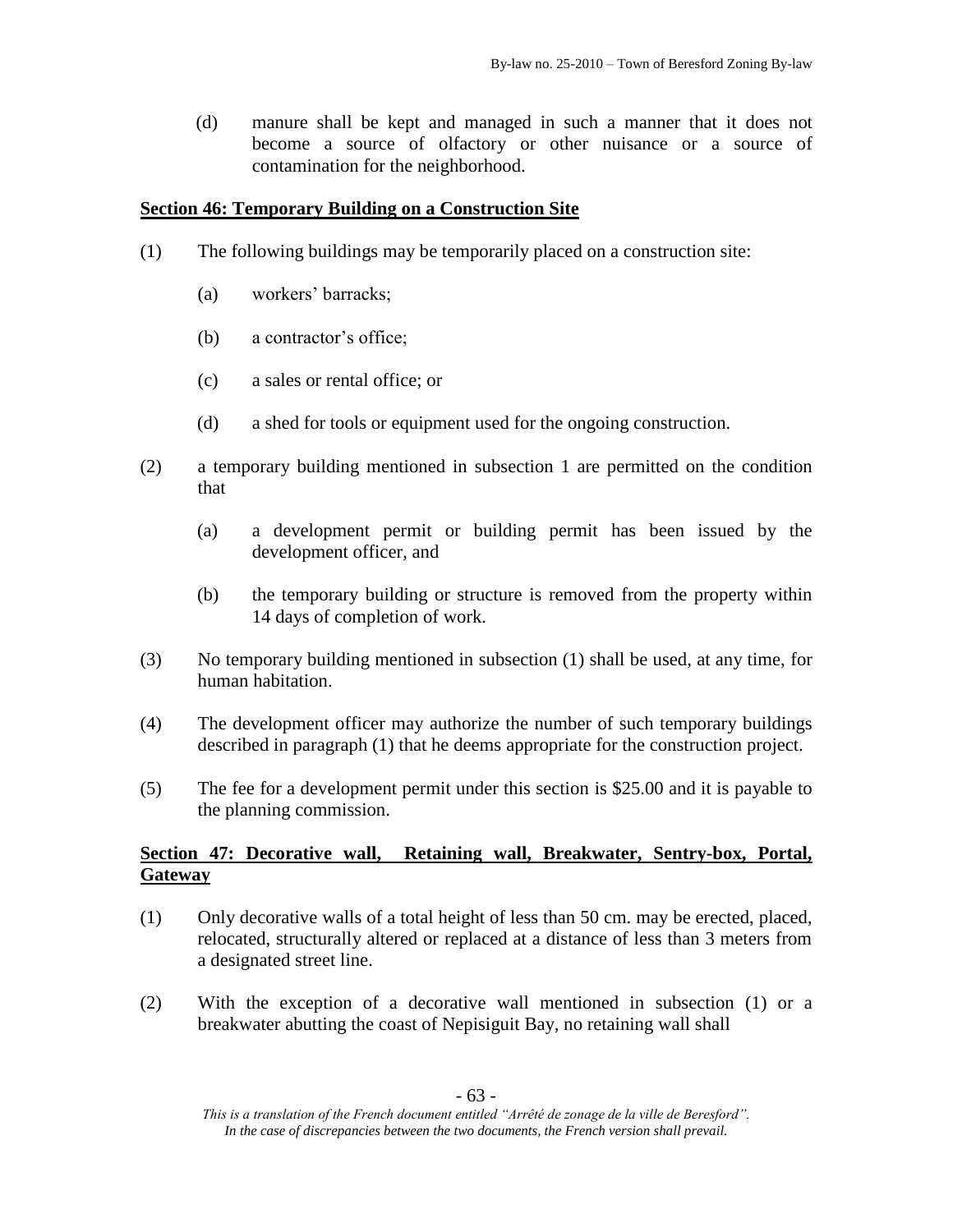- (a) be erected, placed, relocated, structurally altered or replaced at a distance of less than 1 meter from a lot line, or
- (b) exceed 1.5 meters in height.
- (3) Where the topography of the land is such that two or more retaining walls are required, the horizontal distance between the two walls shall not be less than 1 meter.
- (4) With the exception of a breakwater abutting the coast of Nepisiguit Bay, a sustaining wall in excess of 1.5 meters in height
	- (a) constitutes a "particular purpose" under paragraph 34 (4) (c) of the *Community Planning Act* in respect of which the planning commission may impose terms and conditions under sub-paragraph 34 (4) (c) (ii) and subsection 34 (5) of the *Community Planning Act;* and
	- (b) shall have a protective fence along its top edge.
- (5) A sustaining wall approved under subsection (4) which has a height of more than 2 meters shall be approved by an expert in this type of construction.
- (6) The provisions of this section do not apply to retaining walls built by the municipality or province as part of the road system.
- (7) No decorative wall, retaining wall or breakwater may be constructed from material other than
	- (a) brick and mortar;
	- (b) decorative concrete blocks of a maximum height of 30 cm.;
	- (c) cement mixed on the site;
	- (d) rocks;
	- (e) gabions; and
	- (f) wooden beams squared on 4 faces and treated against rot, with the exception of railway sleepers or other wood treated with creosote or tar.
- (8) A decorative wall, retaining wall or breakwater shall be
	- (a) erected so as to resist the lateral shifting of the soil caused by repeated freezing and thawing;

- 64 -

*This is a translation of the French document entitled "Arrêté de zonage de la ville de Beresford". In the case of discrepancies between the two documents, the French version shall prevail.*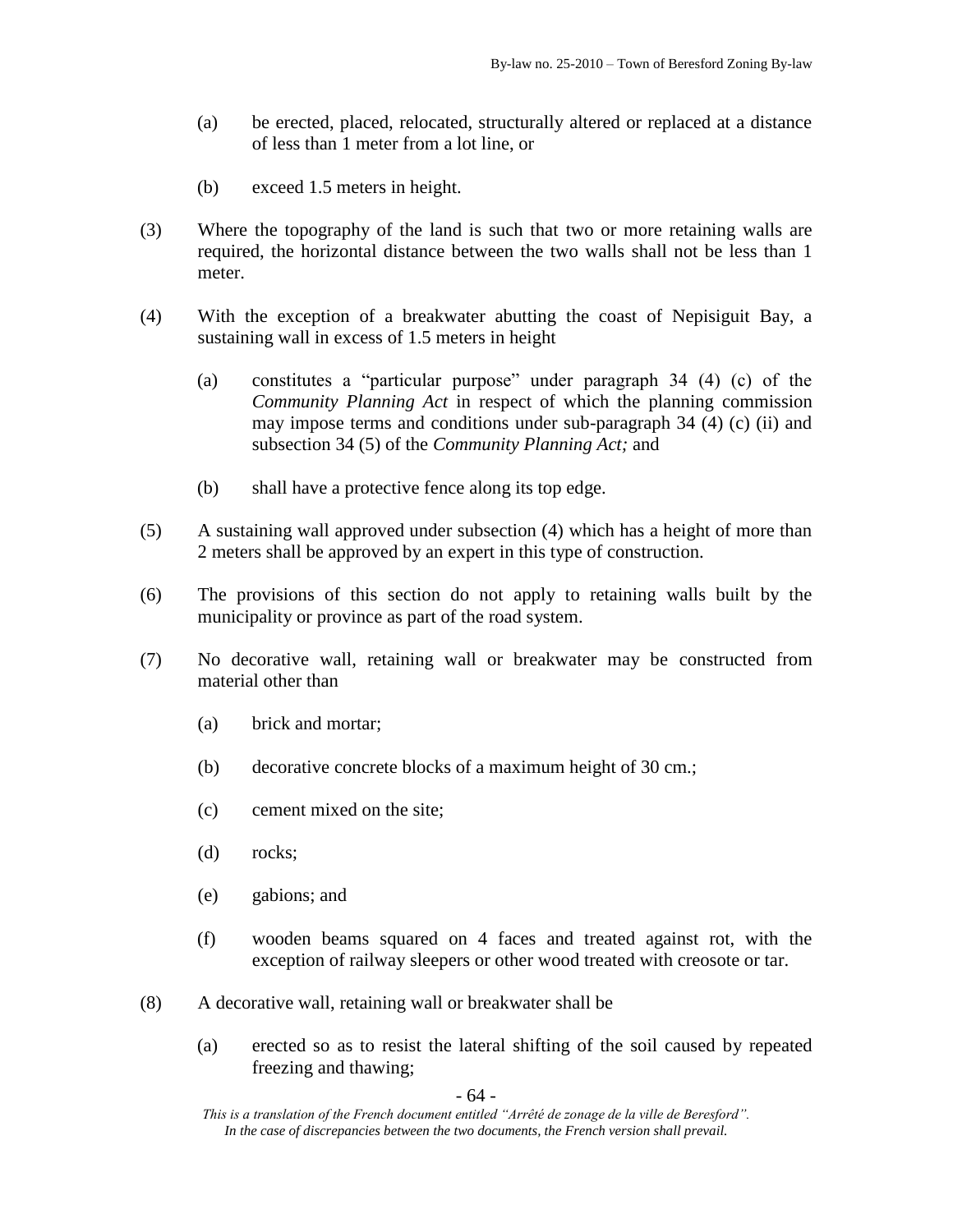- (b) stable, maintained in a good structurally sound condition, good repair and free from accident hazards, in default of which appropriate steps must be taken to have it stabilized, replaced or dismantled.
- (9) In a Residential zone (RES zone), no sentry-box, portal or gateway for the purpose of controlling traffic at an access driveway may be erected or placed unless
	- (a) the area of the lot is greater than 2 acres, and
	- (b) the main building is located more than 30 meters from the street line.

# **Section 48: Kennels**

(1) No kennel is permitted within the municipality unless the project has been accepted by the council following an amendment to the zoning regulations under section 39 of the *Community Planning Act.*

# **Section 49: Trailers and Freight Containers used for Other Purposes**

- (1) No lot shall be used for the purpose of erecting, placing, relocating, structurally altering or replacing a truck, truck box, trailer, semi-trailer, freight container, railroad wagon, bus or other vehicle or part thereof, to be used for
	- (a) a dwelling for human habitation;
	- (b) a main building or structure;
	- (c) an accessory building or structure;
	- (d) a secondary building or construction;
	- (e) a sign or base for an advertising device;
	- (f) displaying goods or merchandise; or
	- (g) the sale of goods or merchandise, unless an itinerant or ambulatory vendor's license has been issued by the municipality.
- (2) Notwithstanding paragraph (1) (c), a commercial establishment located in a Type-1 Highway commercial zone (CR-1 zone) may use a maximum total of 2 freight containers or semi-trailers as accessory buildings for the sole purpose of storing merchandise.

*This is a translation of the French document entitled "Arrêté de zonage de la ville de Beresford". In the case of discrepancies between the two documents, the French version shall prevail.*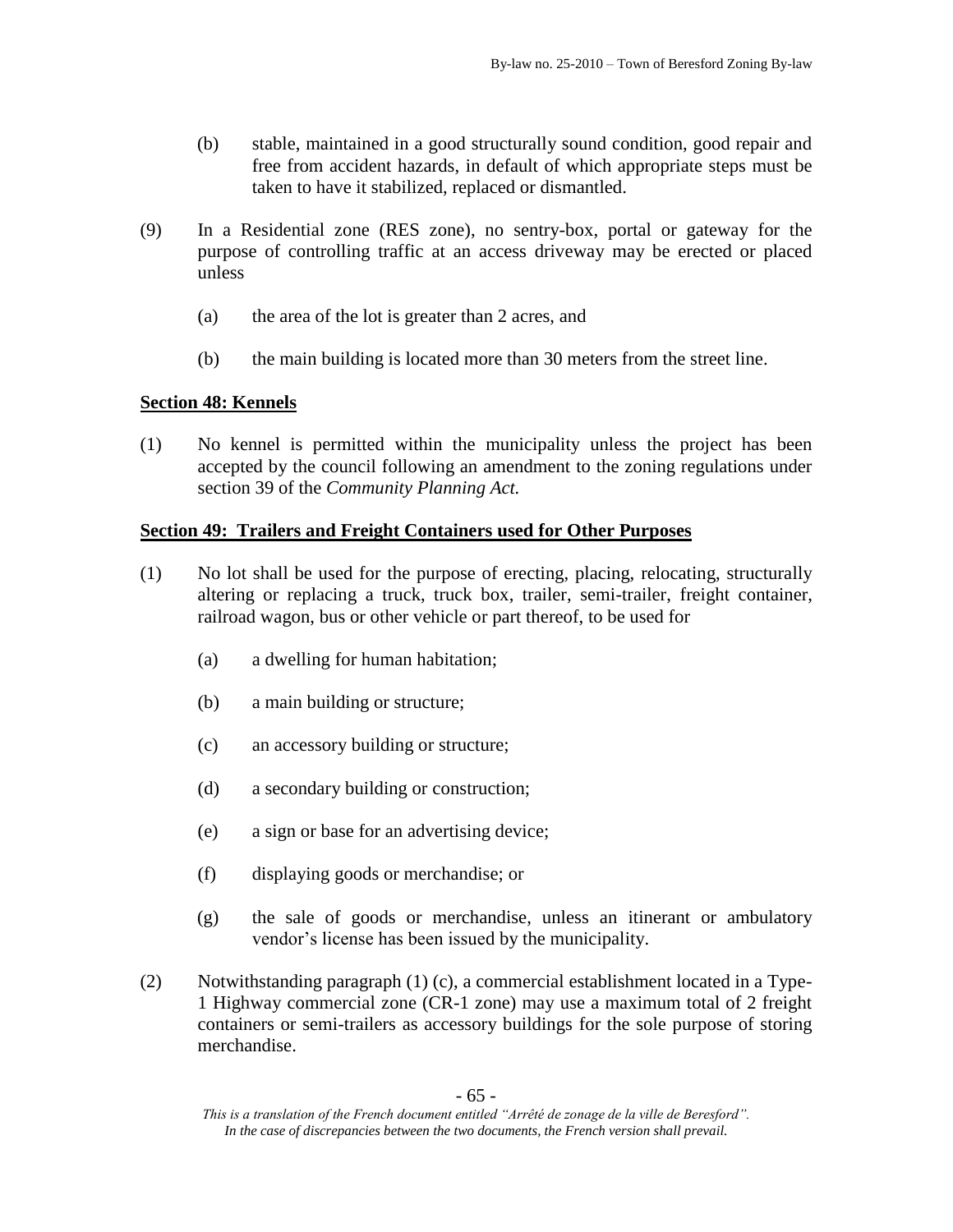- (3) Notwithstanding paragraph (1) (c), an industrial establishment located in an Industrial zone (IND zone) may use a maximum total of 5 freight containers or semi-trailers as accessory buildings for the sole purpose of storing merchandise.
- (4) A freight container or semi-trailer used as accessory building for the purpose described in subsections (2) and (3) shall
	- (a) conform to all provisions of this by-law which apply to accessory buildings;
	- (b) be
		- (i) covered with an exterior wall covering which meets the Canadian construction codes and is complimentary to the main building,
		- (ii) surrounded by an opaque enclosure or a visual screen of a high aesthetic quality making it completely invisible from an adjacent street or property, or
		- (iii) painted on all façades with a neutral colored grey metal paint so as to cover all color and markings from when it was used to transport merchandise;
	- (c) kept free from any significant or visible deterioration to the exterior wall covering mentioned in subsection (b), in default of which it shall be refreshed with a new finish or wall covering of the same type; and
	- (d) be maintained, at all times, in a sound structural and aesthetic condition in conformity with the general character of neighboring properties.

# **Section 50: Waste Enclosures**

- (1) In the case of a property occupied by a multiple-unit dwelling, a business, an institution or an industry, it is permitted to put in place a front loading waste bin of a maximum capacity of 2 cubic yards provided it is not located less than
	- (a) 7.5 meters from a designated street line;
	- (b) 1 meter from a rear or side lot line;
	- (c) 10 meters from a residential dwelling other than the one it is intended to serve.

*This is a translation of the French document entitled "Arrêté de zonage de la ville de Beresford". In the case of discrepancies between the two documents, the French version shall prevail.*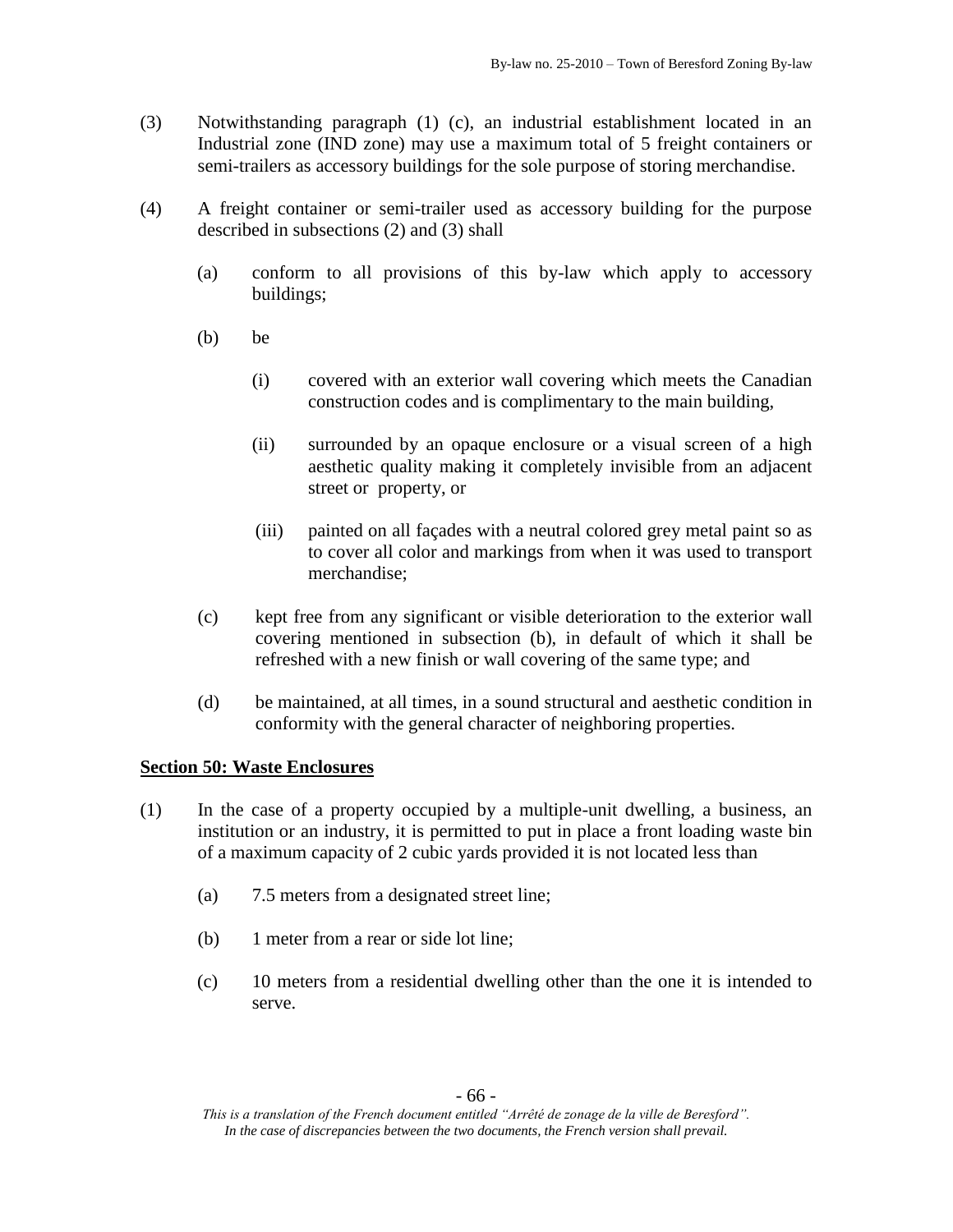- (2) In the case of a property occupied by a business, an institution or an industry, it is permitted to put in place a front loading waste bin with a maximum capacity of 14 cubic yards provided it is not located less than
	- (a) 10 meters from a designated street line;
	- (b) 1 meter from a rear or side lot line;

.

- (c) 15 meters from a residential dwelling other than the one it is intended to serve.
- (3) In the case of a property occupied by an industry inside an Industrial zone (IND zone), it is permitted to put in place a front loading waste bin with a maximum capacity of 40 cubic yards provided it is not located less than
	- (a) 10 meters from a designated street line;
	- (b) 1 meter from a rear or side lot line;
	- (c) 30 meters from a residential dwelling other than the one it is intended to serve.
- (4) In the case of a property occupied by a business, an institution or an industry, it is permitted to erect, place, relocate, structurally alter or replace a waste enclosure on the condition that
	- (a) it is located less than
		- (i) 10 meters from a designated street line,
		- (ii) 1 meter from a rear or side lot line,
		- (iii) 30 meters from a residential dwelling other than the one it is intended to serve;
	- (b) that it is no more than 2 meters in height;
	- (c) that it not exceed a gross surface occupancy area of 9.3 square meters.
- (5) In the case of a property occupied by a multiple-unit dwelling, a business, an institution or an industry, it is permitted to erect, place, relocate, structurally alter or replace waste box pursuant to the following conditions:

*This is a translation of the French document entitled "Arrêté de zonage de la ville de Beresford". In the case of discrepancies between the two documents, the French version shall prevail.*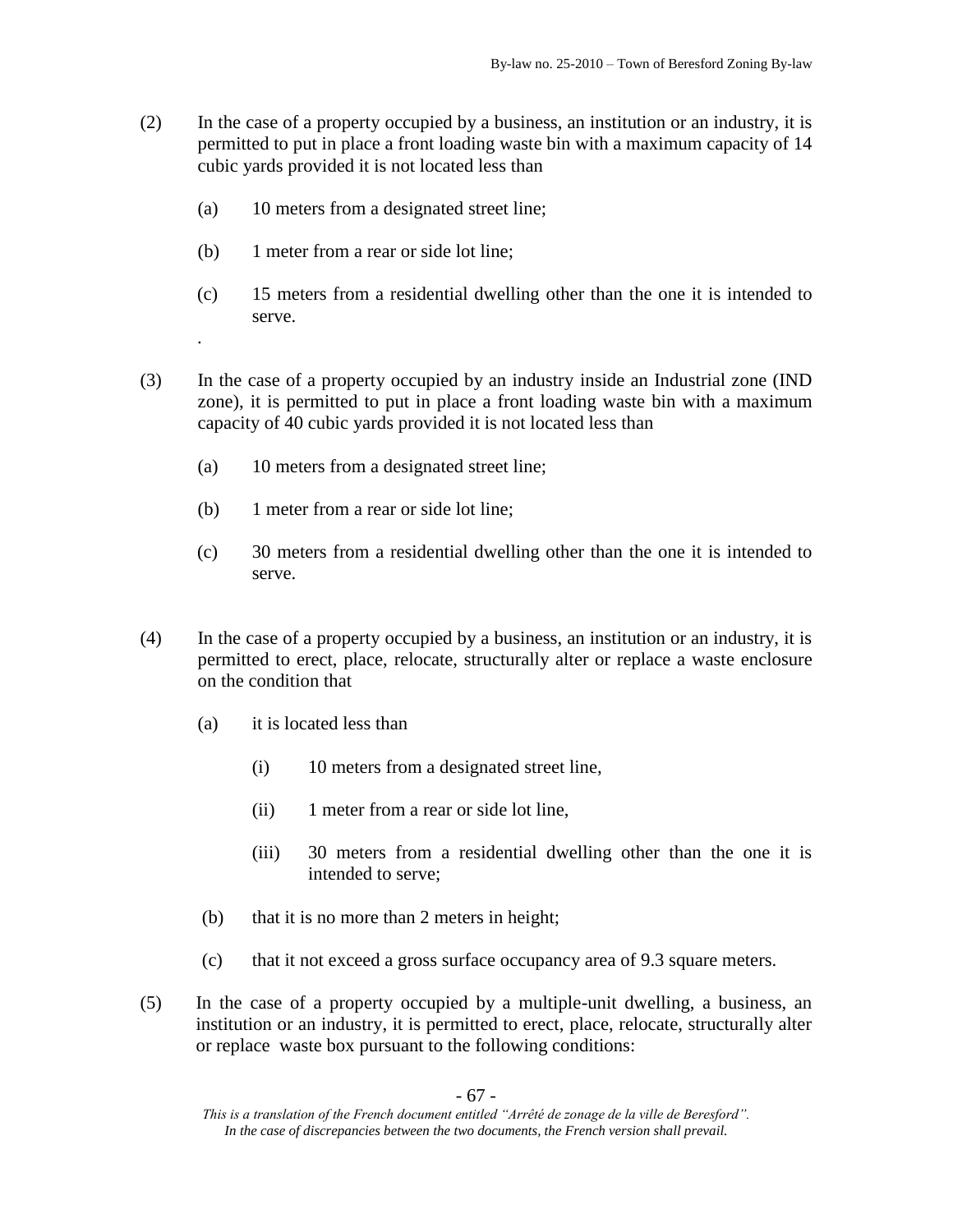- (a) it not be located less than
	- (i) 7.5 meters from a designated street line,
	- (ii) 1 meter from a rear or side lot line,
	- (iii) 5 meters from a residential dwelling or dwelling unit other than the one it is intended to serve; and
- (b) that it not have
	- (i) a height of more than 1.25 meters,
	- (ii) a width of more than 2 meters,
	- (iii) a depth of more than 1 meter, and
	- (iv) a capacity of more than 2.5 cubic meters.
- (6) No waste bin, waste enclosure or waste box mentioned in this section may be allowed to become a visual or auditory nuisance for nearby residents in default of which it shall be adequately hidden from the public's view or soundproofed.
- (7) No waste bin, waste enclosure or waste box mentioned in this section may be allowed to become an olfactory nuisance for nearby residents in default of which it shall be refrigerated.
- (8) Only one (1) of the containers mentioned in subsections (1) to (5), and no combination thereof, is permitted on a property.

# **Section 51: Personal Greenhouse on a Residential Lot**

- (1) Notwithstanding any other provision of this by-law, a maximum of one horticultural greenhouse is permitted on a residential lot provided it is used for personal and domestic purposes only.
- (2) A personal greenhouse mentioned in subsection (1) shall not
	- (a) exceed a height of 4 meters;
	- (b) occupy a gross surface occupancy area of more than 18 square meters;
	- (c) be erected, placed, relocated, structurally altered or replaced
		- (i) in a front yard, or

- 68 -

*This is a translation of the French document entitled "Arrêté de zonage de la ville de Beresford". In the case of discrepancies between the two documents, the French version shall prevail.*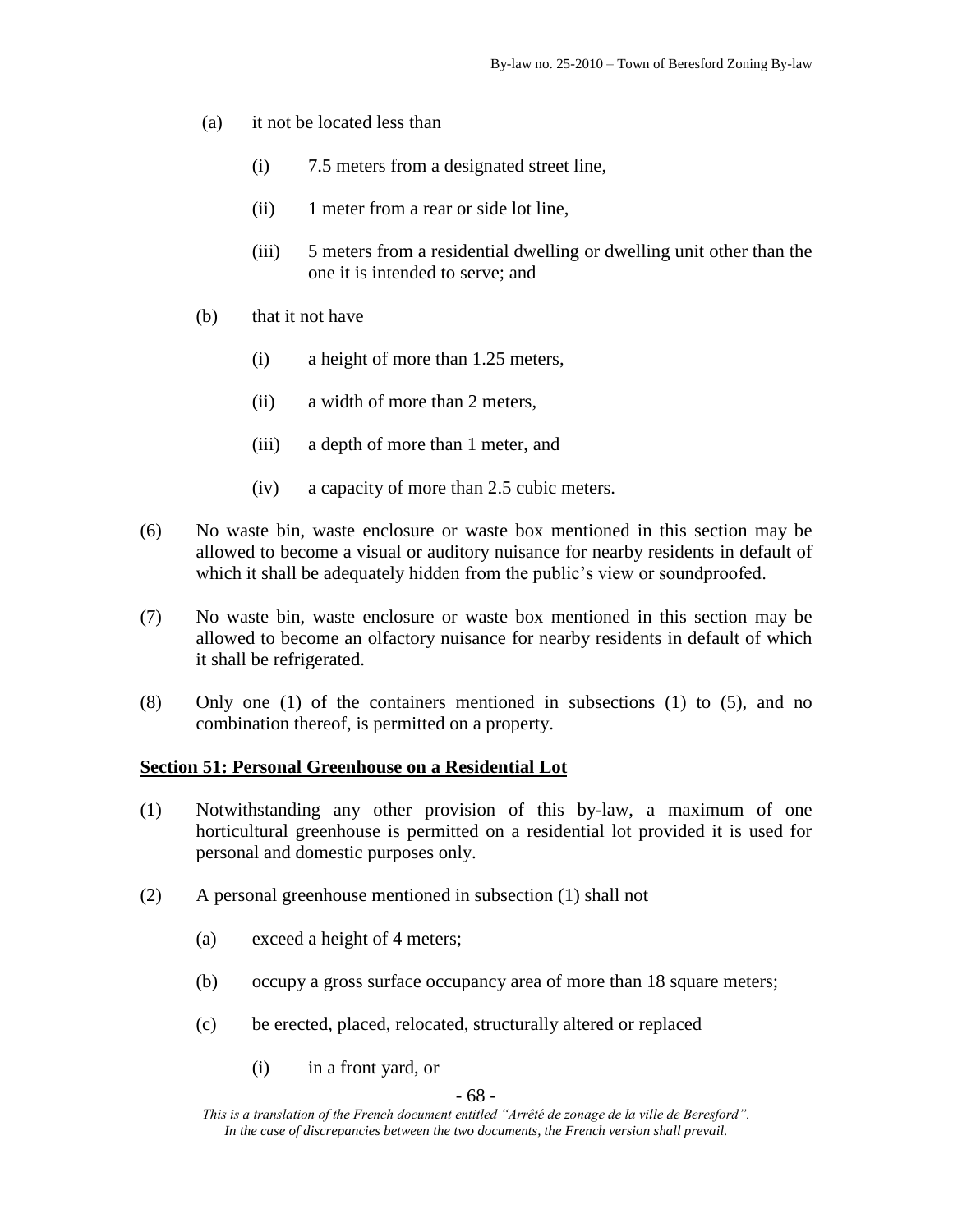- (ii) less than 1 meter from a rear or side lot line; or
- (d) be used for the cultivation of produce intended for commercial sale.

#### **Section 52: Temporary Automobile Shelter**

- (1) A temporary automobile shelter
	- (a) shall not be erected or placed less than
		- (i) 5 meters from the travelled portion of a designated street, or
		- (ii) 0.75 meter from a rear or side lot line; and
	- (b) shall not have a gross surface occupancy area of more than 40 square meters; and
	- (c) shall not be erected or placed anywhere but over a parking space.
- (2) A temporary automobile shelter
	- (a) shall be in place only between November  $1<sup>st</sup>$  of one year and April 30<sup>th</sup> of the following year;
	- (b) shall be kept neat and in good condition; and
	- (c) shall be constructed of a industry built collapsible tubular metal frame and covered with a non-rigid material.
- (3) A maximum of one temporary automobile shelter is permitted on a lot.
- (4) A temporary automobile shelter may not be used for purposes other than parking an automotive vehicle.

#### **Section 53: Wind energy systems**

(1) No wind energy system, irrespective of its size, height or capacity, is permitted within the municipality unless the project has been accepted by the council following an amendment to the zoning regulations under the provisions of section 39 of the *Community Planning Act.*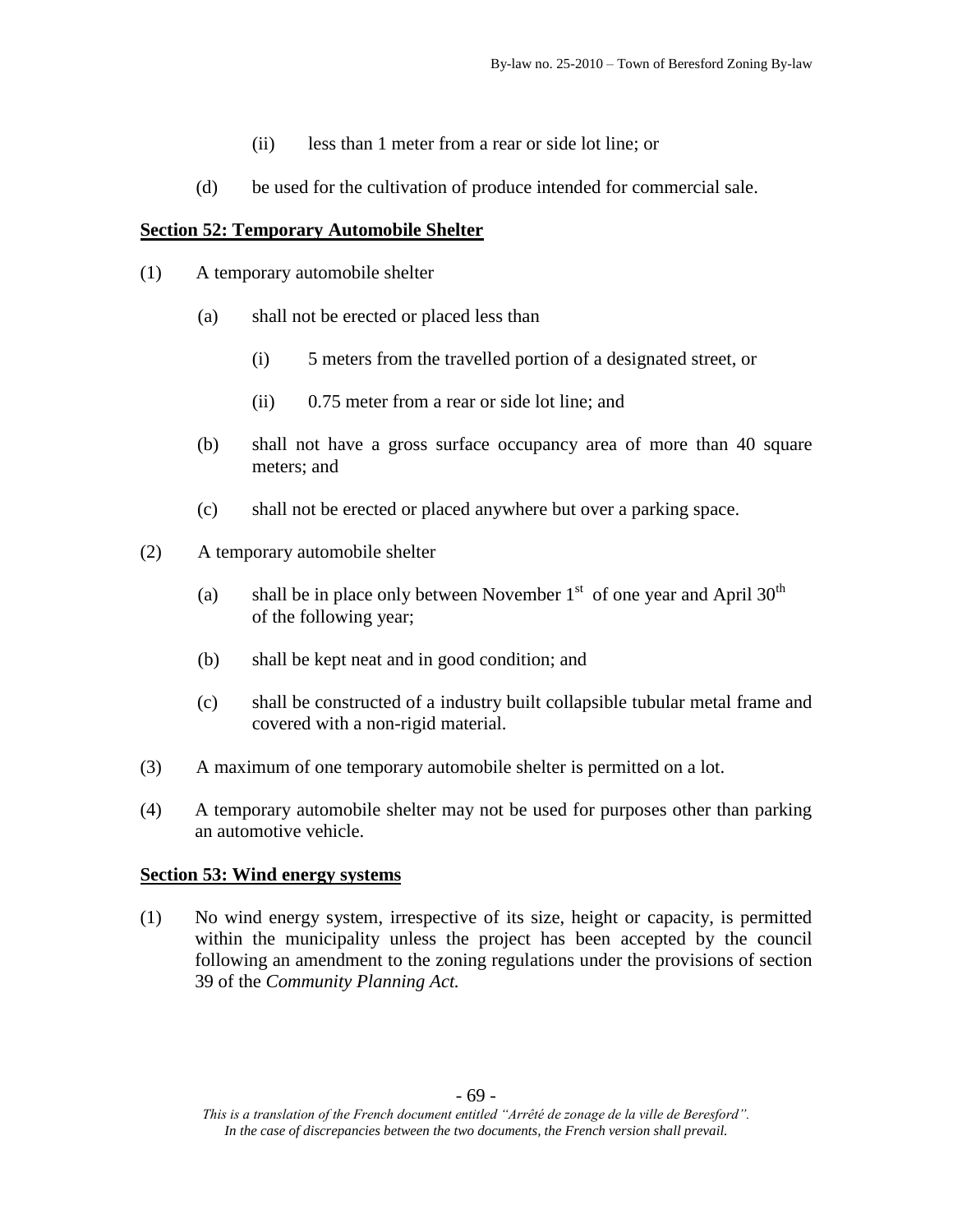# **GENERAL PROVISIONS RELATING TO SIGNS AND ADVERTISING**

#### **Section 54: Signs**

#### **54.1 General Provisions Relating to Signs**

- (1) With the exception of
	- (a) a traffic control device as defined by the *Motor Vehicle Act*;
	- (b) a legal or judicial notice; or
	- (c) a sign in a store window advertising goods for sale therein;

no land, building or structure may be used for erecting, placing, relocating, structurally altering, repairing or replacing a sign except in conformity with the provisions of this by-law.

- (2) No land, building or structure may be used for the purpose of erecting, placing, relocating, structurally altering, repairing or replacing a sign without first obtaining a development permit for this purpose pursuant to the provisions of this by-law.
- (3) Notwithstanding subsection (2), a non-illuminated sign may be placed, erected or displayed on a lot, building or structure without obtaining a development permit if this sign
	- (a) is to advertise the sale or rental of the property upon which it is located and does not exceed a gross surface occupancy area of
		- (i) 0.85 square meter in a Residential zone (R zone), and
		- (ii) 3 square meters in all zones except a Residential zone (R zone);
	- (b) identifies by name a residential property or its residents, and does not exceed 0.45 square meter in gross surface area;
	- (c) warns against trespassing or the presence of dogs, and does not exceed 0.45 square meter in gross surface area;
	- (d) is a private sign indicating traffic direction, and does not exceed 0.24 square meter in gross surface area;

- 70 -

*This is a translation of the French document entitled "Arrêté de zonage de la ville de Beresford". In the case of discrepancies between the two documents, the French version shall prevail.*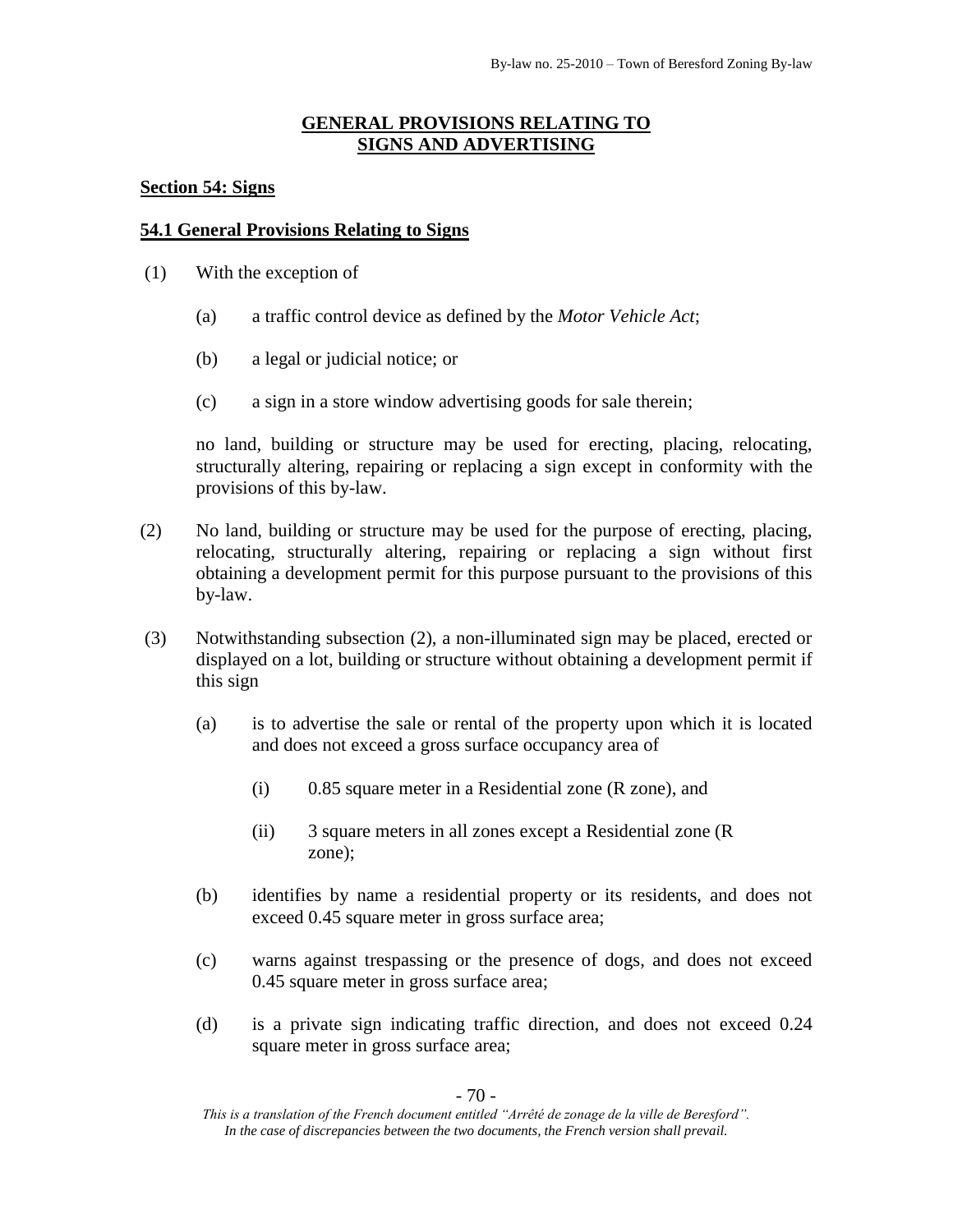- (e) identifies the architects, engineers, contractors or other individuals or corporations working on the construction of a building or structure, in which case it shall be removed within fourteen (14) days following the commencement of the intended use of the building or structure, and does not exceed a gross surface area of
	- (i) 2 square meters in a Residential zone (R zone), and
	- (ii) 5 square meters in all zones except a Residential zone (R zone);
- (f) announces a candidate for public office during a municipal, provincial or federal election, in which case it shall be removed within seven (7) days following the election; or
- (g) identifies a subdivision by its name, and does not exceed 3 square meters in gross surface area.
- (4) Except for electoral signs and traffic signs, no sign may be erected, placed, relocated, structurally altered, repaired or replaced on a property other than the one on which the advertised business, use or activity is conducted.
- (5) A sign advertising a business, use or activity no longer in operation shall be removed by the owner within forty-five (45) days of the date of discontinuance of the business, use or activity.
- (6) No sign, except for  $\frac{a_n}{b_n}$  electoral sign or a traffic sign, shall be erected, placed, relocated, structurally altered, repaired or replaced on a property unless the sign communicates a message related to the business, the use or the activity conducted on the property on which the sign is located.
- (7) No land may be used for the purpose of placing, relocating, structurally altering, repairing or replacing a motor vehicle, a truck, a truck box, a trailer, a semitrailer, a freight container or any other type of vehicle for the purpose of utilizing it in whole or in part as a sign, as a base or support for a sign or as a base or support for an advertising device whether
	- (a) it is operational or not;
	- (b) its wheels have been removed or not; or
	- (c) it is licensed or not.
- (8) No sign or advertisement may

- 71 -

*This is a translation of the French document entitled "Arrêté de zonage de la ville de Beresford". In the case of discrepancies between the two documents, the French version shall prevail.*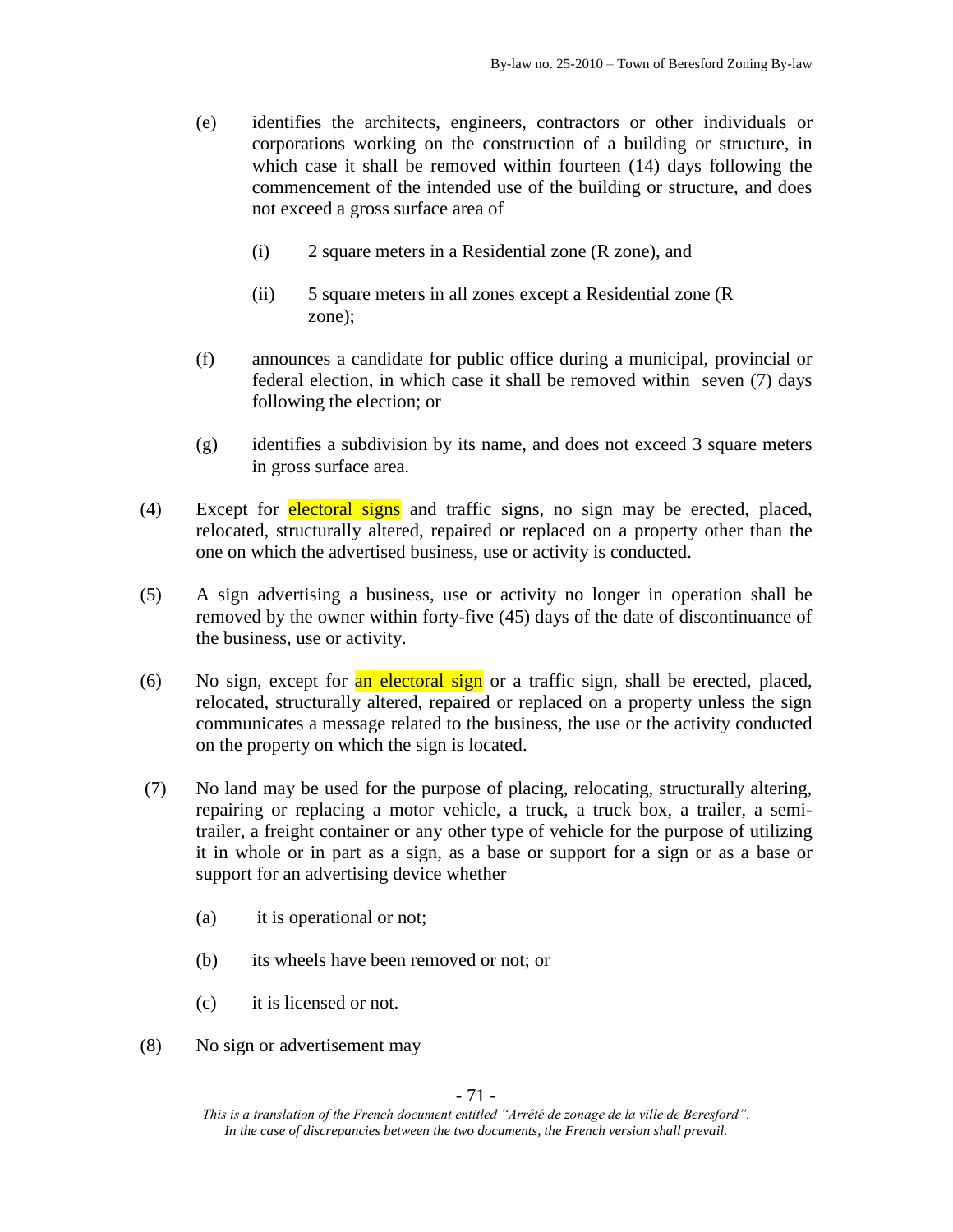- (a) be an imitation of a traffic control device or contain the words ''STOP'', "GO", "SLOW", "CAUTION", "DANGER", "YIELD", "LOOK", ''WARNING'' or similar words, symbols, lights or characters so arranged as to be interpreted as a traffic regulation device along a public roadway;
- (b) have a size, location, content, colors or type of lighting that may be confused with, interpreted as or tend to obscure a traffic regulation device;
- (c) use flashing or rotating lights that imitate or may be confused with warning lights usually found on emergency or public service vehicles;
- (d) advertise an activity, a business, a use, a product or a service that is not or that is no longer conducted on the property on which the sign is located;
- (e) create a hazard to public safety or health;
- (f) obstruct the vision of drivers leaving a roadway or driveway, or detract from the visibility or effectiveness of any traffic sign or control device on public streets;
- (g) obstruct free ingress to or egress from an emergency door or window or any other required exit;
- (h) display a message or the outline or shape of an object or human form of an erotic or sexual nature;
- (i) be painted on a wall or fence;
- (j) be painted on or affixed to a motor vehicle, a trailer, a semi-trailer, a freight container or any other vehicle whether the wheels have been removed or not and whether it is licensed or not;
- (k) be attached to a tree, a fence, a public utility pole, a hedge, or any post not exclusively designed, erected or placed for that purpose; or
- (l) encroach over a designated street right-of-way.
- (9) Where it is permitted under this by-law, an illuminated sign
	- (a) shall be lighted by continuous, stationary, shielded light sources, directed solely at the sign, or placed inside the sign;
	- (b) shall not shine, directly or indirectly, onto motorists, pedestrians and neighboring properties; and

- 72 -

*This is a translation of the French document entitled "Arrêté de zonage de la ville de Beresford". In the case of discrepancies between the two documents, the French version shall prevail.*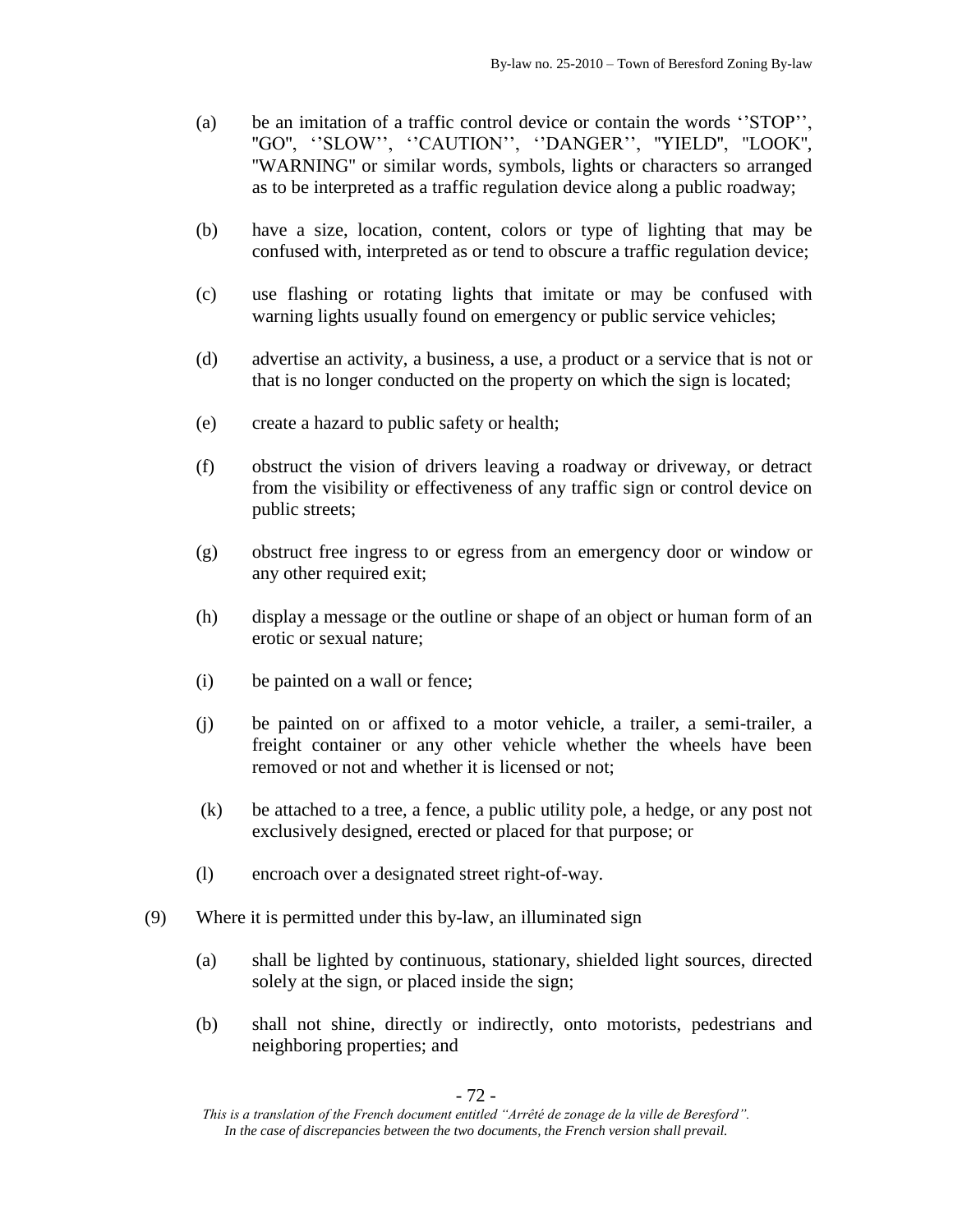- (c) shall not incorporate an intermittent light, searchlight, blinking light or strobe lights.
- (10) A sign shall not be connected to a power source in any manner except through an underground channel.
- (11) No sign, in part or in whole, may be allowed to become unsightly, dilapidated or dangerous. The development officer may order the owner to remove or repair any sign deemed to be unsightly, outdated or dangerous.
- (12) A sign mentioned in this section, including its supporting base, shall be kept and maintained
	- (a) in such condition as to not constitute a danger for persons, objects or properties,
	- (b) on a plumb line with the horizon,
	- (c) without any visible signs of deterioration, in default of which it shall be repaired, replaced, repainted or removed.
- (13) A structure used as a base or support for a sign shall be removed from the premises within 45 days from the removal of the sign.

# **54.2: Freestanding Sign, on a Base, Brackets, or Bipod**

- (1) No freestanding sign shall be erected, placed, relocated, structurally altered or replaced anywhere except on land lawfully used for commercial, industrial or institutional purposes.
- (2) Freestanding signs shall be subject to the following provisions:
	- (a) A freestanding sign shall not exceed 6 meters in height;
	- (b) A free-standing sign, including any projection thereof, shall be setback a minimum distance of 1.5 meters from a designated street line, and 1.5 meters from rear and side lot lines;
	- (c) The advertising display area on each face of a freestanding sign shall not exceed 5.5 square meters;
	- (d) No lot mentioned in this section may contain more than one freestanding sign; and

*This is a translation of the French document entitled "Arrêté de zonage de la ville de Beresford". In the case of discrepancies between the two documents, the French version shall prevail.*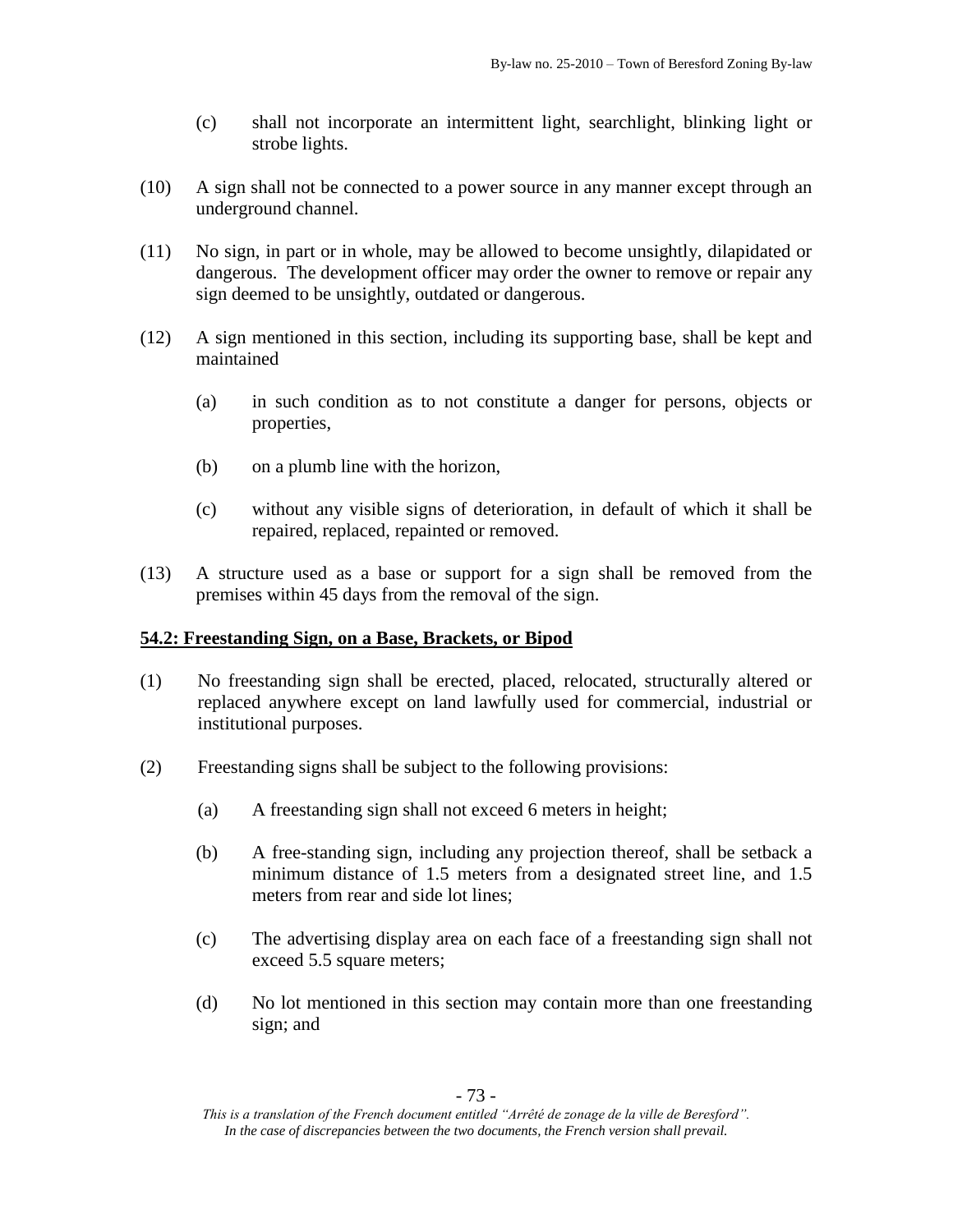(e) A freestanding sign shall be located on the same lot on which the business that is announced is conducted.

# **54.3: Fascia Wall Signs**

- (1) A fascia wall sign shall not be erected, placed, relocated, structurally altered or replaced except on the wall of a building lawfully established and used for commercial, industrial and institutional purposes.
- (2) A fascia wall sign affixed to the wall of a building shall be subject to the following provisions:
	- (a) Subject to subsection (3), a maximum of two (2) fascia wall signs are permitted on each building façade;
	- (b) The display area of all fascia wall signs on each separate façade of a building shall not exceed 10 % of the total surface area of that façade;
	- (c) Fascia wall signs
		- (i) shall be parallel to the wall to which they are attached,
		- (ii) shall not extend beyond the extremities of the wall upon which they are placed,
		- (iii) shall not project more than 30 centimeters from the wall upon which they are placed; and
		- (iv) shall not project more than 0.3 meter above the top of the roof; and
	- (d) A fascia wall sign shall be affixed to a wall of the same building in which the business that is announced is conducted.
- (3) In the case of a building containing a number of establishments, one fascia wall sign is permitted for each of the establishments that abut an exterior wall on the condition that the provisions of paragraphs (2) (b), (c) and (d) are respected.

# **54.4 Projecting Sign**

- (1) A projecting sign shall not be erected, placed, relocated, structurally altered or replaced except on the wall of a building lawfully established and used for commercial, industrial and institutional purposes.
- (2) A projecting wall sign affixed to the wall of a building shall be subject to the following provisions:

*This is a translation of the French document entitled "Arrêté de zonage de la ville de Beresford". In the case of discrepancies between the two documents, the French version shall prevail.*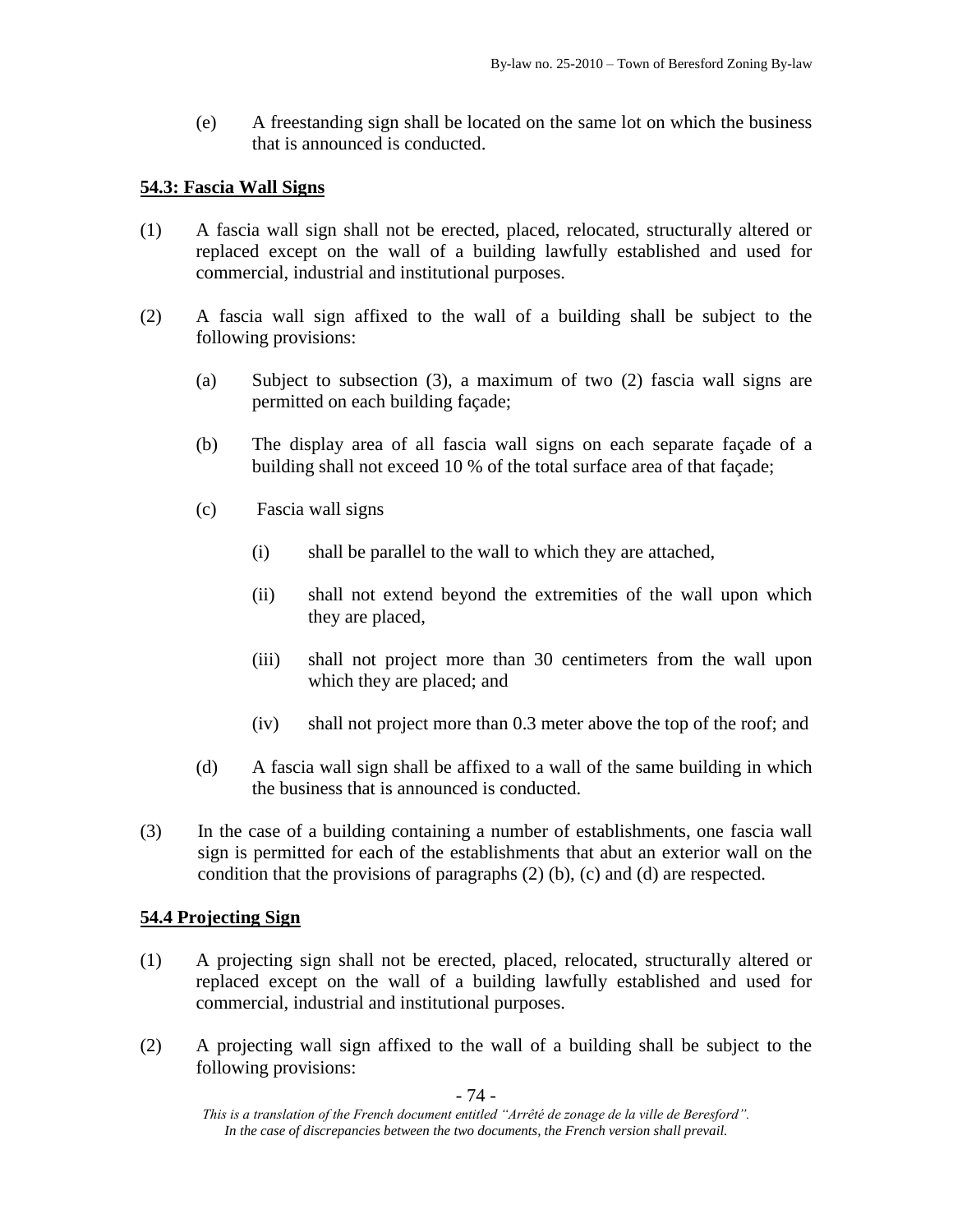- (a) A maximum of one (1) projecting sign is permitted per business;
- (b) Projecting signs:
	- (i) shall be perpendicular to the wall to which they are attached,
	- (ii) shall not project more than 1.5 meters from the wall upon which they are affixed,
	- (iii) shall not have a display area of more than 1 square meter on each of its faces,
	- (iv) shall not be suspended less than 2.5 meters from the ground,
	- (v) shall not be suspended more than 3 meters from the ground, and
- (c) A projecting sign shall be located on the same building in which the business that is announced is conducted.

#### **54.5: Mobile Readograph Sign**

- (1) No mobile readograph sign may be erected or placed on a lot unless it is solidly secured to a wooden base.
- (2) No mobile readograph sign may be erected or placed on a flat-bed, a metal base or a wheel.
- (3) No mobile readograph sign may be erected, placed, relocated, structurally altered or replaced except on a lot that is lawfully used for commercial, industrial or institutional purposes.
- (4) A mobile readograph sign shall be subject to the following provisions:
	- (a) no lot under this section shall contain more than one mobile readograph sign;
	- (b) the dimensions of the display area of a mobile readograph sign shall not exceed 1.5 meters vertically, 2.4 meters horizontally and 3.7 square meters in area;
	- (c) the maximum height of the structure which constitutes a mobile readograph sign shall not exceed 2 meters;

*This is a translation of the French document entitled "Arrêté de zonage de la ville de Beresford". In the case of discrepancies between the two documents, the French version shall prevail.*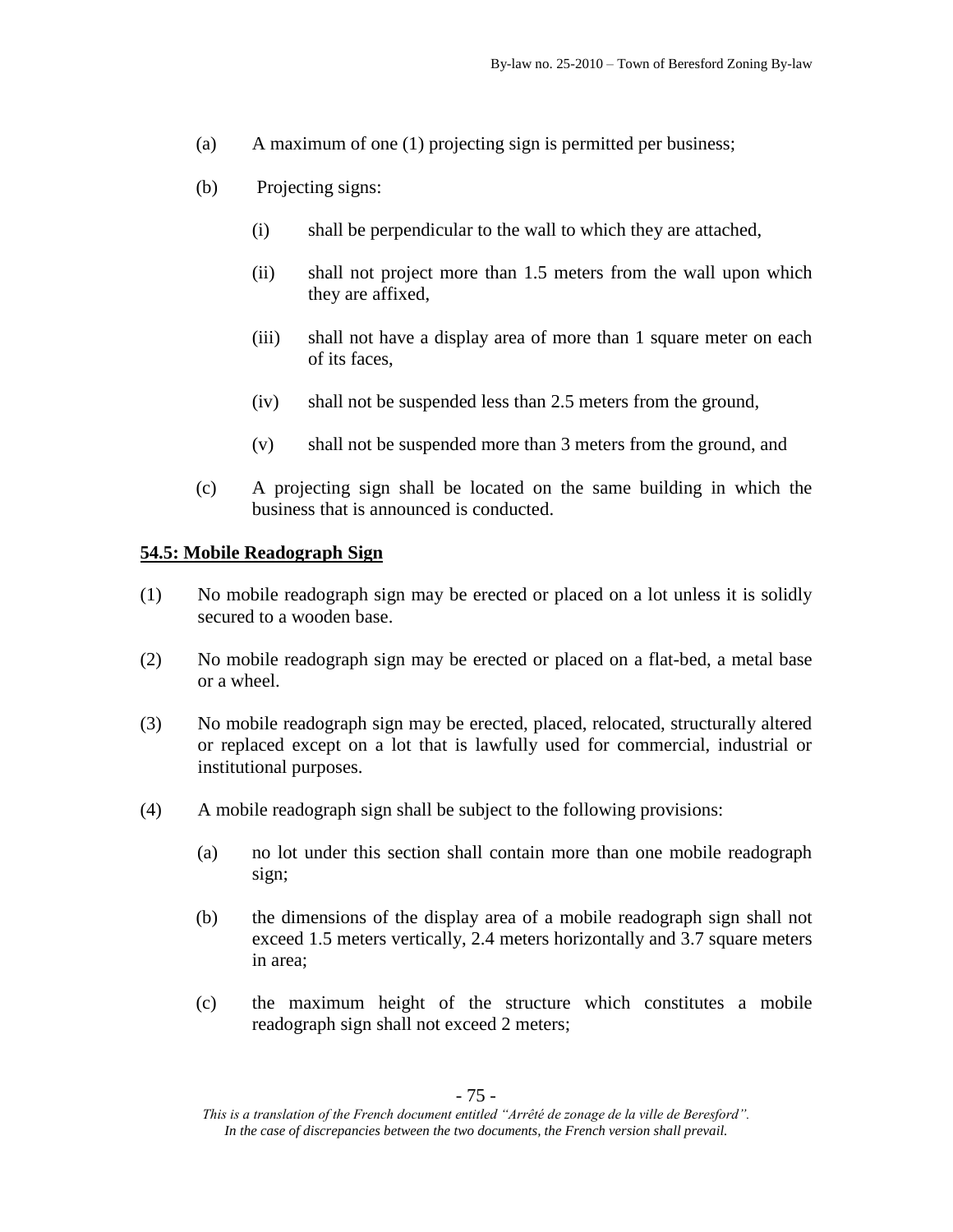- (d) a mobile readograph sign shall be set back a minimum of 1 meter from a designated street line and shall not interfere with the safe flow of vehicular or pedestrian traffic;
- (e) a mobile readograh sign shall be solidly secured to a wooden base that is heavy enough and constructed in such a manner that no other tie or weight is necessary to secure it to the ground;
- (f) a mobile readograph sign shall be located on the same property on which the business that is advertised is conducted;
- (g) mobile readograph signs that are
	- (i) affixed to the wall of a building shall conform to the provisions of this section regarding fascia wall signs, or
	- (ii) attached to a permanent base shall conform to the provisions of this section regarding freestanding signs.

### **54.6: Billboard**

- (1) No billboard may be erected, placed, relocated, structurally altered or replaced anywhere but
	- (a) within the right-of-way of Route 11; or
	- (b) in a 50 meter strip along the right-of-way of Route 11.
- (2) A billboard may not have
	- (a) a gross display area in excess of 28 square meters per façade; or
	- (b) a width/height ratio greater than 3.
- (3) No part of a billboard may have a height of more than 16 meters measured from the ground.
- (4) Subject to subsection (5), no billboard may be erected or placed less than
	- (a) 100 meters from an existing billboard located on the same side of the street and facing the same direction;
	- (b) 150 meters from an existing traffic control sign or device erected under the *Highway Act* or the *Motor Vehicle Act; or*

*This is a translation of the French document entitled "Arrêté de zonage de la ville de Beresford". In the case of discrepancies between the two documents, the French version shall prevail.*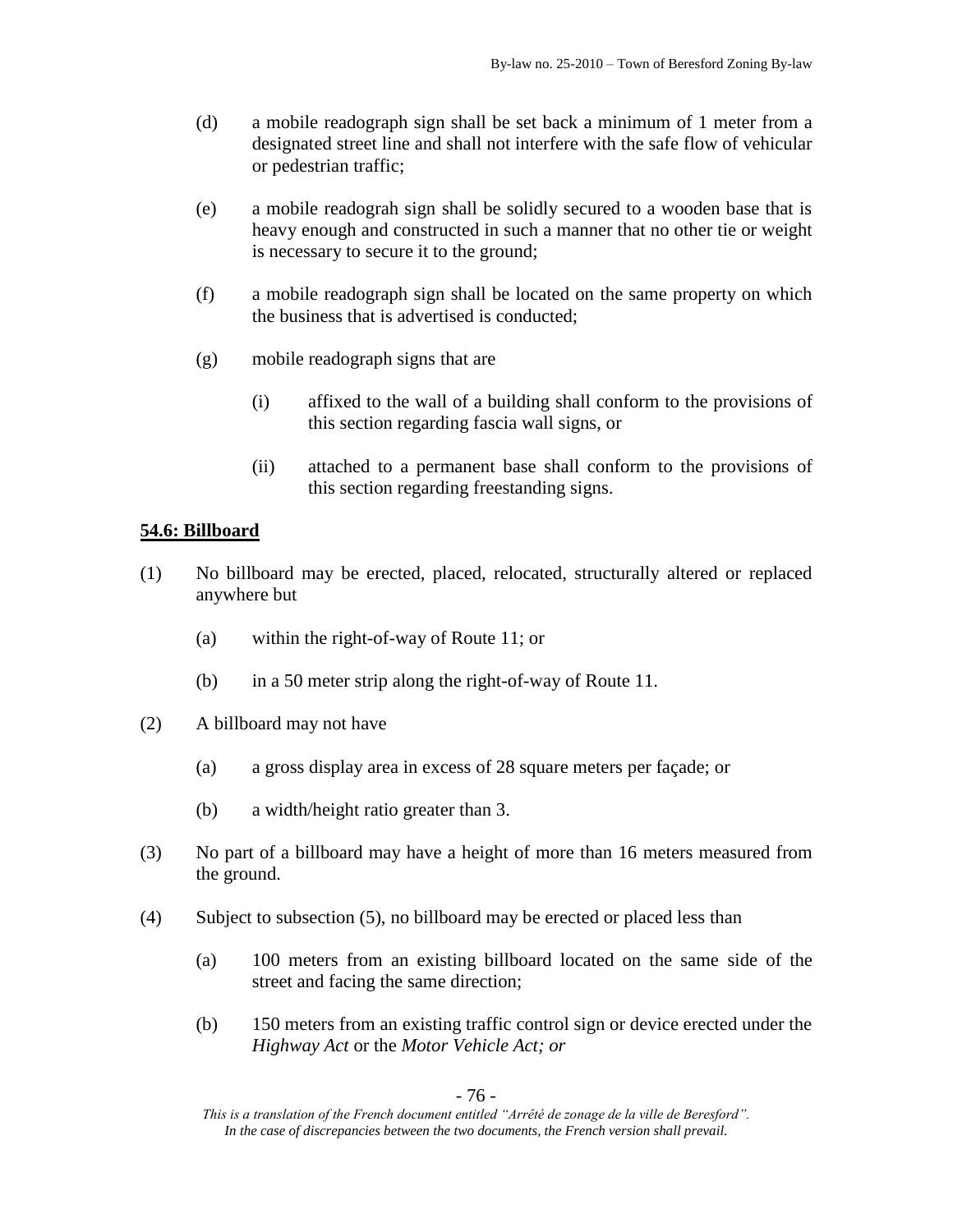- (c) 200 meters from an access or egress ramp on Route 11.
- (5) For the application of subsection (4), the separating distance shall be measured by following the travelled portion of the roadway near which the billboard is located.
- (6) No billboard, including any projection thereof, may be erected, placed, relocated, structurally altered or replaced at a distance from a designated street line of less than
	- (a) the prescribed setback in that zone for a main building or structure; or
	- (b) the setback specified by the Department of Transportation along Route 11.
- (7) A billboard may not be erected, placed, relocated, structurally altered or replaced less than 50 meters from a dwelling or a Residential zone (R zone).
- (8) A billboard shall
	- (a) comply with provincial regulations relating to highway signage enacted under the *"Highway Act"*, and more specifically with the "*Highway public information kit*" published by the Department of Transportation, and
	- (b) be certified by an engineer who shall attest to the strength of the structure and that it is well secured to the ground.

# **54.7: Information Sign**

- (1) An information sign may be erected or placed by the municipality inside the street right-of-way in any zone to advertise a group of businesses or tourist attractions on the following conditions:
	- (a) the display area does not exceed 12 square meters on each face; and
	- (b) the maximum height does not exceed 10 meters measured from the level grade of the ground.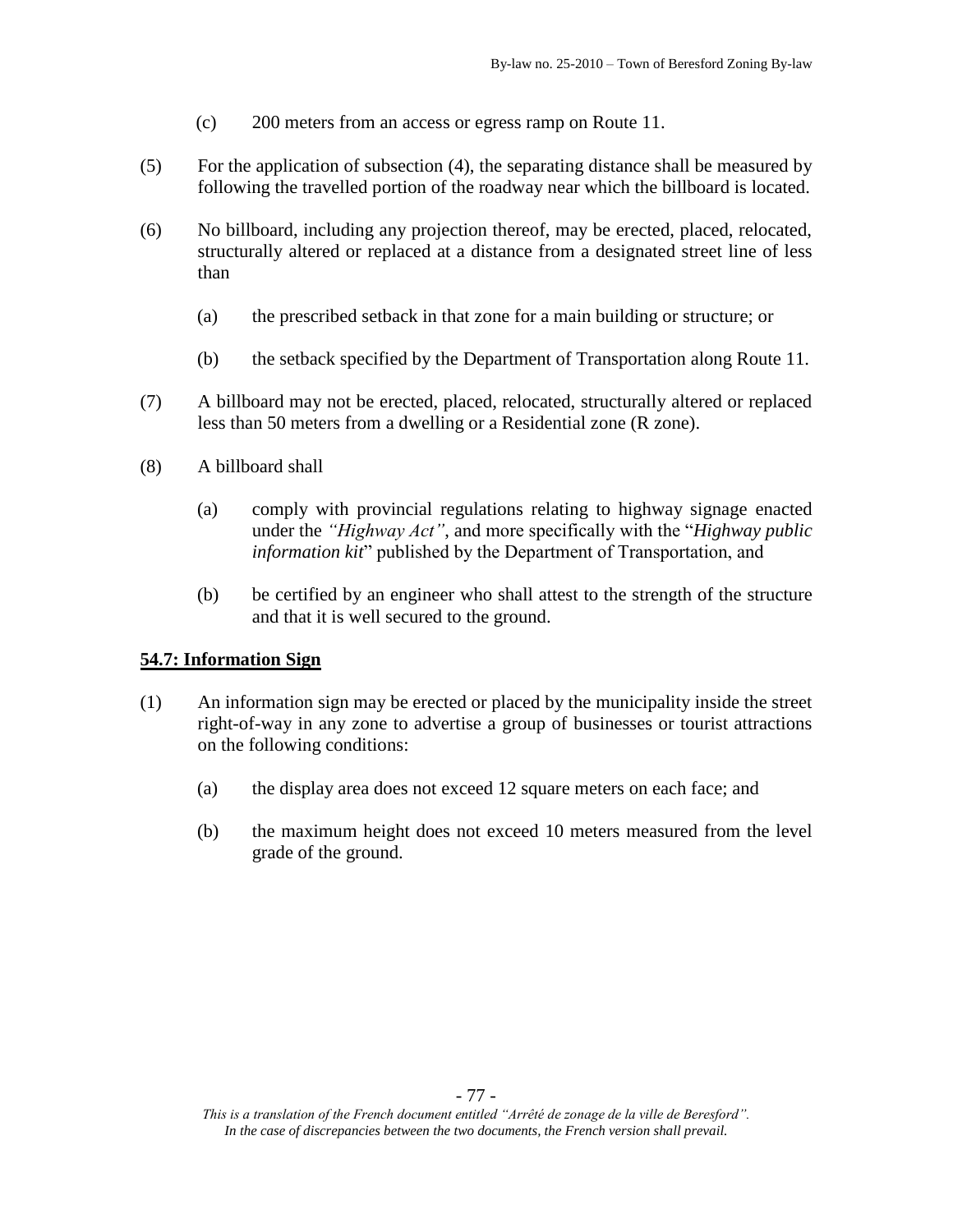# **OTHER GENERAL PROVISIONS**

### **Section 55: Direct Lighting**

- (1) No lighting facility or lighting device may be arranged in such a manner as to cause a nuisance.
- (2) No illuminated sign, projector, light or light source may be erected, placed, relocated, structurally altered or replaced in such a manner as
	- (a) to be directed directly on nearby properties or streets; or
	- (b) to be blinding to the conductor of a vehicle driving on a designated street.

### **Section 56: Maintenance of Vehicles in Residential Zones**

- (1) A lot located in a Residential zone (R zone) or occupied by a dwelling may be used for the maintenance of a motor vehicle owned exclusively by a permanent resident of the said lot on the condition that
	- (a) the vehicle have a gross weight of less than 4500 kg.;
	- (b) that the maintenance work be carried out exclusively within a completely closed building; and
	- (c) that the maintenance work be very light in nature.

### **Section 57: Heating and Air-Conditioning Equipment**

- (1) No outside wood furnace or outside hot water furnace may be erected or placed within the municipality unless the project has been accepted by the council following an amendment to the zoning regulations under to section 39 of the *Community Planning Act.*
- (2) No air or geothermic thermo pump or generator shall be erected, placed, relocated, structurally altered or replaced
	- (a) in a front yard;
	- (b) less than 6 meters from a secondary street line;
	- (c) less than 2 meters from a rear or side lot line; or

*This is a translation of the French document entitled "Arrêté de zonage de la ville de Beresford". In the case of discrepancies between the two documents, the French version shall prevail.*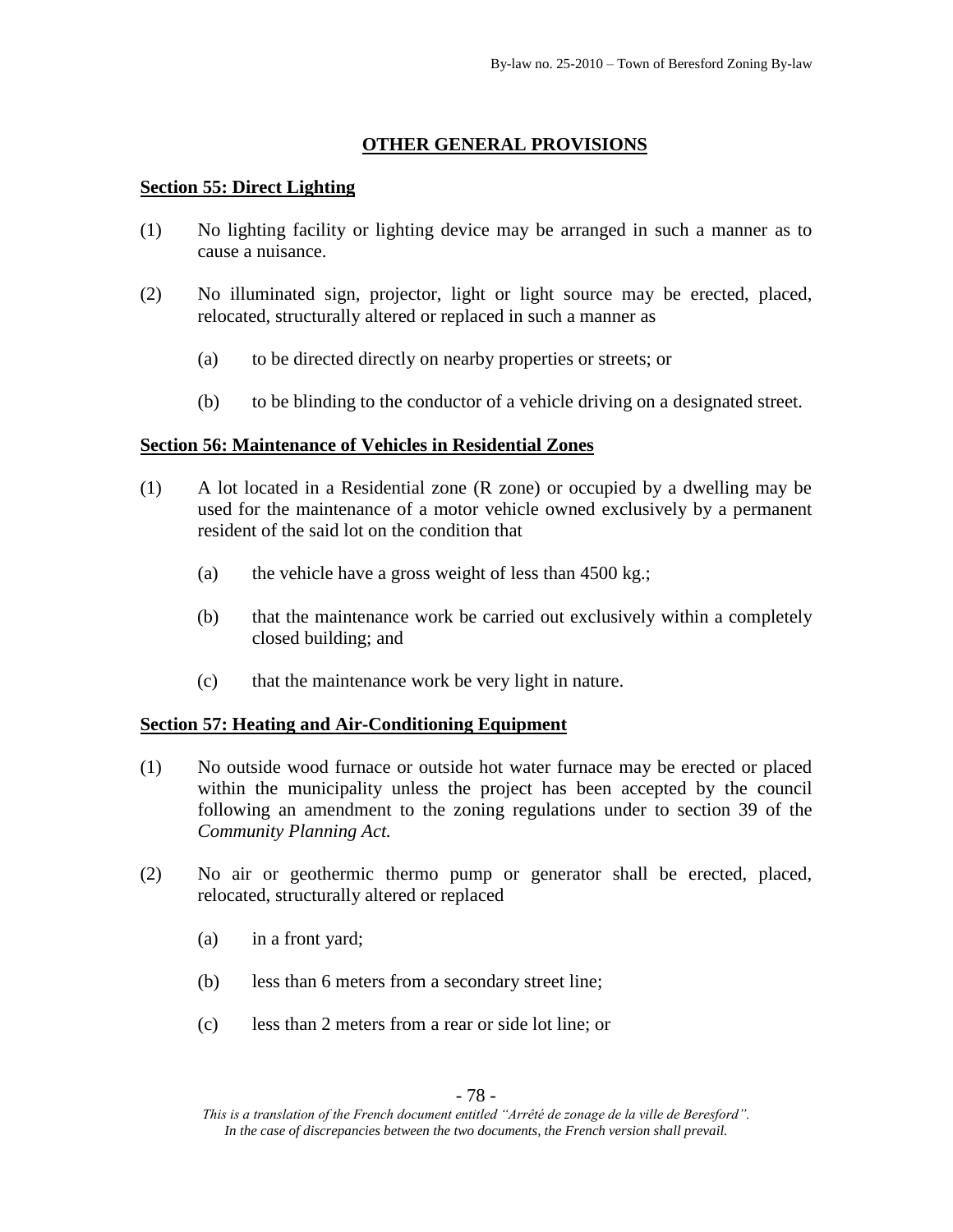- (d) in such a manner as to generate a level of noise in excess of 50 dB measured at any given time along the lot lines.
- (3) No heating oil reservoir or gas tank may be erected, placed, relocated, structurally altered or replaced
	- (a) inside a front yard;
	- (b) less than 6 meters from a secondary street line; and
	- (c) less than 2 meters from a rear or side lot line.

# **Section 58: Special Conditions forming part of Amendments to Zoning By-law no. 25-1998 which continue to apply to this by-law**

- (1) The following conditions, which were part of by-law 25-04-2006, a by-law amending the *Beresford Zoning By-law* affecting the property located at 313 Horizon Street and bearing identification number 20752232, continue to apply
	- (a) notwithstanding the uses allowed in Type-1 Highway Commercial Zones (CR-1 zones) as defined in section 73 of this by-law, the uses allowed on the property referred to in subsection (1) are exclusively limited to the following
		- (i) manual washing and polishing of vehicles, and
		- (ii) auto collision repair, body filling and painting;
	- (b) all activities associated with the uses allowed in paragraph (a) shall be conducted solely within the completely enclosed main building. Without limiting the generality of the preceding sentence, it is prohibited to sandblast, body fill or paint outside of the closed building;
	- (c) the area in the building used for sand blasting, paint removal, body filling, painting and body repair shall be equipped with an air filtration system in accordance with the guidelines established by the Department of Environment;
	- (d) the business shall not emit any odour perceivable outside of the building;
	- (e) the business shall not generate any dust and/or particles of any kind outside the building;
	- (f) the business shall not generate a level of noise higher than 50 dB measured along the lot lines;

- 79 -

*This is a translation of the French document entitled "Arrêté de zonage de la ville de Beresford". In the case of discrepancies between the two documents, the French version shall prevail.*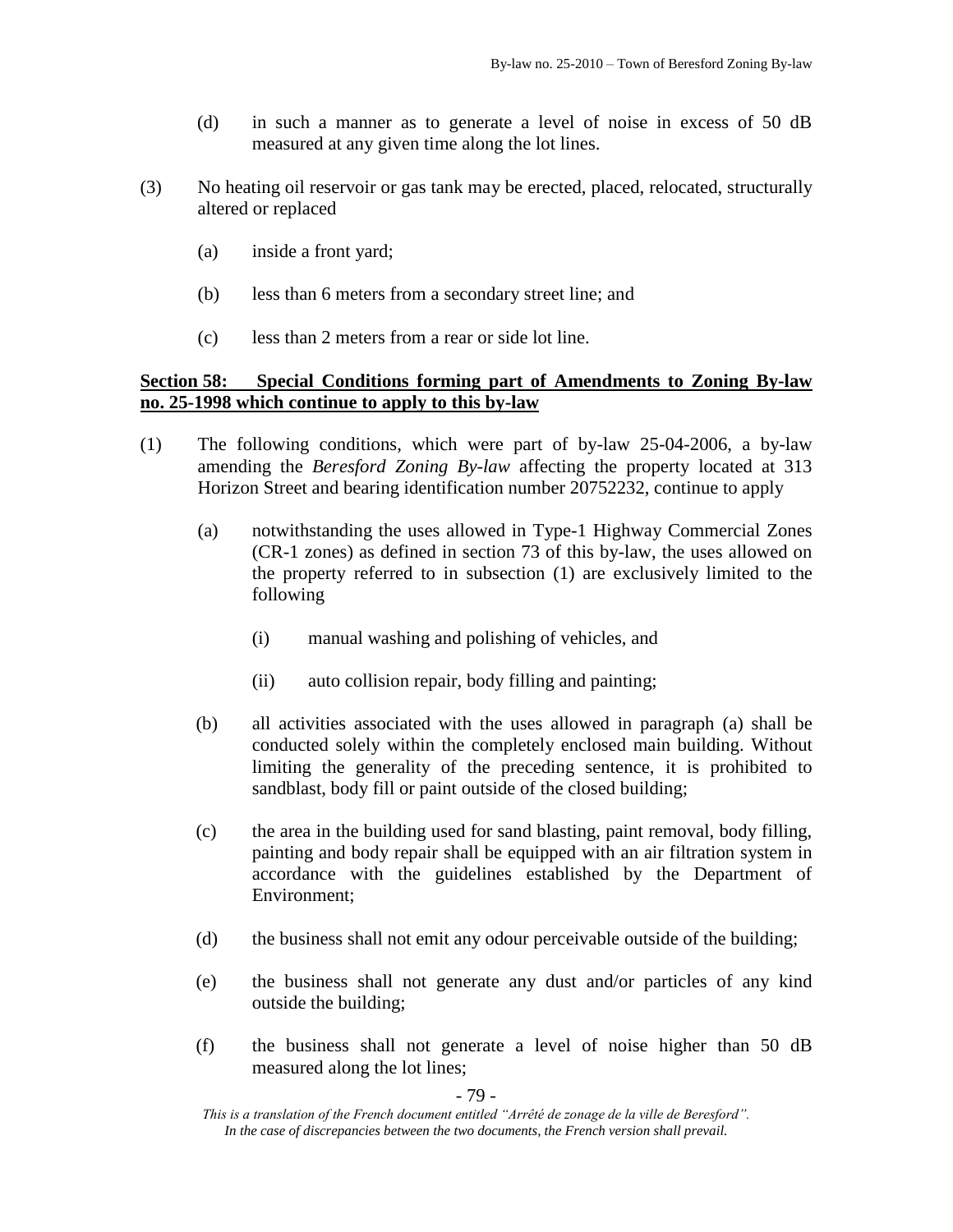- (g) it will be permitted to develop a fenced area of a maximum surface area of 900 square feet behind the main building and out of sight from nearby properties. This area shall be enclosed by an opaque fence of a minimum height of 5 feet and a maximum height of 6 feet.
- (h) it will be strictly prohibited to store damaged vehicles that are waiting to be or that are being repaired, as well as auto parts, pieces and bodies outside the enclosed area mentioned in paragraph (g). Material stored in the enclosed area shall not be stacked higher than 6 feet.
- (i) it will be permitted to park a maximum of 10 undamaged vehicles in the front yard of the property;
- (j) the zoning provisions relating to signs in the Mixed zone apply;
- (k) the hours of operation for the body shop are restricted to between 8:00 a.m. and 7:00 p.m., from Monday to Saturday inclusively.
- (2) The following conditions, which were part of By-laws 25-05-2006 and 25-01- 2008 amending the *Beresford Zoning By-law* affecting properties located on Sunset Street and bearing identification numbers 20403044, 20403051, 20403077, 20403069 and 20243705, continue to apply as follows
	- (a) notwithstanding the uses allowed in the Type-1 serviced medium density Residential zones (R3-1 zones) as defined in section 65 of this by-law, the uses permitted on the properties mentioned in subsection (2) are exclusively limited to the following
		- (i) the dwelling in existence on May 8, 2008 belonging to Doucet T.L. Estate Ltd. and bearing civic number 309 Sunset Street, shall not contain more than 3 dwelling units,
		- (ii) the four other buildings shown on the site development plan mentioned in paragraph (b) may not contain more than 4 dwelling units each;
	- (b) the lots mentioned in paragraph (a) shall be developed in conformity with the site development plan prepared by Mr. Stéphane Losier, dated August 18, 2006, and joined to by-law no. 25-05-2006 as Schedule "D". Nevertheless, the council authorizes the District of Belledune Planning Commission to grant variances in accordance with the provisions of the *Community Planning Act* in application of sections 13.2 to 13.10 and pursuant to the general provisions of by-law 25-1998.

*This is a translation of the French document entitled "Arrêté de zonage de la ville de Beresford". In the case of discrepancies between the two documents, the French version shall prevail.*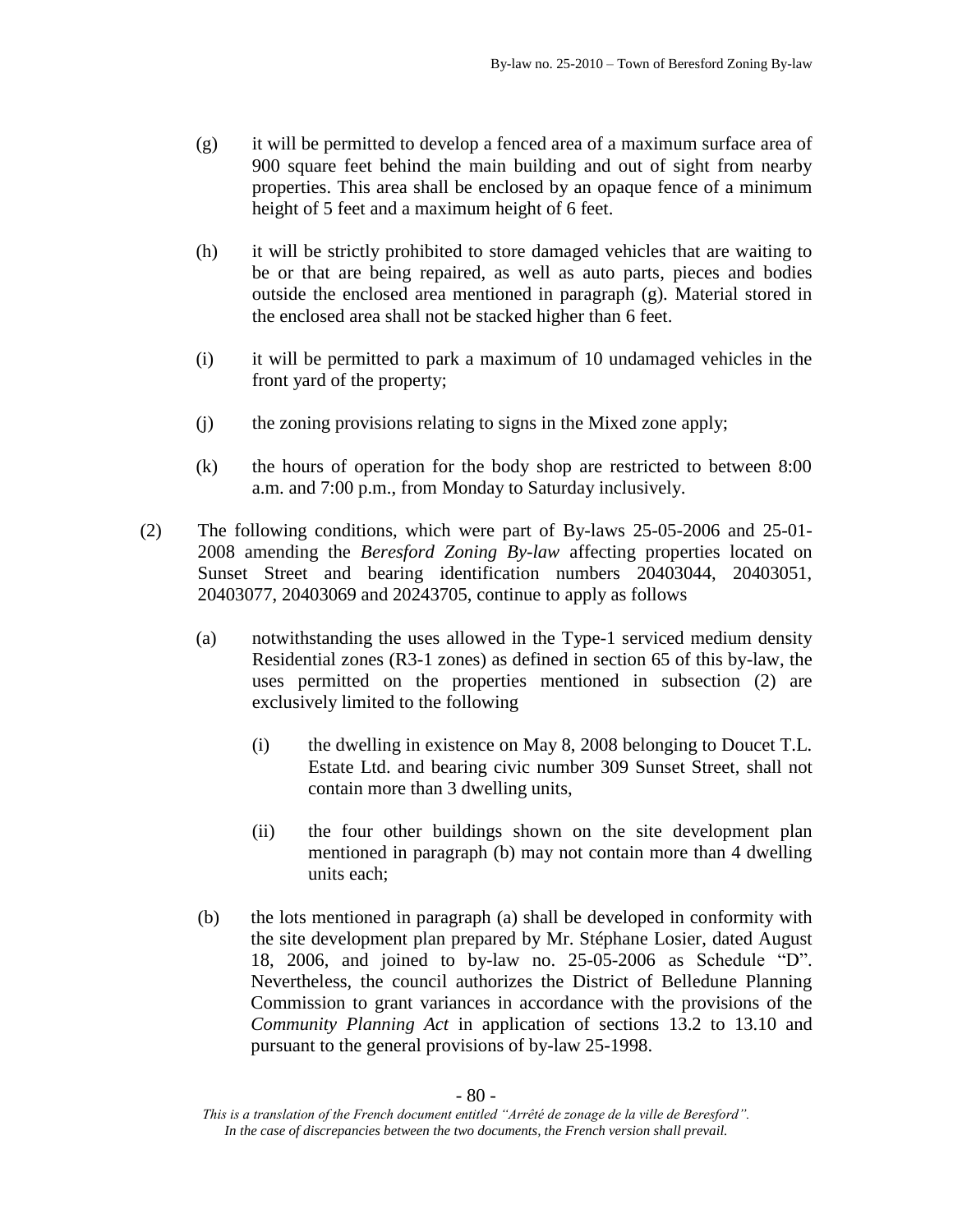- (3) The following conditions, which were part of by-law 25-03-2009, a by-law amending the *Beresford Zoning By-law* affecting the property located at 557 Principale Street and bearing identification number 20281424, continue to apply as follows
	- (a) in addition to the uses permitted in the Type-1 Mixed zones (MX-1 zones) as defined in section 70 of this by-law, the following uses are also permitted on the property mentioned in subsection (3) subject to the terms and conditions prescribed in paragraphs (b) to (f)
		- . (i) a general construction business (general building contractor);
		- (ii) reparation of camping trailers;
	- (b) all activities associated to the general construction business and the reparation of camping trailers shall be conducted solely within a completely enclosed building;
	- (c) Outside Storage: with the exception of vehicles and trailers used by the general contractor, all outside storage shall be contained inside an enclosed area surrounded by an opaque fence not exceeding 1.8 metres in height. The interior surface area of the enclosed area shall not exceed 125 square meters;
	- (d) Outside Appearance: the property in general, including all buildings and structures, shall be kept clean and in an aesthetically pleasing condition which is in keeping with the neighbourhood. Without limiting the generality of the preceding sentence, the town of Beresford requests that the exterior walls of the building be painted and covered with a good quality exterior wall covering in keeping with the neighbourhood. The lot shall be maintained in good condition by trimming trees and shrubs and by cutting the vegetation cover and lawn to prevent the propagation of bushes;
	- (e) the maximum surface area of the main building shall not exceed 300 square meters;
	- (f) it will be permitted to develop a maximum of one (1) accessory building of a maximum surface area of 75 square meters.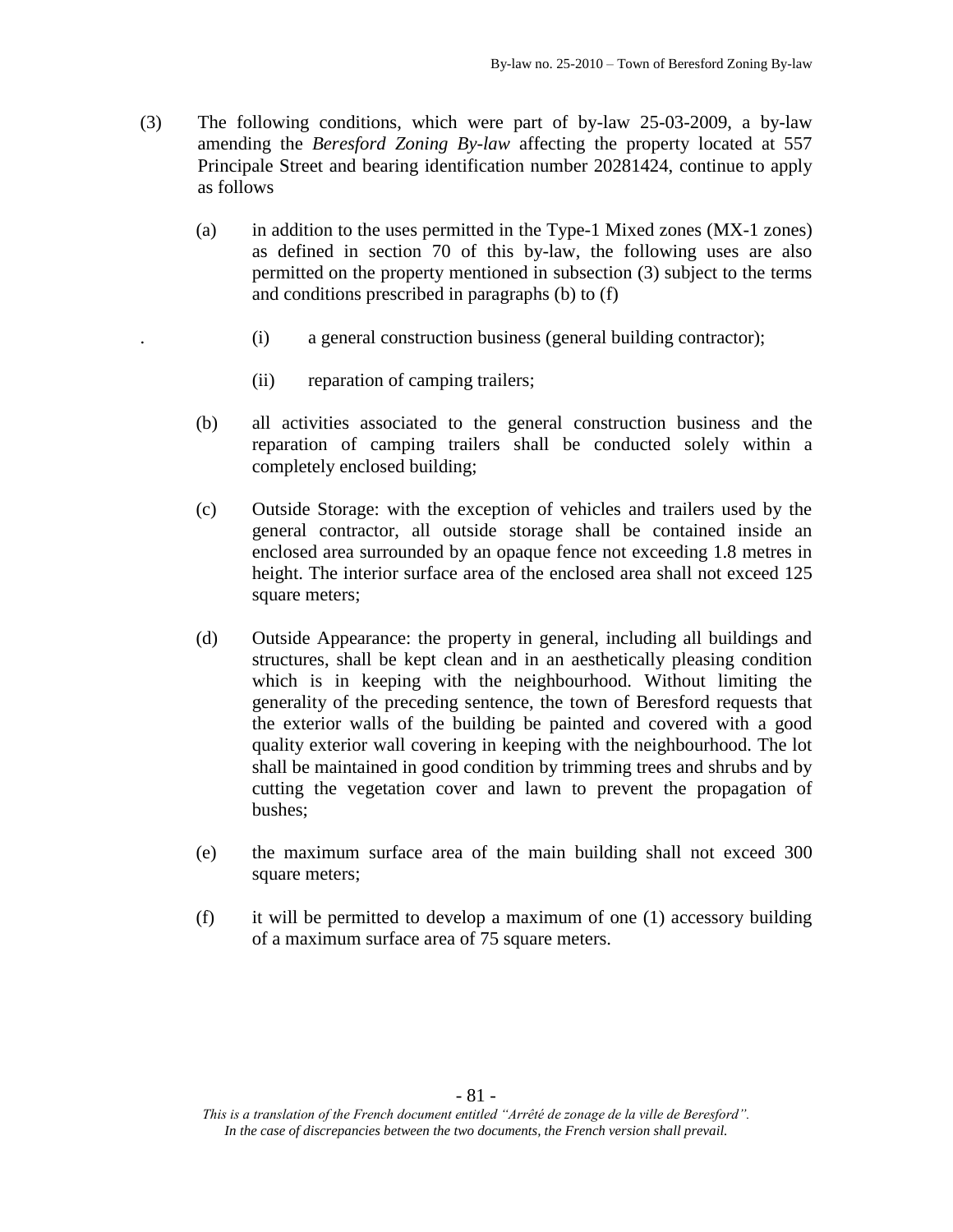#### **ZONES**

#### **Section 59: Classifications**

- (1) For the purpose of this by-law, the municipality is divided into zones as delineated on the plan attached as Schedule A, entitled ''Town of Beresford Zoning Map'' dated December 17, 2010
- (2) The zones mentioned in subsection (1) are classified and referred to as follows:

### **Residential zones (R zones)** grouping:

- Type-1 Very low density non-serviced Residential zones – R1-1 zones

- Type-2 Very low density non-serviced Residential zones – R1-2 zones

- Type-1 Low density serviced Residential zones – R2-1 zones

- Type-2 Low density serviced Residential zones – R2-2 zones

- Type-1 Medium density serviced Residential zones – R3-1 zones

- Type-1 High density serviced Residential zones – R4-1 zones

- Type-1 Dwelling complex Residential zones – R5-1 zones

### **Mobile-home and Mini-home park zones (PMM zones)** grouping:

- Type-1 Mobile-home and mini-home park zones – PMM-1 zones

**Coastal zones (CL zones)** grouping:

- Type-1 Coastal zones – CL-1 zones

### **Mixed zones (MX zones)** grouping:

- type-1 Mixed zones – MX-1 zones

**Commercial zones (C zones)** grouping:

- Type-1 Central Commercial zone – CC-1 zones

- Type-2 Central Commercial zone– CC-2 zones

- Type-1 Highway Commercial zones – CR-1 zones

- 82 -

*This is a translation of the French document entitled "Arrêté de zonage de la ville de Beresford". In the case of discrepancies between the two documents, the French version shall prevail.*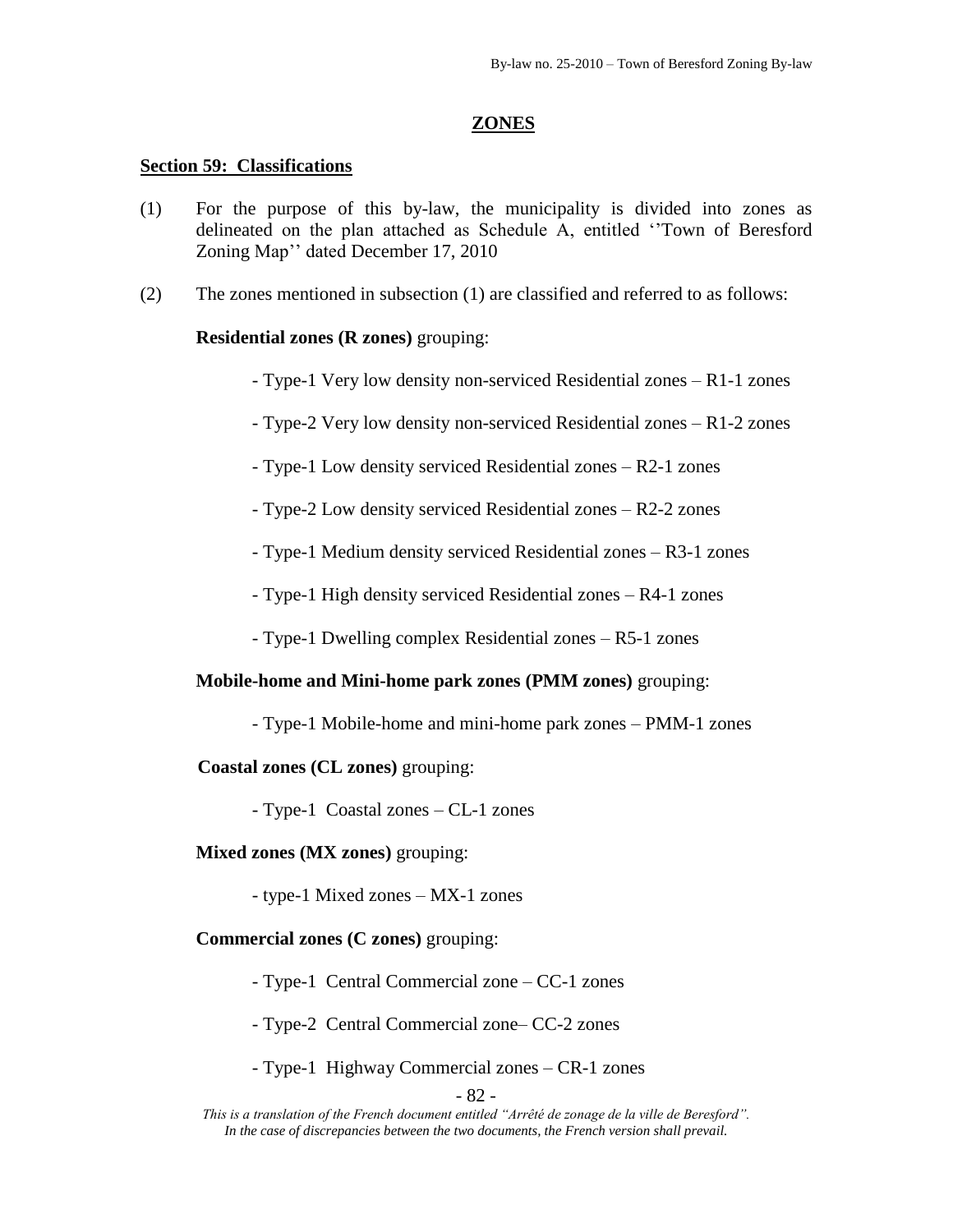- Type-1 Recreation and Tourist Commercial zones – CRT-1 zones

**Industrial zones (IND zones)** grouping:

- Type-1 Industrial zones – IND-1 zones

**Protected Natural zones (NP zones)** grouping:

- Type-1 Protected Natural zones – NP-1 zones

**Resource zones (RES zones)** grouping:

- Type-1 Resource zones – RES-1 zones

- Type-2 Resource zones – RES-2 zones

#### **Railway corridor zones (CF zones)** grouping:

- Type-1 Railway corridor zones – CF-1 zones

- (3) Collectively, in this by-law
	- (a) R1-1, R1-2, R2-1, R2-2, R3-1, R4-1 and R-5 zones are classified as Residential zones;
	- (b) PMM-1 zones are classified as Mobile-home and mini-home park zones,
	- (c) CL-1 zones are classified as Coastal zones;
	- (d) MX-1 zones are classified as Mixed zones;
	- (e) CC-1, CC-2, CR-1 and CRT-1 zones are classified as Commercial zones;
	- (f) IND-1 zones are classified as Industrial zones;
	- (g) NP-1 zones are classified as protected Natural zones;
	- (h) RES-1 and RES-2 zones are classified as Resource zones; and
	- (i) CF-1 zones are classified as Railway corridor zones.

*This is a translation of the French document entitled "Arrêté de zonage de la ville de Beresford". In the case of discrepancies between the two documents, the French version shall prevail.*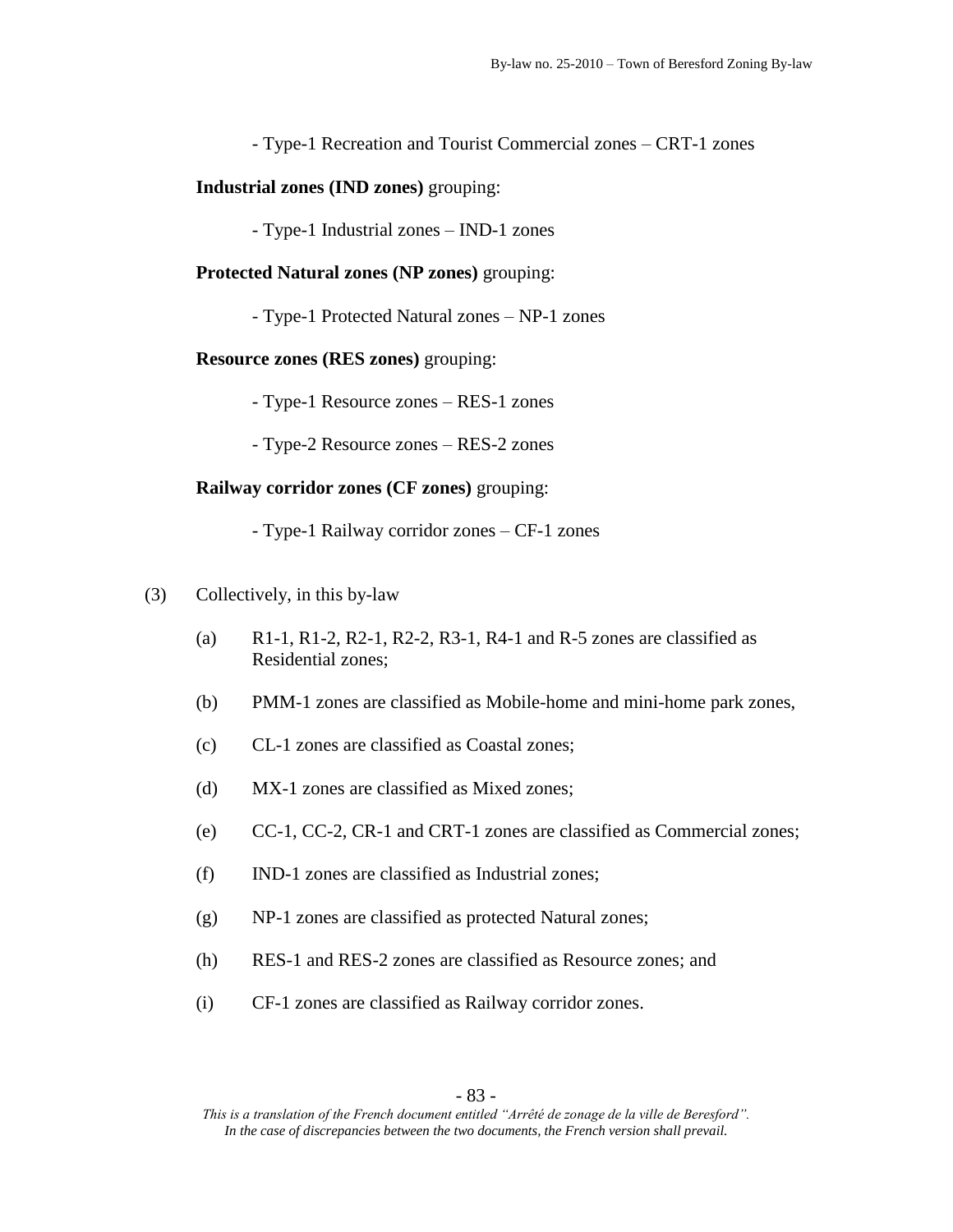#### **Section 60: Conformity**

- (1) All lots shall be used and all buildings or structures, or parts of the buildings or structures, shall be erected, placed, relocated, removed, demolished, structurally altered, repaired, replaced and utilized solely in conformity with
	- (a) the general provisions contained in this by-law; and
	- (b) the provisions which apply to the zone in which they are located.
- (2) A use, a building or a structure that is not expressly permitted in this by-law is prohibited in all zones.
- (3) Where a particular use, building or structure is expressly permitted in one zone or is expressly defined in subsection 1 (10) of this by-law, it is prohibited in all zones where it is not expressly permitted.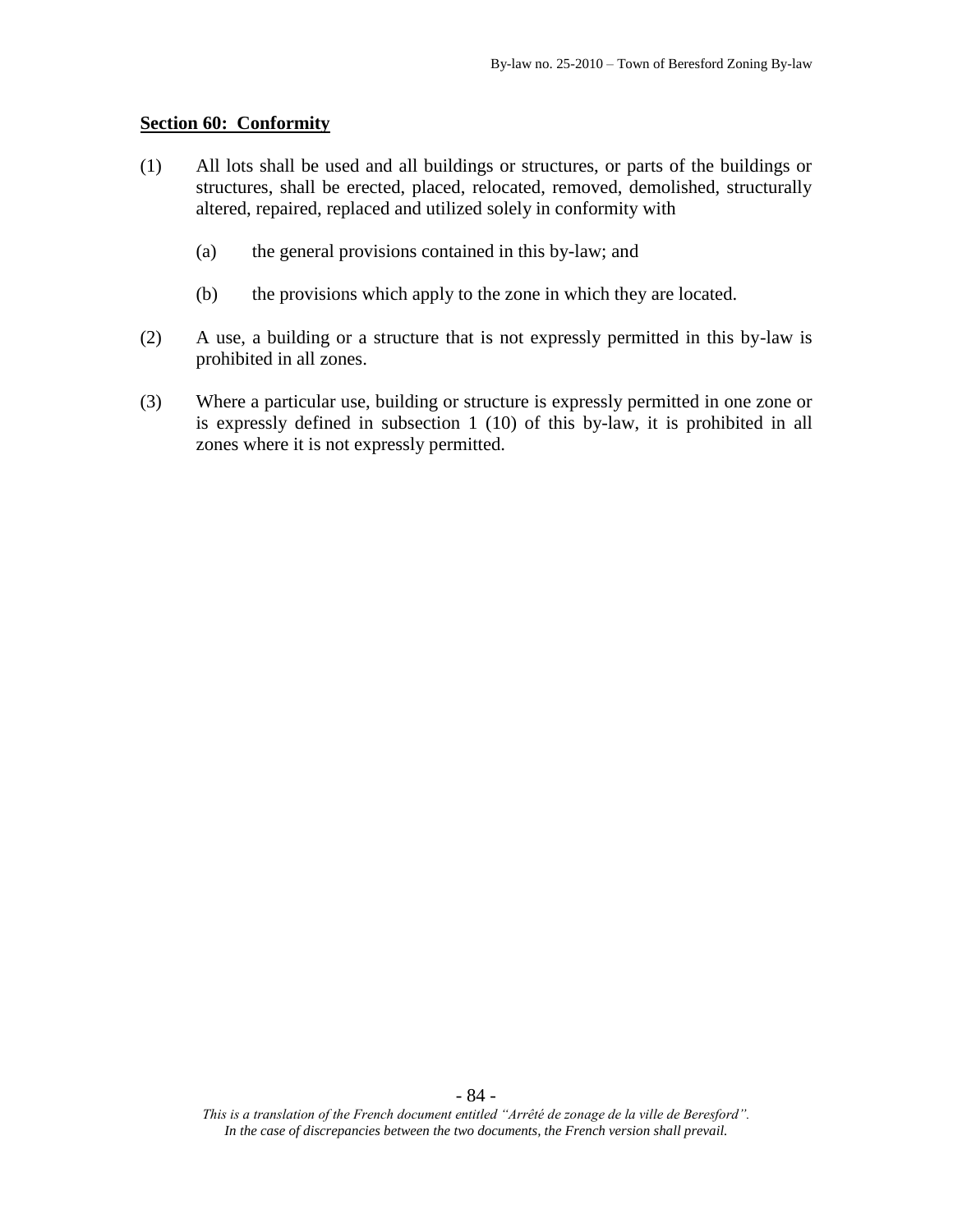# **Section 61: Type-1 Very Low Density Non-Serviced Residential Zones – R1-1 Zones**

### 61.1 Permitted uses

- (1) No land, building or structure located in a R1-1 zone may be developed and used for any purpose other than
	- (a) one (1) only of the following main uses:
		- (i) a single-unit dwelling,
		- (ii) a two-unit dwelling,
		- (iii) a provincially licensed residential community placement facility for a maximum of 3 residents,
		- (iv) a public park, or
		- (v) a municipal infrastructure;
	- (b) one (1) only of the following secondary uses:
		- (i) one (1) Class 1, 2, 3 or 4 home occupation, *only if* the main use is a single-unit dwelling,
		- (ii) one (1) Class 1, 2 or 3 home business, *only if* the main use is a single-unit dwelling,
		- (iii) one (1) Class 2 home occupation per dwelling unit, *only if* the main use is a two-unit dwelling, or
		- (iv) one (1) single-unit dwelling occupied by the operator of the facility, *only if* the main use is a residential community placement facility; and
	- (c) a maximum of two (2) accessory buildings.

# 61.2 Setbacks

- (1) No main building or main structure may be erected, placed, relocated, structurally altered or replaced so that they are located in whole or in part, at a distance of less than
	- (a) 7.5 meters from a street line;

- 85 -

*This is a translation of the French document entitled "Arrêté de zonage de la ville de Beresford". In the case of discrepancies between the two documents, the French version shall prevail.*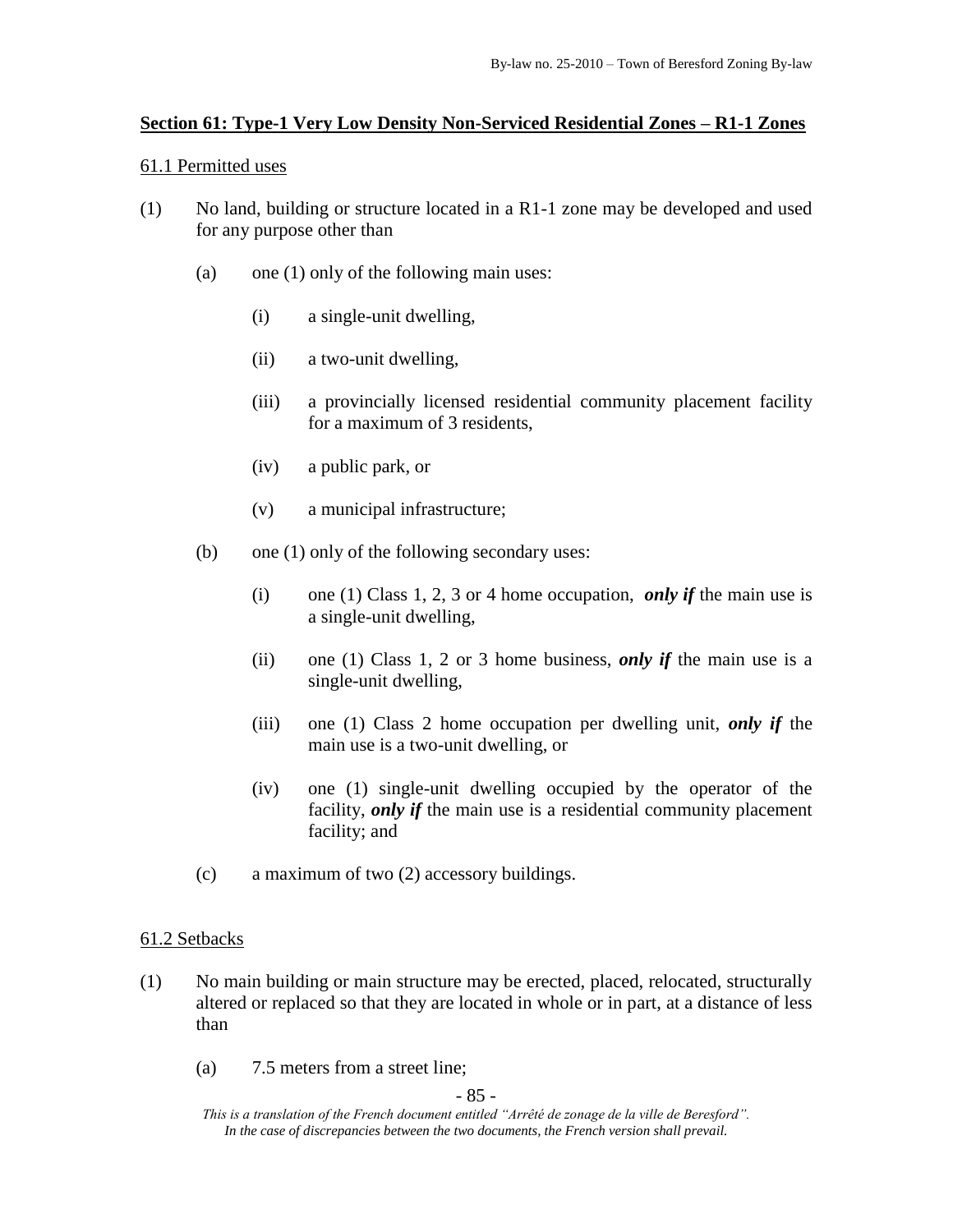- (b) 1.5 meters from one side lot line and 3 meters from the other; and
- (c) 7.5 meters from a rear lot line.

### 61.3 Height

(1) No main building or main structure may exceed 10 meters in height.

#### 61.4 Standards for accessory buildings and structures

- (1) No accessory building shall
	- (a) exceed one and a half  $(1 \frac{1}{2})$  storeys;
	- (b) have a height of more than 7 meters;
	- (c) have a garage door of more than 3 meters in height;
	- (d) have a gross surface occupancy area exceeding the lesser of the following two dimensions
		- (i) 10 % of the area of the lot, or
		- (ii) 110 square meters;
	- (e) be erected, placed, relocated, structurally altered or replaced so that it is
		- (i) in the front yard of a main building or main structure which is located less than 20 meters from a street line,
		- (ii) less than 20 meters from a street line if the main building or main structure is located more than 20 meters from this street line,
		- (iii) less than 1.5 meters from a rear or side lot line, and
		- (iv) less than 6 meters from the street line of a secondary street; and
	- (f) be used for
		- (i) human habitation,
		- (ii) agricultural purposes, and
		- (iii) the keeping of animals other than pet animals.

- 86 -

*This is a translation of the French document entitled "Arrêté de zonage de la ville de Beresford". In the case of discrepancies between the two documents, the French version shall prevail.*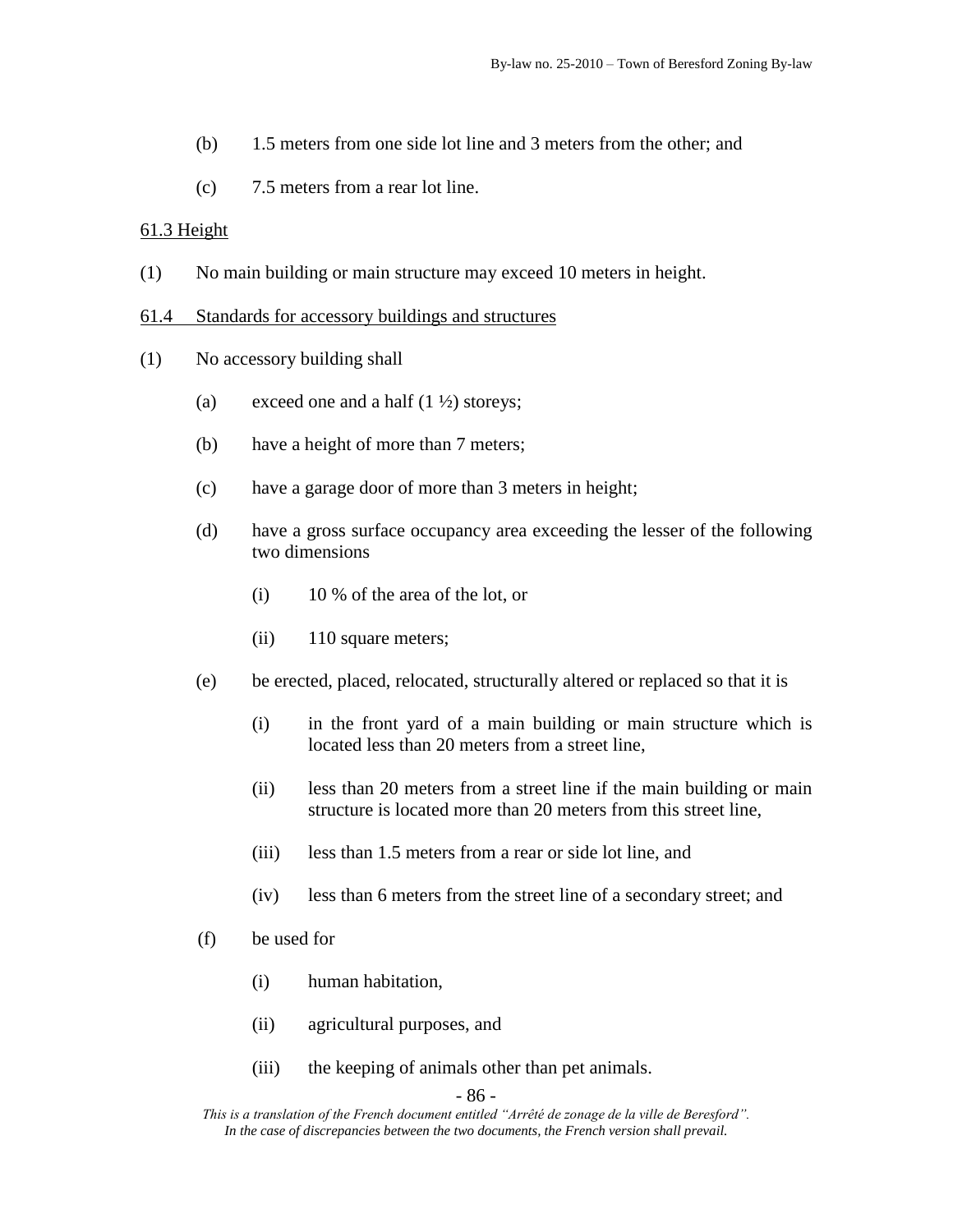- (2) No accessory building façade shall have a horizontal dimension of more than 12 meters.
- (3) With the exception of accessory structures subject to particular standards under the general provisions of sections 7 to 85, no accessory structure may
	- (a) have a total height of more than 8 meters; and
	- (b) have a gross surface occupancy area exceeding 1.5 square meters.
- (4) The combined gross surface occupancy area of all accessory buildings and accessory structures on a lot may not exceed the lesser of the following two dimensions:
	- (a) 10 % of the area of the lot; or
	- (b) 110 square meters.
- (5) An accessory building shall be constructed of
	- (a) the same exterior wall covering as the main building; or
	- (b) an exterior wall covering of an equal or higher architectural quality than the exterior wall covering of the main building.
- (6) No accessory building may have a width/depth or depth/width ratio of more than 2.75.

- (1) The combined surface area occupied by all main, secondary and accessory buildings and structures on a lot shall not exceed 40% of the total area of the lot on which they are located.
- (2) Outdoor swimming pools, platforms, patios, terraces, decks and greenhouses constitute open spaces and shall not be considered for the purpose of determining lot occupancy.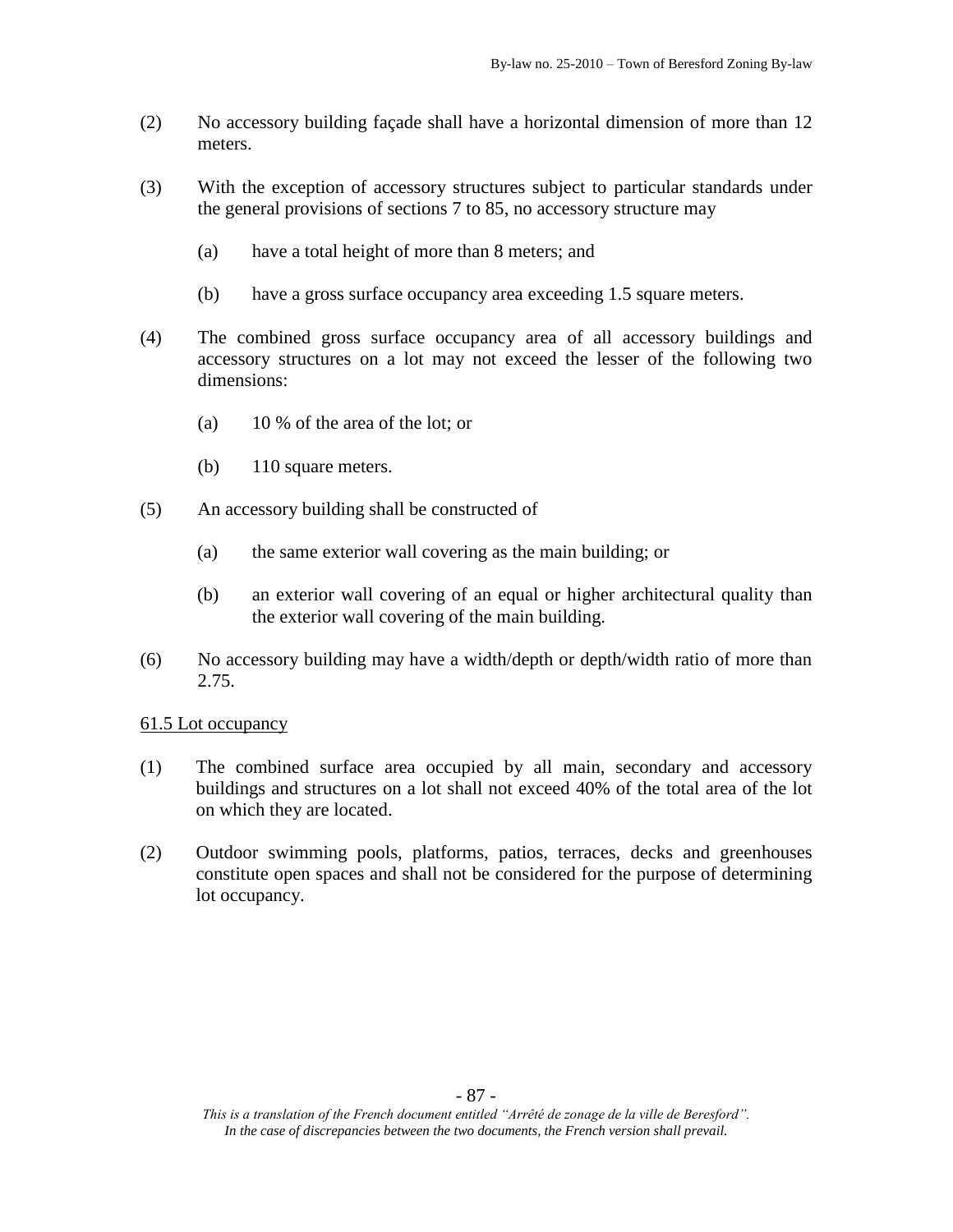### **Section 62: Type-2 Very Low Density Non-Serviced Residential Zones – R1-2 Zones**

### 62.1 Permitted uses

- (1) No land, building or structure located in a R1-2 zone may be developed and used for any purpose other than
	- (a) one (1) only of the following main uses:
		- (i) a single-unit dwelling,
		- (ii) a two-unit dwelling,
		- (iii) a mini-home,
		- (iv) a provincially licensed residential community placement facility for a maximum of 3 residents,
		- (v) a public park, or
		- (vi) a municipal infrastructure;
	- (b) one (1) only of the following secondary uses;
		- (i) one (1) Class 1, 2, 3 or 4 home occupation, *only if* the main use is a single-unit dwelling or mini-home,
		- (ii) one (1) Class 1, 2 or 3 home business, *only if* the main use is a single-unit dwelling or mini-home,
		- (iii) one (1) Class 2 home occupation per dwelling unit, *only if* the main use is a two-unit dwelling, or
		- (iv) one (1) single-unit dwelling occupied by the operator of the facility *only if* the main use is a residential community placement facility; and
	- (c) a maximum of two (2) accessory buildings.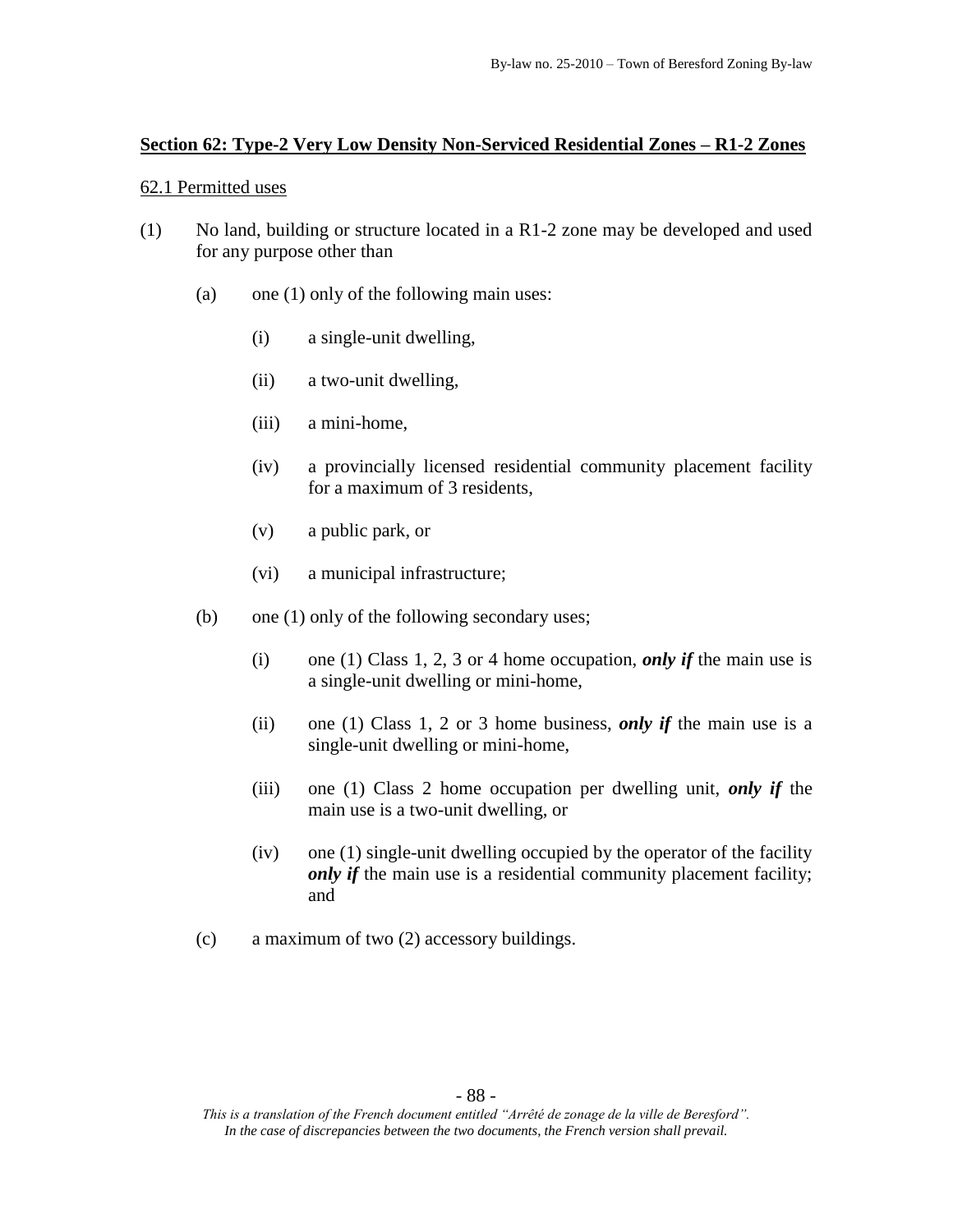### 62.2 Setbacks

- (1) No main building or main structure may be erected, placed, relocated, structurally altered or replaced so that they are located in whole or in part, at a distance of less than
	- (a) 7.5 meters from a street line;
	- (b) 1.5 meters from one side lot line and 3 meters from the other; and
	- (c) 7.5 meters from a rear lot line.

# 62.3 Height

- (1) No main building or main structure may exceed 10 meters in height.
- 62.4 Standards for accessory buildings and structures
- (1) No accessory building shall
	- (a) exceed one and a half  $(1 \frac{1}{2})$  storeys;
	- (b) have a height of more than 7 meters;
	- (c) have a garage door of more than 3 meters in height;
	- (d) have a gross surface occupancy area exceeding the lesser of the following two dimensions:
		- (i) 10 % of the area of the lot, or
		- (ii) 110 square meters;
	- (e) be erected, placed, relocated, structurally altered or replaced so that it is
		- (i) in the front yard of a main building or main structure which is located less than 20 meters from a street line,
		- (ii) less than 20 meters from a street line if the main building or main structure is located more than 20 meters from this street line,
		- (iii) less than 1.5 meters from a rear or side lot line, and
		- (iv) less than 6 meters from a secondary street line; and

- 89 -

*This is a translation of the French document entitled "Arrêté de zonage de la ville de Beresford". In the case of discrepancies between the two documents, the French version shall prevail.*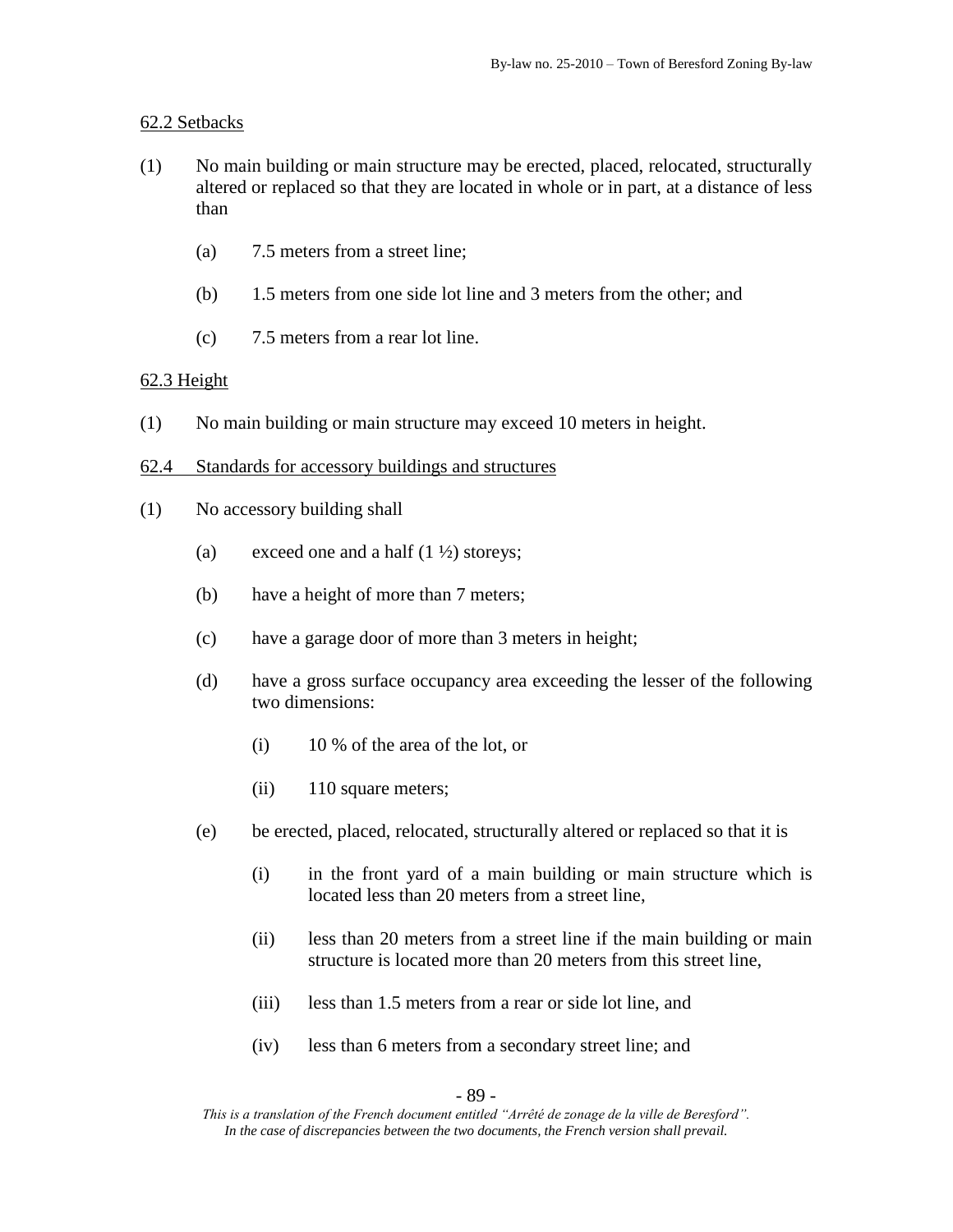- (f) be used for
	- (i) human habitation,
	- (ii) agricultural purposes, and
	- (iii) the keeping of animals other than pet animals.
- (2) No accessory building façade shall have a horizontal dimension of more than 12 meters.
- (3) With the exception of accessory structures subject to particular standards under the general provisions of sections 7 to 85, no accessory structure may
	- (a) have a total height of more than 8 meters; and
	- (b) have a gross surface occupancy area exceeding 1.5 square meters.
- (4) The combined gross surface occupancy area of all accessory buildings and accessory structures on a lot may not exceed the lesser of the following two dimensions:
	- (a) 10 % of the area of the lot; or
	- (b) 110 square meters.
- (5) An accessory building shall be constructed of
	- (a) the same exterior wall covering as the main building; or
	- (b) an exterior wall covering of an equal or higher architectural quality than the exterior wall covering of the main building.
- (6) No accessory building may have a width/depth or depth/width ratio of more than 2.75.

- (1) The combined surface area occupied by all main, secondary and accessory buildings and structures on a lot shall not exceed 40% of the total area of the lot on which they are located.
- (2) Outdoor swimming pools, platforms, patios, terraces, decks and greenhouses constitute open spaces and shall not be considered for the purpose of determining lot occupancy.

*This is a translation of the French document entitled "Arrêté de zonage de la ville de Beresford". In the case of discrepancies between the two documents, the French version shall prevail.*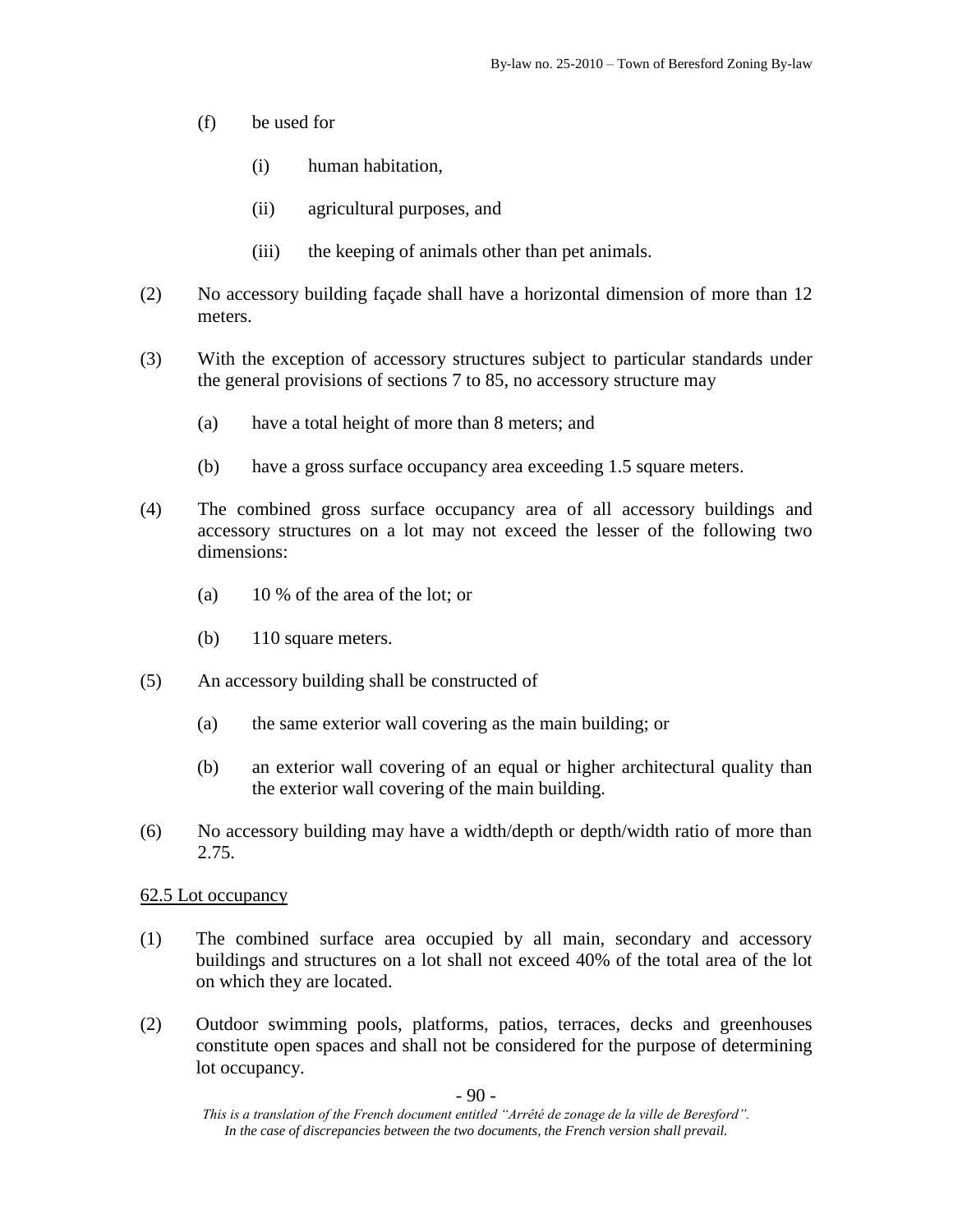# 62.6 Alignment of mini-homes

A mini-home permitted under this section shall be developed so that the longest façade is parallel to the main street it abuts.

*This is a translation of the French document entitled "Arrêté de zonage de la ville de Beresford". In the case of discrepancies between the two documents, the French version shall prevail.*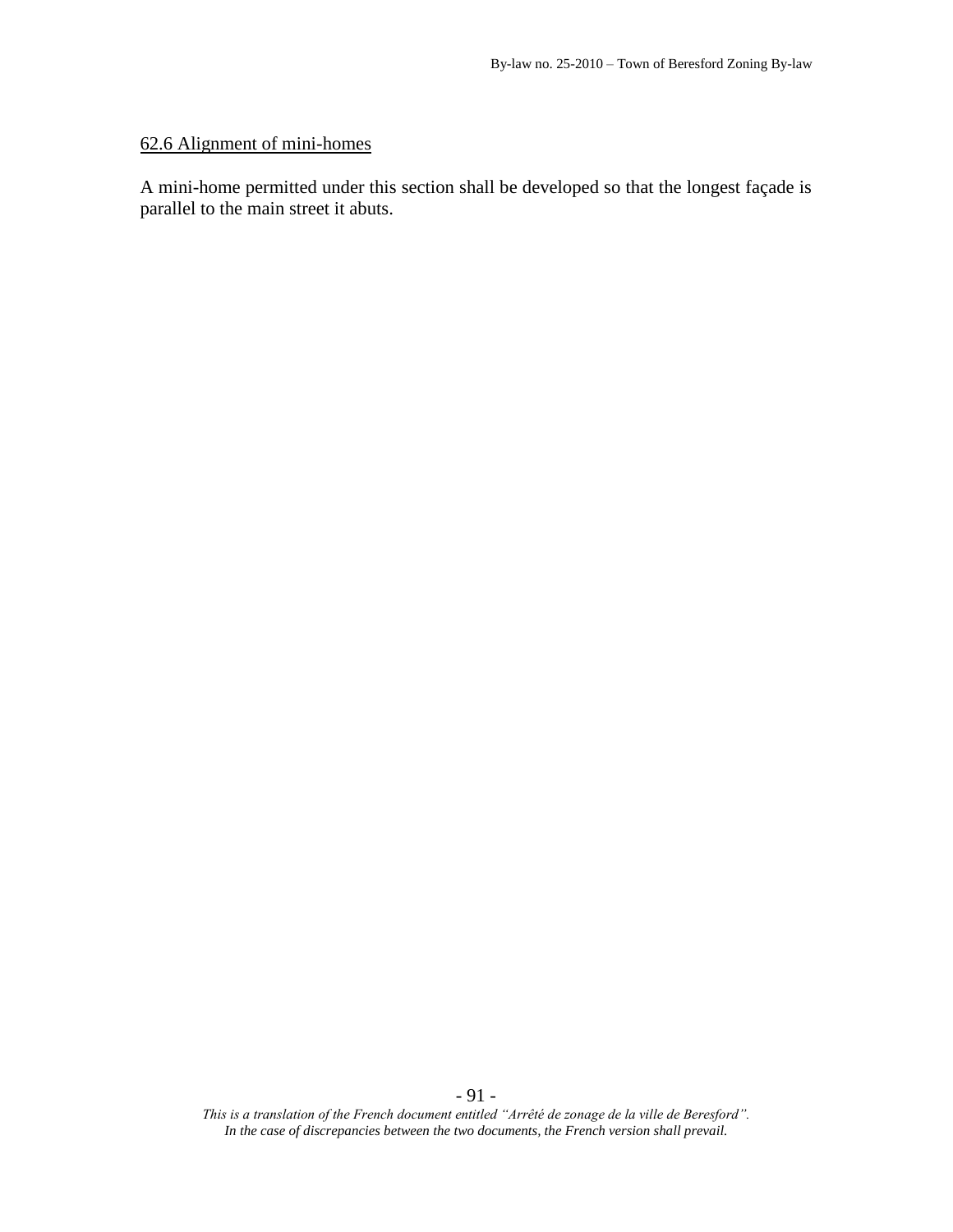# **Section 63: Type-1 Low Density Serviced Residential Zones – R2-1 Zones**

### 63.1 Permitted uses

- (1) No land, building or structure located in a R2-1 zone may be developed and used for any purpose other than
	- (a) one (1) only of the following main uses:
		- (i) a single-unit dwelling,
		- (ii) a two-unit dwelling,
		- (iii) a provincially licensed residential community placement facility for a maximum of 3 residents,
		- (iv) a public park, or
		- (v) a municipal infrastructure;
	- (b) one (1) only of the following secondary uses:
		- (i) one (1) Class 1, 2, 3 or 4 home occupation, *only if* the main use is a single-unit dwelling,
		- (ii) one (1) Class 1, 2 or 3 home business, *only if* the main use is a single-unit dwelling,
		- (iii) one (1) Class 2 home occupation per dwelling unit, *only if* the main use is a two-unit dwelling, or
		- (iv) one (1) single-unit dwelling occupied by the operator of the facility, *only if* the main use is a residential community placement facility; and
	- (c) a maximum of two (2) accessory buildings.

# 63.2 Setbacks

- (1) No main building or main structure may be erected, placed, relocated, structurally altered or replaced so that it is located in whole or in part, at a distance of
	- (a) less than 7.5 meters from a street line;

*This is a translation of the French document entitled "Arrêté de zonage de la ville de Beresford". In the case of discrepancies between the two documents, the French version shall prevail.*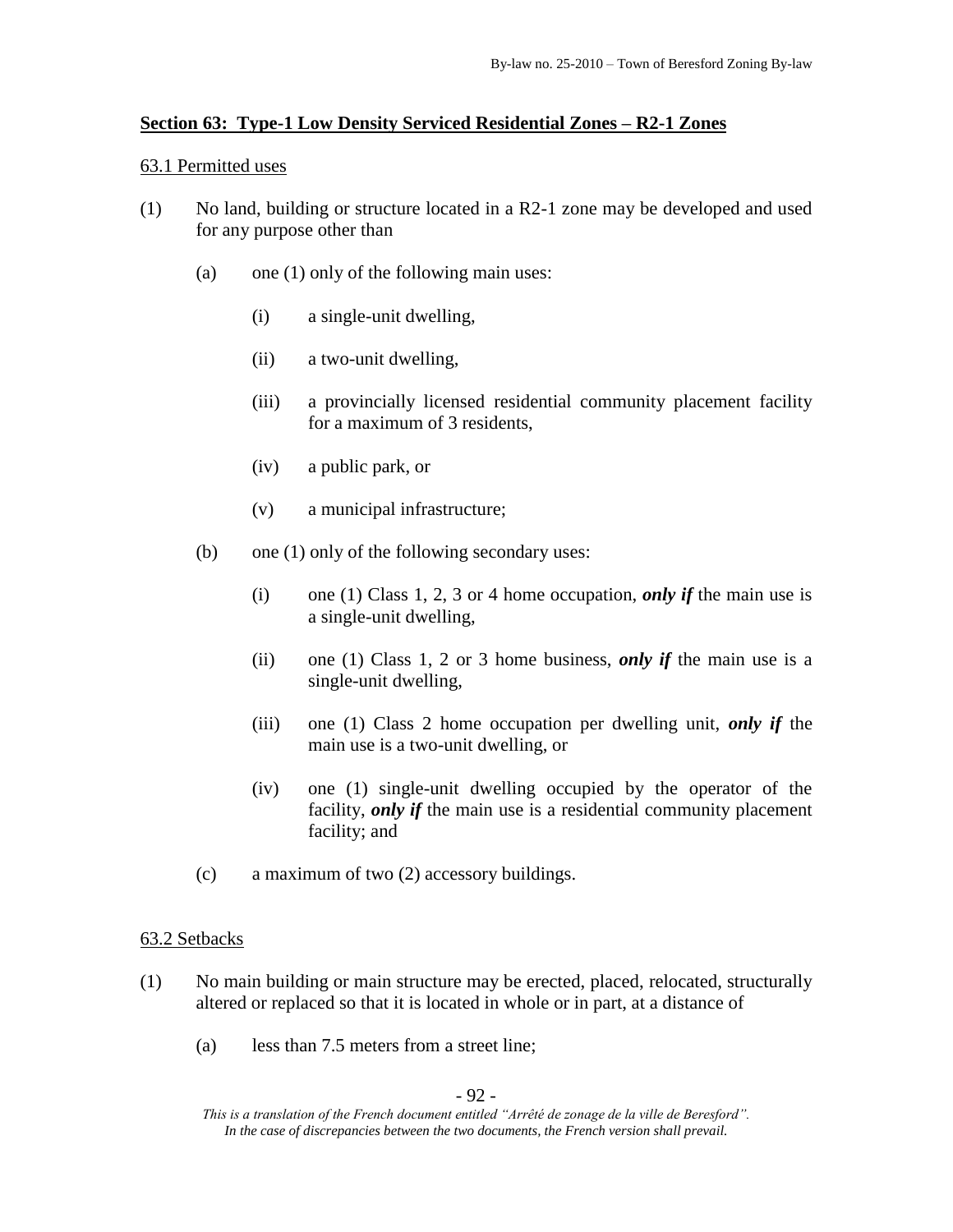- (b) more than10.5 meters from a street line;
- (c) less than 1.5 meters from one side lot line and 3 meters from the other; and
- (d) less than 7.5 meters from a rear lot line.

### 63.3 Height

(1) No main building or main structure may exceed 10 meters in height.

#### 63.4 Standards for accessory buildings and structures

- (1) No accessory building shall
	- (a) exceed one and a half  $(1 \frac{1}{2})$  storeys;
	- (b) have a height of more than 6.5 meters;
	- (c) have a garage door of more than 3 meters in height;
	- (d) have a gross surface occupancy area exceeding the lesser of the following two dimensions:
		- (i) 10 % of the area of the lot, or
		- (ii) 110 square meters.
	- (e) be erected, placed, relocated, structurally altered or replaced so that it is
		- (i) in the front yard of a main building or main structure,
		- (ii) less than 1 meter from a rear or side lot line, and
		- (iii) less than 6 meters from a secondary street line; and
	- (f) be used for
		- (i) human habitation,
		- (ii) agricultural purposes, and
		- (iii) the keeping of animals other than pet animals.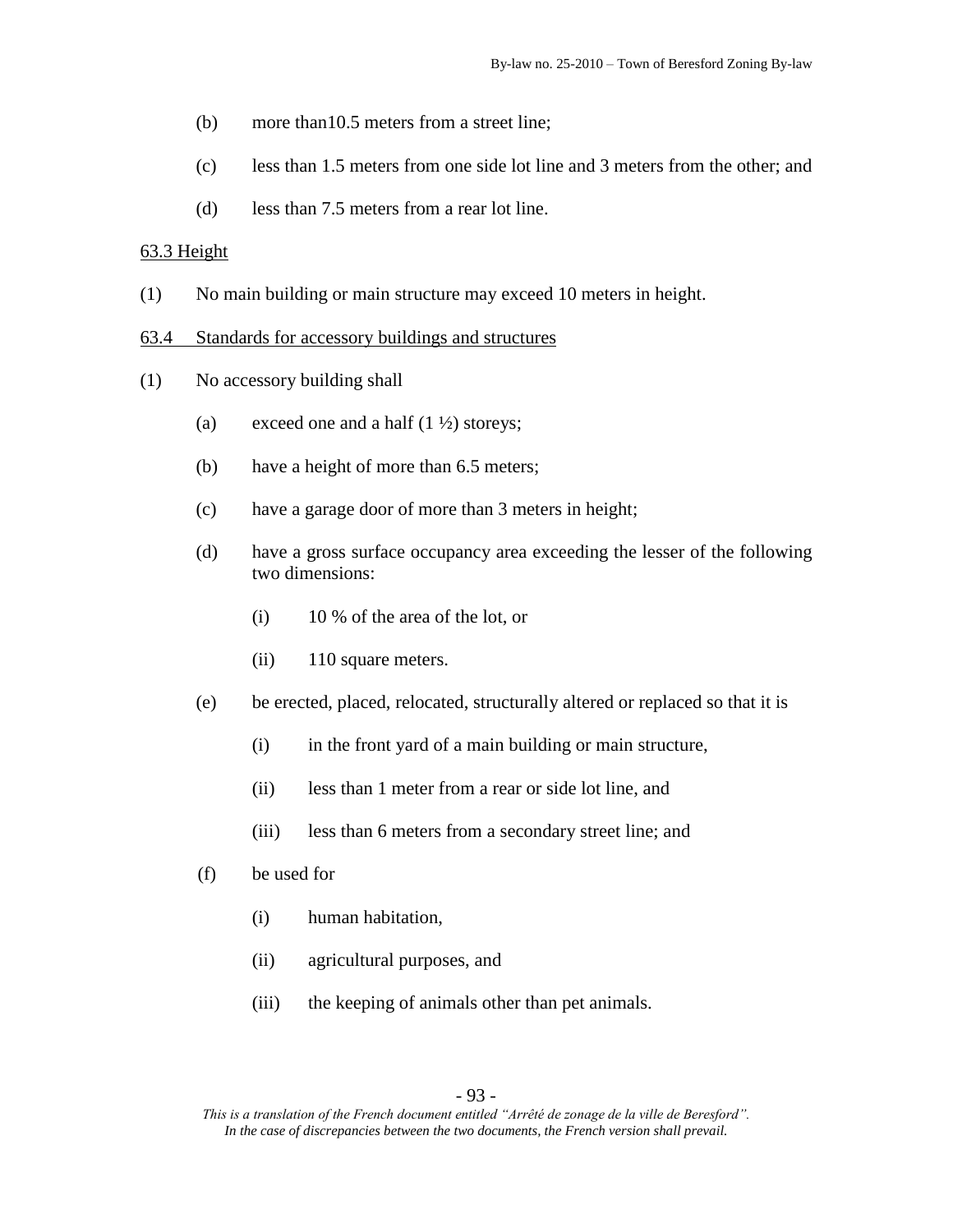- (2) No accessory building façade shall have a horizontal dimension of more than 12 meters.
- (3) With the exception of accessory structures subject to particular standards under the general provisions of sections 7 to 85, no accessory structure may:
	- (a) have a total height of more than 8 meters; and
	- (b) have a gross surface occupancy area exceeding 1.5 square meters.
- (4) The combined gross surface occupancy area of all accessory buildings and structures on a lot may not exceed the lesser of the following two dimensions:
	- (a) 10 % of the area of the lot; or
	- (b) 110 square meters.
- (5) An accessory building shall be constructed of
	- (a) the same exterior wall covering as the main building; or
	- (b) an exterior wall covering of an equal or higher architectural quality than the exterior wall covering of the main building.
- (6) No accessory building may have a width/depth or depth/width ratio of more than 2.75.

- (1) The combined surface area occupied by all main, secondary and accessory buildings and structures on a lot shall not exceed 40% of the total area of the lot on which they are located.
- (2) Outdoor swimming pools, platforms, patios, terraces, decks and greenhouses constitute open spaces and shall not be considered for the purpose of determining lot occupancy.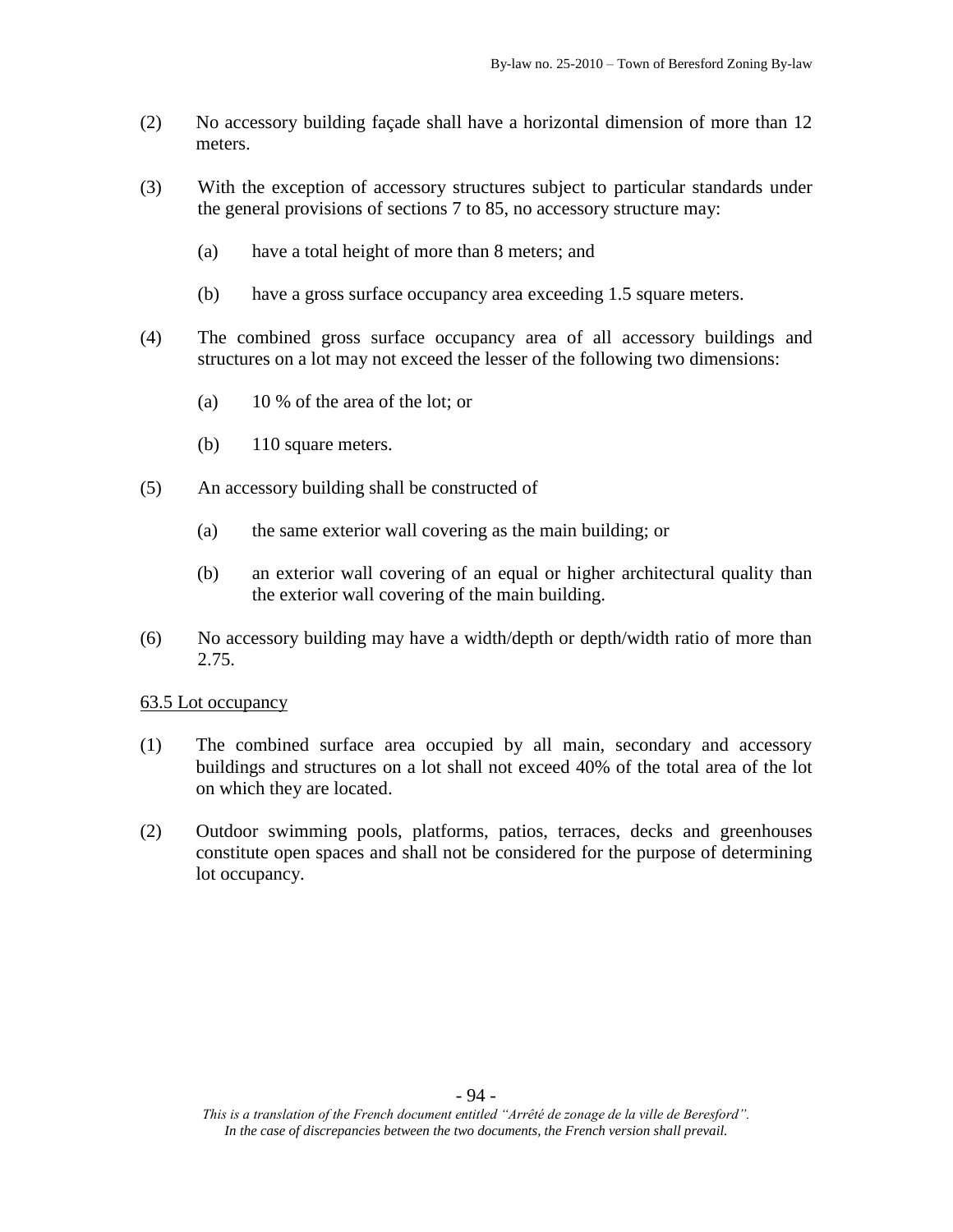# **Section 64: Type-2 Low Density Serviced Residential Zones – R2-2 Zones**

### 64.1 Permitted uses

- (1) No land, building or structure located in a R2-2 zone may be developed and used for any purpose other than
	- (a) one (1) only of the following main uses:
		- (i) a single-unit dwelling,
		- (ii) a two-unit dwelling,
		- (iii) a provincially licensed residential community placement facility for a maximum of 3 residents,
		- (iv) a daycare facility, a kindergarten and an after-school day-care facility,
		- (v) a public park, or
		- (vi) a municipal infrastructure;
	- (b) one (1) only of the following secondary uses:
		- (i) one (1) Class 1, 2, 3 or 4 home occupation, *only if* the main use is a single-unit dwelling,
		- (ii) one (1) Class 1, 2 or 3 home business, *only if* the main use is a single-unit dwelling,
		- (iii) one (1) Class 2 home occupation per dwelling unit, *only if* the main use is a two-unit dwelling, or
		- (iv) one (1) single-unit dwelling occupied by the operator of the facility, *only if* the main use is a residential community placement facility; and
	- (c) a maximum of two (2) accessory buildings.

# 64.2 Setbacks

(1) No main building or main structure may be erected, placed, relocated, structurally altered or replaced so that they are located in whole or in part, at a distance of

*This is a translation of the French document entitled "Arrêté de zonage de la ville de Beresford". In the case of discrepancies between the two documents, the French version shall prevail.*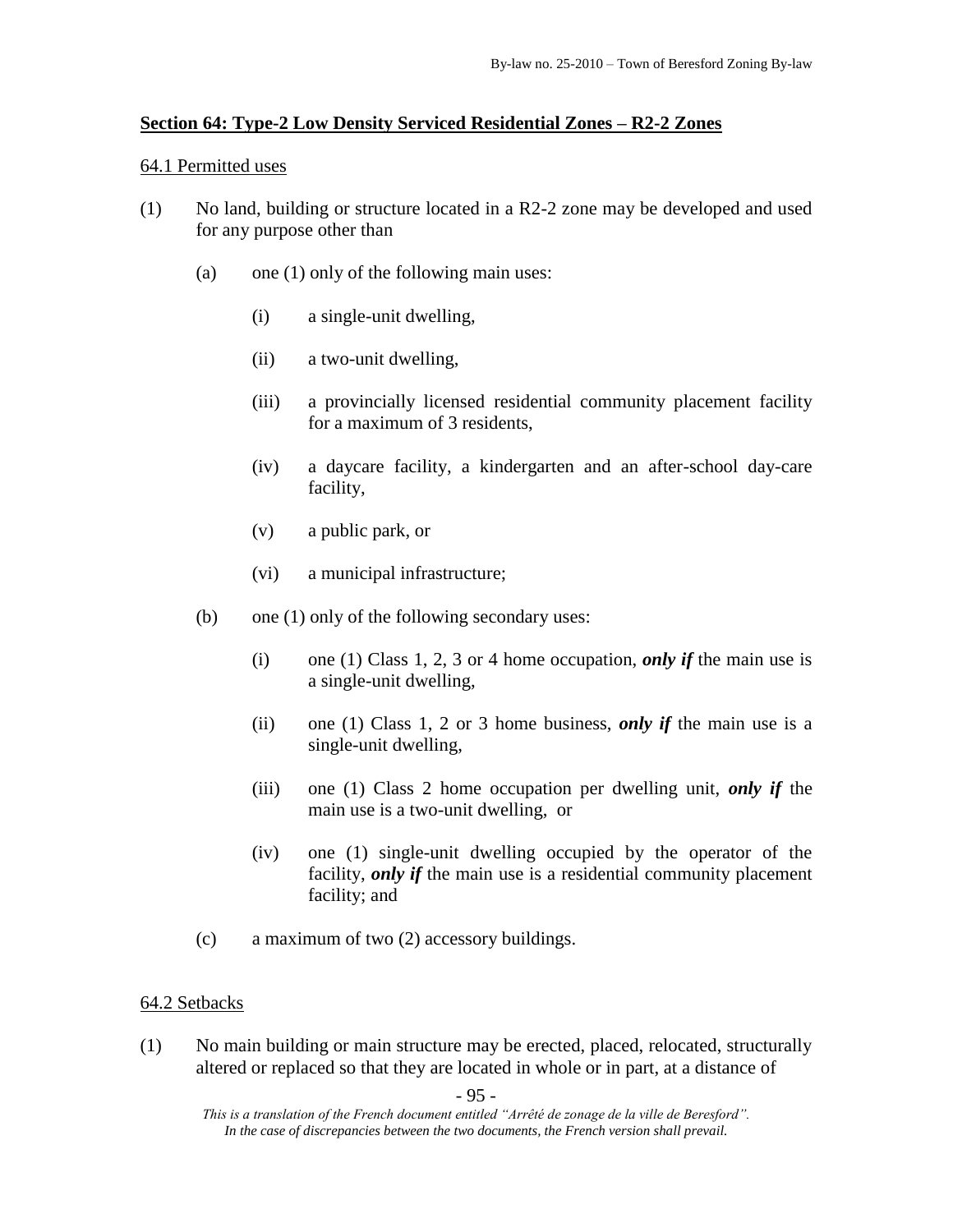- (a) less than 7.5 meters from a street line;
- (b) more than10.5 meters from a street line;
- (c) less than 1.5 meters from one side lot line and 3 meters from the other; and
- (d) less than 7.5 meters from a rear lot line.

#### $64.3$  Height

- (1) No main building or structure may exceed 10 meters in height.
- 64.4 Standards for accessory buildings and structures
- (1) No accessory building shall
	- (a) exceed one and a half  $(1 \frac{1}{2})$  storeys;
	- (b) have a height of more than 6.5 meters;
	- (c) have a garage door of more than 3 meters in height;
	- (d) have a gross surface occupancy area exceeding the lesser of the following two dimensions:
		- (i) 10 % of the area of the lot, or
		- (ii) 110 square meters.
	- (e) be erected, placed, relocated, structurally altered or replaced so that it is
		- (i) in the front yard of a main building or structure,
		- (ii) less than 1 meter from a rear or side lot line, and
		- (iii) less than 6 meters from a secondary street line; and
	- (f) be used for
		- (i) human habitation,
		- (ii) agricultural purposes, and
		- (iii) the keeping of animals other than pet animals.

```
- 96 -
```
*This is a translation of the French document entitled "Arrêté de zonage de la ville de Beresford". In the case of discrepancies between the two documents, the French version shall prevail.*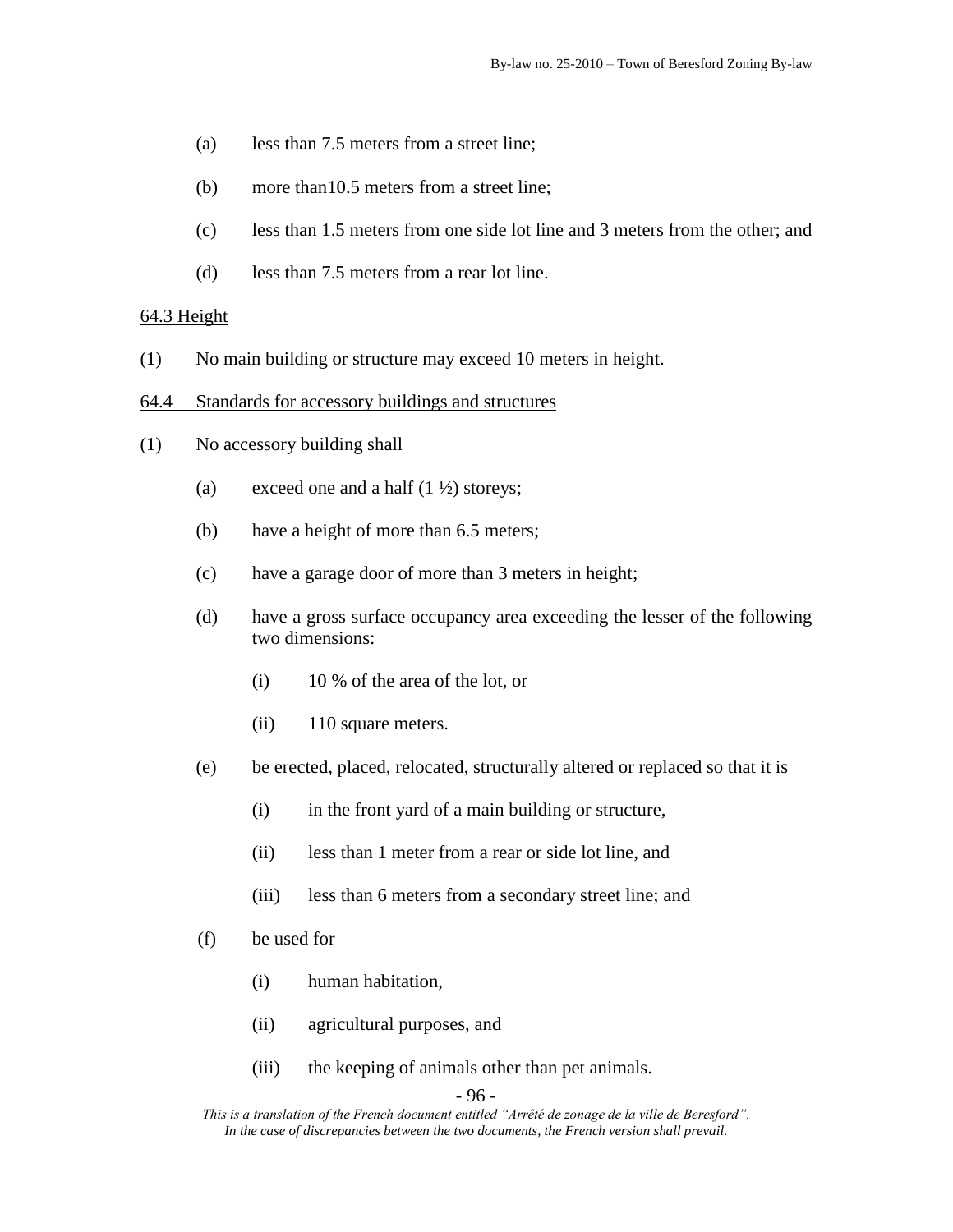- (2) No accessory building façade shall have a horizontal dimension of more than 12 meters.
- (3) With the exception of accessory structures subject to particular standards under the general provisions of sections 7 to 85, no accessory structure may
	- (a) have a total height of more than 8 meters; and
	- (b) have a gross surface occupancy area exceeding 1.5 square meters.
- (4) The combined gross surface occupancy area of all accessory buildings and accessory structures on a lot may not exceed the lesser of the following two dimensions:
	- (a) 10 % of the area of the lot; or
	- (b) 110 square meters.
- (5) An accessory building shall be constructed of
	- (a) the same exterior wall covering as the main building; or
	- (b) an exterior wall covering of an equal or higher architectural quality than the exterior wall covering of the main building.
- (6) No accessory building may have a width/depth or depth/width ratio of more than 2.75.

- (1) The combined surface area occupied by all main, secondary and accessory buildings and structures on a lot shall not exceed 40% of the total area of the lot on which they are located.
- (2) Outdoor swimming pools, platforms, patios, terraces, decks and greenhouses constitute open spaces and shall not be considered for the purpose of determining lot occupancy.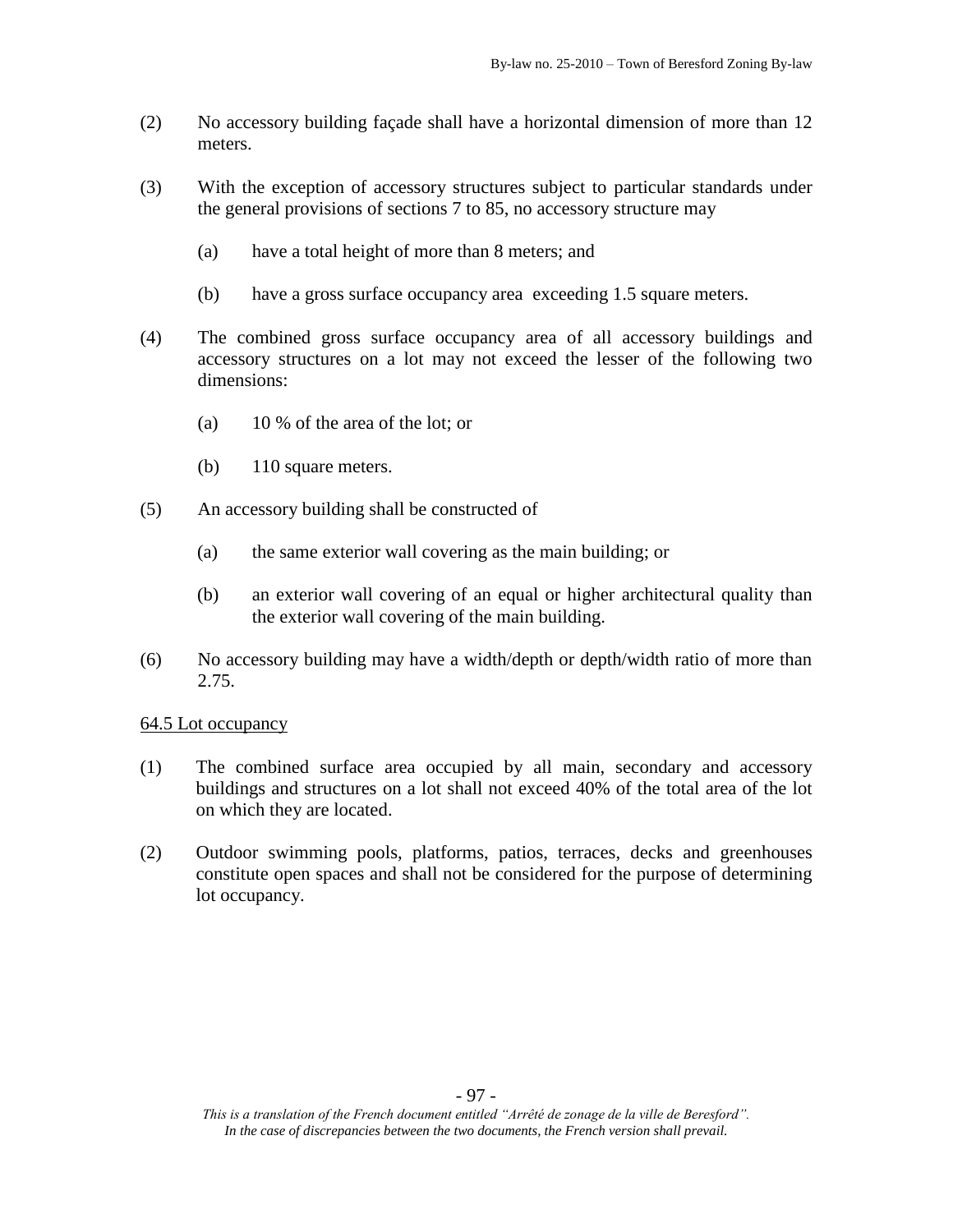# **Section 65: Type-1 Medium Density Serviced Residential Zones – R3-1 Zones**

### 65.1 Permitted uses

- (1) No land, building or structure located in a R3-1 zone may be developed and used for any purpose other than
	- (a) one (1) only of the following main uses:
		- (i) a single-unit dwelling,
		- (ii) a multiple-unit dwelling containing a maximum of 6 dwelling units,
		- (iii) a provincially licensed residential community placement facility for a maximum of 5 residents,
		- (iv) a public park, or
		- (v) a municipal infrastructure,
	- (b) one (1) only of the following secondary uses:
		- (i) one (1) Class 1, 2, 3 or 4 home occupation, *only if* the main use is a single-unit dwelling,
		- (ii) one (1) Class 1, 2 or 3 home business, *only if* the main use is a single-unit dwelling,
		- (iii) one (1) Class 2 home occupation per dwelling unit, *only if* the main use is a two-unit or multi-unit dwelling, or
		- (iv) one (1) single-unit dwelling occupied by the operator of the facility, *only if* the main use is a residential community placement facility; and
	- (c) a maximum of two(2) accessory buildings.

# 65.2 Setbacks

(1) No main building or main structure may be erected, placed, relocated, structurally altered or replaced so that they are located in whole or in part, at a distance of less than

*This is a translation of the French document entitled "Arrêté de zonage de la ville de Beresford". In the case of discrepancies between the two documents, the French version shall prevail.*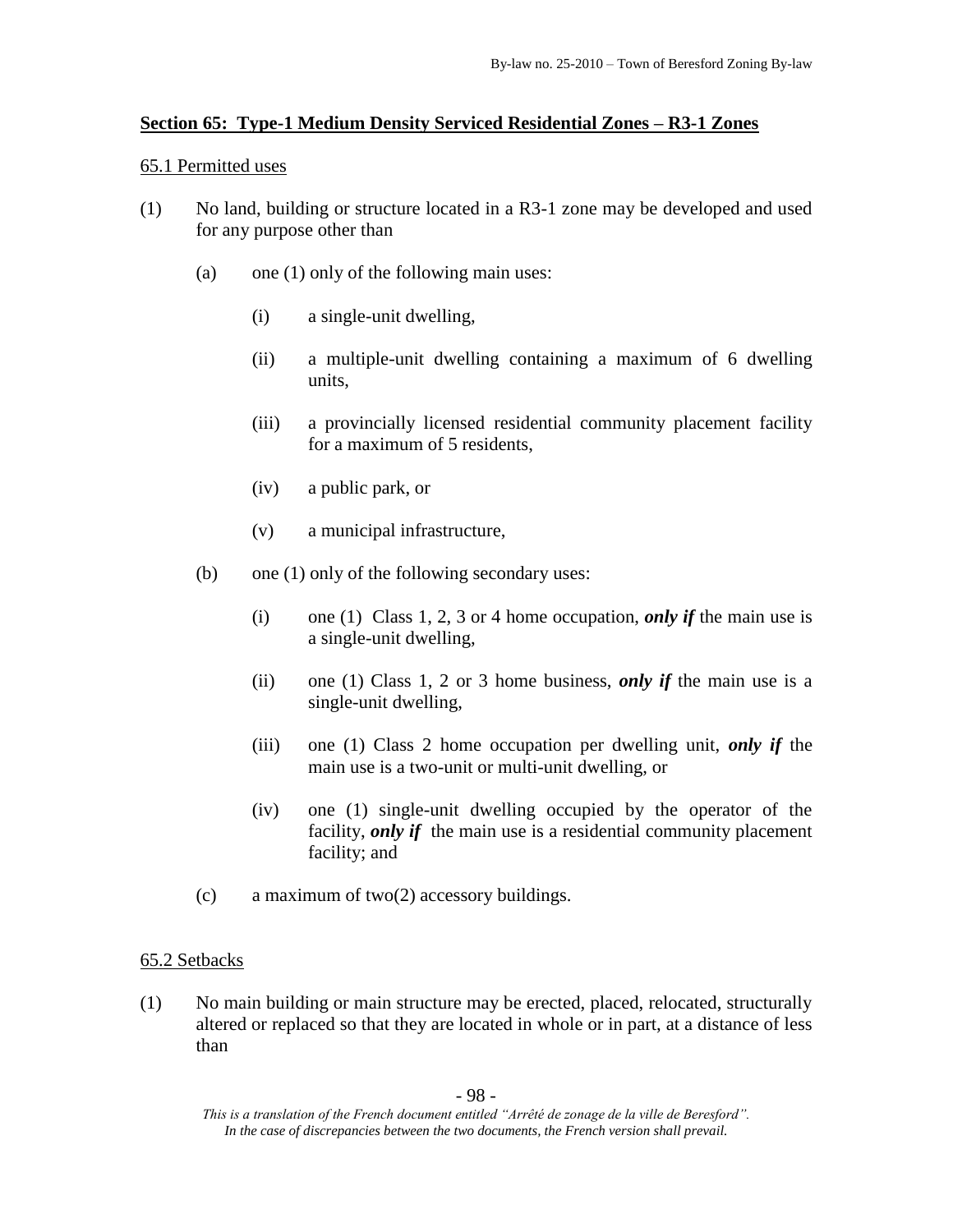- (a) 7.5 meters from a street line;
- (b) 1.5 meters from one side lot line and 3 meters from the other; and
- (c) 7.5 meters from a rear lot line.

### 65.3 Height

(1) No main building or main structure may exceed 13 meters in height.

#### 65.4 Standards for accessory buildings and structures

- (1) No accessory building shall
	- (a) exceed one and a half  $(1 \frac{1}{2})$  storeys;
	- (b) have a height of more than 6.5 meters;
	- (c) have a garage door of more than 3 meters in height;
	- (d) have a gross surface occupancy area exceeding the lesser of the following two dimensions:
		- (i) 10 % of the area of the lot, or
		- (ii) 110 square meters.
	- (e) be erected, placed, relocated, structurally altered or replaced so that it is
		- (i) in the front yard of a main building or main structure, and
		- (ii) less than 1 meter from a rear or side lot line; and
	- (f) be used for
		- (i) human habitation,
		- (ii) agricultural purposes, and
		- (iii) the keeping of animals other than pet animals.
- (2) No accessory building façade shall have a horizontal dimension of more than 12 meters.

*This is a translation of the French document entitled "Arrêté de zonage de la ville de Beresford". In the case of discrepancies between the two documents, the French version shall prevail.*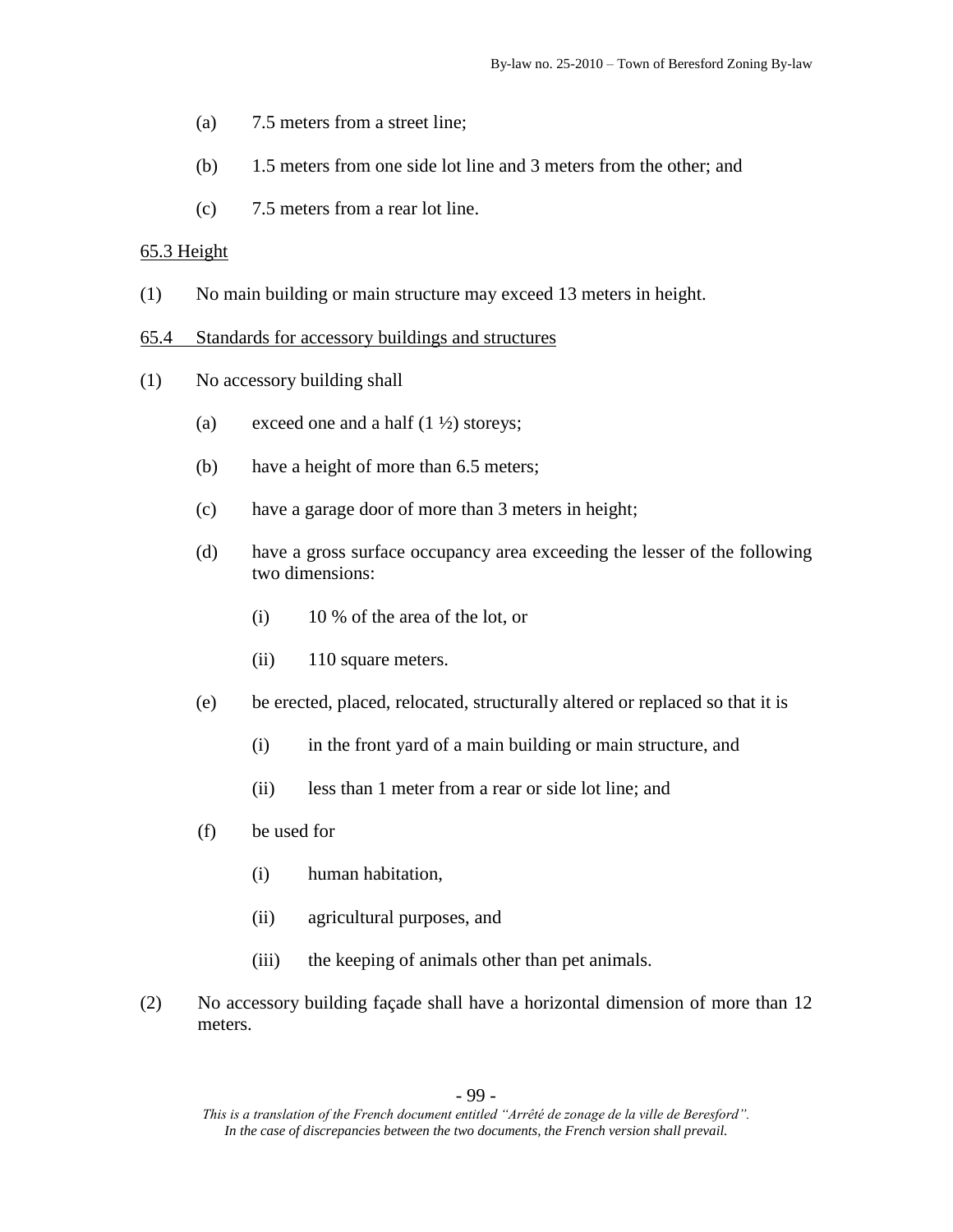- (3) With the exception of accessory structures subject to particular standards under the general provisions of sections 7 to 85, no accessory structure may
	- (a) have a total height of more than 8 meters; and
	- (b) have a gross surface occupancy area exceeding 1.5 square meters.
- (4) The combined gross surface occupancy area of all accessory buildings and accessory structures on a lot may not exceed the lesser of the following two dimensions:
	- (a) 10 % of the area of the lot; or
	- (b) 110 square meters.
- (5) An accessory building shall be constructed of
	- (a) the same exterior wall covering as the main building; or
	- (b) an exterior wall covering of an equal or higher architectural quality than the exterior wall covering of the main building.
- (6) No accessory building may have a width/depth or depth/width ratio of more than 2.75.

- (1) The combined surface area occupied by all main, secondary and accessory buildings and structures on a lot shall not exceed 40% of the total area of the lot on which they are located.
- (2) Outdoor swimming pools, platforms, patios, terraces, decks and greenhouses constitute open spaces and shall not be considered for the purpose of determining lot occupancy.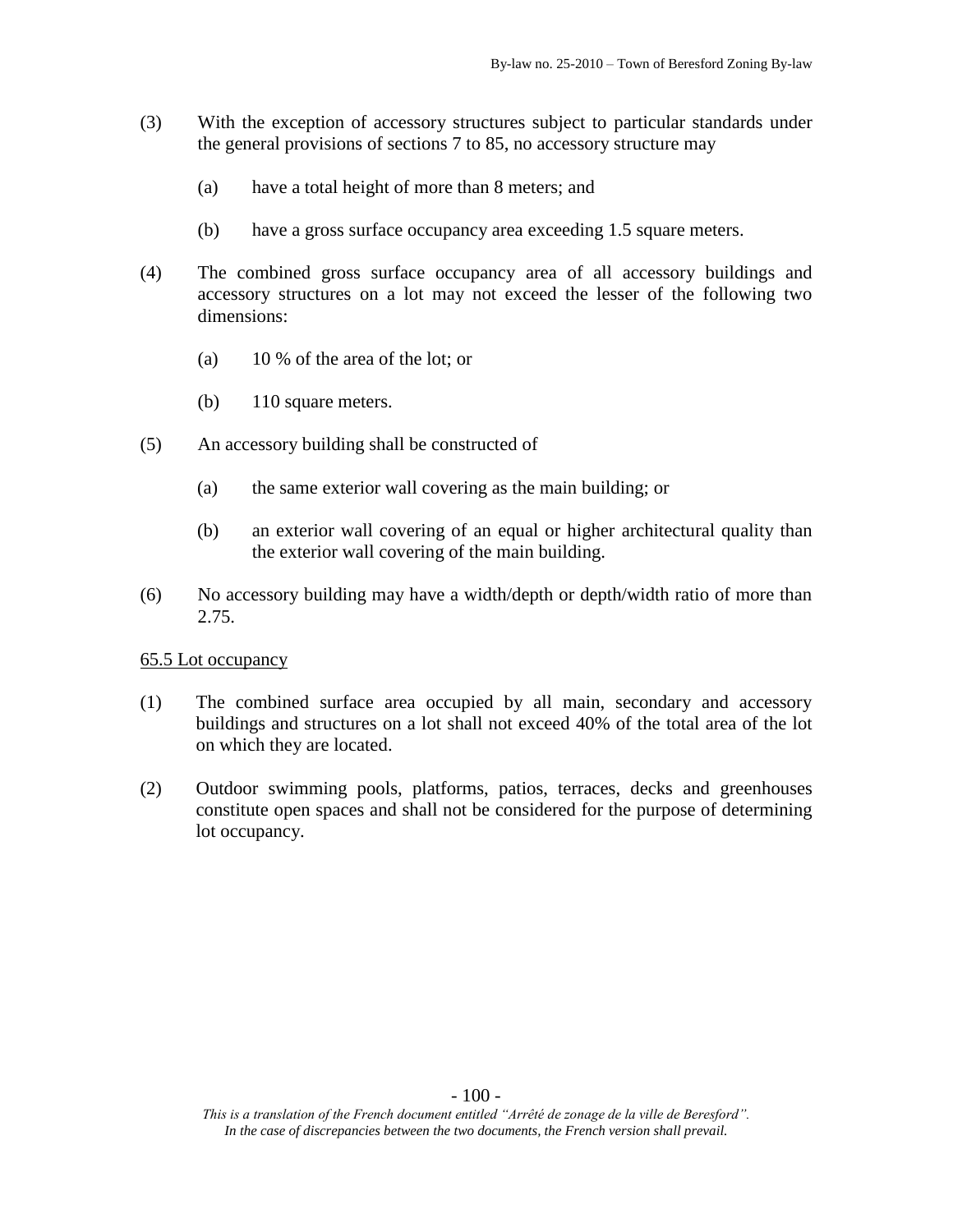# **Section 66: Type-1 High Density Serviced Residential Zones – R4-1 Zones**

### 66.1 Permitted uses

- (1) No land, building or structure located in a R4-1 zone may be developed and used for any purpose other than
	- (a) one (1) only of the following main uses:
		- (i) a multiple-unit dwelling containing a minimum of 4 dwelling units and a maximum of 20 dwelling units,
		- (ii) a nursing home or a provincially licensed residential community placement facility for a maximum of 10 residents,
		- (iii) a public park, or
		- (iv) a municipal infrastructure;
	- (b) one (1) only of the following secondary uses:
		- (i) one (1) Class 2 home occupation per dwelling unit *only if* the main use is a two-unit dwelling or a multi-unit dwelling, or
		- (ii) one (1) dwelling unit occupied by the operator of the facility *only if* the main use is a residential community placement facility; and
	- (c) a maximum of two accessory buildings.

# 66.2 Setbacks

- (1) No main building or main structure may be erected, placed, relocated, structurally altered or replaced so that they are located in whole or in part, at a distance of less than:
	- (a) 7.5 meters from a street line;
	- (b) 3 meters from side lot lines; and
	- (c) 7.5 meters from a rear lot line.

# 66.3 Height

(1) No main building or main structure may exceed 13 meters in height.

- 101 -

*This is a translation of the French document entitled "Arrêté de zonage de la ville de Beresford". In the case of discrepancies between the two documents, the French version shall prevail.*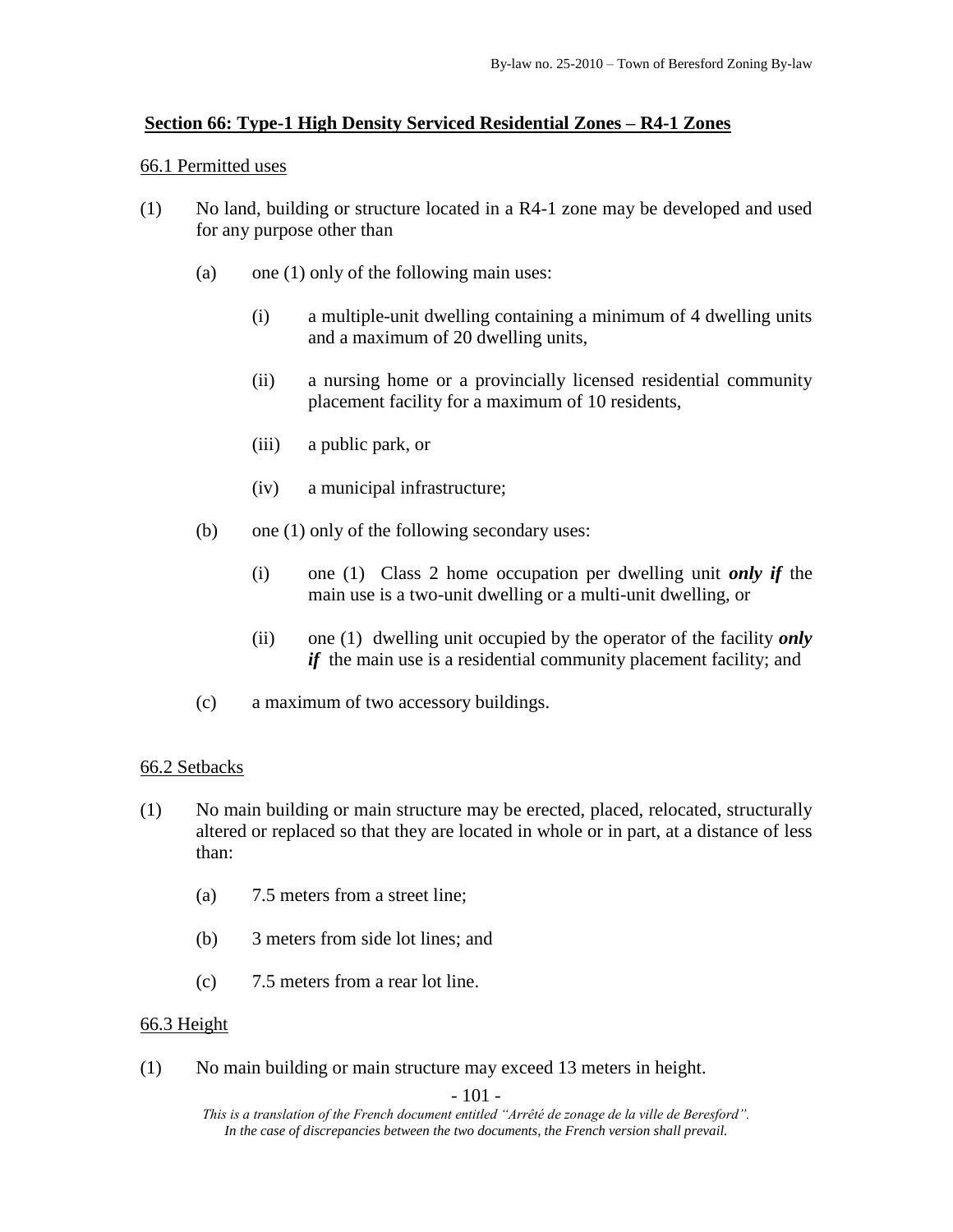### 66.4 Standards for accessory buildings and structures

- (1) No accessory building shall
	- (a) exceed one and a half  $(1 \frac{1}{2})$  storeys;
	- (b) have a height of more than 7 meters;
	- (c) have a garage door of more than 3.5 meters in height;
	- (d) have a gross surface occupancy area exceeding the lesser of the following two dimensions;
		- (i) 10 % of the area of the lot, or
		- (ii) 130 square meters;
	- (e) be erected, placed, relocated, structurally altered or replaced so that it is
		- (i) less than 7.5 meters from a street line, and
		- (ii) less than 1 meter from a rear or side lot line, and
	- (f) be used for
		- (i) human habitation,
		- (ii) agricultural purposes, and
		- (iii) the keeping of animals other than pet animals.
- (2) No accessory building façade shall have a horizontal dimension of more than 15 meters.
- (3) With the exception of accessory structures subject to particular standards under the general provisions of sections 7 to 85, no accessory structure may
	- (a) have a total height of more than 8 meters; and
	- (b) have a gross surface occupancy area exceeding 1.5 square meters.
- (4) The combined gross surface occupancy area of all accessory buildings and accessory structures on a lot may not exceed the lesser of the following two dimensions:

- 102 -

*This is a translation of the French document entitled "Arrêté de zonage de la ville de Beresford". In the case of discrepancies between the two documents, the French version shall prevail.*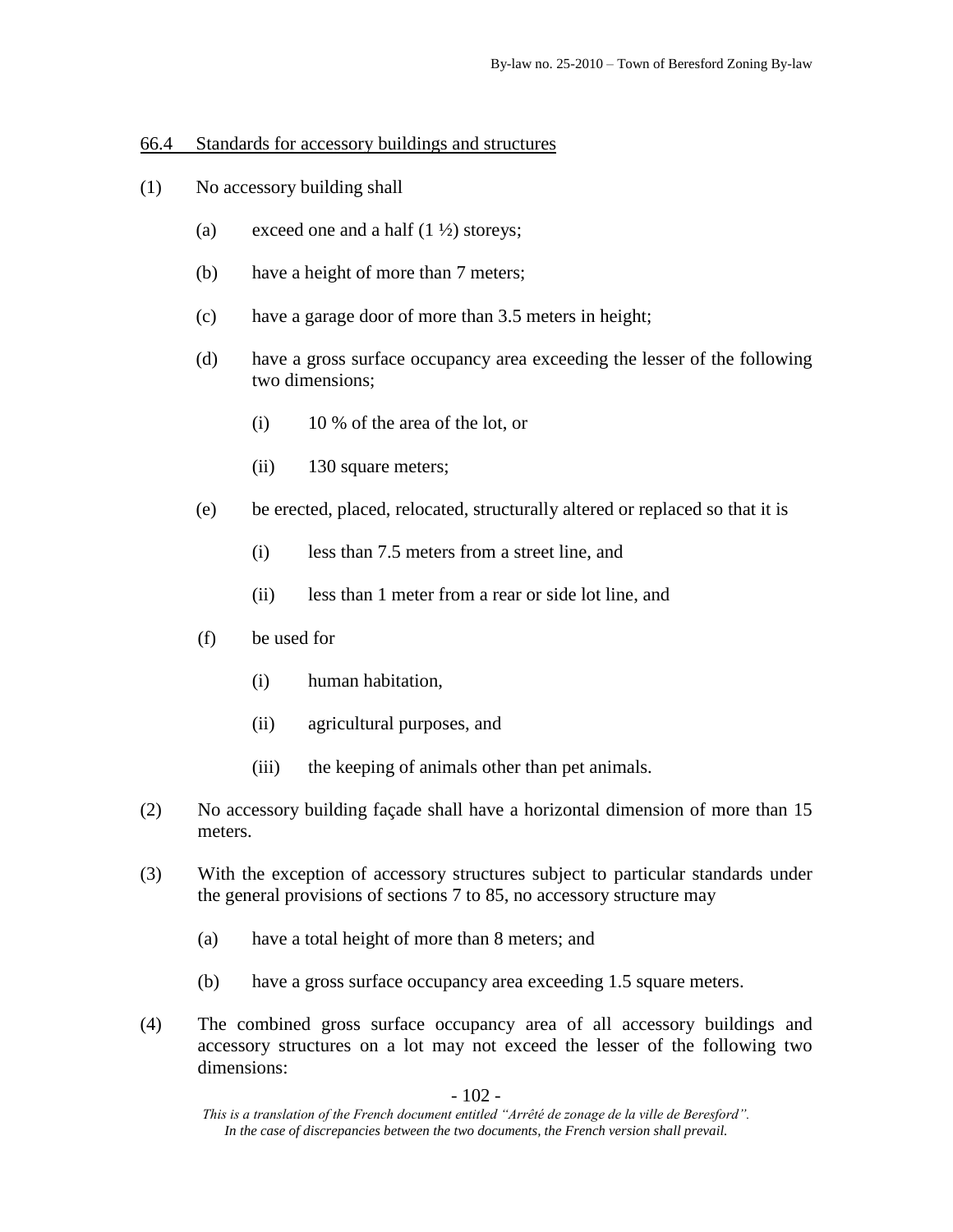- (a) 10 % of the area of the lot; or
- (b) 130 square meters.
- (5) An accessory building shall be constructed of
	- (a) the same exterior wall covering as the main building; or
	- (b) an exterior wall covering of an equal or higher architectural quality than the exterior wall covering of the main building.
- (6) No accessory building may have a width/depth or depth/width ratio of more than 2.75.

- (1) The combined surface area occupied by all main, secondary and accessory buildings and structures on a lot shall not exceed 40% of the total area of the lot on which they are located.
- (2) Outdoor swimming pools, platforms, patios, terraces, decks and greenhouses constitute open spaces and shall not be considered for the purpose of determining lot occupancy.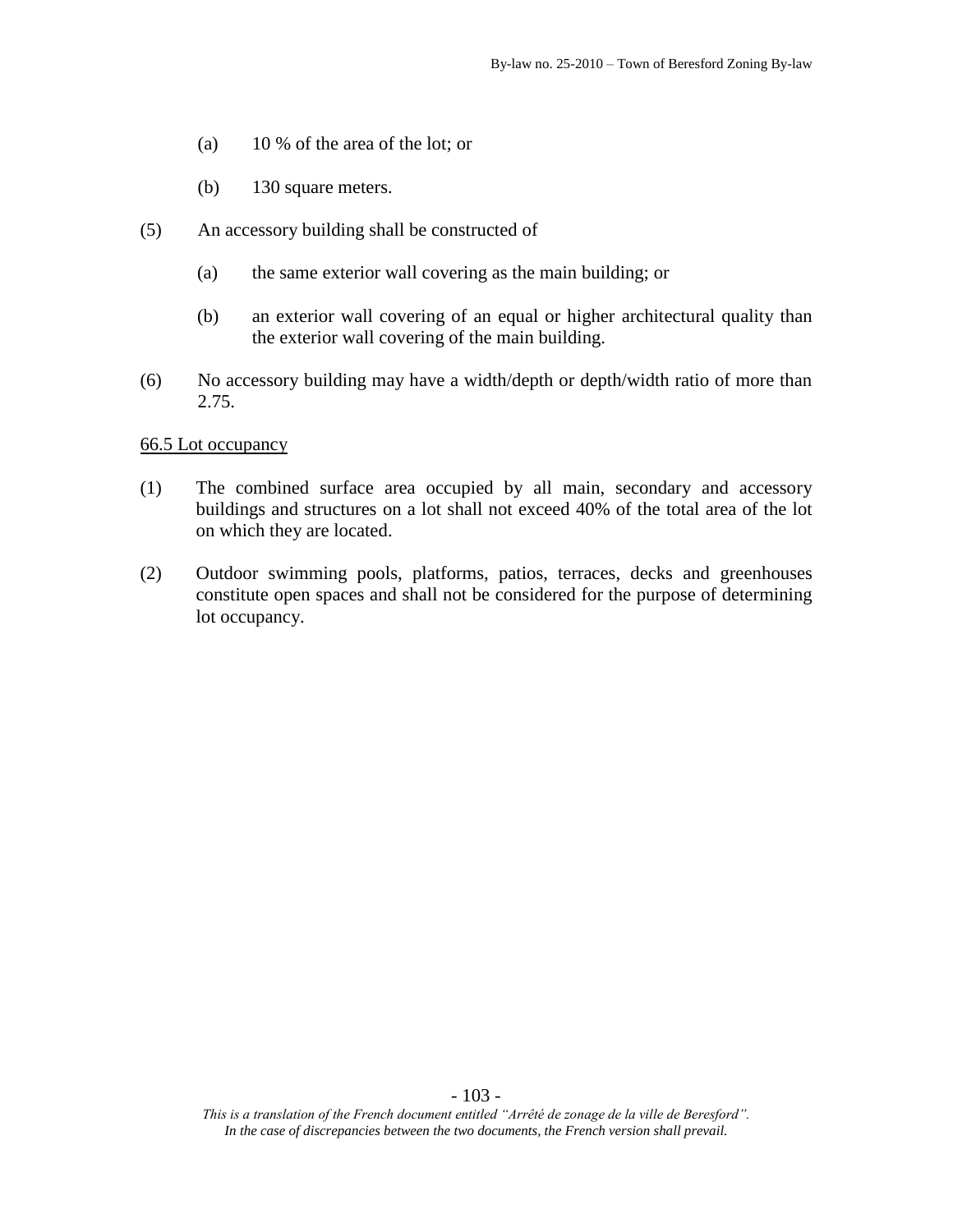# **Section 67: Type-1 Dwelling Complex Residential Zones – R5-1 Zones**

### 67.1 Permitted uses

- (1) No land, building or structure located in a R5-1 zone may be developed and used for any purpose other than
	- (a) one (1) only of the following main uses:
		- (i) a multiple-unit dwelling containing a minimum of 4 dwelling units and a maximum of 20 dwelling units,
		- (ii) subject to section 67.6, a dwelling complex composed of two or more multiple dwelling units,
		- (iii) a provincially licensed residential community placement facility for a maximum of 10 residents,
		- (iv) a public park, or
		- (v) a municipal infrastructure;
	- (b) one (1) only of the following secondary uses:
		- (i) one (1) Class 2 home occupation per dwelling unit *only if* the main use is a multi-unit dwelling, or
		- (ii) one (1) dwelling unit occupied by the operator of the facility *only if* the main use is a residential community placement facility; and
	- (c) a maximum of two accessory buildings per main building.

# 67.2 Setbacks

- (1) No main building or main structure may be erected, placed, relocated, structurally altered or replaced so that they are located in whole or in part, at a distance of less than:
	- (a) 7.5 meters from a street line;
	- (b) 3 meters from side lot lines; and
	- (c) 7.5 meters from a rear lot line.

# 67.3 Height

# - 104 -

*This is a translation of the French document entitled "Arrêté de zonage de la ville de Beresford". In the case of discrepancies between the two documents, the French version shall prevail.*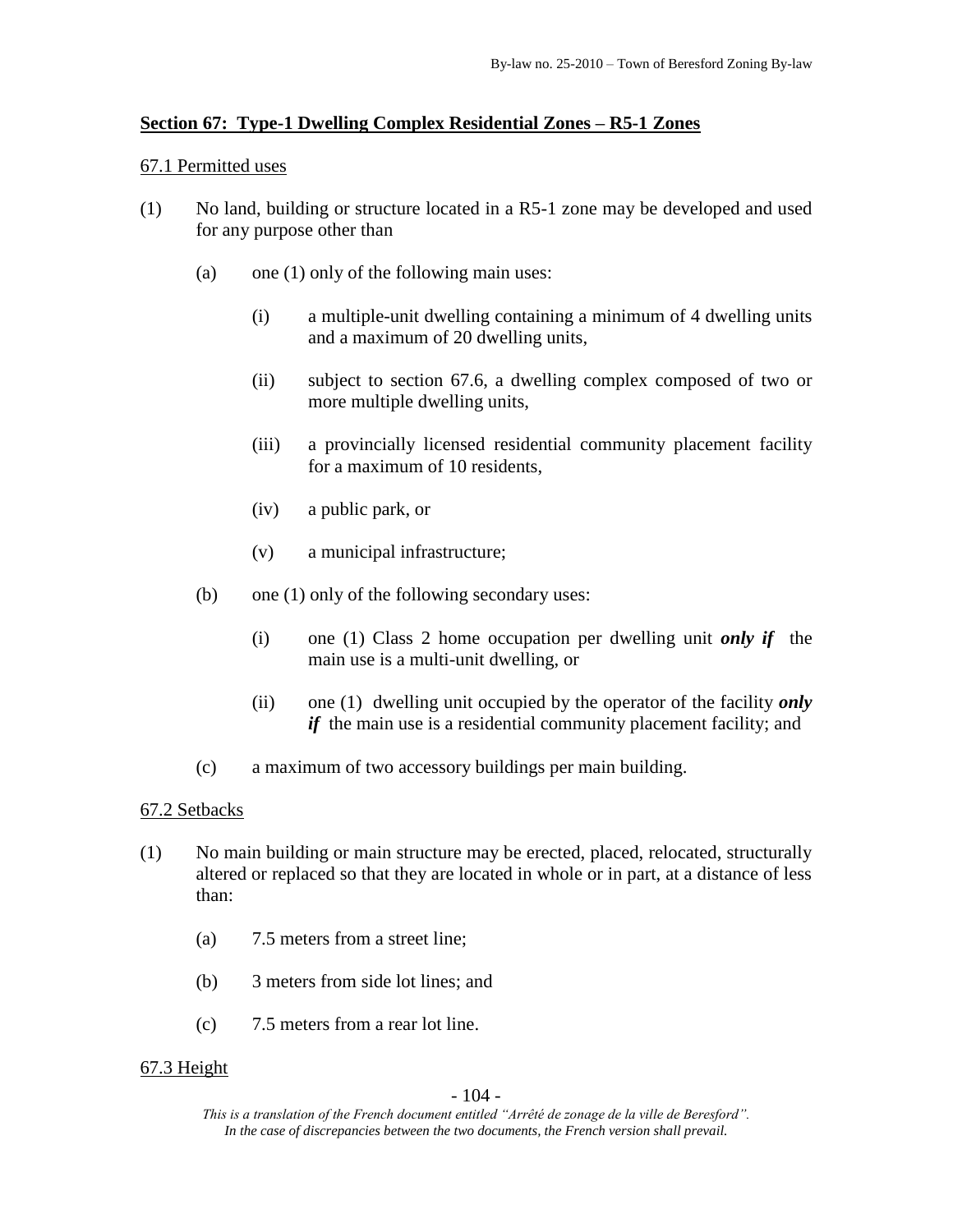(1) No main building or main structure may exceed 13 meters in height.

### 67.4 Standards for accessory buildings and structures

- (1) No accessory building shall
	- (a) exceed one and a half  $(1 \frac{1}{2})$  storeys;
	- (b) have a height of more than 7 meters;
	- (c) have a garage door of more than 3.5 meters in height;
	- (d) have a gross surface occupancy area exceeding the lesser of the following two dimensions:
		- (i) 10 % of the area of the lot, or
		- (ii) 130 square meters;
	- (e) be erected, placed, relocated, structurally altered or replaced so that it is
		- (i) less than 7.5 meters from a street line, and
		- (ii) less than 1 meter from a rear or side lot line; and
	- (f) be used for
		- (i) human habitation,
		- (ii) agricultural purposes, and
		- (iii) the keeping of animals other than pet animals.
- (2) No accessory building façade shall have a horizontal dimension of more than 15 meters.
- (3) With the exception of accessory structures subject to particular standards under the general provisions of sections 7 to 85, no accessory structure may
	- (a) have a total height of more than 8 meters; and
	- (b) have a gross surface occupancy area exceeding 1.5 square meters.

*This is a translation of the French document entitled "Arrêté de zonage de la ville de Beresford". In the case of discrepancies between the two documents, the French version shall prevail.*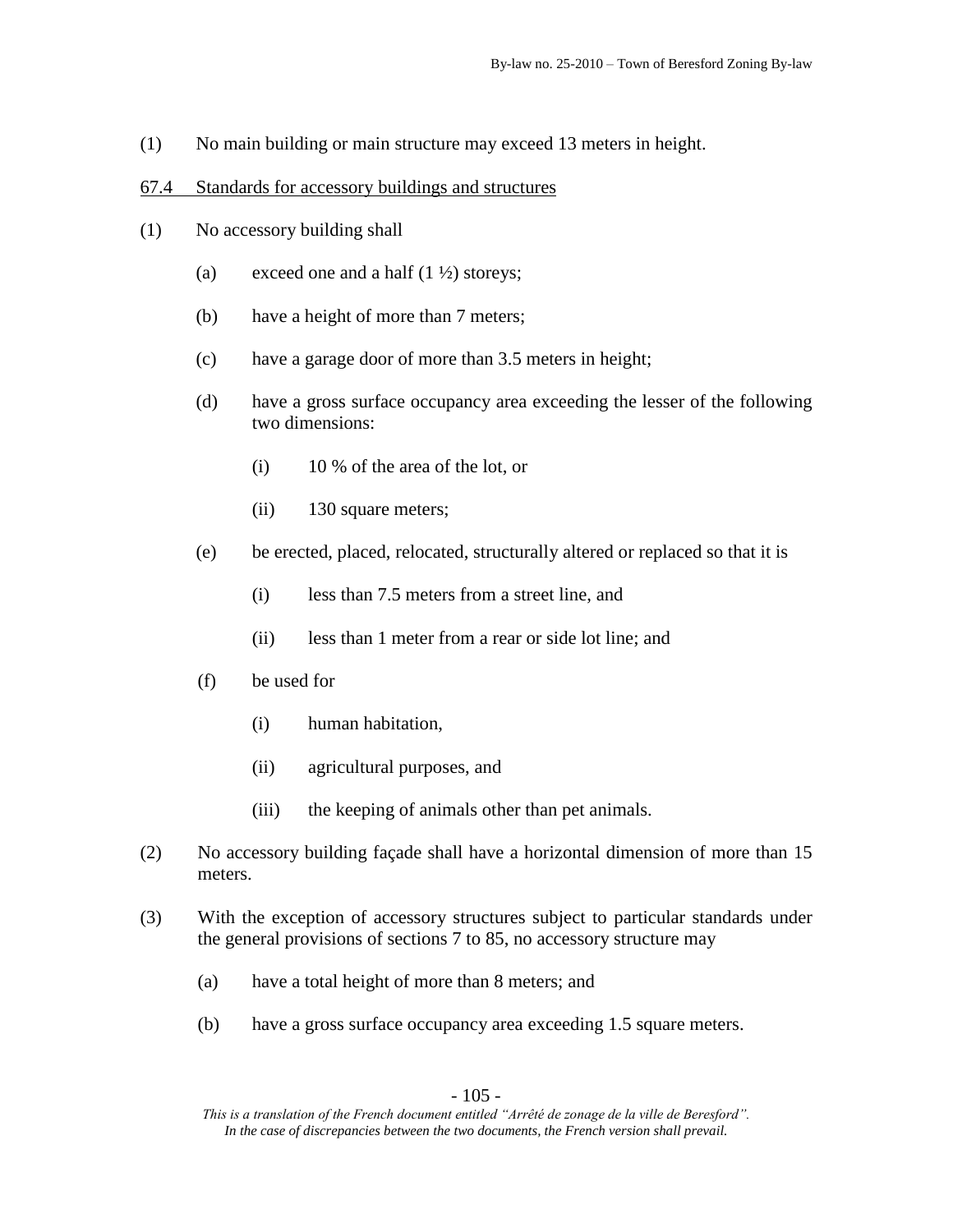- (4) The combined gross surface occupancy area of all accessory buildings and accessory structures on a lot may not exceed the lesser of the following two dimensions:
	- (a) 10 % of the area of the lot; or
	- (b) 130 square meters.
- (5) An accessory building shall be constructed of
	- (a) the same exterior wall covering as the main building; or
	- (b) an exterior wall covering of an equal or higher architectural quality than the exterior wall covering of the main building.
- (6) No accessory building may have a width/depth or depth/width ratio of more than 2.75.

- (1) The combined surface area occupied by all main, secondary and accessory buildings and structures on a lot shall not exceed 40% of the total area of the lot on which they are located.
- (2) Outdoor swimming pools, platforms, patios, terraces, decks and greenhouses constitute open spaces and shall not be considered for the purpose of determining lot occupancy.

# 67.6 Standards relating to a dwelling complex

- (1) For the purpose of this section, a property on which more than one (1) multiple dwelling units are erected, placed, relocated, structurally altered, repaired or replaced constitutes a dwelling complex.
- (2) No dwelling complex may be erected, place or structurally altered unless it conforms to all of the following terms and conditions:
	- (a) the lot shall be serviced by the public water and sewer systems and all main buildings shall be hooked up to these systems;
	- (b) the requirements for lot dimensions prescribed in section 11 shall apply *mutatis mutandis* by multiplying the minimum required lot areas by the number of multiple dwellings while also taking into account the number of dwelling units as prescribed in paragraphs 11 (4) (a) and 11 (5) (a). For

*This is a translation of the French document entitled "Arrêté de zonage de la ville de Beresford". In the case of discrepancies between the two documents, the French version shall prevail.*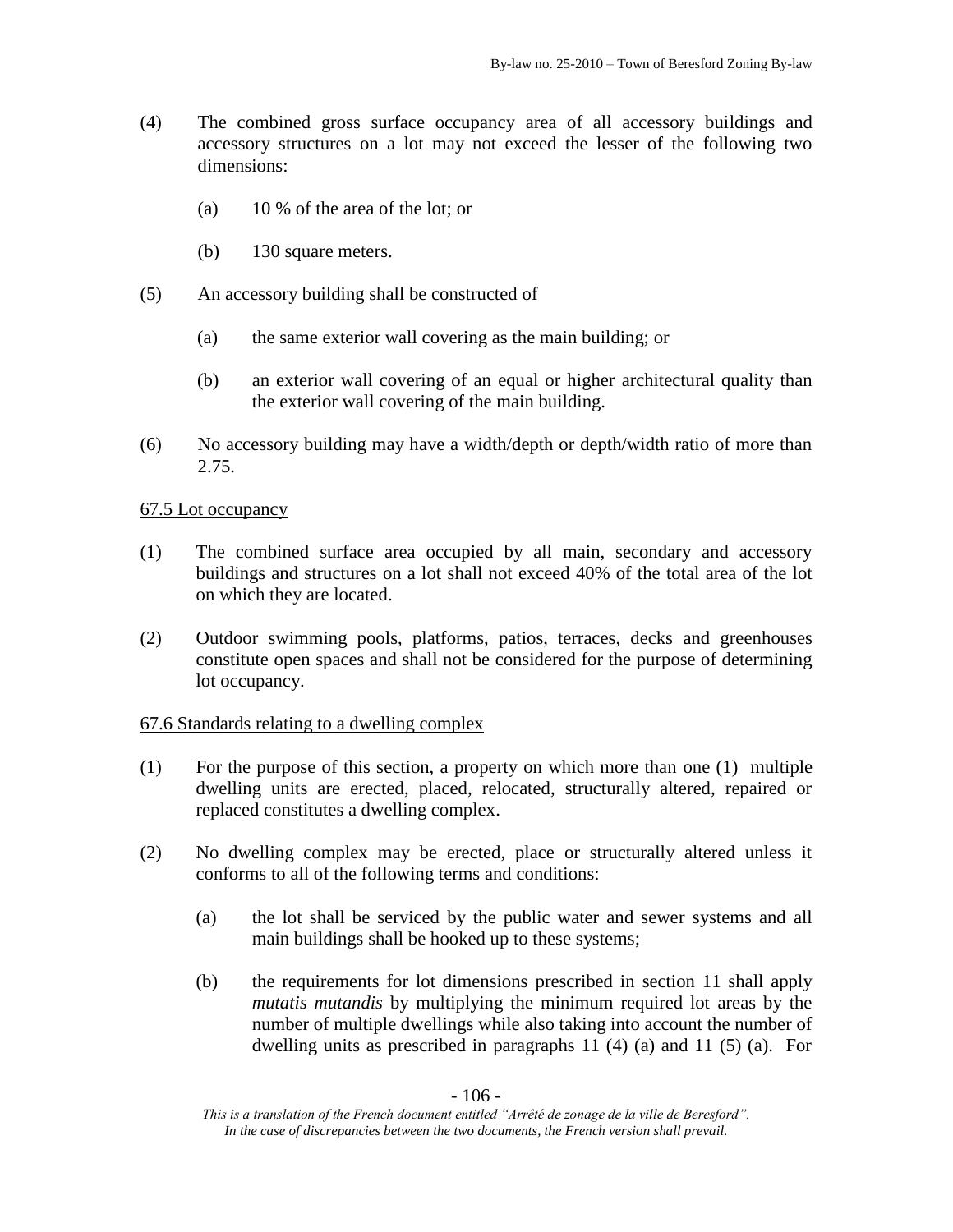example, a dwelling complex comprised of two (2) 6-unit multiple dwellings shall have a minimum lot area of 1560 square meters;

- (c) the project shall have previously been approved by the council on the basis of an implementation plan pursuant to the provisions of section 16;
- (d) no dwelling within a dwelling complex shall contain
	- (i) less than 4 dwelling units, and
	- (ii) more than 20 dwelling units.
- (e) all main buildings contained in a dwelling complex shall complement one another in terms of architecture, color, exterior wall covering and landscaping;
- (f) the dwelling units may be either rented or sold pursuant to the *Condominium Property Act,*
- (g) the owner or owners of the dwelling complex are responsible to provide at their own expense, maintenance services for common areas and infrastructures such as parking lots, parking aisles within parking lots, water and sewer infrastructures, etc.;
- (h) the land containing the dwelling complex may not be subdivided unless it satisfies all the provisions of this by-law and the *Subdivision by-law*.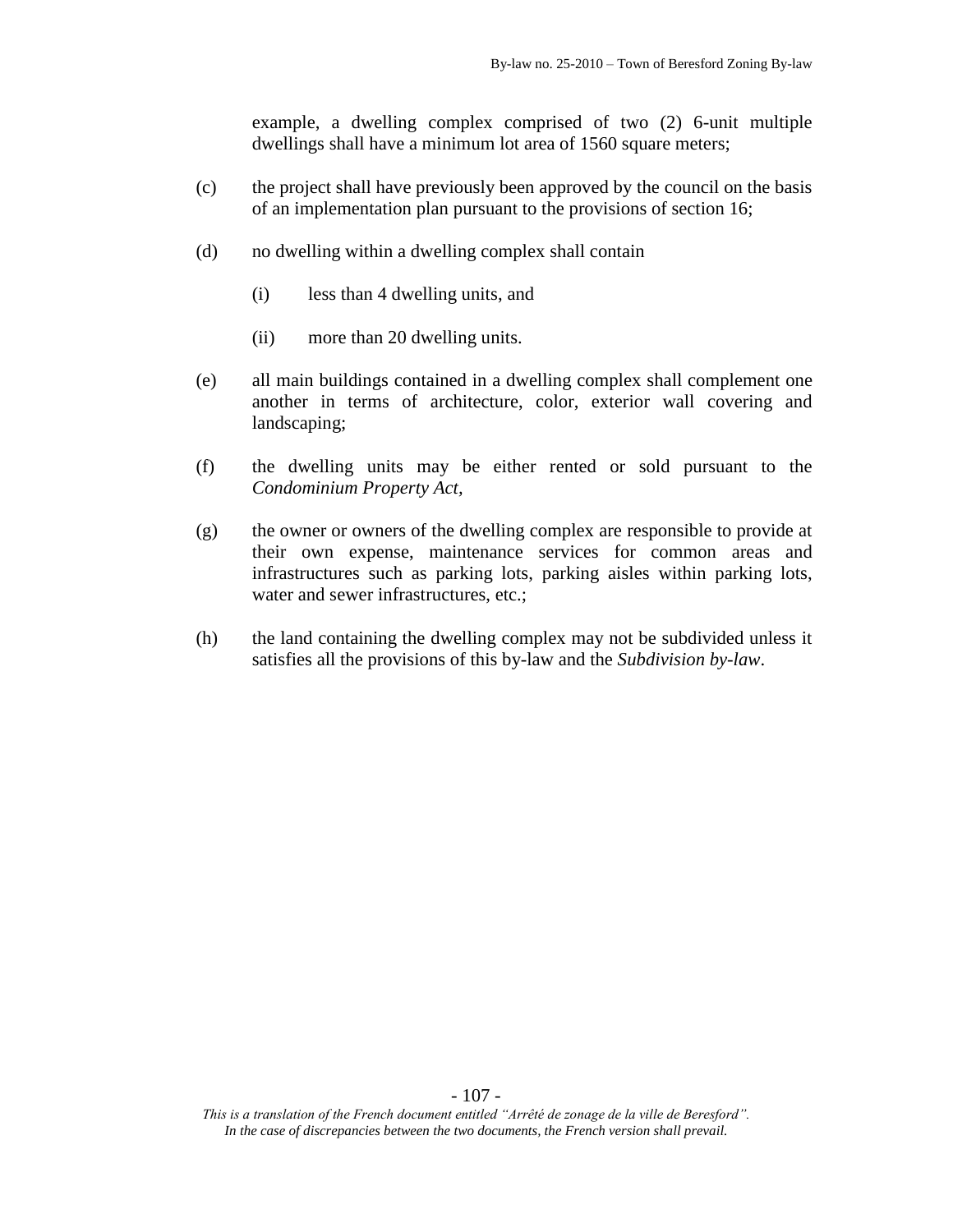# **Section 68: Type-1 Mobile-Home and Mini-Home Park Zones – PMM-1 Zones**

### 68.1 Permitted uses

- (1) No land, building or structure located in a PMM-1 zone may be developed and used for any purpose other than
	- (a) one (1) only of the following main uses:
		- (i) a mobile-home park,
		- (ii) a mini-home park,
		- (iii) a public park, or
		- (iv) a municipal infrastructure; and
	- (b) one (1) only of the following secondary uses:
		- (i) one (1) Class 2 home occupation for each site occupied by a mobile-home or a mini-home, or
		- (ii) one (1) Class 1 or Class 2 home business for each site occupied by a mobile-home or a mini-home;
	- (c) a maximum of two accessory buildings for the exclusive use of the owner of the mobile-home or mini-home park to store equipment required for the operation of the park; these accessory buildings shall conform to the provisions of section 68.4; and
	- (d) a maximum of one (1) accessory building on each site occupied by a mobile-home or mini-home; these accessory buildings shall conform to the provisions of section 68.5.

# 68.2 Setbacks

- (1) No main building or main structure may be erected, placed, relocated, structurally altered or replaced so that it is located in whole or in part, at a distance of less than
	- (a) 15 meters from a designated street line;
	- (b) 3 meters from the travelled portion of an interior street serving the park;

- 108 -

*This is a translation of the French document entitled "Arrêté de zonage de la ville de Beresford". In the case of discrepancies between the two documents, the French version shall prevail.*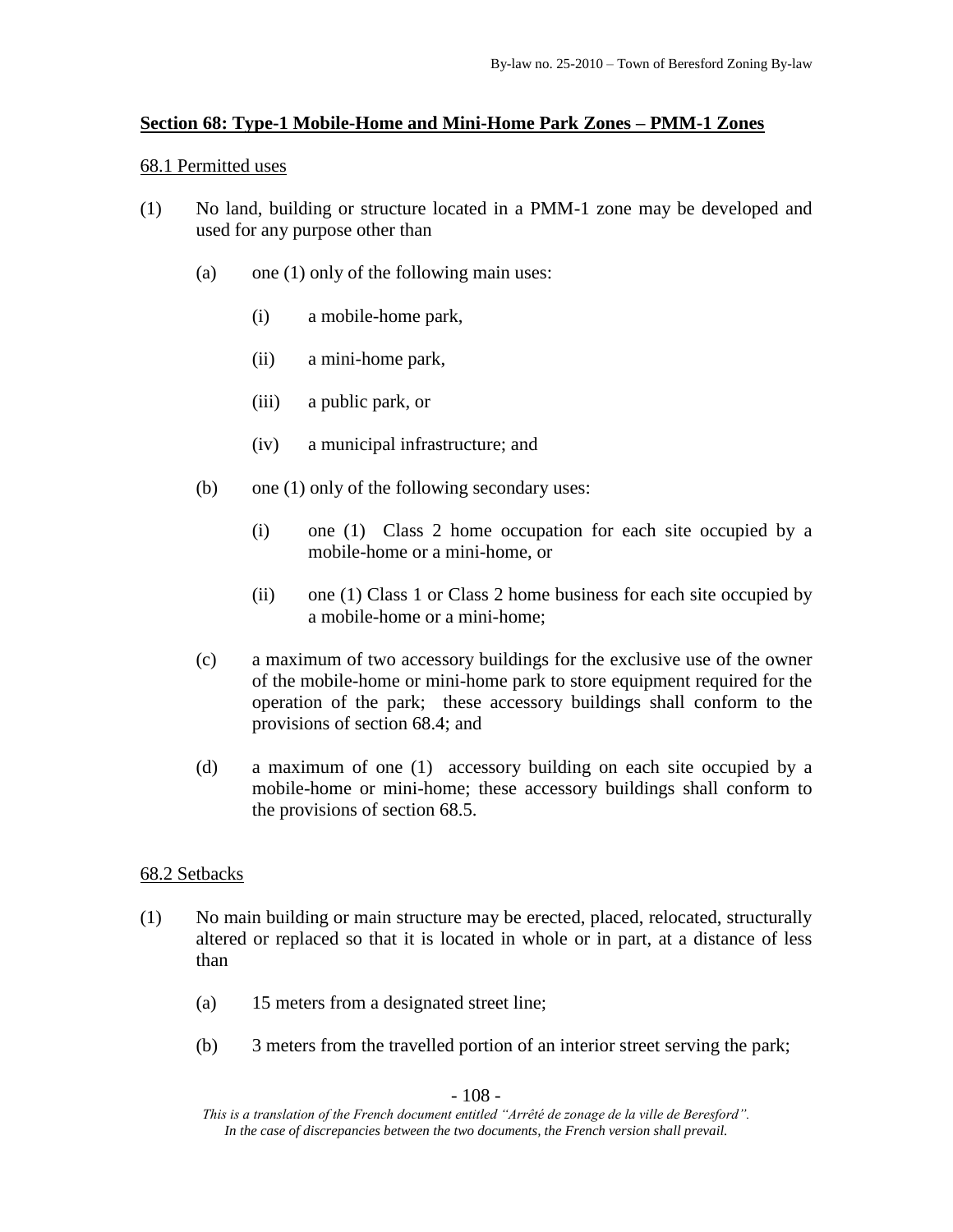- (c) 2 meters from the side lines of the site; and
- (d) 3 meters from the rear line of the site.

## 68.3 Height

(1) No main building or main structure shall exceed 5 meters in height.

## 68.4 Standards for accessory buildings and structures used for the operation of the park

- (1) No accessory building under this section shall:
	- (a) exceed one and a half  $(1 \frac{1}{2})$  storeys;
	- (b) have a height of more than 7 meters;
	- (c) have a garage door of more than 4 meters in height;
	- (d) have a gross surface occupancy area exceeding the lesser of the following two dimensions:
		- (i) 10 % of the area of the lot, or
		- (ii) 130 square meters.
	- (e) be erected, placed, relocated, structurally altered or replaced so as to be at a distance of less than;
		- (i) 15 meters from a street line,
		- (ii) 3 meters from the travelled portion of an interior street serving the park, and
		- (iii) 7.5 meters of rear or side lot lines of the park; and
	- (f) be used for
		- (i) human habitation,
		- (ii) agricultural uses, and
		- (iii) the keeping of animals other than pet animals.
- (2) No façade of an accessory building under this section shall have a horizontal dimension of more than 15 meters.

- 109 -

*This is a translation of the French document entitled "Arrêté de zonage de la ville de Beresford". In the case of discrepancies between the two documents, the French version shall prevail.*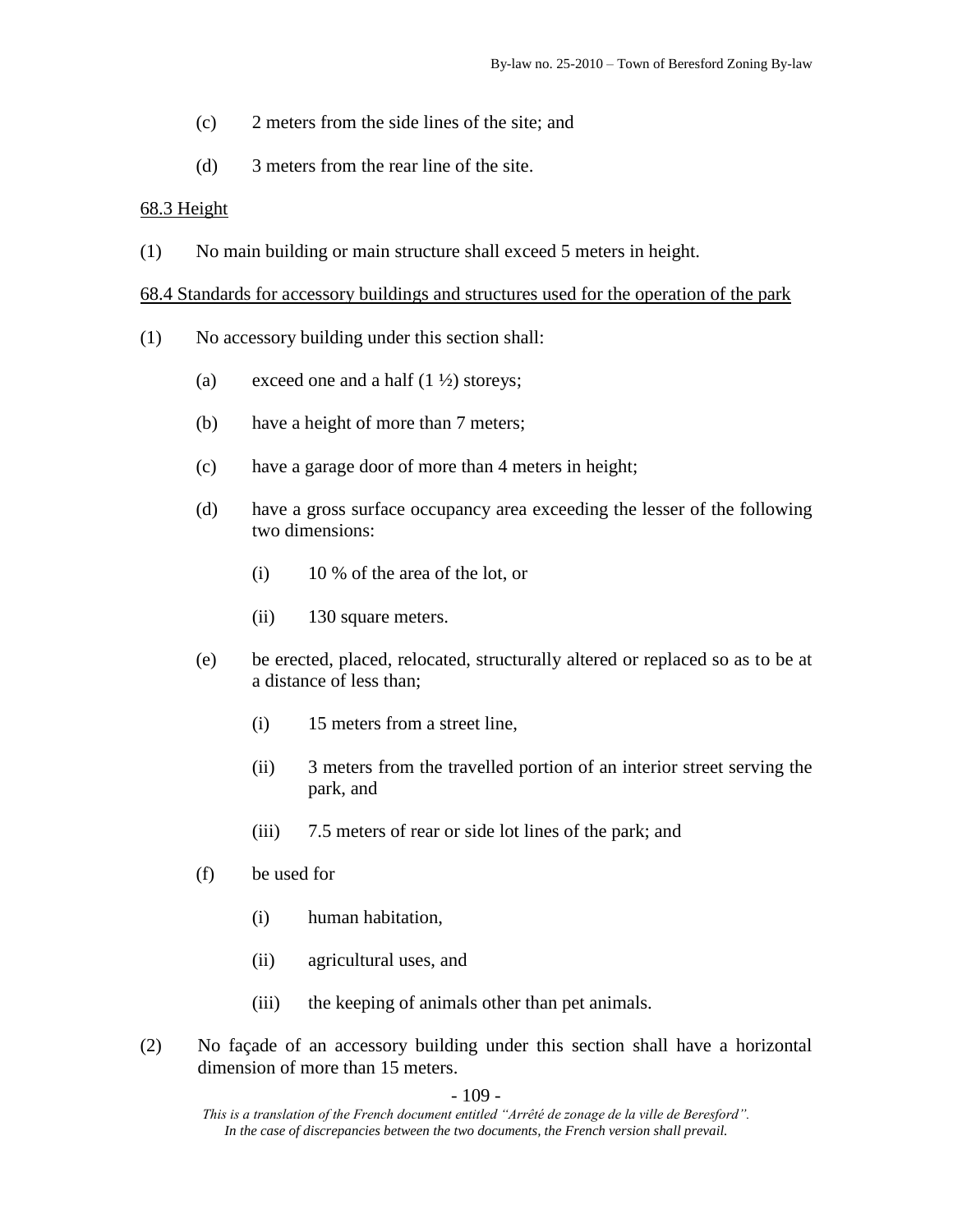- (3) With the exception of accessory structures subject to particular standards under the general provisions of sections 7 to 85, no accessory structure may
	- (a) have a total height of more than 8 meters; and
	- (b) have a gross surface occupancy area exceeding 1.5 square meters.
- (4) The combined gross surface occupancy area of all accessory buildings and accessory structures under this section may not exceed the lesser of the following two dimensions:
	- (a) 10 % of the area of the lot; or
	- (b) 130 square meters.
- 68.5 Standards for accessory buildings and accessory structures on a site occupied by a mobile-home or mini-home
- (1) Each site which is occupied by a mobile-home or a mini-home may be occupied by a maximum of one (1) accessory building on the condition that the accessory building
	- (a) is not located less than
		- (i) 11 meters from a designated street line,
		- (ii) 3 meter from the travelled portion of an interior street serving the park, and
		- (iii) 1 meter from the a rear or side lot line of the site; and
	- (b) does not
		- (i) have a gross surface occupancy area exceeding 37 square meters,
		- (ii) exceed one and a half  $(1 \frac{1}{2})$  storeys,
		- (iii) have a height of more than 6.5 meters, and
		- (iv) have a garage door of more than 3 meters in height; and
	- (c) is not used for
		- (i) human habitation,

#### $-110-$

*This is a translation of the French document entitled "Arrêté de zonage de la ville de Beresford". In the case of discrepancies between the two documents, the French version shall prevail.*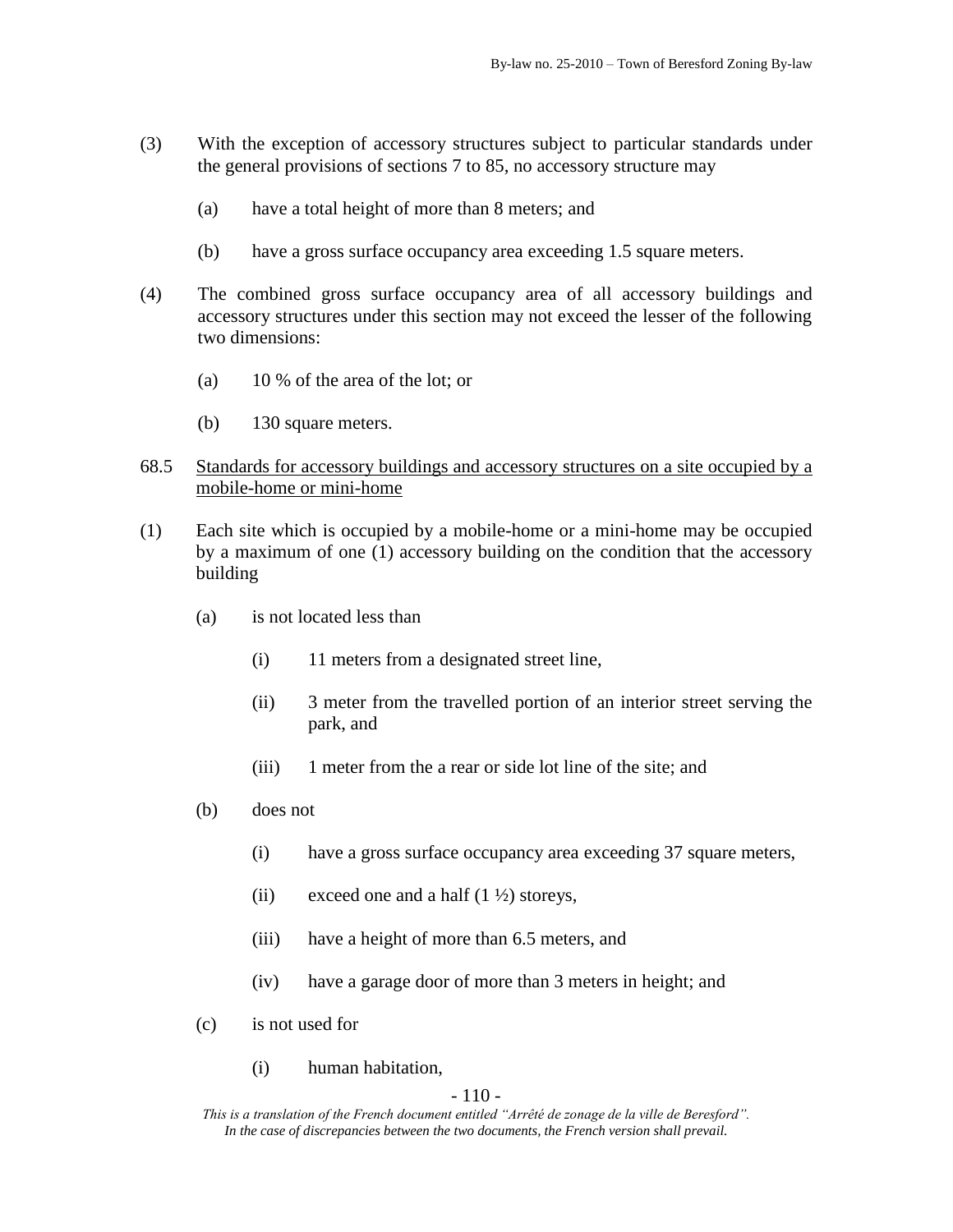- (ii) agricultural purposes, and
- (iii) the keeping of animals other than pet animals.
- (2) No accessory building under this section shall have a façade with a horizontal dimension of more than 6 meters.
- (3) A site occupied by a mobile-home or a mini-home may be occupied by an accessory structure on the condition that the said accessory structure, with the exception of those accessory structures that are subject to specific standards under the general provisions,
	- (a) have a height of less than 4 meters;
	- (b) have a gross surface occupancy area of less than 1.5 square meters.
- (4) An accessory building under this section shall be constructed of
	- (a) the same exterior wall covering as the main building; or
	- (b) an exterior wall covering of an equal or higher architectural quality than the exterior wall covering of the main building.
- (5) No accessory building under this section may have a width/depth or depth/width ratio of more than 2.75.

- (1) The combined surface area occupied by all main, secondary and accessory buildings and structures on a lot shall not exceed 40% of the total area of the lot on which they are located.
- (2) Outdoor swimming pools, platforms, patios, terraces, decks and greenhouses constitute open spaces and shall not be considered for the purpose of determining lot occupancy.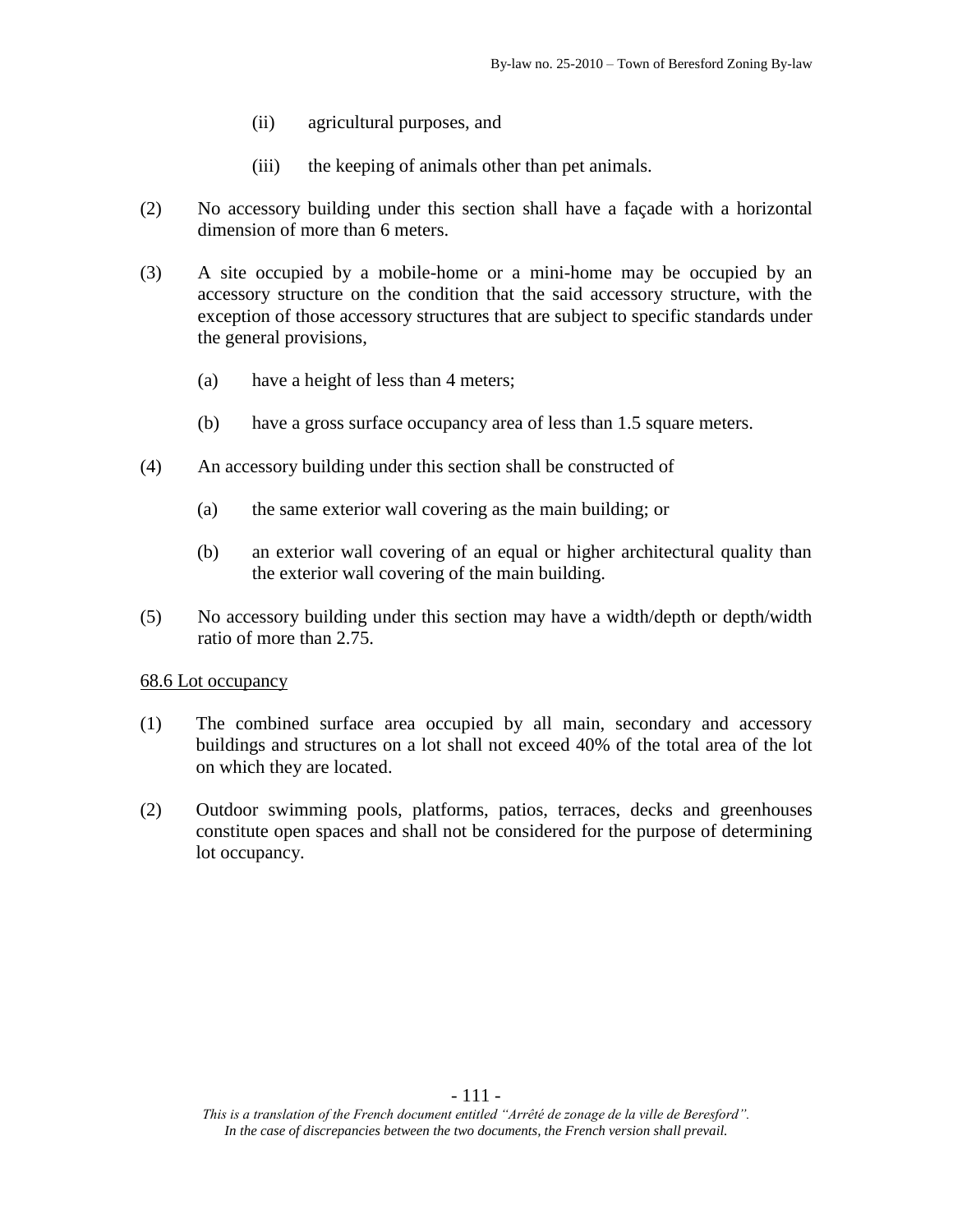# **Section 69: Type-1 Coastal Zones – CL-1 Zones**

## 69.1 Permitted uses

- (1) No land, building or structure located in a CL-1 zone may be developed and used for any purpose other than
	- (a) one (1) only of the following main uses:
		- (i) a cottage containing a maximum of one (1) dwelling unit,
		- (ii) a mobile-home,
		- (iii) a mini-home,
		- (iv) a maximum of two recreational vehicles sites,
		- (v) a public park, or
		- (iv) a municipal infrastructure;
	- (b) one (1) only of the following secondary uses:
		- (i) one (1) recreational vehicle site *only if* the main use is a cottage, a mobile-home or a mini-home;
	- (c) a maximum of two accessory buildings.

# 69.2 Setbacks

- (1) No main building or main structure may be erected, placed, relocated, structurally altered or replaced so that it is located in whole or in part, at a distance of less than:
	- (a) 6 meters from a street line;
	- (b) 6 meters from the travelled portion of a designated street;
	- (c) 1.5 meters from all side lot lines;
	- (d) 7.5 meters from the rear lot line;
	- (e) notwithstanding paragraph 7 (1) (a), less than 10 meters from the ordinary high water mark of a river, watercourse, body of water or wetland; and

- 112 -

*This is a translation of the French document entitled "Arrêté de zonage de la ville de Beresford". In the case of discrepancies between the two documents, the French version shall prevail.*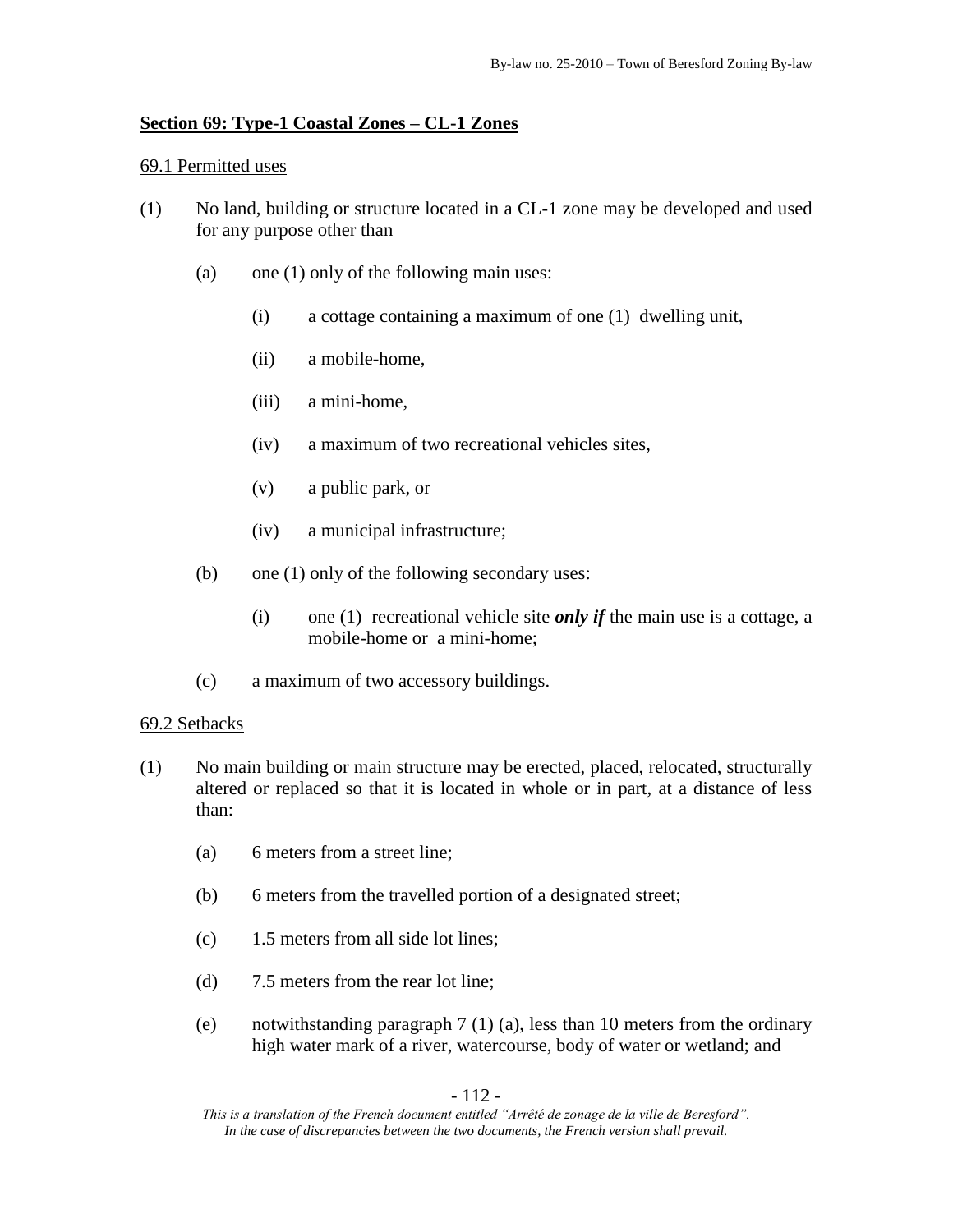(f) notwithstanding paragraph 7 (1) (b), less than 10 meters from the ordinary high tide mark of Nepisiguit Bay.

## 69.3 Height

- (1) No main building or main structure may exceed 10 meters in height.
- 69.4 Standards for accessory buildings and structures
- (1) No accessory building shall:
	- (a) exceed one and a half  $(1 \frac{1}{2})$  storeys;
	- (b) have a height of more than 6.5 meters;
	- (c) have a garage door of more than 3 meters in height;
	- (d) have a gross surface occupancy area exceeding the lesser of the following two dimensions:
		- (i) 10 % of the area of the lot, or
		- (ii) 83 square meters;
	- (e) be erected, placed, relocated, structurally altered or replaced so as to be
		- (i) less than 3 meters from a lane or right-of-way,
		- (ii) less than 6 meters from a designated street line,
		- (iii) less than 1 meter from a rear or side lot line,
		- (iv) notwithstanding paragraph 7 (2) (a), less than 5 meters from the ordinary high water mark of a river, watercourse, body of water or wetland, and
		- (v) notwithstanding paragraph 7 (2) (b), less than 7.5 meters from the ordinary high tide mark of Nepisiguit Bay; and
		- (f) be used for
			- (i) human habitation,
			- (ii) agricultural purposes, and

*This is a translation of the French document entitled "Arrêté de zonage de la ville de Beresford". In the case of discrepancies between the two documents, the French version shall prevail.*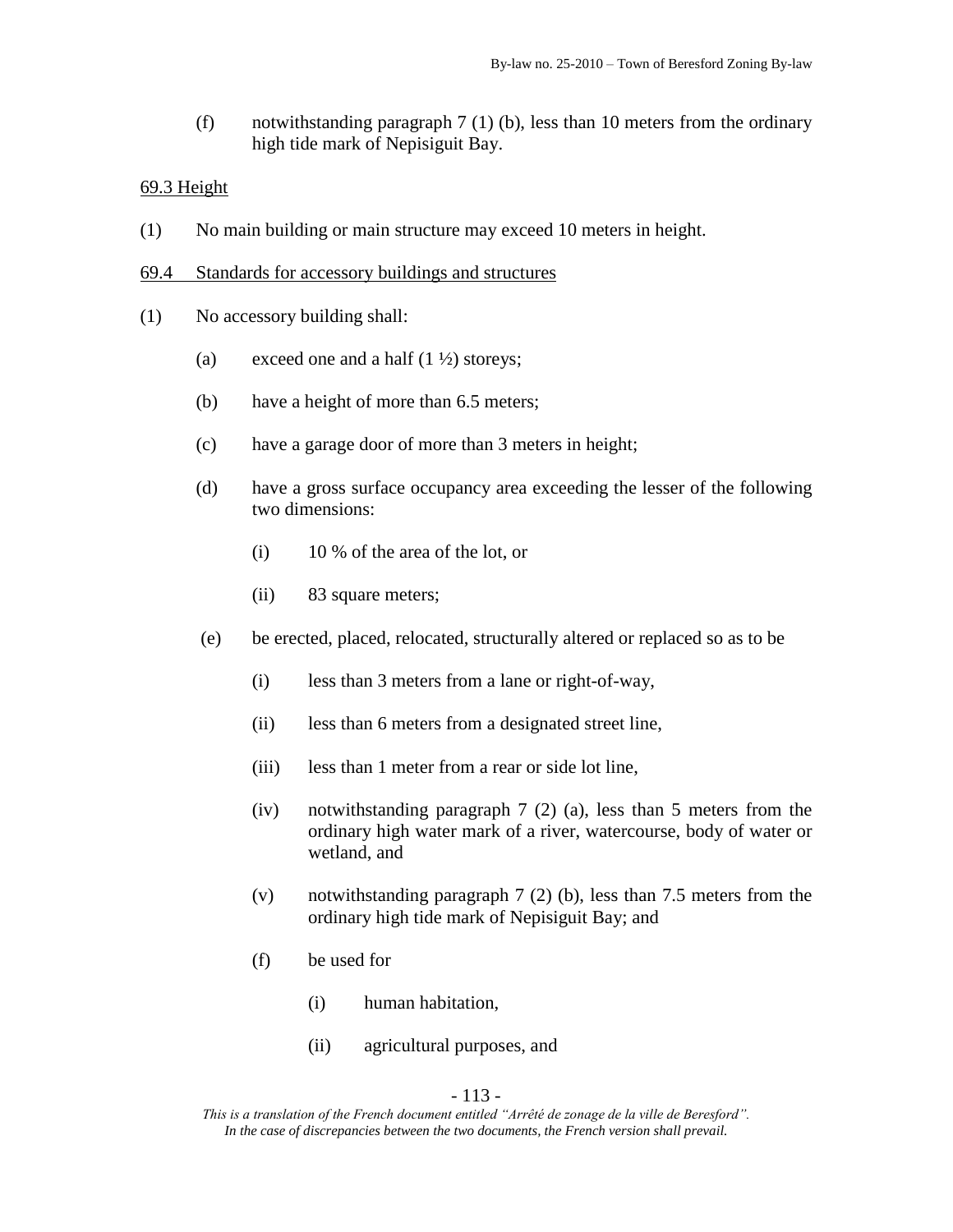- (iii) the keeping of animals other than pet animals.
- (2) No accessory building façade shall have a horizontal dimension of more than 9.1 meters.
- (3) With the exception of accessory structures subject to particular standards under the general provisions of sections 7 to 85, no accessory structure may:
	- (a) have a total height of more than 8 meters; and
	- (b) have a gross surface occupancy area exceeding 1.5 square meters.
- (4) The combined gross surface occupancy area of all accessory buildings and accessory structures on a lot may not exceed the lesser of the following two dimensions:
	- (a) 10 % of the area of the lot; or
	- (b) 83 square meters.
- (5) An accessory building shall be constructed of
	- (a) the same exterior wall covering as the main building; or
	- (b) an exterior wall covering of an equal or higher architectural quality than the exterior wall covering of the main building.
- (6) No accessory building may have a width/depth or depth/width ratio of more than 2.75.

- (1) The combined gross surface area occupied by all main, secondary and accessory buildings and structures on a lot shall not exceed 40% of the total area of the lot on which they are located.
- (2) Outdoor swimming pools, platforms, patios, terraces, decks and greenhouses constitute open spaces and shall not be considered for the purpose of determining lot occupancy.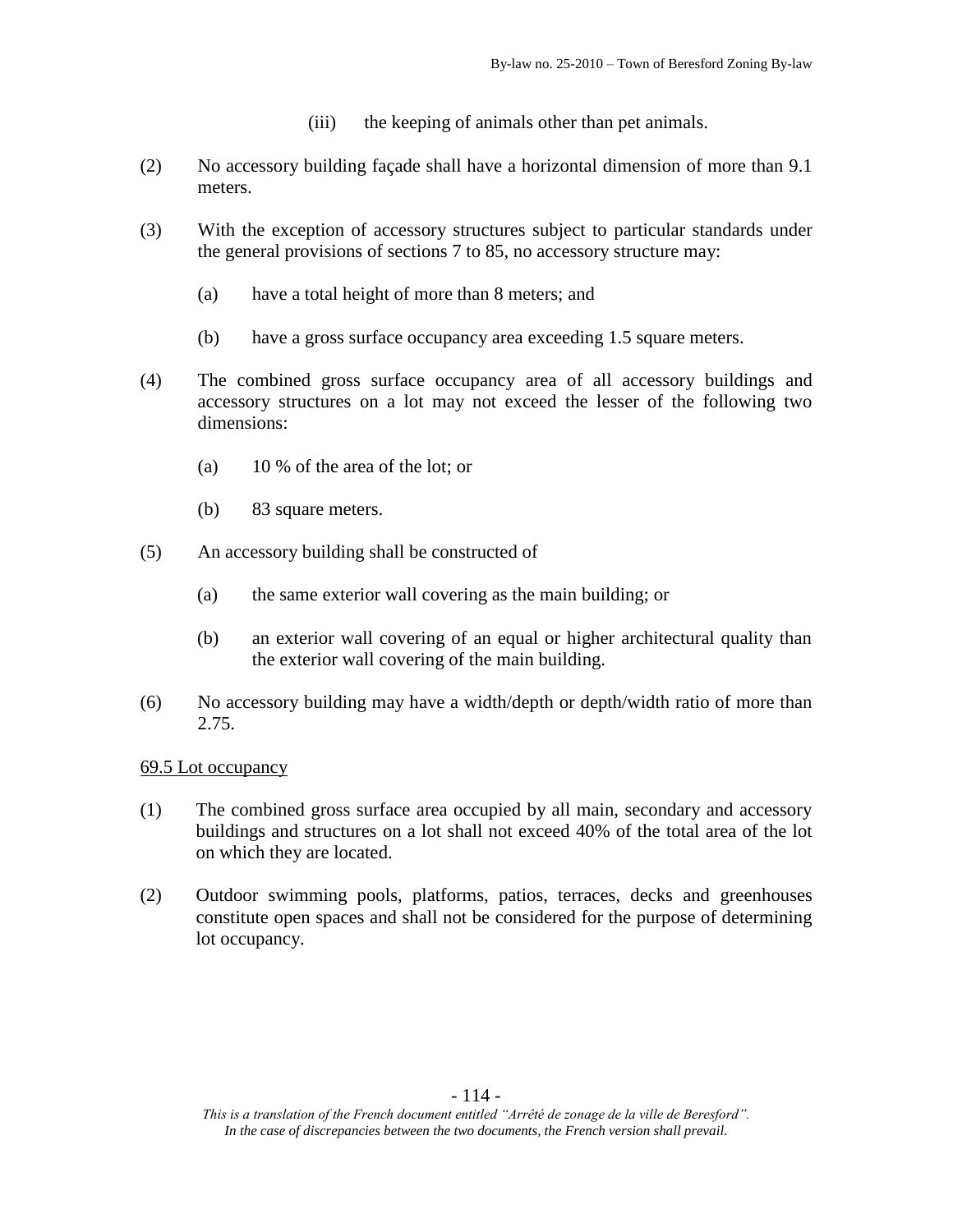### **Section 70: Type-1 Mixed Zones – MX-1 Zones**

#### 70.1 Permitted uses

- (1) No land, building or structure located in a MX-1 zone may be developed and used for any purpose other than
	- (a) one (1) only of the following main uses:
		- (i) a single-unit dwelling,
		- (ii) a two-unit dwelling,
		- (iii) a multiple-unit dwelling containing a maximum of 4 units,
		- (iv) a provincially licensed residential community placement facility for a maximum of 6 residents,
		- (v) a public park or playground,
		- (vi) a municipal infrastructure;
		- (vii) a kindergarten, a daycare facility and/or an after-school day-care facility,
		- (viii) a restaurant,
		- (ix) a garden centre,
		- (x) an office, an office building or a medical clinic,
		- (xi) an automobile, recreational vehicle, pleasure boat, mini-home and/or prefabricated modular home dealership,
		- (xii) a funeral home with or without a crematorium, or
		- (xiii) a goods and service retail outlet having a maximum floor area of 200 square meters and which does not entail outside storage of raw materials, semi-finished materials and finished materials with the exception of an outdoor display mentioned in subsection 18 (7);
	- (b) one (1) only of the following secondary uses:

*This is a translation of the French document entitled "Arrêté de zonage de la ville de Beresford". In the case of discrepancies between the two documents, the French version shall prevail.*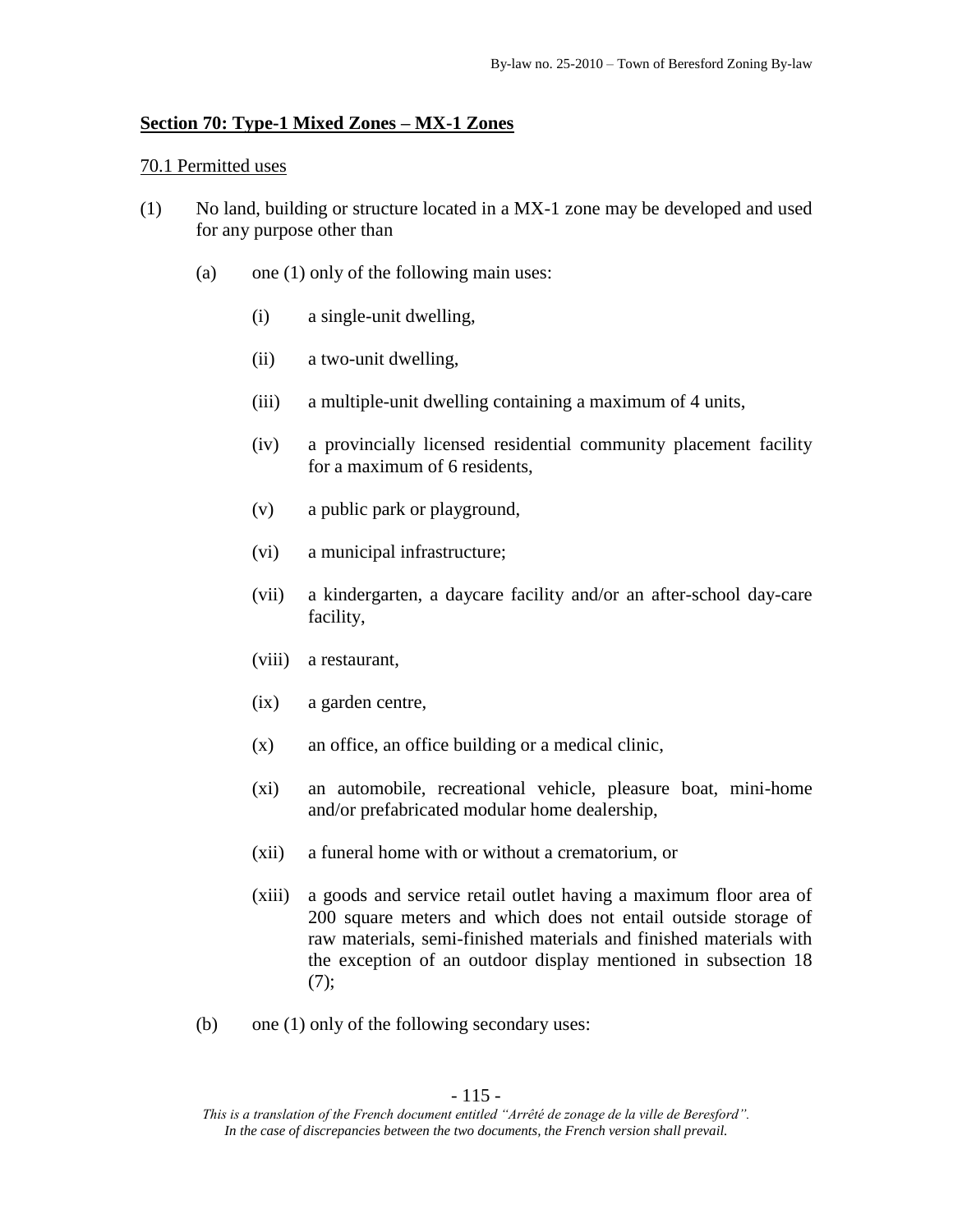- (i) one (1) Class 1, 2, 3 or 4 home occupation *only if* the main use is a single-unit dwelling,
- (ii) one (1) Class 1, 2 or 3 home business *only if* the main use is a single-unit dwelling,
- (iii) one (1) Class 2 home occupation per dwelling unit *only if* the main use is a two-unit or multiple-unit dwelling,
- (iv) one (1) single-unit dwelling occupied by the operator of the facility *only if* the main use is a residential community placement facility, a kindergarten, a daycare facility or after-school daycare facility, a funeral home or a bed and breakfast, or
- (v) a maximum of 4 dwelling units *only if* the ground floor is occupied by a commercial establishment permitted under paragraph (a); and
- (c) a maximum of two accessory buildings.

# 70.2 Setbacks

- (1) No main building or main structure may be erected, placed, relocated, structurally altered or replaced so that it is located in whole or in part, at a distance of less than:
	- (a) 10.5 meters from a collector or sub-collector street line,
	- (b) 7.5 meters from a local street line,
	- (c) 1.5 meters from one side lot line and 3 meters from the other, and
	- (d) 7.5 meters from a rear lot line.

# 70.3 Height

(1) No main building or main structure may exceed 11 meters in height.

# 70.4 Standards for accessory buildings and structures

- (1) No accessory building shall:
	- (a) exceed one and a half  $(1 \frac{1}{2})$  storeys;
	- (b) have a height of more than 7 meters;

## - 116 -

*This is a translation of the French document entitled "Arrêté de zonage de la ville de Beresford". In the case of discrepancies between the two documents, the French version shall prevail.*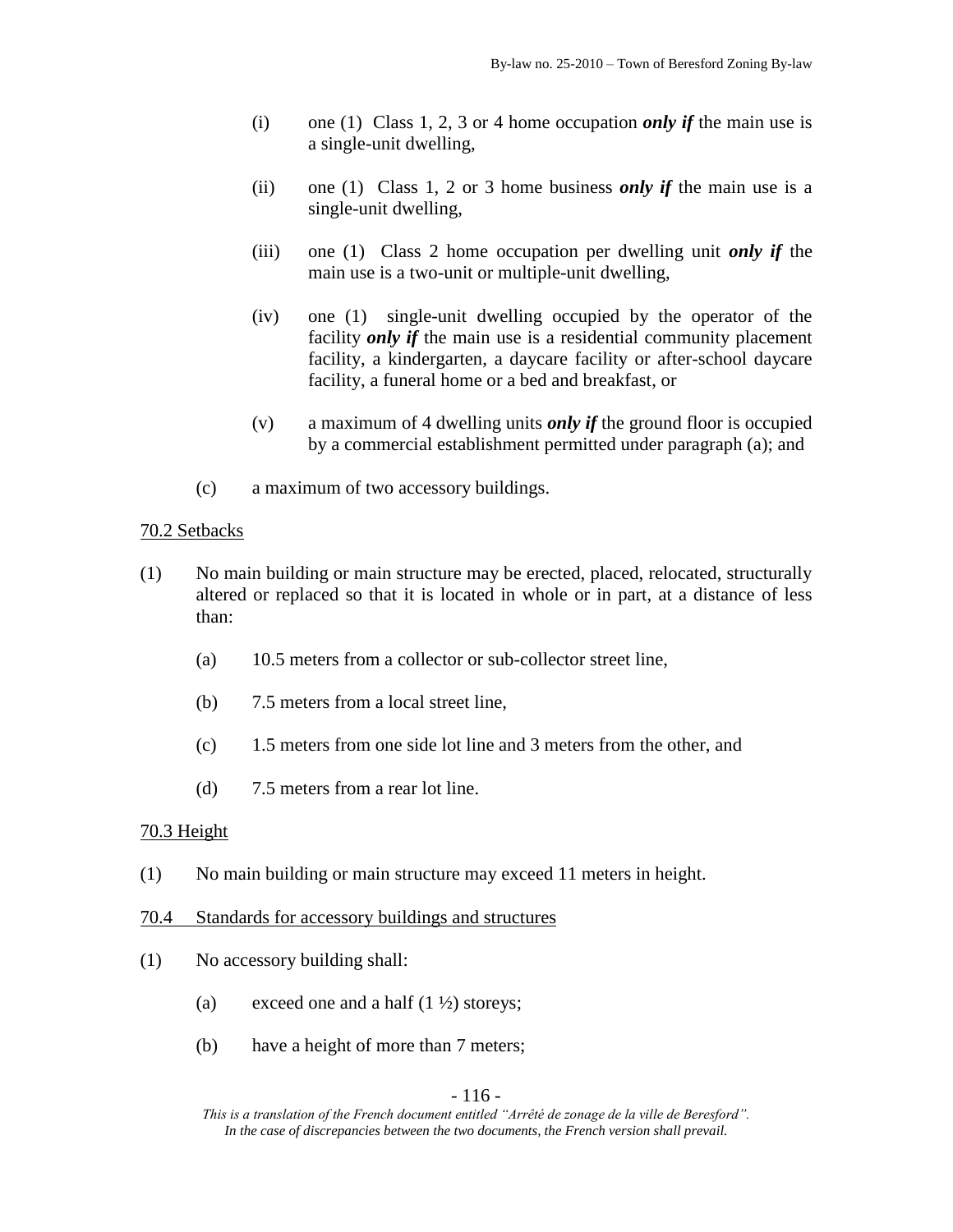- (c) have a garage door of more than 4 meters in height;
- (d) have a gross surface occupancy area exceeding the lesser of the following two dimensions:
	- (i) 10 % of the area of the lot, or
	- (ii) 120 square meters.
- (e) be erected, placed, relocated, structurally altered or replaced so that it is
	- (i) in the front yard of a main building or main structure which is located less than 15 meters from a street line,
	- (ii) less than 15 meters from a street line if the main building or structure is located more than 15 meters from that street line,
	- (iii) less than 1 meter from a rear or side lot line, and
	- (iv) less than 6 meters from the street line of a secondary street; and
- (f) be used for
	- (i) human habitation,
	- (ii) agricultural purposes, and
	- (iii) the keeping of animals other than pet animals.
- (2) No accessory building façade shall have a horizontal dimension of more than 12 meters.
- (3) With the exception of accessory structures subject to particular standards under the general provisions of sections 7 to 85, no accessory structure may
	- (a) have a total height of more than 8 meters; and
	- (b) have a gross surface occupancy area exceeding 1.5 square meters.
- (4) The combined gross surface occupancy area of all accessory buildings and structures on a lot may not exceed the lesser of the following two dimensions:
	- (a) 10 % of the area of the lot; or
	- (b) 120 square meters.

#### - 117 -

*This is a translation of the French document entitled "Arrêté de zonage de la ville de Beresford". In the case of discrepancies between the two documents, the French version shall prevail.*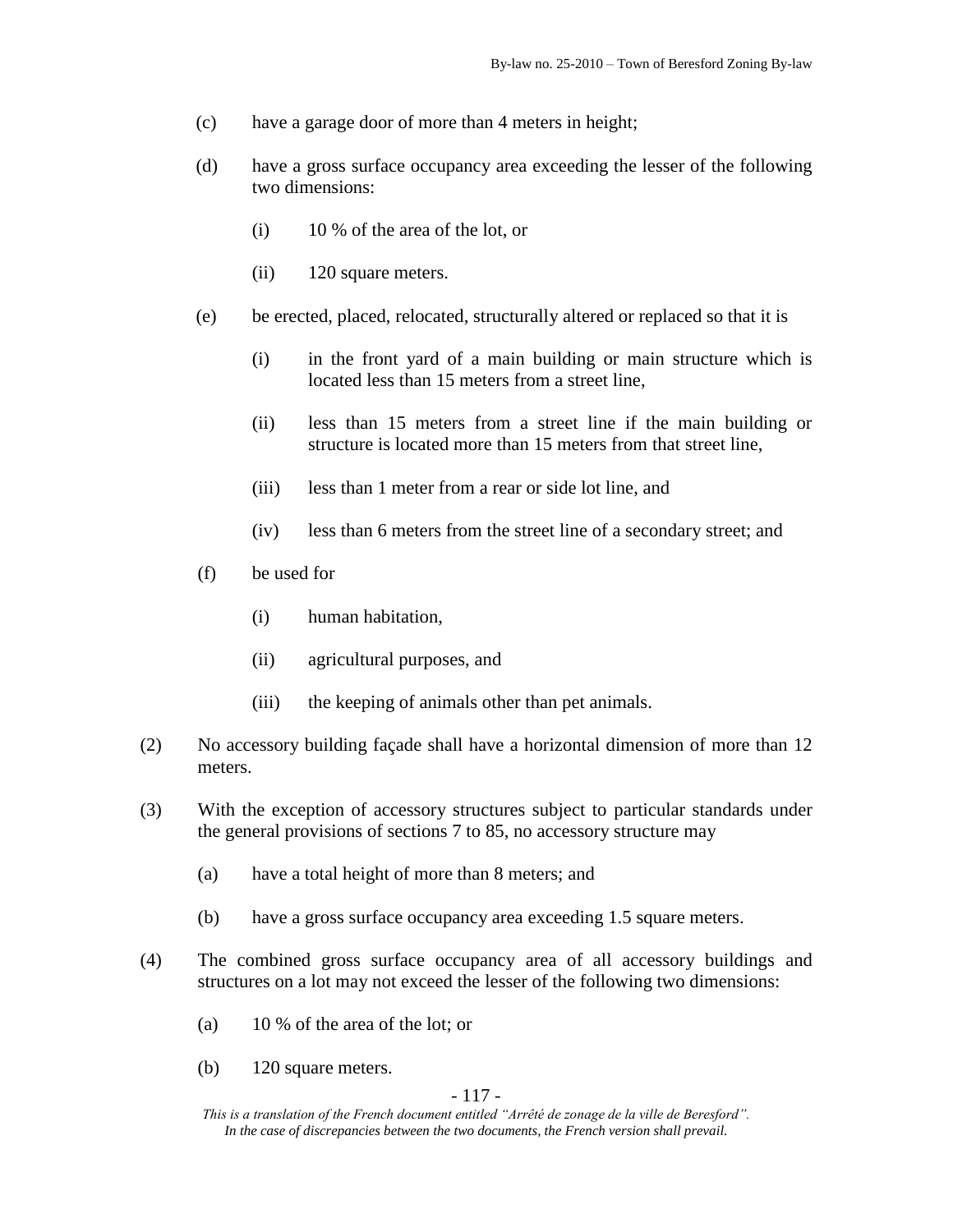- (5) An accessory building shall be constructed of
	- (a) the same exterior wall covering as the main building; or
	- (b) an exterior wall covering of an equal or higher architectural quality than the exterior wall covering of the main building.

- (1) The combined surface area occupied by all main, secondary and accessory buildings and structures on a lot shall not exceed 40% of the total area of the lot on which they are located.
- (2) Outdoor swimming pools, platforms, patios, terraces, decks and greenhouses constitute open spaces and shall not be considered for the purpose of determining lot occupancy.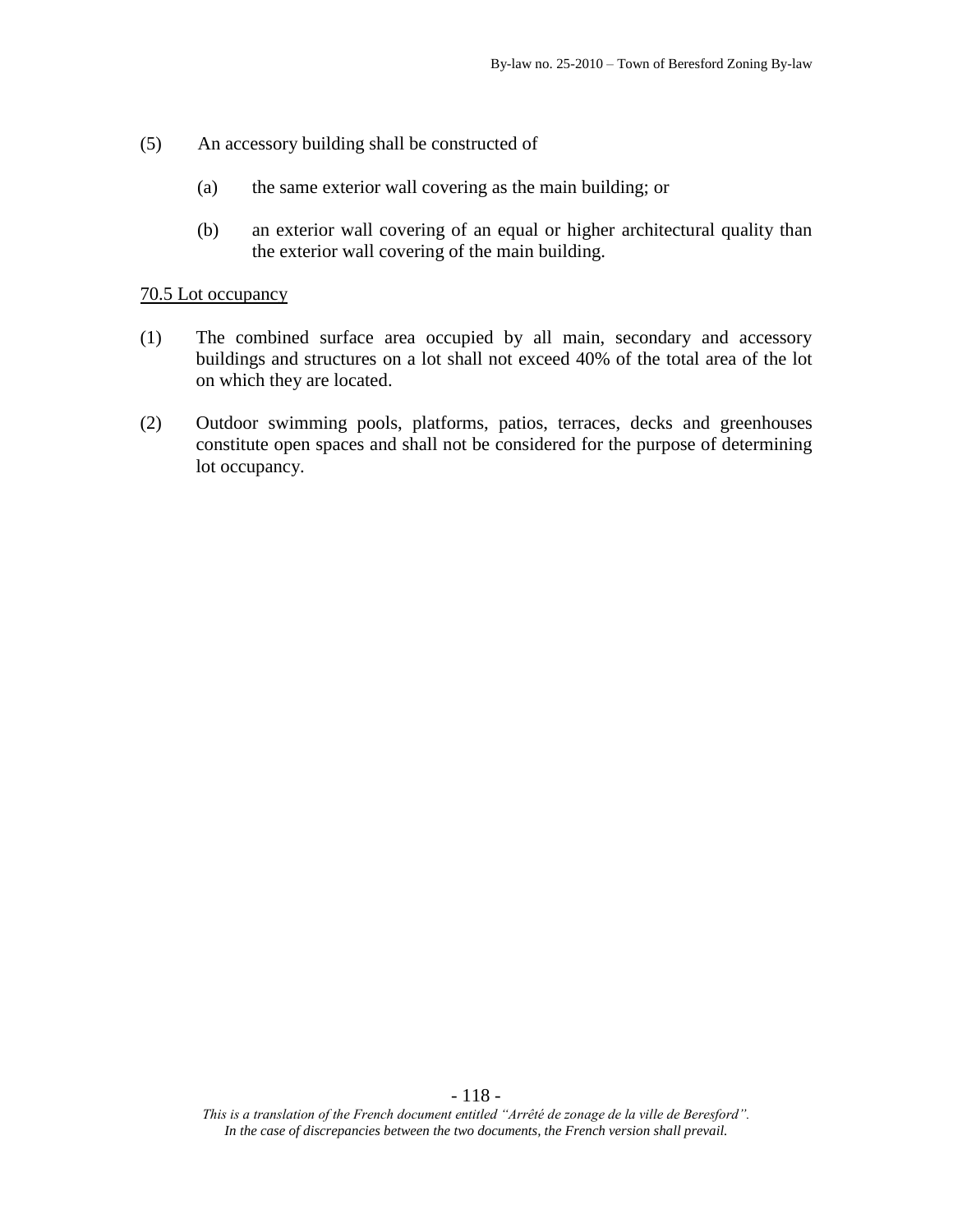#### **Section 71: Type-1 Central Commercial Zones – CC-1 Zones**

#### 71.1 Permitted uses

- (1) No land, building or structure located in a CC-1 zone may be developed and used for any purpose other than
	- (a) one (1) only of the following main uses:
		- (i) a single-unit dwelling,
		- (ii) a two-unit dwelling,
		- (iii) a multiple-unit dwelling containing a maximum of 20 units,
		- (iv) a nursing home,
		- (v) a provincially licensed residential community placement facility,
		- (vi) a public park or playground,
		- (vii) a municipal infrastructure;
		- (viii) a kindergarten, a daycare facility and/or an after-school day-care facility,
		- (ix) a restaurant,
		- (x) a garden centre,
		- (xi) an office, an office building or a medical clinic,
		- (xii) an automobile, recreational vehicle, pleasure boat, mini-home and/or prefabricated modular home dealership,
		- (xiii) a funeral home with or without a crematorium,
		- (xiv) a commercial garage, gas station or car wash,
		- (xv) a bar, beverage room or tavern,
		- (xvi) a bowling alley, movie theater, theater and/or playhouse,
		- (xvii) hotel, motel, inn or bed and breakfast,

#### - 119 -

*This is a translation of the French document entitled "Arrêté de zonage de la ville de Beresford". In the case of discrepancies between the two documents, the French version shall prevail.*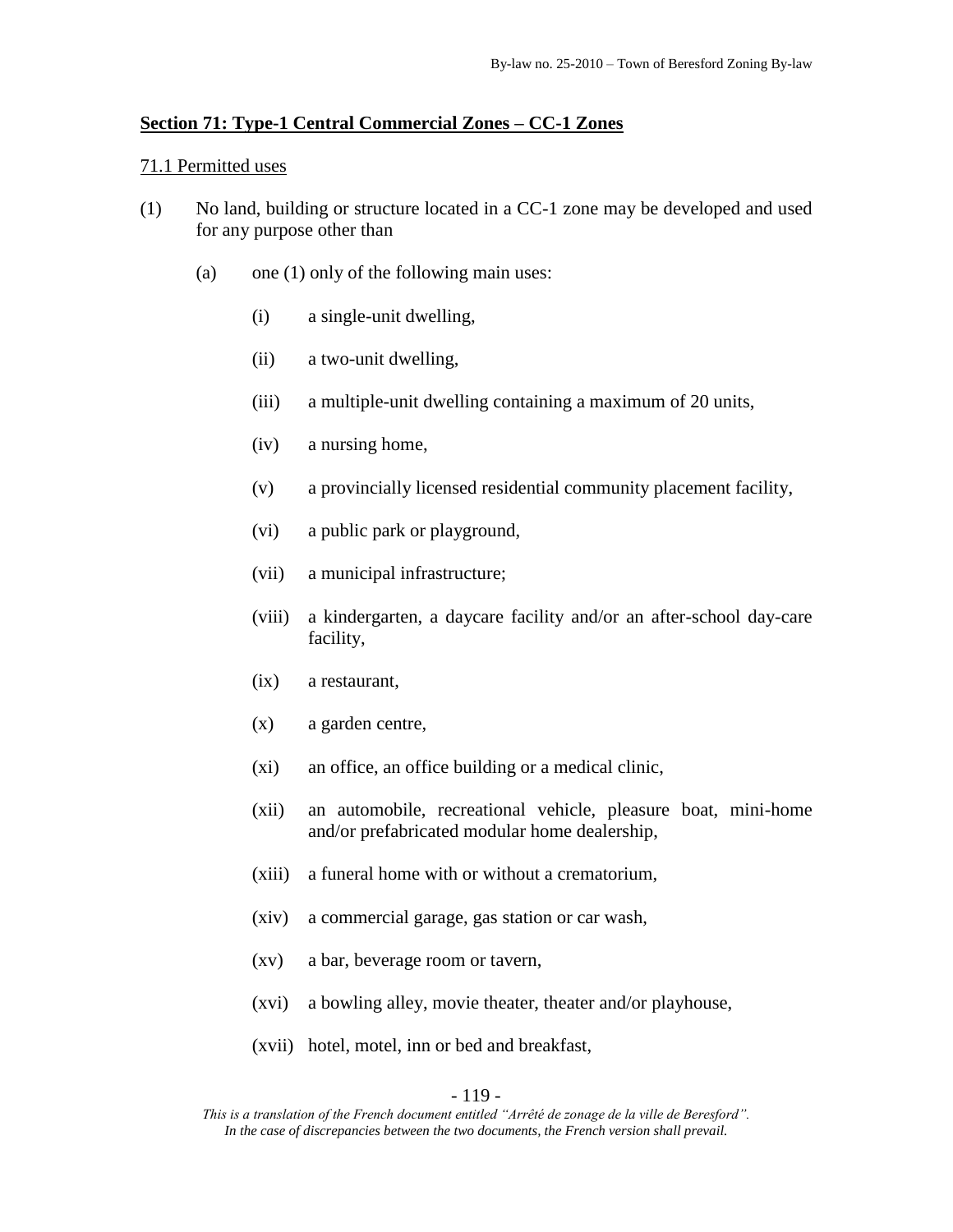(xviii) a convention center,

- (xix) a public institution offering services and activities relating to education, health, social services, culture, religious cult, leisure activities, sports or public administration,
- (xx) shopping center or commercial complex grouping permitted uses mentioned in sub-paragraphs (viii),  $(ix)$ ,  $(x)$ ,  $(xi)$ ,  $(xv)$ ,  $(xvi)$ ,  $(xvii)$ ,  $(xviii)$ ,  $(xix)$ ,  $(xxi)$ ,  $(xxii)$  and  $(xxiii)$ ,
- (xxi) a taxi stand or bus terminal,
- (xxii) a community market, or
- (xiii) a goods and services retail outlet whose outside storage conforms to the provisions of section 18;
- (b) one (1) only of the following secondary uses;
	- (i) one (1) Class 1, 2, 3 or 4 home occupation *only if* the main use is a single-unit dwelling,
	- (ii) one (1) Class 1, 2 or 3 home business *only if* the main use is a single-unit dwelling,
	- (iii) one (1) Class 2 home occupation per dwelling unit *only if* the main use is a two-unit dwelling, a multiple-unit dwelling, or a dwelling unit referred to in sub-paragraph (v),
	- (iv) one (1) single-unit dwelling occupied by the operator of the facility *only if* the main use is a residential community placement facility, a kindergarten, a daycare facility or after-school daycare facility, a funeral home or a bed and breakfast, or
	- (v) a maximum of 20 dwelling units *only if* the ground floor is totally occupied by a commercial establishment mentioned in subparagraphs (a) (viii),  $(ix)$ ,  $(xi)$ ,  $(xii)$ ,  $(xv)$  or  $(xxiii)$ ; and
- (c) a maximum of three accessory buildings.

### 71.2 Setbacks

(1) No main building or main structure may be erected, placed, relocated, structurally altered or replaced so that they are located in whole or in part, at a distance of less than:

*This is a translation of the French document entitled "Arrêté de zonage de la ville de Beresford". In the case of discrepancies between the two documents, the French version shall prevail.*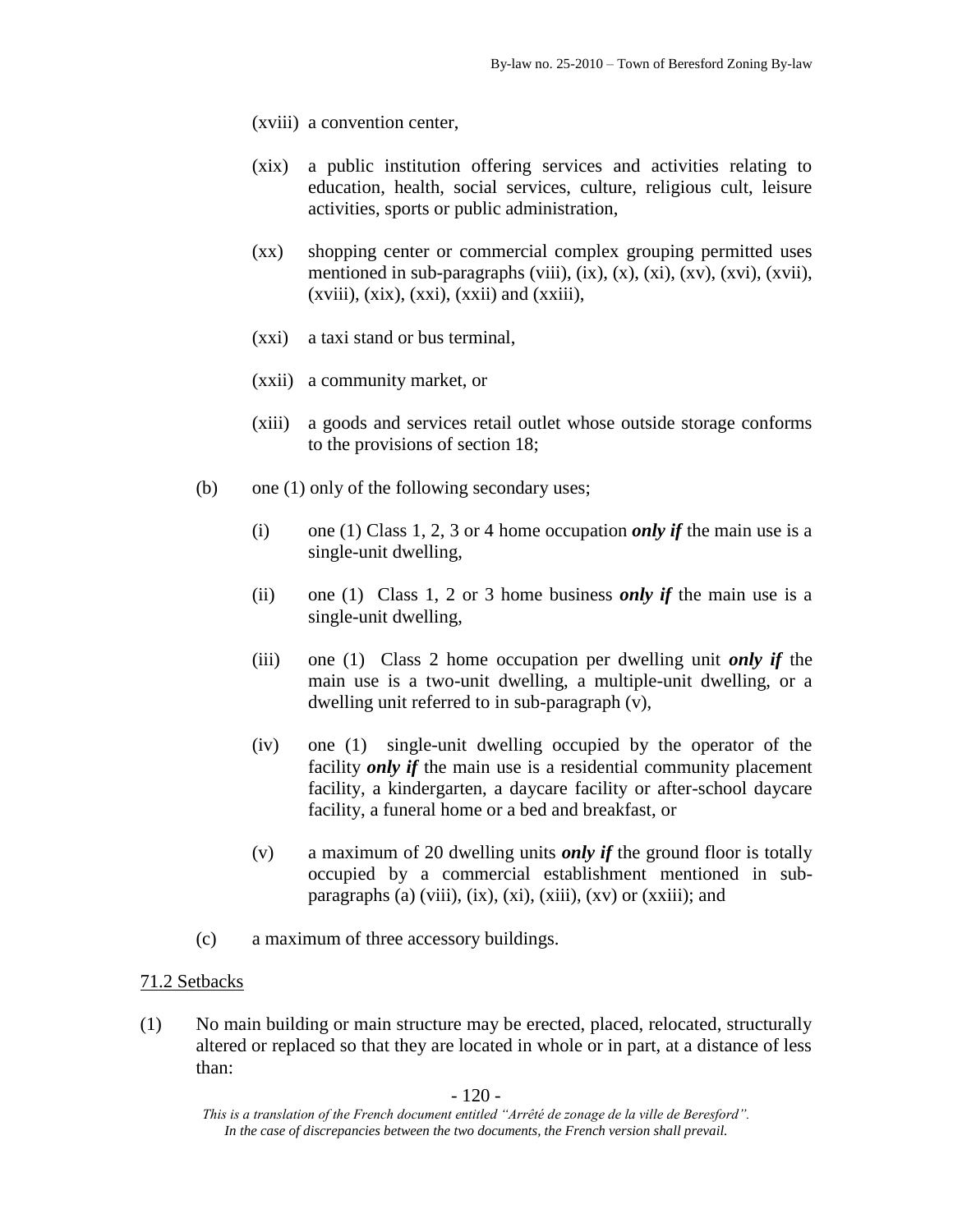- (a) 10.5 meters from a collector or sub-collector street line;
- (b) 7.5 meters from a local street line;
- (c) 1.5 meters from one side lot line and 3 meters from the other; or
- (d) 7.5 meters from a rear lot line.

#### 71.3 Height

- (1) No main building or main structure may exceed 13 meters in height.
- 71.4 Standards for accessory buildings and structures
- (1) No accessory building shall
	- (a) exceed one and a half  $(1 \frac{1}{2})$  storeys;
	- (b) have a height of more than 7 meters;
	- (c) have a garage door of more than 4 meters in height;
	- (d) have a gross surface occupancy area exceeding 20 % of the area of the lot;
	- (e) be erected, placed, relocated, structurally altered or replaced so that it is less than:
		- (i) 10.5 meters from collector or sub-collector street line,
		- (ii) 7.5 meters from a local street line,
		- (iii) 1 meter from a rear or side lot line, and
		- (iv) 6 meters from a secondary street line; and
	- (f) be used for
		- (i) human habitation,
		- (ii) agricultural purposes, and
		- (iii) the keeping of animals other than pet animals.

*This is a translation of the French document entitled "Arrêté de zonage de la ville de Beresford". In the case of discrepancies between the two documents, the French version shall prevail.*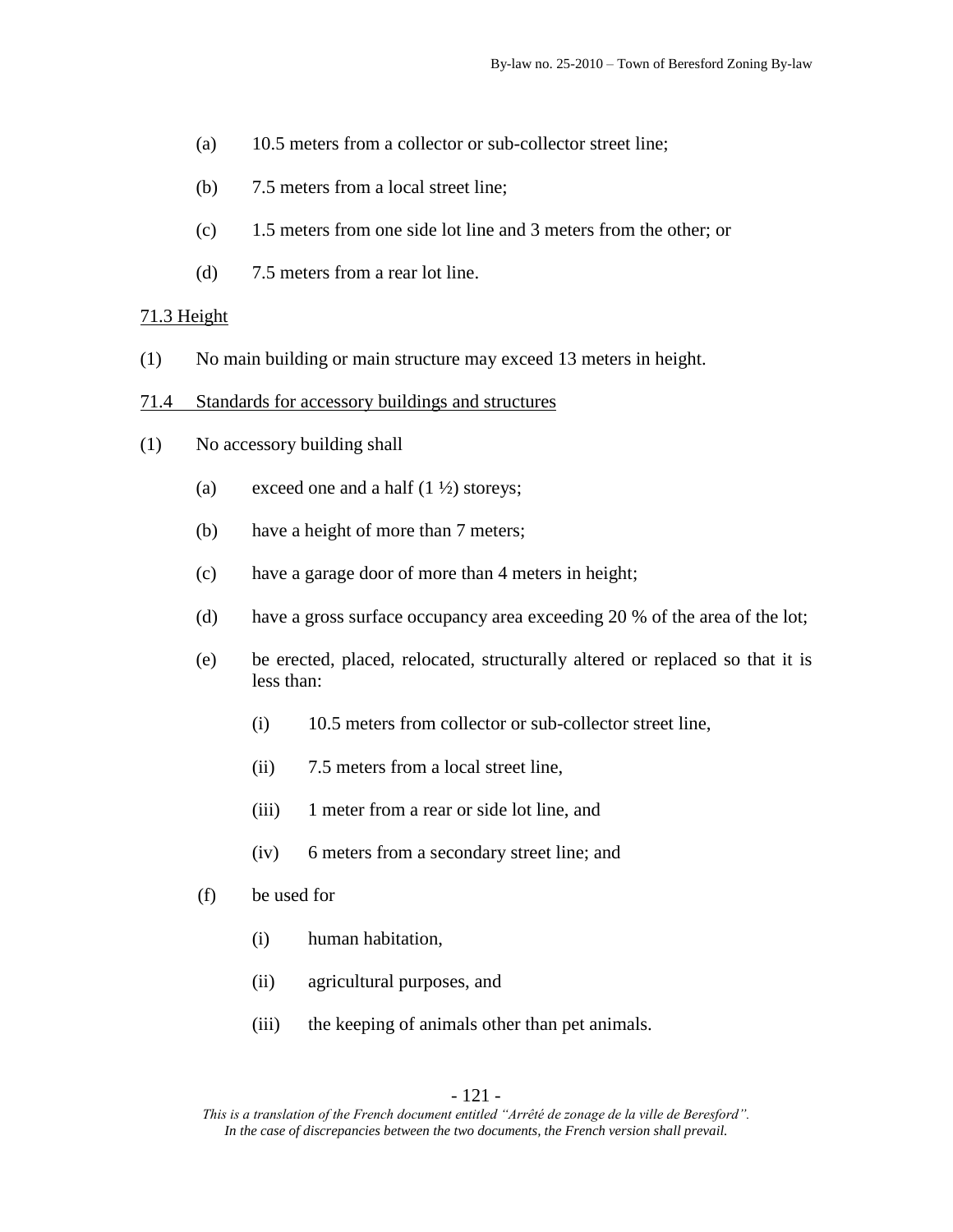- (2) No accessory building façade shall have a horizontal dimension of more than 15 meters.
- (3) With the exception of accessory structures subject to particular standards under the general provisions of sections 7 to 85, no accessory structure may
	- (a) have a total height of more than 8 meters; or
	- (b) have a gross surface occupancy area exceeding 1.5 square meters.
- (4) The combined gross surface occupancy area of all accessory buildings and accessory structures on a lot may not exceed 10 % of the area of the lot.
- (5) An accessory building shall be constructed of
	- (a) the same exterior wall covering as the main building; or
	- (b) an exterior wall covering of an equal or higher architectural quality than the exterior wall covering of the main building.

- (1) The combined surface area occupied by all main, secondary and accessory buildings and structures on a lot shall not exceed 40% of the total area of the lot on which they are located.
- (2) Outdoor swimming pools, platforms, patios, terraces, decks and greenhouses constitute open spaces and shall not be considered for the purpose of determining lot occupancy.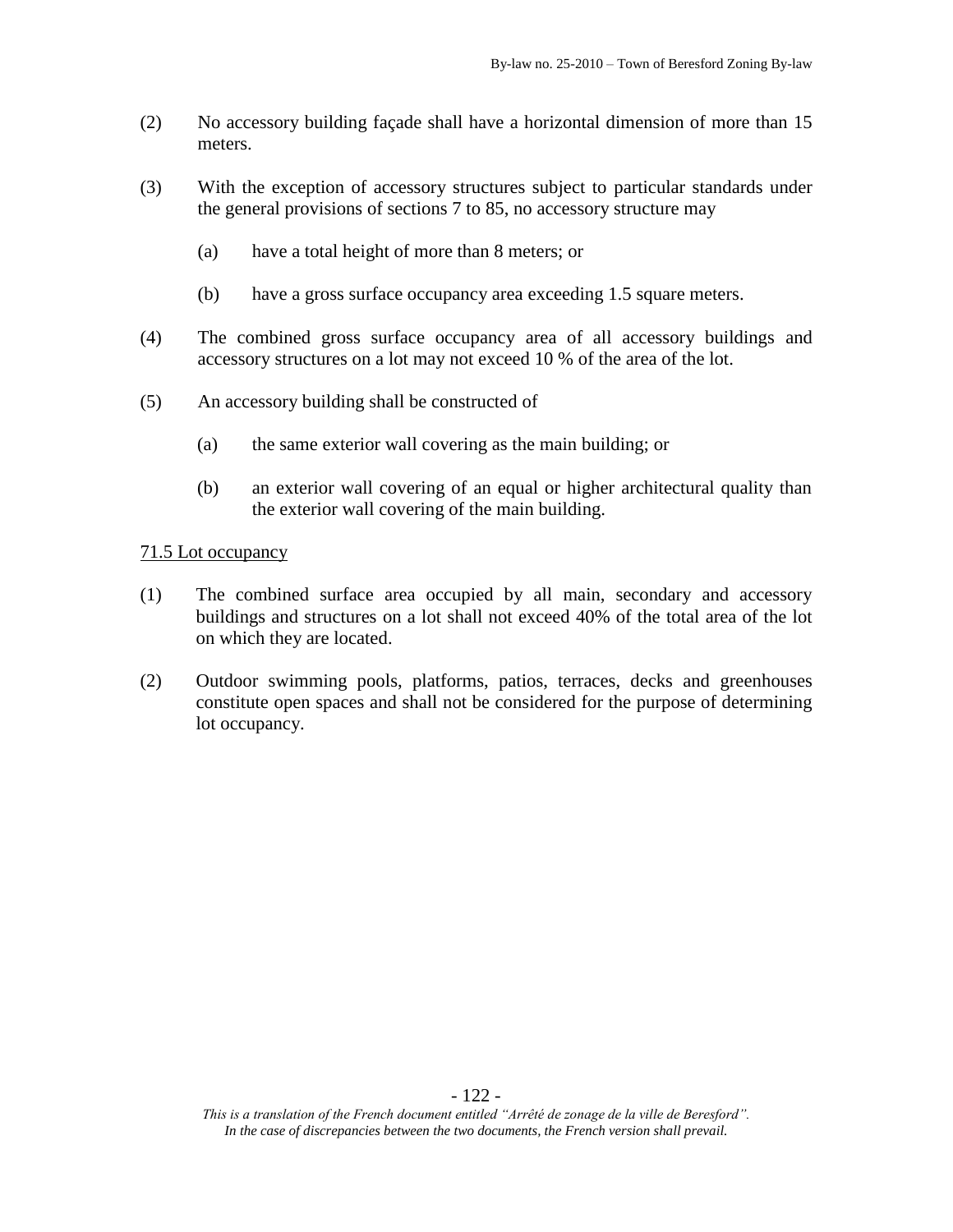#### **Section 72: Type-2 Central Commercial Zones – CC-2 Zones**

#### 72.1 Permitted uses

- (1) No land, building or structure located in a CC-2 zone may be developed and used for any purpose other than
	- (a) one (1) only of the following main uses:
		- (i) a single-unit dwelling,
		- (ii) a two-unit dwelling,
		- (iii) a multiple-unit dwelling containing a maximum of 20 units,
		- (iv) a nursing home,
		- (v) a provincially licensed residential community placement facility,
		- (vi) a public park or playground,
		- (vii) a municipal infrastructure,
		- (viii) a kindergarten, a daycare facility and/or an after-school day-care facility,
		- (ix) a restaurant,
		- (x) a garden centre,
		- (xi) an office, an office building or a medical clinic,
		- (xii) an automobile, recreational vehicle, pleasure boat, mini-home and/or prefabricated modular home dealership,
		- (xiii) a funeral home with or without a crematorium,
		- (xiv) a commercial garage, gas station or car wash,
		- (xv) a bar, beverage room or tavern,
		- (xvi) a bowling alley, movie theater, theater and/or playhouse,
		- (xvii) a hotel, motel, inn or bed and breakfast,

#### - 123 -

*This is a translation of the French document entitled "Arrêté de zonage de la ville de Beresford". In the case of discrepancies between the two documents, the French version shall prevail.*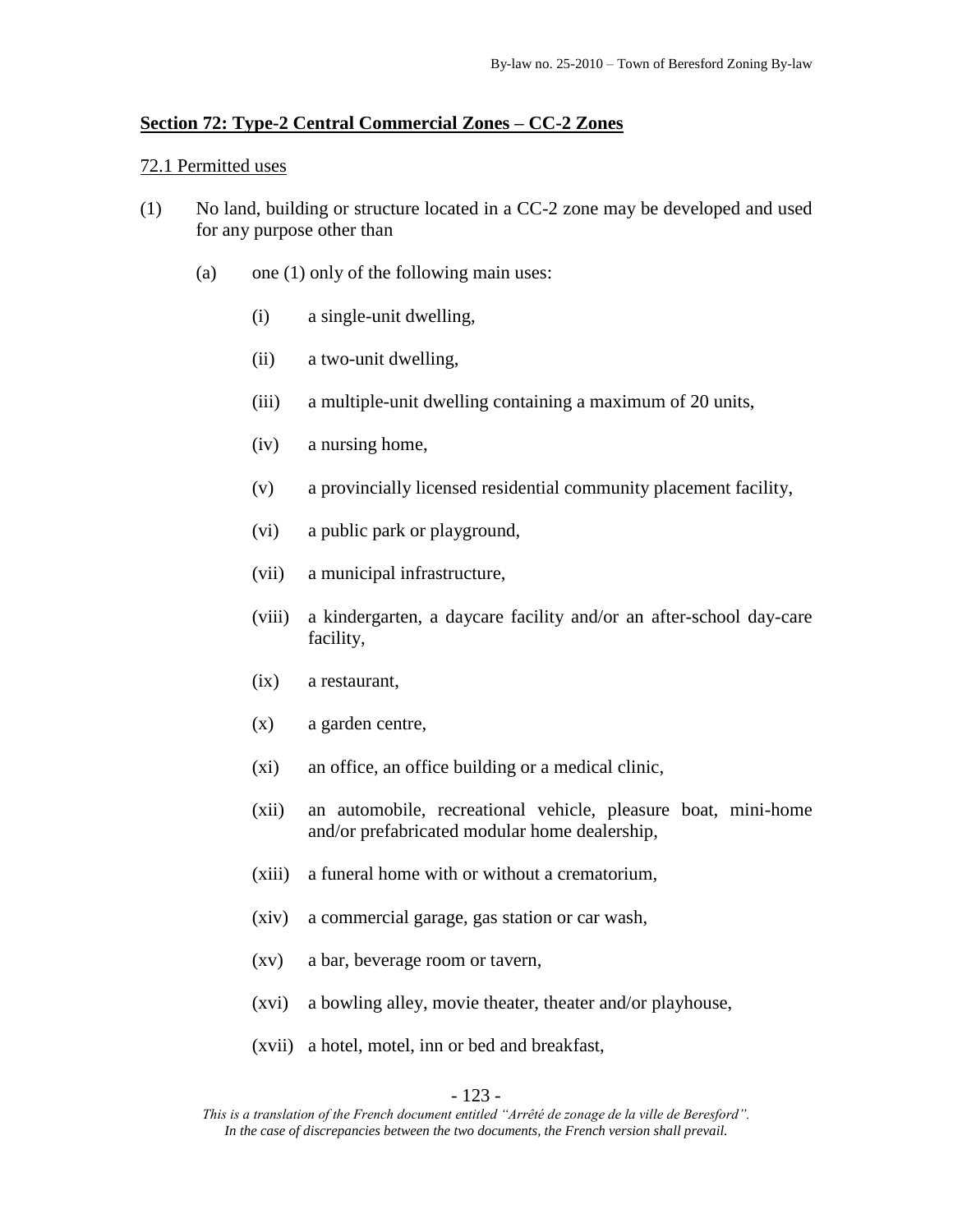(xviii) a convention center,

- (xix) a public institution offering services and activities relating to education, health, social services, culture, religious cult, leisure activities, sports or public administration,
- (xx) shopping center or commercial complex grouping permitted uses mentioned in sub-paragraphs (viii),  $(ix)$ ,  $(x)$ ,  $(xi)$ ,  $(xv)$ ,  $(xvi)$ ,  $(xvii)$ ,  $(xviii)$ ,  $(xix)$ ,  $(xxi)$ ,  $(xxii)$  and  $(xxiii)$ ,
- (xxi) a taxi stand or bus terminal,
- (xxii) a community market,
- (xiii) a goods and services retail outlet whose outside storage conforms to the provisions of section 18,
- (xxiv) a general contracting business, or
- (xxv) a large-scale building supply store whose outdoor storage, warehouse and display requirements conform with the provisions of section 18;
- (b) one (1) only of the following secondary uses:
	- (i) one (1) Class 1, 2, 3 or 4 home occupation *only if* the main use is a single-unit dwelling,
	- (ii) one (1) Class 1, 2 or 3 home business *only if* the main use is a single-unit dwelling,
	- (iii) one (1) Class 2 home occupation per dwelling unit *only if* the main use is a two-unit dwelling, a multiple-unit dwelling, or a dwelling unit mentioned in sub-paragraph (v),
	- (iv) one (1) single-unit dwelling occupied by the operator of the facility *only if* the main use is a residential community placement facility, a kindergarten, a daycare facility or after-school daycare facility, a funeral home or a bed and breakfast, or
	- (v) a maximum of 20 dwelling units *only if* the ground floor is totally occupied by a commercial establishment mentioned in subparagraphs (a) (viii), (ix), (xi), (xiii), (xv) or (xxiii); and
- (c) a maximum of three accessory buildings.

- 124 -

*This is a translation of the French document entitled "Arrêté de zonage de la ville de Beresford". In the case of discrepancies between the two documents, the French version shall prevail.*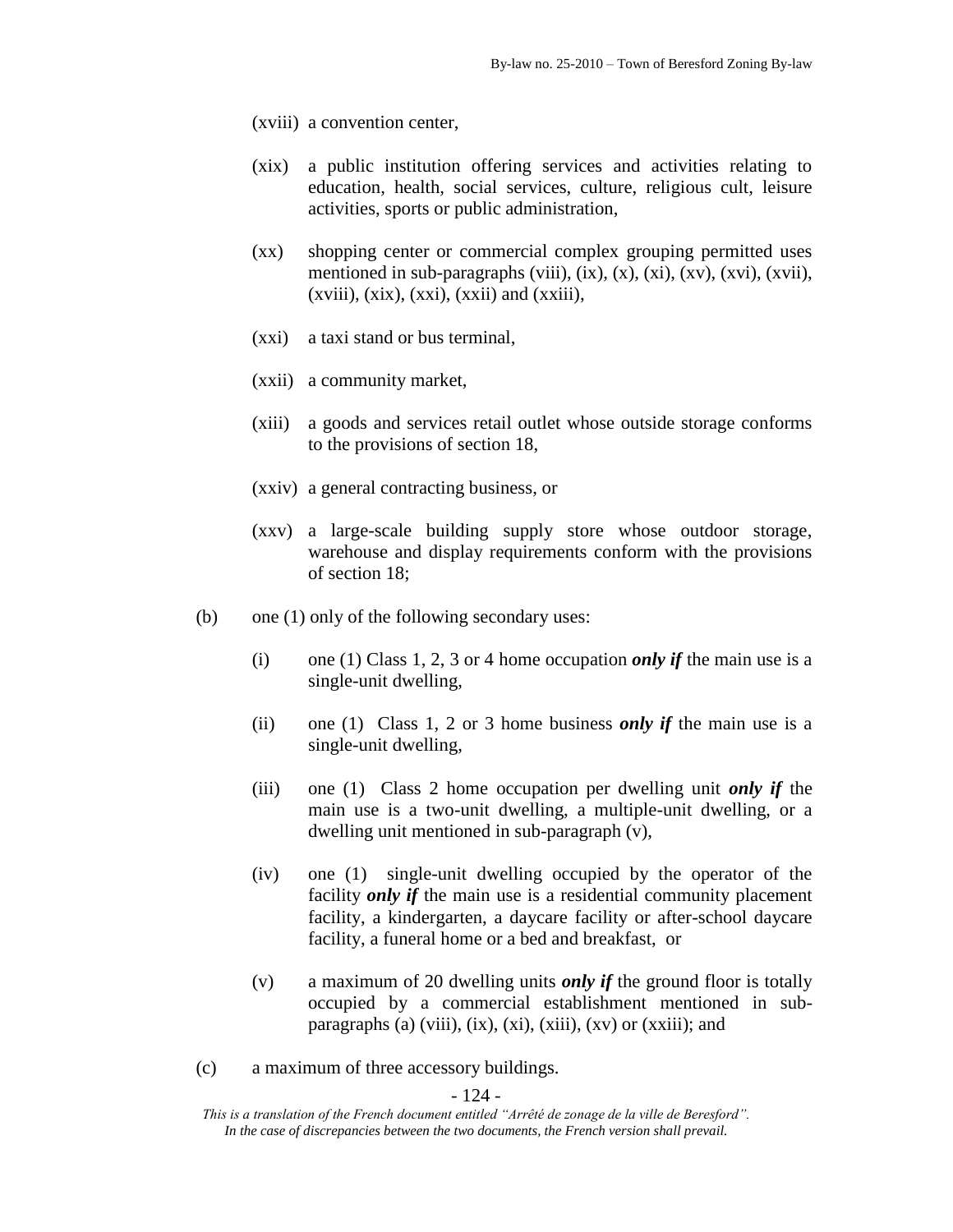## 72.2 Setbacks

- (1) No main building or main structure may be erected, placed, relocated, structurally altered or replaced so that they are located in whole or in part, at a distance of less than:
	- (a) 10.5 meters from a collector or sub-collector-street line;
	- (b) 7.5 meters from a local street line;
	- (c) 1.5 meters from one side lot line and 3 meters from the other; and
	- (d) 7.5 meters from a rear lot line.

### 72.3 Height

(1) No main building or structure may exceed 13 meters in height.

### 72.4 Standards for accessory buildings and structures

- (1) No accessory building shall:
	- (a) exceed one and a half  $(1 \frac{1}{2})$  storeys;
	- (b) have a height of more than 7 meters;
	- (c) have a garage door of more than 4 meters in height;
	- (d) have a gross surface occupancy area exceeding 20 % of the area of the lot;
	- (e) be erected, placed, relocated, structurally altered or replaced so that it is less than
		- (i) 10.5 meters from a collector or sub-collector street line,
		- (ii) 7.5 meters from the street line of a local street,
		- (iii) 1 meter from a rear or side lot line, and
		- (iv) 6 meters from a secondary street line; and
	- (f) be used for
		- (i) human habitation,

#### - 125 -

*This is a translation of the French document entitled "Arrêté de zonage de la ville de Beresford". In the case of discrepancies between the two documents, the French version shall prevail.*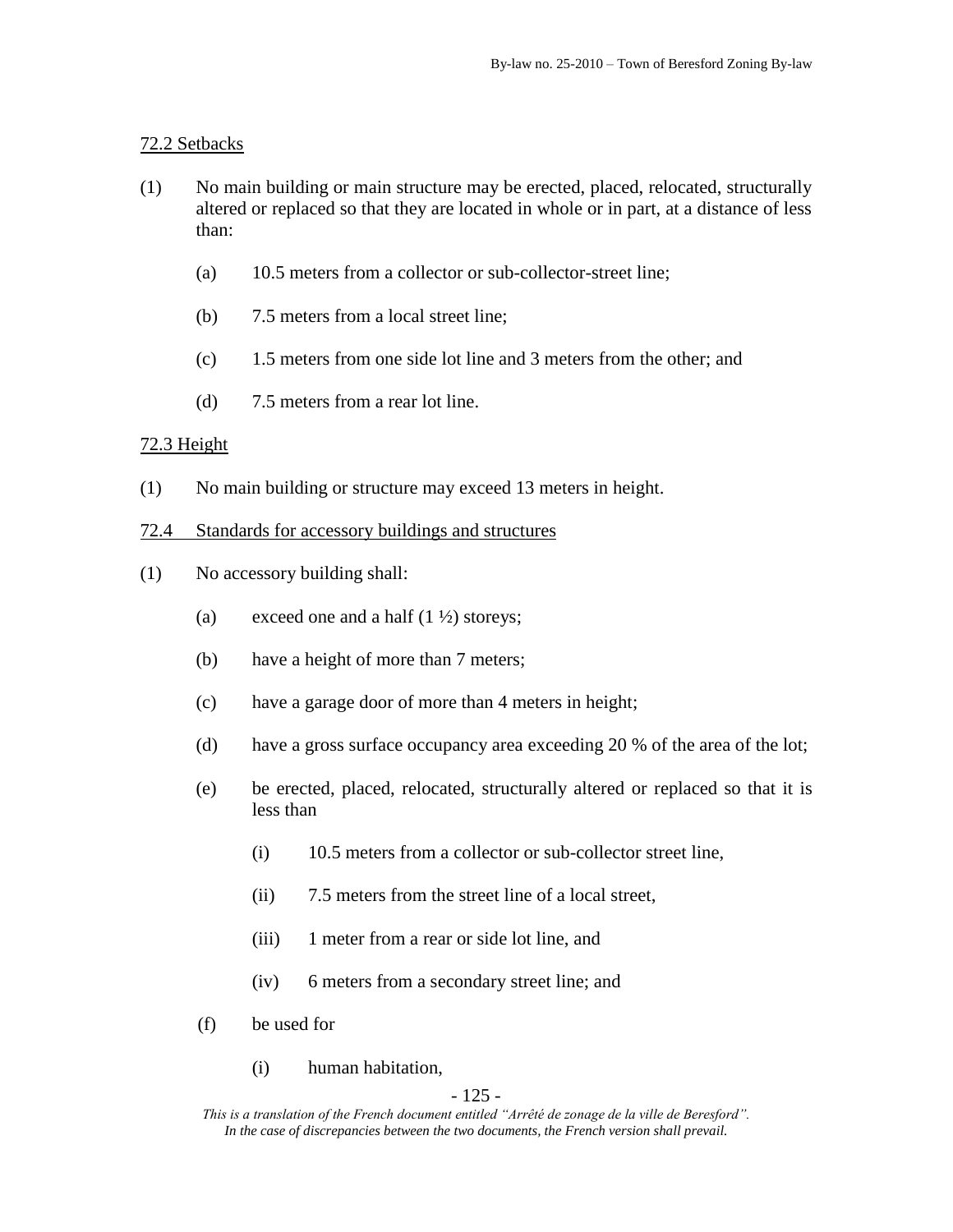- (ii) agricultural purposes, and
- (iii) the keeping of animals other than pet animals.
- (2) No accessory building façade shall have a horizontal dimension of more than 15 meters.
- (3) With the exception of accessory structures subject to particular standards under the general provisions of sections 7 to 85, no accessory structure may
	- (a) have a total height of more than 8 meters; and
	- (b) have a gross surface occupancy area exceeding 1.5 square meters.
- (4) The combined gross surface occupancy area of all accessory buildings and accessory structures on a lot may not exceed 10 % of the area of the lot.
- (5) An accessory building shall be constructed of
	- (a) the same exterior wall covering as the main building; or
	- (b) an exterior wall covering of an equal or higher architectural quality than the exterior wall covering of the main building.

- (1) The combined surface area occupied by all main, secondary and accessory buildings and structures on a lot shall not exceed 40% of the total area of the lot on which they are located.
- (2) Outdoor swimming pools, platforms, patios, terraces, decks and greenhouses constitute open spaces and shall not be considered for the purpose of determining lot occupancy.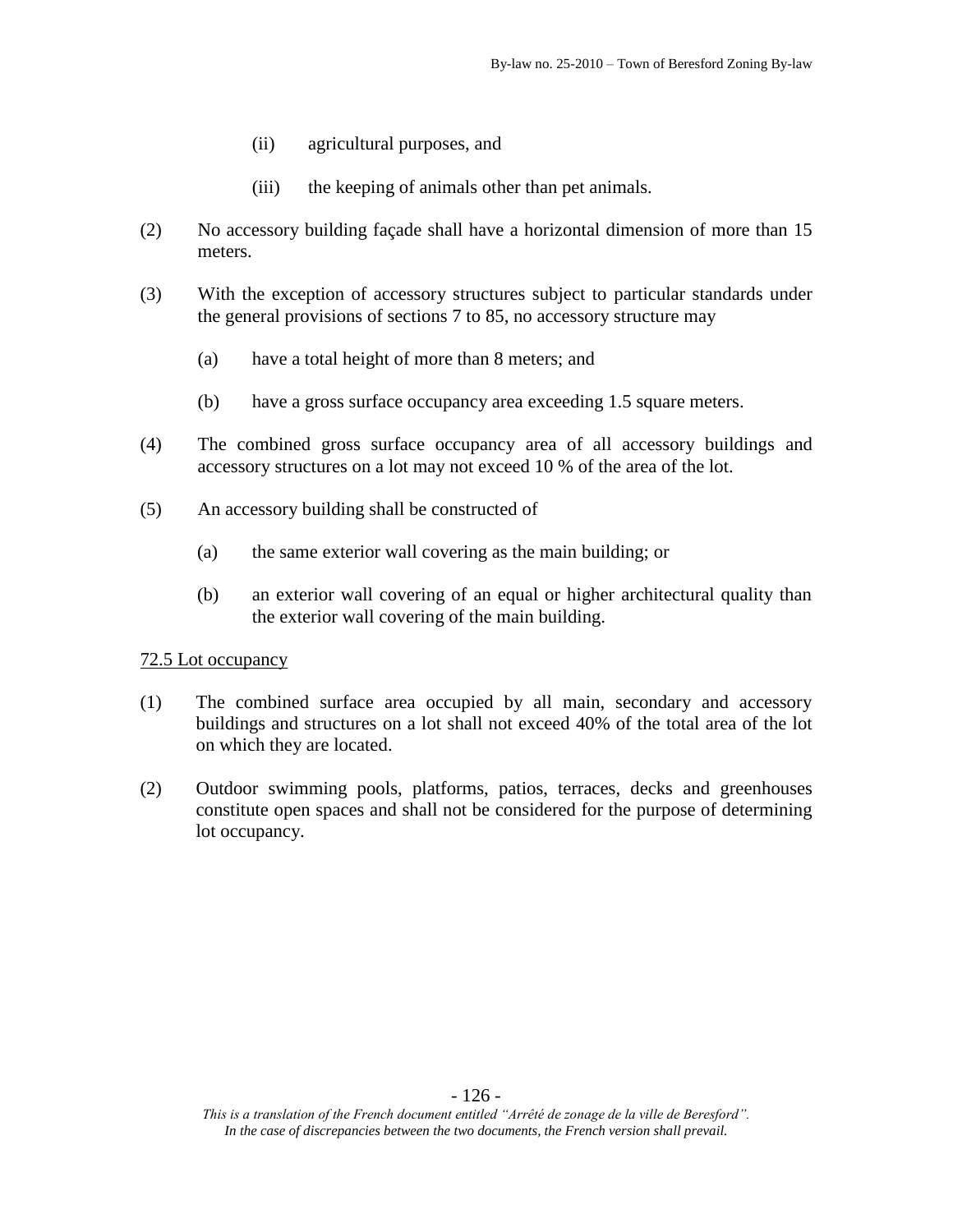#### **Section 73: Type-1 Highway Commercial Zones – CR-1 Zones**

#### 73.1 Permitted uses

- (1) No land, building or structure located in a CR-1 zone may be developed and used for any purpose other than
	- (a) one (1) only of the following main uses:
		- (i) a multiple-unit dwelling containing a minimum of 4 dwelling units and a maximum of 20 dwelling units,
		- (ii) a nursing home,
		- (iii) a provincially licensed residential community placement facility,
		- (iv) a public park or playground,
		- (v) a municipal infrastructure,
		- (vi) a kindergarten, a daycare facility and/or after-school day-care facility,
		- (vii) a restaurant,
		- (viii) a garden centre,
		- (ix) an office, an office building or a medical clinic,
		- (x) an automobile, recreational vehicle, pleasure boat, mini-home and/or prefabricated modular home dealership,
		- (xi) a funeral home with or without a crematorium,
		- (xii) a commercial garage, gas station, car wash, towing service or an automobile body repair, collision repair, body filling and paint shop,
		- (xiii) a bar, beverage room or tavern,
		- (xiv) a bowling alley, movie theater, theater and/or playhouse,
		- (xv) a hotel, motel, inn or bed and breakfast,
		- (xvi) a convention center,

#### - 127 -

*This is a translation of the French document entitled "Arrêté de zonage de la ville de Beresford". In the case of discrepancies between the two documents, the French version shall prevail.*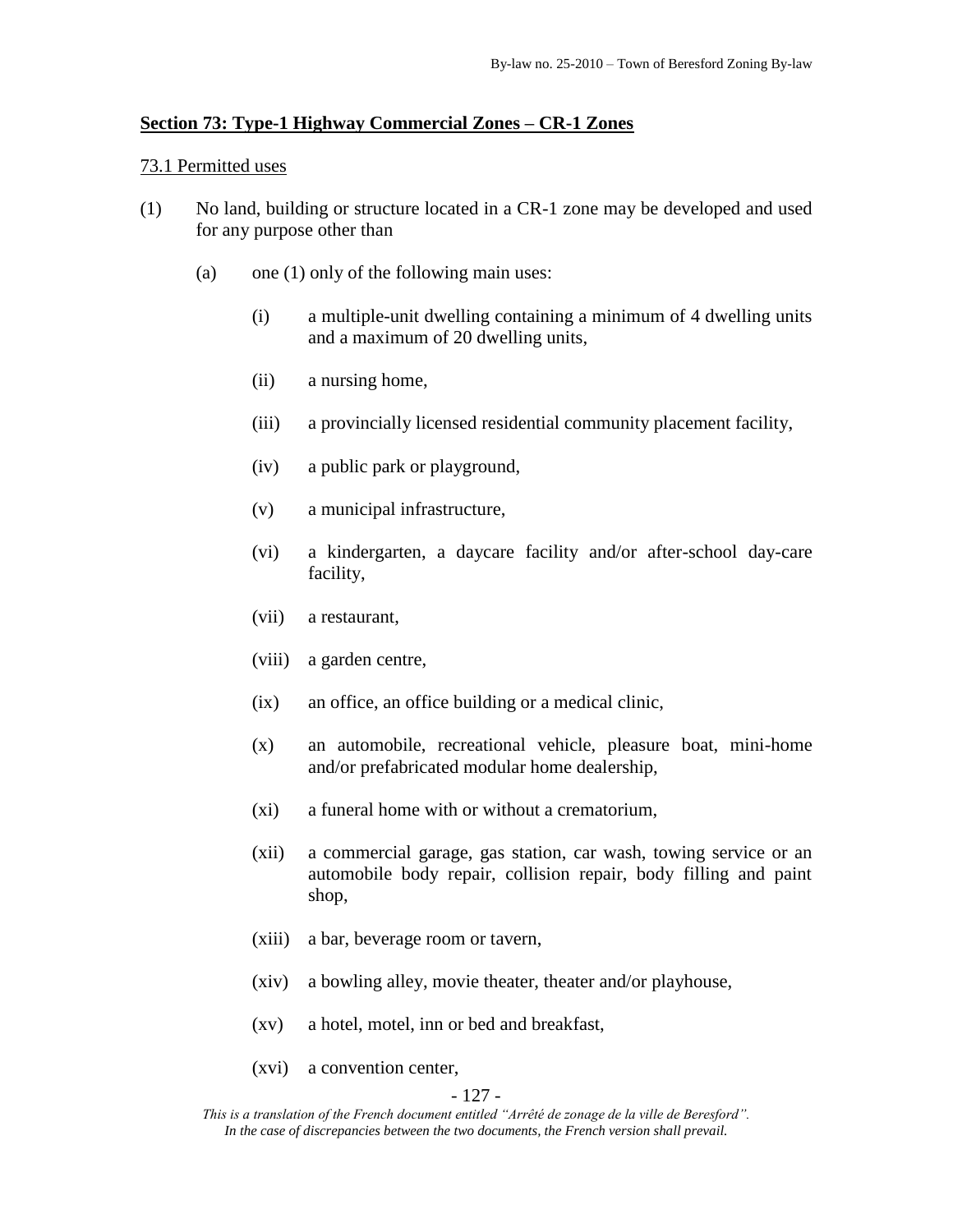- (xvii) a public institution offering services and activities relating to education, health, social services, culture, religious cult, leisure activities, sports or public administration,
- (xviii) shopping center or commercial complex grouping uses mentioned in sub-paragraphs (vi), (vii) (viii), (ix), (xiii), (xiv), (xv), (xvi),  $(xvii)$ ,  $(xix)$ ,  $(xx)$ , and  $(xxi)$ ,
- (xix) a taxi stand or bus terminal,
- (xx) a community market,
- (xxi) a goods and services retail outlet whose outside storage, warehouse and display conform to the provisions of section 18,
- (xxii) a self-serve mini-warehousing business with individual compartments not exceeding 30 square meters of gross surface area each,
- (xxiii) a radio or television studio or a cable distribution business,
- (xxiv) a moving business,
- (xxv) a general contracting business, or
- (xxvi) a large-scale building supply store whose outdoor storage, warehouse and display conform to the provisions of section 18;
- (b) one (1) only of the following secondary uses:
	- (i) one (1) Class 1, 2, 3 or 4 home occupation *only if* the main use is a single-unit dwelling lawfully established as a non-conforming use,
	- (ii) one (1) Class 1, 2 or 3 home business *only if* the main use is a single-unit dwelling lawfully established as a non-conforming use,
	- (iii) one (1) Class 2 home occupation per dwelling unit *only if* the main use is a two-unit dwelling, a multiple-unit dwelling, or a dwelling unit mentioned in sub-paragraph (v),
	- (iv) one (1) single-unit dwelling occupied by the operator of the facility *only if* the main use is a residential community placement facility, a kindergarten, a daycare facility or after-school daycare facility, a funeral home or a bed and breakfast,

- 128 -

*This is a translation of the French document entitled "Arrêté de zonage de la ville de Beresford". In the case of discrepancies between the two documents, the French version shall prevail.*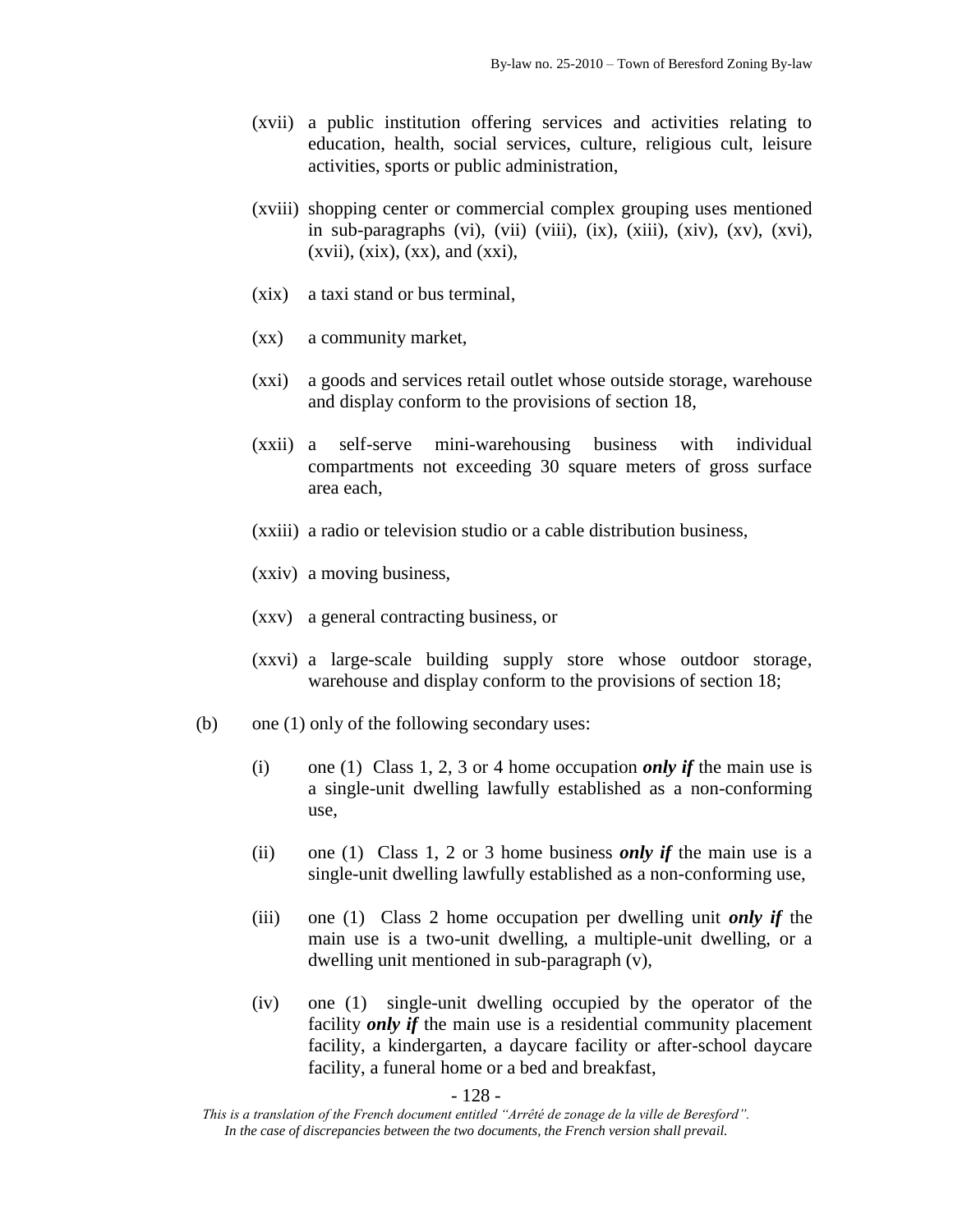- (v) a maximum of 20 dwelling units *only if* the ground floor is totally occupied by a commercial establishment mentioned in subparagraphs (a) (vi), (vii), (ix), (xi), (xiii), or (xxi), or
- (vi) a radio communication antenna of a maximum height of 15 meters *only if* the main use is a television or radio studio or a cable distribution business; and
- (c) a maximum of five accessory buildings.

# 73.2 Setbacks

- (1) No main building or main structure may be erected, placed, relocated, structurally altered or replaced so that they are located in whole or in part, at a distance of less than
	- (a) 10.5 meters from collector or sub-collector street line;
	- (b) 7.5 meters from a local street line;
	- (c) 3 meters from side lot lines, and
	- (d) 7.5 meters from a rear lot line.

# 73.3 Height

(1) No main building or main structure may exceed 13 meters in height.

# 73.4 Standards for accessory buildings and structures

- (1) No accessory building shall:
	- (a) exceed two (2) storeys;
	- (b) have a height of more than 10 meters;
	- (c) have a gross surface occupancy area exceeding 25 % of the area of the lot;
	- (d) be erected, placed, relocated, structurally altered or replaced so that it is less than
		- (i) 10.5 meters from a collector or sub-collector street line,
		- (ii) 7.5 meters from a local street line,

## - 129 -

*This is a translation of the French document entitled "Arrêté de zonage de la ville de Beresford". In the case of discrepancies between the two documents, the French version shall prevail.*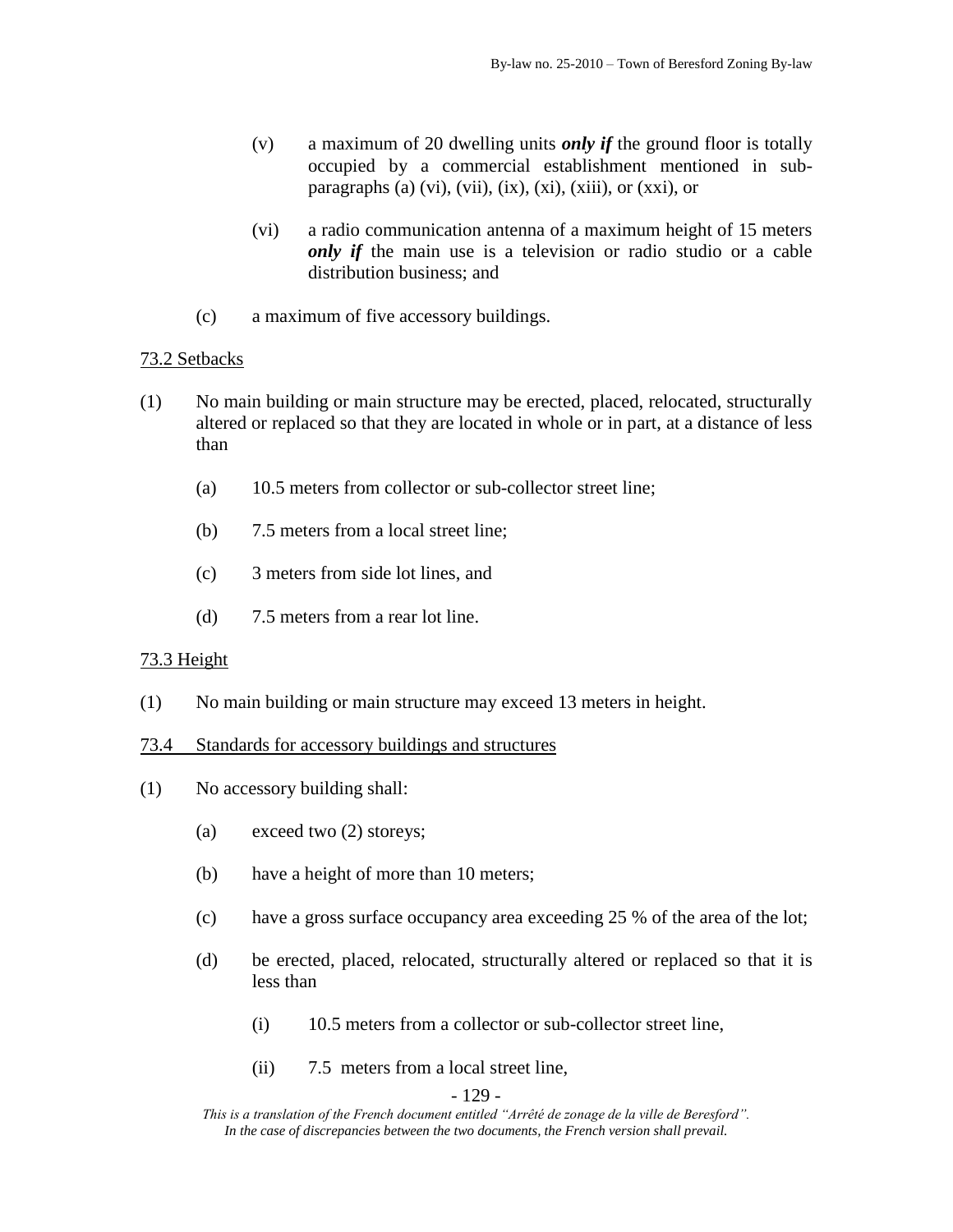- (iii) 1 meter from a rear or side lot line, and
- (iv) 6 meters a secondary street line; and
- (f) be used
	- (i) for human habitation,
	- (ii) for agricultural purposes, and
	- (iii) for the keeping of animals other than pet animals.
- (2) With the exception of accessory structures subject to particular standards under the general provisions of sections 7 to 85, no accessory structure may
	- (a) have a total height of more than 8 meters; and
	- (b) have a gross surface occupancy area exceeding 1.5 square meters.
- (3) The total gross surface occupancy area of all accessory buildings and accessory structures on a lot may not exceed 25 % of the area of the lot.
- (4) An accessory building shall be constructed of
	- (a) the same exterior wall covering as the main building; or
	- (b) an exterior wall covering of an equal or higher architectural quality than the exterior wall covering of the main building.

- (1) The combined surface area occupied by all main, secondary and accessory buildings and structures on a lot shall not exceed 50% of the total area of the lot on which they are located.
- (2) Outdoor swimming pools, platforms, patios, terraces, decks and greenhouses constitute open spaces and shall not be considered for the purpose of determining lot occupancy.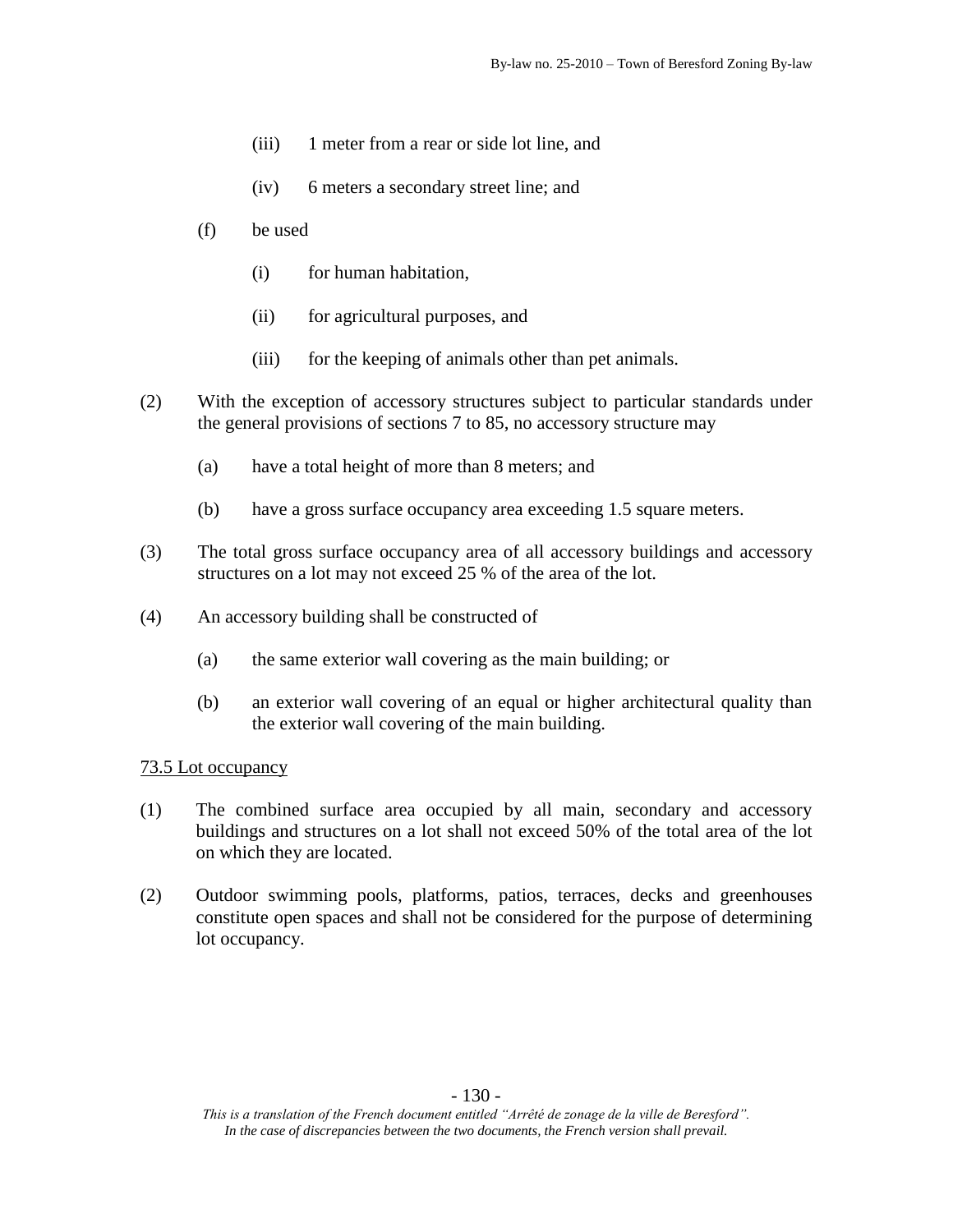### **Section 74: Type-1 Recreation and Tourist Commercial Zones – CRT-1 Zones**

#### 74.1 Permitted uses

- (1) No land, building or structure located in a CRT-1 zone may be developed and used for any purpose other than
	- (a) one (1) only of the following main uses:
		- (i) a public park or playground,
		- (ii) a water park,
		- (iii) a public beach,
		- (iv) a municipal infrastructure,
		- (v) a hotel, motel, inn or bed and breakfast,
		- (vi) a campground,
		- (vii) a cabin establishment,
		- (viii) a goods and services retail outlet having a maximum floor area not exceeding 90 square meters and does not include outside storage,
		- (ix) a restaurant or canteen,
		- (x) an amusement hall,
		- (xi) a conference centre,
		- (xii) a spa-style massotherapy centre, or
		- (xiii) a recreation-tourist complex grouping uses mentioned in subparagraphs (i) to (xii);
	- (b) one (1) only of the following secondary uses:
		- (i) a single-unit dwelling occupied by the owner of a main use mentioned in sub-paragraphs (a)  $(v)$   $(vi)$   $(vii)$   $(xii)$   $(xiii)$ ; and
	- (c) a maximum of two accessory buildings.

*This is a translation of the French document entitled "Arrêté de zonage de la ville de Beresford". In the case of discrepancies between the two documents, the French version shall prevail.*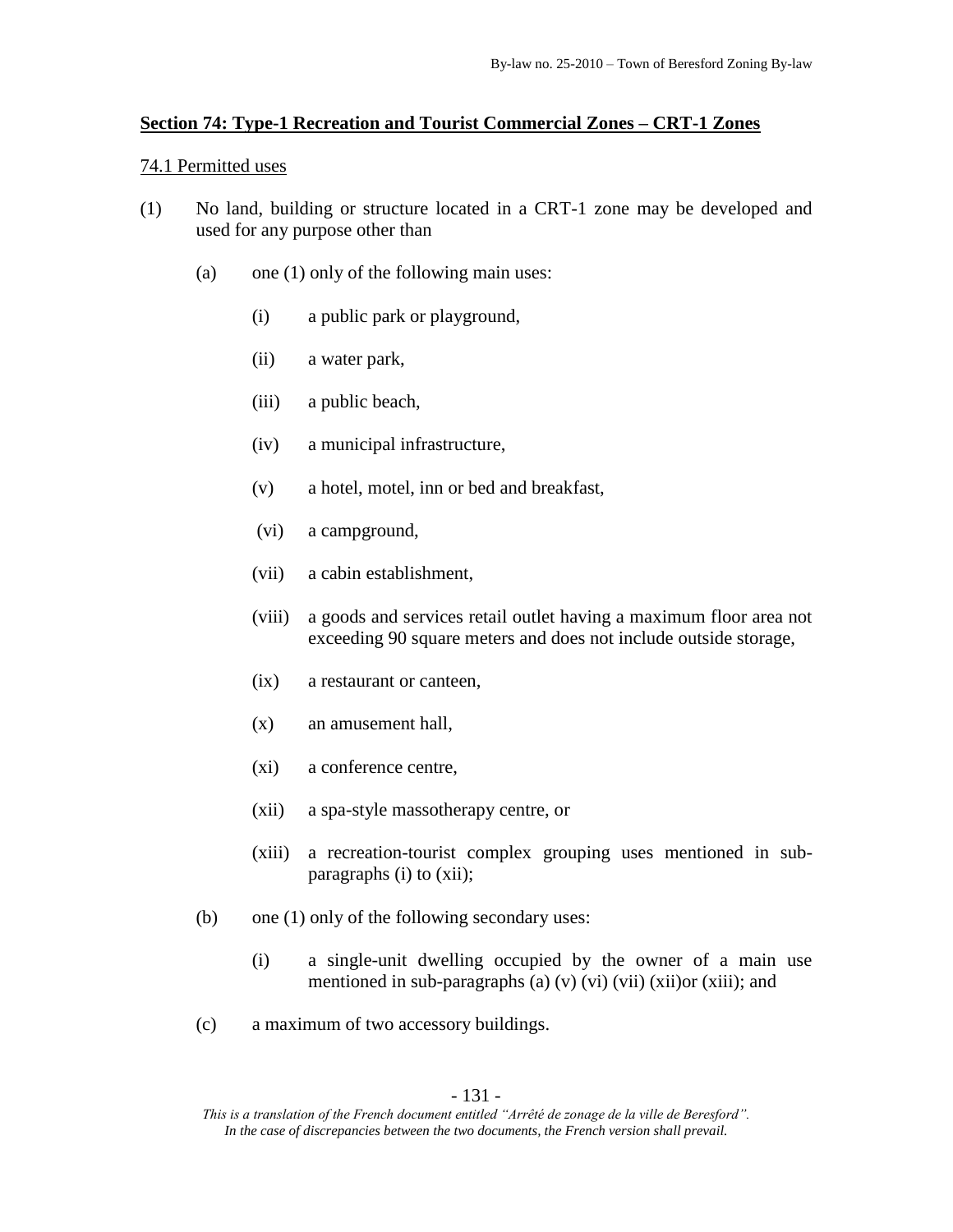# 74.2 Setbacks

- (1) No main building or main structure may be erected, placed, relocated, structurally altered or replaced so that they are located in whole or in part, at a distance of less than:
	- (a) 10.5 meters from a street line;
	- (b) 3 meters from side lot lines; and
	- (c) 7.5 meters from a rear lot line.

# 74.3 Height

- (1) No main building or main structure may exceed 13 meters in height.
- 74.4 Standards for accessory buildings and structures
- (1) No accessory building shall
	- (a) exceed one and a half  $(1 \frac{1}{2})$  storeys;
	- (b) have a height of more than 7 meters;
	- (c) have a garage door of more than 4 meters in height;
	- (d) have a gross surface occupancy area exceeding the lesser of the following two dimensions:
		- (i) 10 % of the area of the lot, or
		- (ii) 140 square meters;
	- (e) be erected, placed, relocated, structurally altered or replaced so that it is less than:
		- (i) 10.5 meters from a collector or sub-collector street line,
		- (ii) 7.5 meters from a local street line,
		- (iii) 1 meter from a rear or side lot line, and
		- (iv) 6 meters from a secondary street line; and
	- (f) be used for

- 132 -

*This is a translation of the French document entitled "Arrêté de zonage de la ville de Beresford". In the case of discrepancies between the two documents, the French version shall prevail.*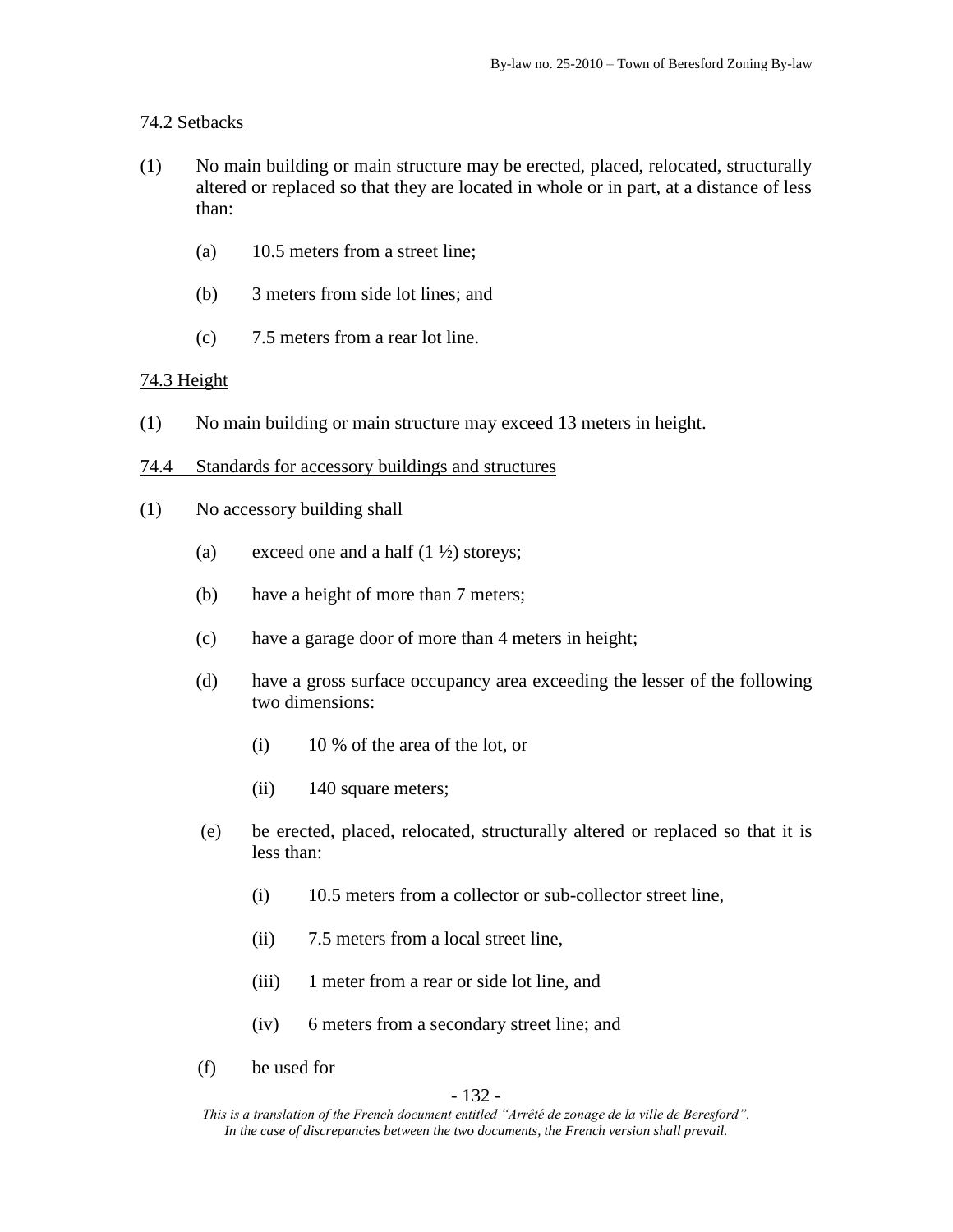- (i) human habitation,
- (ii) agricultural purposes, and
- (iii) the keeping of animals other than pet animals.
- (2) No accessory building façade shall have a horizontal dimension of more than 15 meters.
- (3) With the exception of accessory structures subject to particular standards under the general provisions of sections 7 to 85, no accessory structure may
	- (a) have a total height of more than 8 meters; and
	- (b) have a gross surface occupancy area exceeding 1.5 square meters.
- (4) The combined gross surface occupancy area of all accessory buildings and accessory structures on a lot may not exceed the lesser of the following two dimensions:
	- (a) 10 % of the gross surface area of the lot; or
	- (b) 140 square meters.
- (5) An accessory building shall be constructed of
	- (a) the same exterior wall covering as the main building; or
	- (b) an exterior wall covering of an equal or higher architectural quality than the exterior wall covering of the main building.

- (1) The combined surface area occupied by all main, secondary and accessory buildings and structures on a lot shall not exceed 40% of the total area of the lot on which they are located.
- (2) Outdoor swimming pools, platforms, patios, terraces, decks and greenhouses constitute open spaces and shall not be considered for the purpose of determining lot occupancy.

*This is a translation of the French document entitled "Arrêté de zonage de la ville de Beresford". In the case of discrepancies between the two documents, the French version shall prevail.*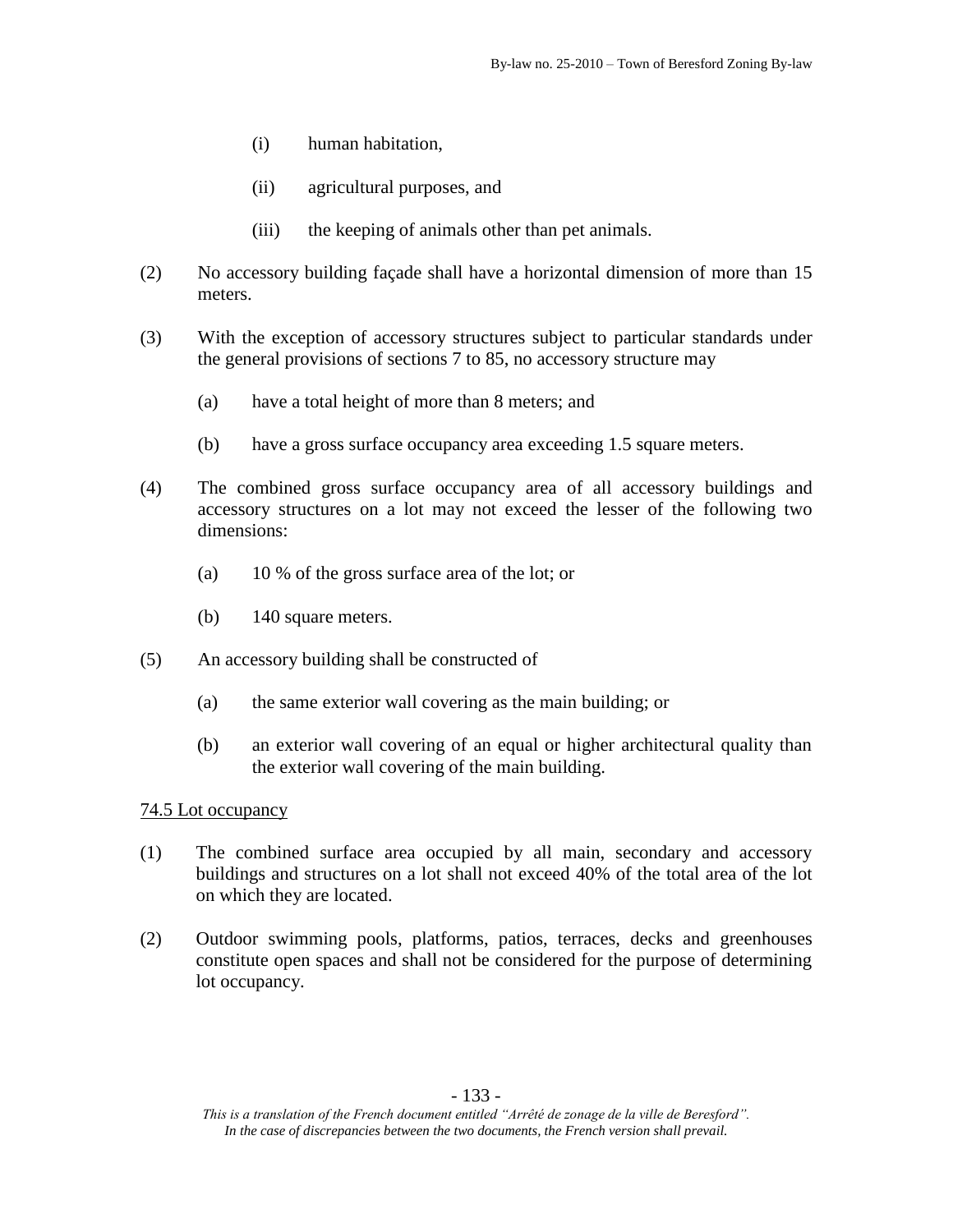### **Section 75: Type-1 Industrial Zones – IND-1 Zones**

### 75.1 Permitted uses

- (1) No land, building or structure located in an IND-1 zone may be developed and used for any purpose other than
	- (a) one (1) only of the following main uses:
		- (i) a municipal or public utility infrastructure,
		- (ii) a warehouse or mini-warehouse,
		- (iii) a machine shop or light industry for the transformation or finishing of semi-finished products into finished products,
		- (iv) a food industry for the secondary transformation of meat, produce, or fish products into food staples; however businesses involving the slaughtering or evisceration of any type of animal are prohibited,
		- (v) a wholesale business, building supply store, retail business, service shop, repair shop, rental shop or stocking and distribution warehouse,
		- (vi) a provincially licensed bottle exchange depot under the *Beverage Containers Act,*
		- (vii) an office or office building,
		- (viii) a commercial garage, a gas station, a car wash and/or body repair, collision repair, body filling and paint shop,
		- (ix) a rest-stop for truckers and motorists,
		- (x) a transport, trucking, snow removal or towing business,
		- (xi) an industrial mall,
		- (xii) a sign installed by the municipality at the industrial park entrance announcing the company name of the firms located in the industrial park;
		- (xiii) a scrapyard,

- 134 -

*This is a translation of the French document entitled "Arrêté de zonage de la ville de Beresford". In the case of discrepancies between the two documents, the French version shall prevail.*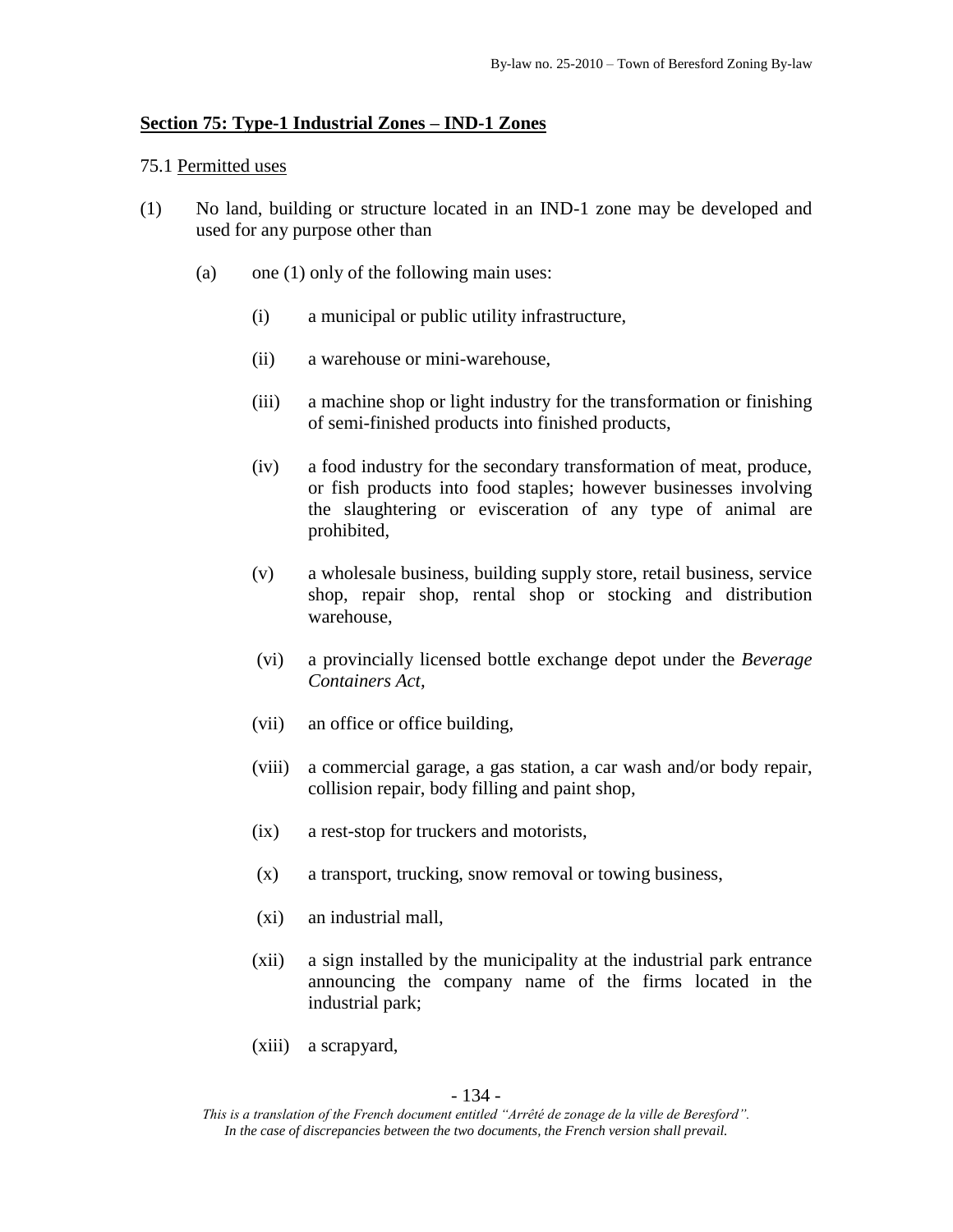- (xiv) a recycling center,
- (xv) an automobile, recreational vehicle, pleasure boat or heavy equipment dealership,
- (xvi) the fabrication and sale of mini-homes and/or modular homes,
- (xvii) a general contracting business,
- (xviii) a moving business, or
- (xix) a large-scale building supply store whose outside storage, warehousing and display conform to the provisions of section 18;
- (b) one  $(1)$  only of the following secondary uses:
	- (i) subject to section 18, an outside storage area not exceeding 50% of the gross surface area of the lot; and
- (c) a maximum of five accessory buildings.
- (2) With the exception of a use permitted under sub-paragraph (1) (b) (i), any use or activity conducted outside a building constitutes a particular purpose under paragraph 34(4) (c) of the *Community Planning Act* for which the planning commission may impose conditions pursuant to sub-paragraph 34(4) (c) (ii) and sub-section 34(5) of the *Community Planning Act.* Without limiting the generality of the preceding, the commission will give special attention to uses and activities that are liable to be a source of nuisance to the neighborhood by way of dust, noise or odor.

# 75.2 Setbacks

- (1) No main building or main structure may be erected, placed, relocated, structurally altered or replaced so that they are located in whole or in part, at a distance of less than
	- (a) 10.5 meters from a street line;
	- (b) 3 meters from side lot lines; and
	- (c) 10.5 meters from a rear lot line.

## 75.3 Height

(1) No main building or main structure may exceed 15 meters in height.

- 135 -

*This is a translation of the French document entitled "Arrêté de zonage de la ville de Beresford". In the case of discrepancies between the two documents, the French version shall prevail.*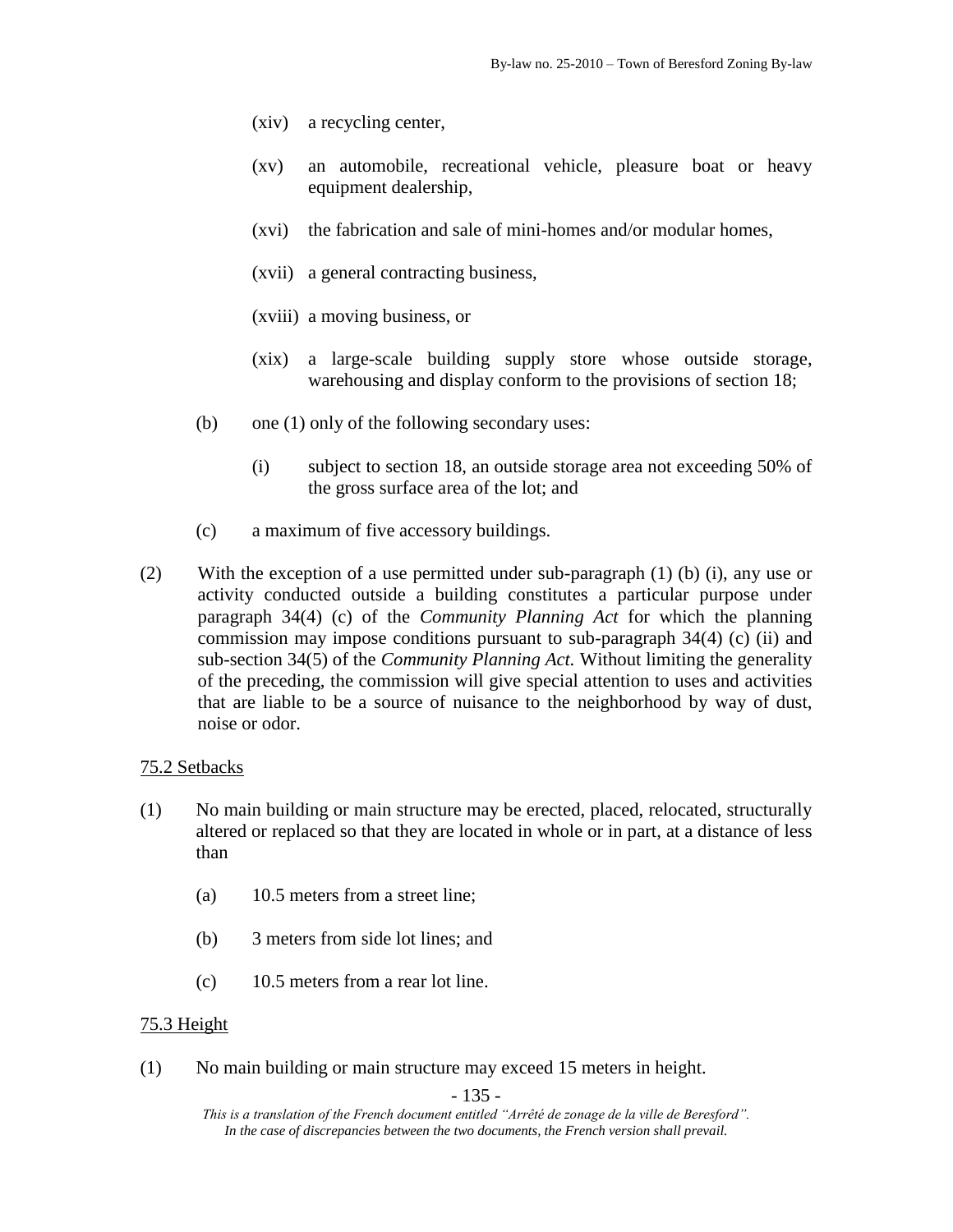75.4 Standards for accessory buildings and structures

- (1) No accessory building shall:
	- (a) have a height of more than 10 meters;
	- (b) have a gross surface occupancy area exceeding 25 % of the area of the lot,
	- (c) be erected, placed, relocated, structurally altered or replaced so that it is less than
		- (i) 7.5 meters from a street line, and
		- (iii) 3 meters from a rear or side lot line, and
	- (d) be used for human habitation.
- (2) With the exception of accessory structures subject to particular standards under the general provisions of sections 7 to 85, no accessory structure may
	- (a) have a total height of more than 10 meters; and
	- (b) have a gross surface occupancy area exceeding 3 square meters.
- (3) The combined gross surface occupancy area of all accessory buildings and accessory structures on a lot may not exceed 25 % of the gross surface area of the lot.
- (4) An accessory building shall be constructed of
	- (a) the same exterior wall covering as the main building; or
	- (b) an exterior wall covering of an equal or higher architectural quality than the exterior wall covering of the main building.

# 75.5 Lot occupancy

(1) The combined gross surface area occupied by all main, secondary and accessory buildings and structures on a lot shall not exceed 50% of the total area of the lot on which they are located.

# 75.5 Buffer zone

*This is a translation of the French document entitled "Arrêté de zonage de la ville de Beresford". In the case of discrepancies between the two documents, the French version shall prevail.*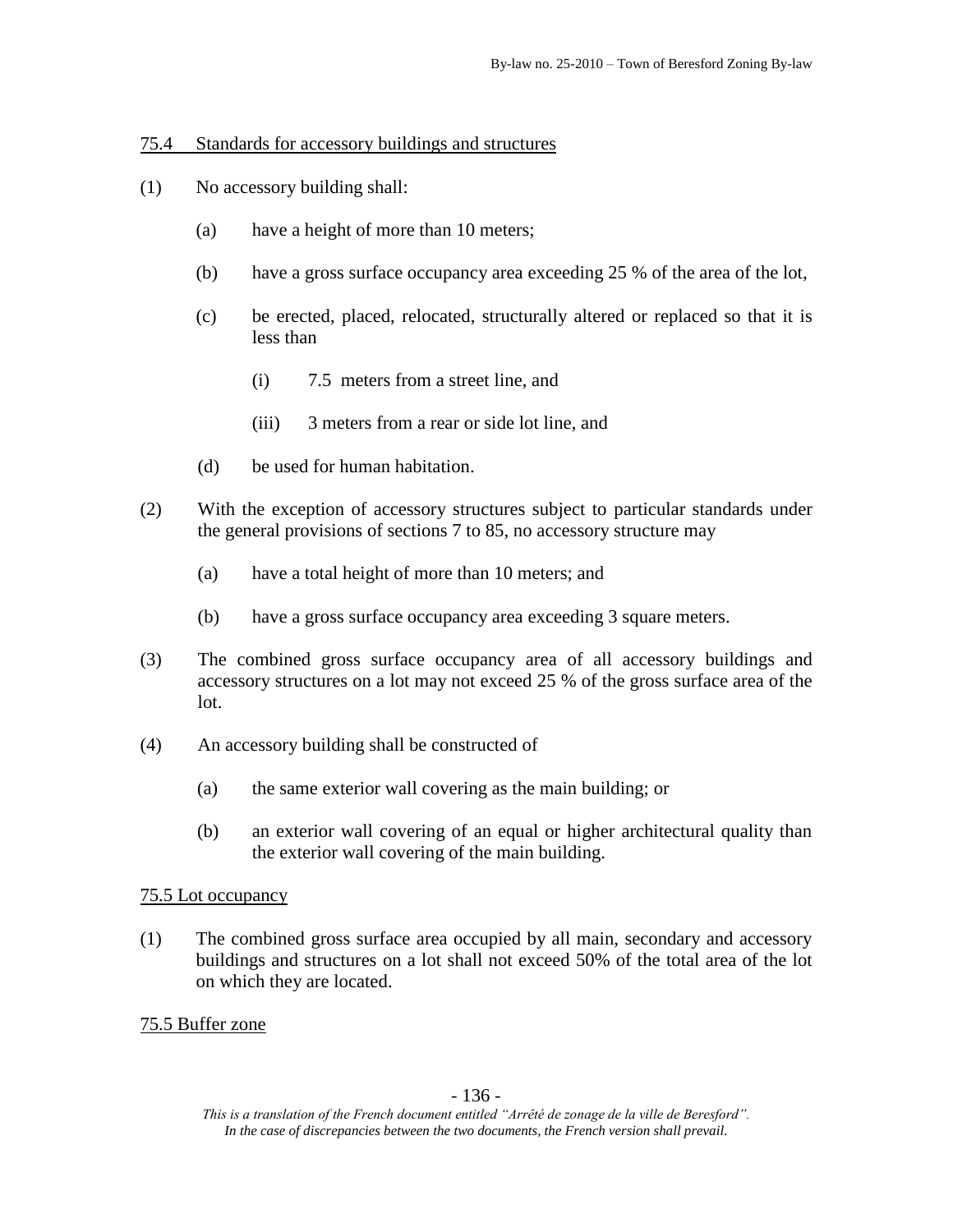- (1) A buffer zone of a minimum of 10 or 30 meters in width, as delineated on the zoning map, shall be maintained at all times along the perimeter of all Industrial zones (IND zones) that are adjacent to a Residential zone (R zone) or a Mixed zone (MX zone).
- (2) A buffer zone mentioned in subsection (1) shall comprise the planting and maintenance of broad-leaved trees or evergreens of sufficient density and height to provide an adequate visual and acoustic screen between the zones.

- 137 -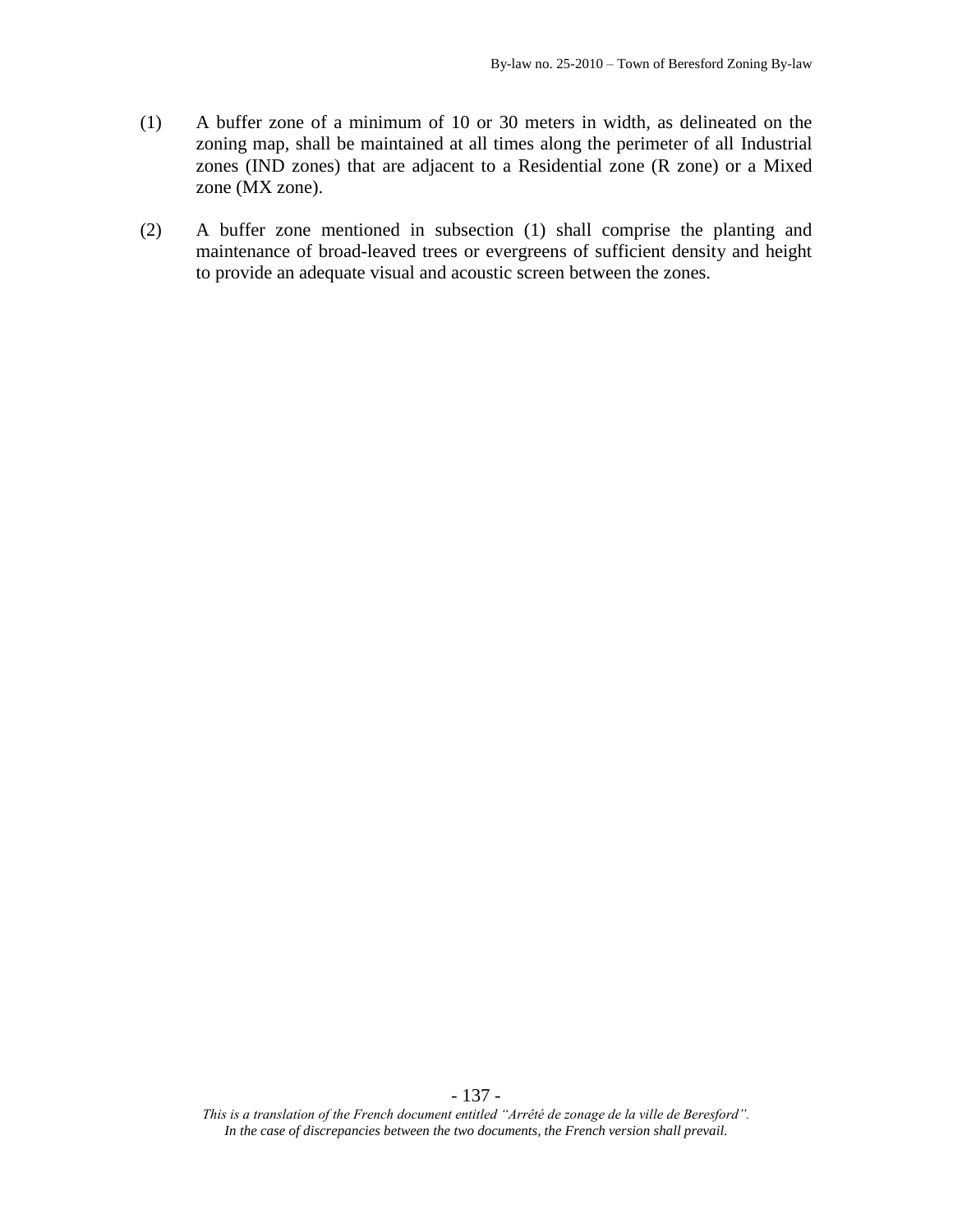# **Section 76: Type-1 Protected Natural Zones - NP-1 Zones**

### 76.1 Permitted uses

- (1) No land, building or structure located in a NP-1 zone may be developed and used for any purpose other than
	- (a) one (1) only of the following main uses:
		- (i) an observation and interpretation activity of an ecological and/or scientific nature,
		- (ii) an activity dedicated to the protection, the improvement and/or the restoration of sensitive environmental areas, or
		- (iii) a use mentioned in subsection  $7(4)$  on the condition that it be approved by the Province where such approval is required.

## 76.2 Height

(1) No main building or main structure shall have a height of more than 7 meters.

### 76.3 Standards for accessory buildings and structures

(1) No accessory building shall be erected, placed, relocated, structurally altered or replaced in a NP-1 zone.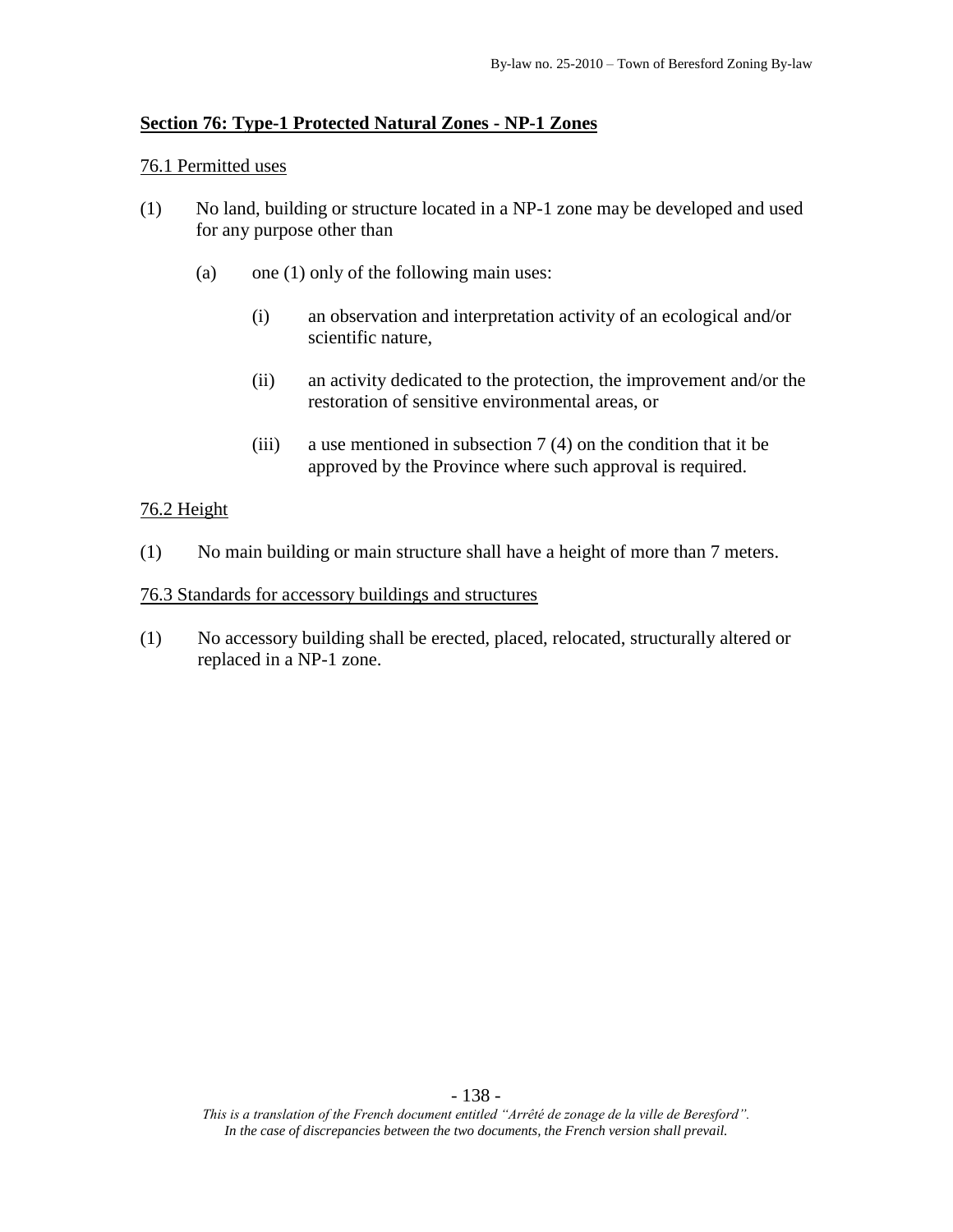### **Section 77: Type-1 Resource Zones – RES-1**

#### 77.1 Permitted uses

- (1) No land, building or structure located in a RES-1 zone may be developed and used for any purpose other than
	- (a) one (1) only of the following main uses:
		- (i) a public park,
		- (ii) a public open space,
		- (iii) a municipal and/or public utility infrastructure,
		- (iv) an agricultural use,
		- (v) a forestry use,
		- (vi) a sawmill with a capacity of less than 2000 running board feet per day,
		- (vii) the cutting, storing and/or selling of firewood or wood to be used in the forestry industry,
		- (viii) snowmobile, all-terrain vehicle, riding and walking trails,
		- (ix) an equestrian center,
		- (x) a golf course,
		- (xi) a gravel or sand pit,
		- (xii) a campground,
		- (xiii) a cabin establishment, and
		- (xiv) a radio communication tower owned by a public utility; and
	- (b) a maximum of two accessory buildings.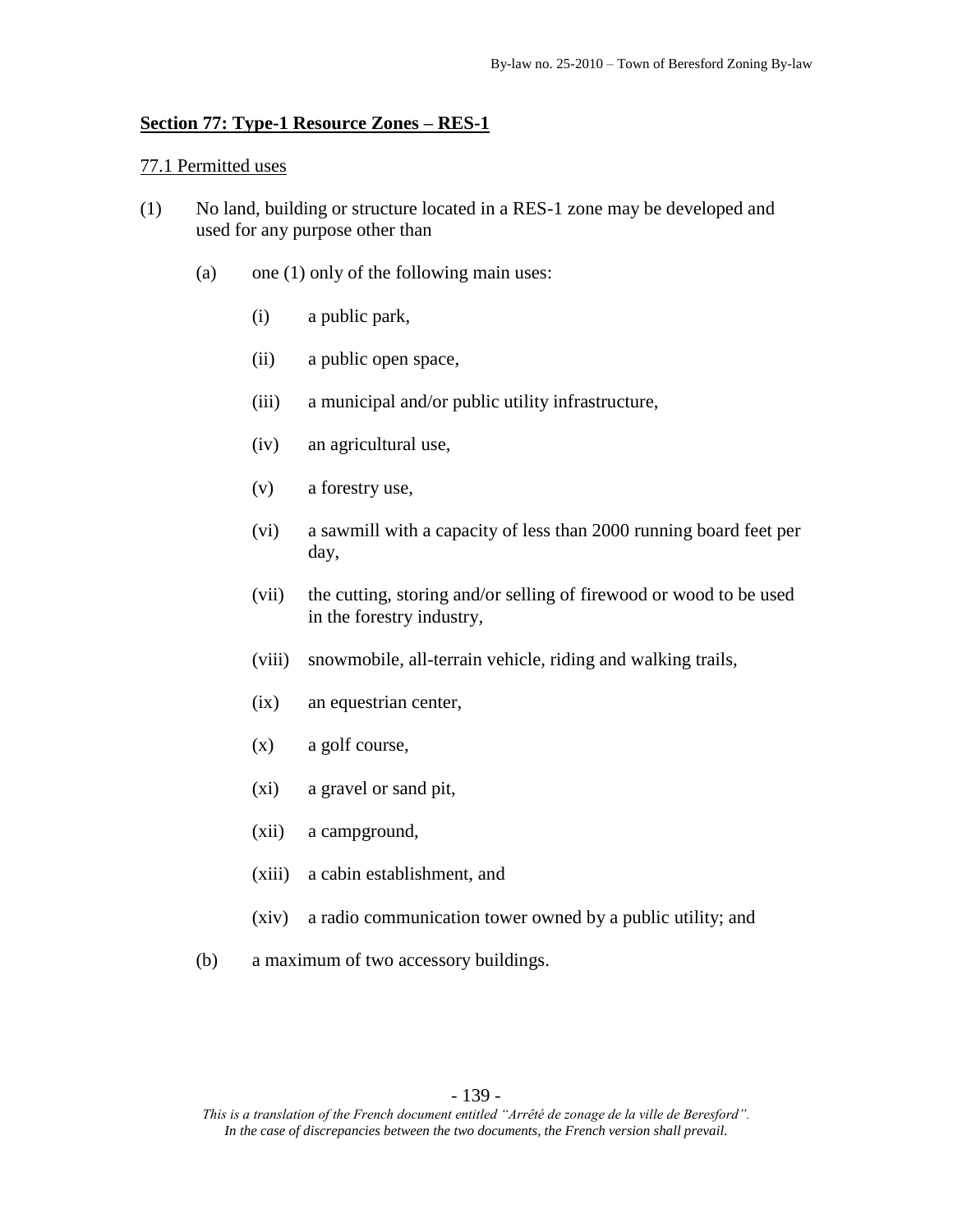# 77.2 Setbacks

- (1) No main building or main structure may be erected, placed, relocated, structurally altered or replaced so that it is located in whole or in part, at a distance of less than
	- (a) 15 meters from an arterial street line,
	- (b) 10.5 meters from a collector or sub-collector street line,
	- (c) 7.5 meters from a local street line,
	- (d) 3 meters from side lot lines, and
	- (c) 7.5 meters from a rear lot line.

## 77.3 Height

(1) No main building or main structure may exceed 10 meters in height.

### 77.4 Standards for accessory buildings and structures

- (1) No accessory building shall
	- (a) exceed two storeys;
	- (b) have a height of more than 7 meters;
	- (c) have a garage door of more than 4 meters in height;
	- (d) have a gross surface occupancy area exceeding the lesser of the following two dimensions;
		- (i) 10 % of the area of the lot, or
		- (ii) 120 square meters;
	- (e) be erected, placed, relocated, structurally altered or replaced so that it is less than
		- (i) 15 meters from the street line of an arterial highway,
		- (ii) 10.5 meters from a collector or sub-collector street line,
		- (iii) 7.5 meters from a local street line, and

#### - 140 -

*This is a translation of the French document entitled "Arrêté de zonage de la ville de Beresford". In the case of discrepancies between the two documents, the French version shall prevail.*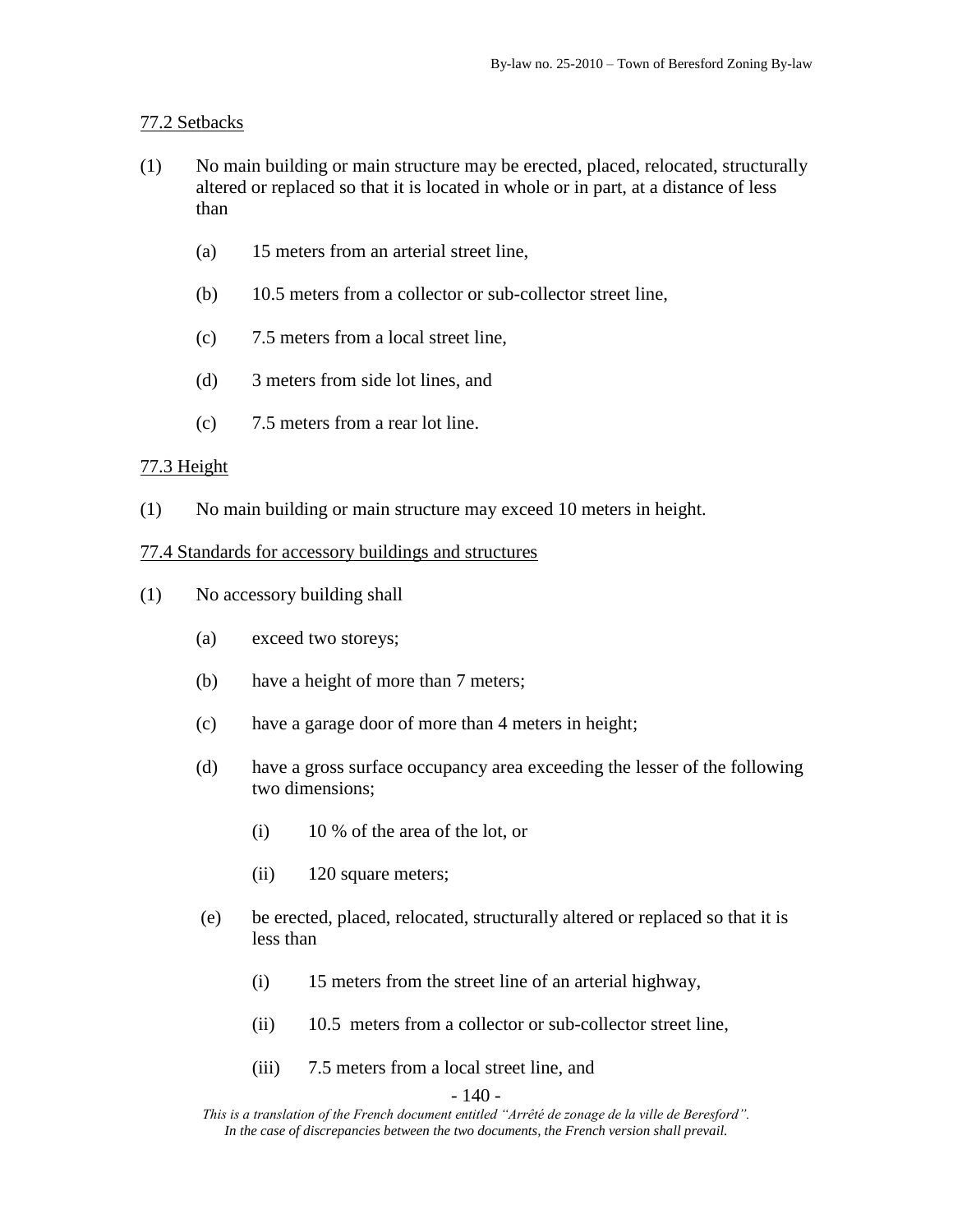- (iii) 3 meters from a rear or side lot line, and
- (f) be used for
	- (i) human habitation,
	- (ii) agricultural purpose, except if the main use is agricultural, and
	- (iii) the keeping of animals other than pet animals, except if the main use is an equestrian center.
- (2) No accessory building façade shall have a horizontal dimension of more than 15 meters.
- (3) With the exception of accessory structures subject to particular standards under the general provisions of sections 7 to 85, no accessory structure may
	- (a) have a total height of more than 8 meters; and
	- (b) have a gross surface occupancy area exceeding 1.5 square meters.
- (4) The combined gross surface occupancy area of all accessory buildings and structures on a lot may not exceed the lesser of the following two dimensions:
	- (a) 10 % of the gross surface area of the lot; or
	- (b) 200 square meters.
- (5) An accessory building shall be constructed of
	- (a) the same exterior wall covering as the main building; or
	- (b) an exterior wall covering of an equal or higher architectural quality than the exterior wall covering of the main building.

(1) The combined surface area occupied by all main, secondary and accessory buildings and structures on a lot shall not exceed 40% of the total area of the lot on which they are located.

*This is a translation of the French document entitled "Arrêté de zonage de la ville de Beresford". In the case of discrepancies between the two documents, the French version shall prevail.*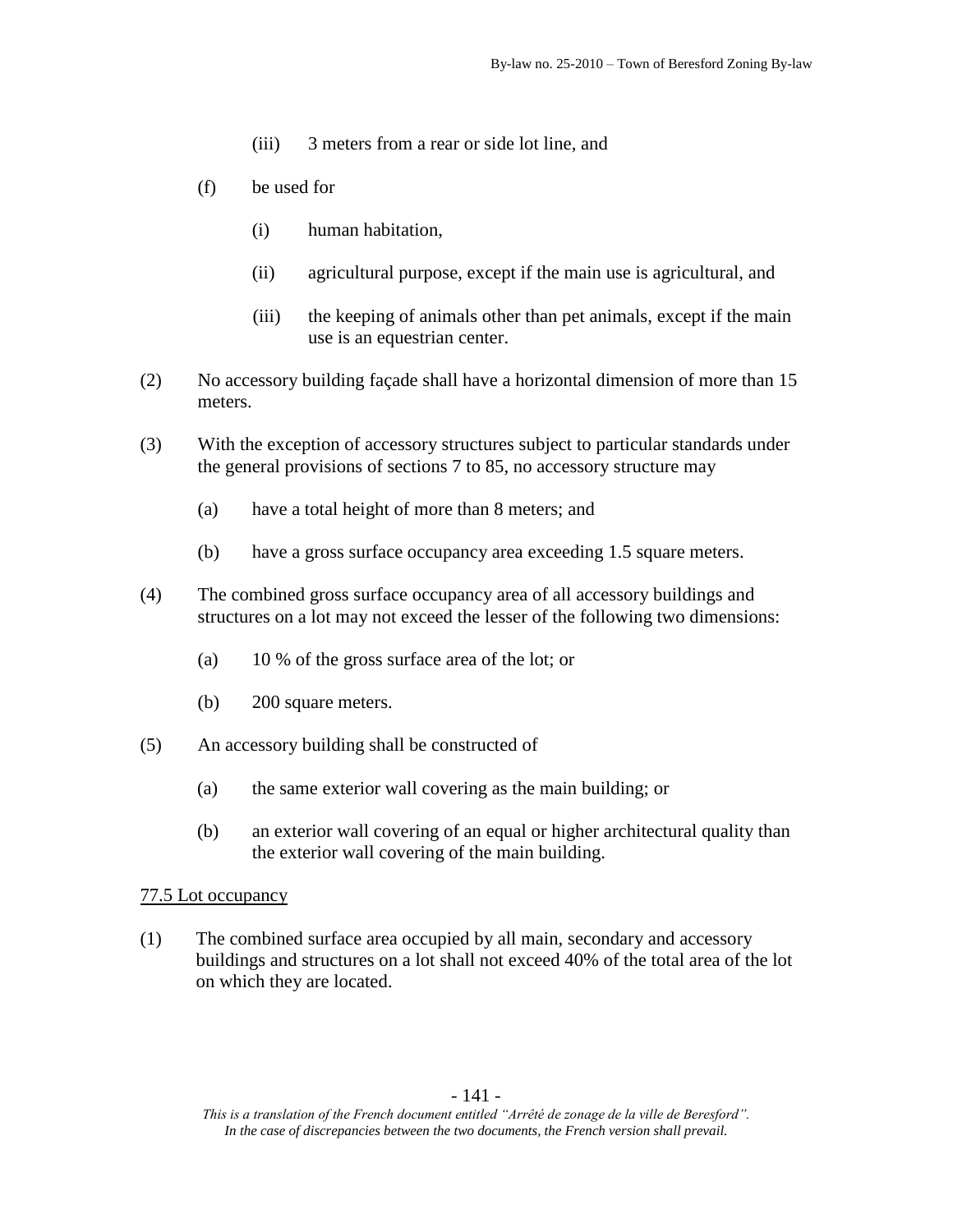# **Section 78: Type-2 Resource Zones – RES-2 Zones**

# 78.1 Permitted uses

- (1) No land, building or structure located in a RES-2 zone may be developed and used for any purpose other than
	- (a) one (1) only of the following main uses:
		- (i) a public park,
		- (ii) a public open space,
		- (iii) a municipal and/or public utility infrastructure,
		- (iv) an agricultural use,
		- (v) a forestry use,
		- (vi) a sawmill with a capacity of less than 2000 running board feet per day,
		- (vii) the cutting, storing and/or selling of firewood or wood to be used in the forestry industry,
		- (viii) snowmobile, all-terrain vehicle, riding and walking trails,
		- (ix) an equestrian center,
		- (x) a golf course,
		- (xi) a campground,
		- (xii) a cabin establishment, and
		- (xiii) a radio communication tower owned by a public utility; and
	- (b) a maximum of two accessory buildings.

# 78.2 Setbacks

(1) No main building or main structure may be erected, placed, relocated, structurally altered or replaced so that it is located in whole or in part, at a distance of less than

- 142 -

*This is a translation of the French document entitled "Arrêté de zonage de la ville de Beresford". In the case of discrepancies between the two documents, the French version shall prevail.*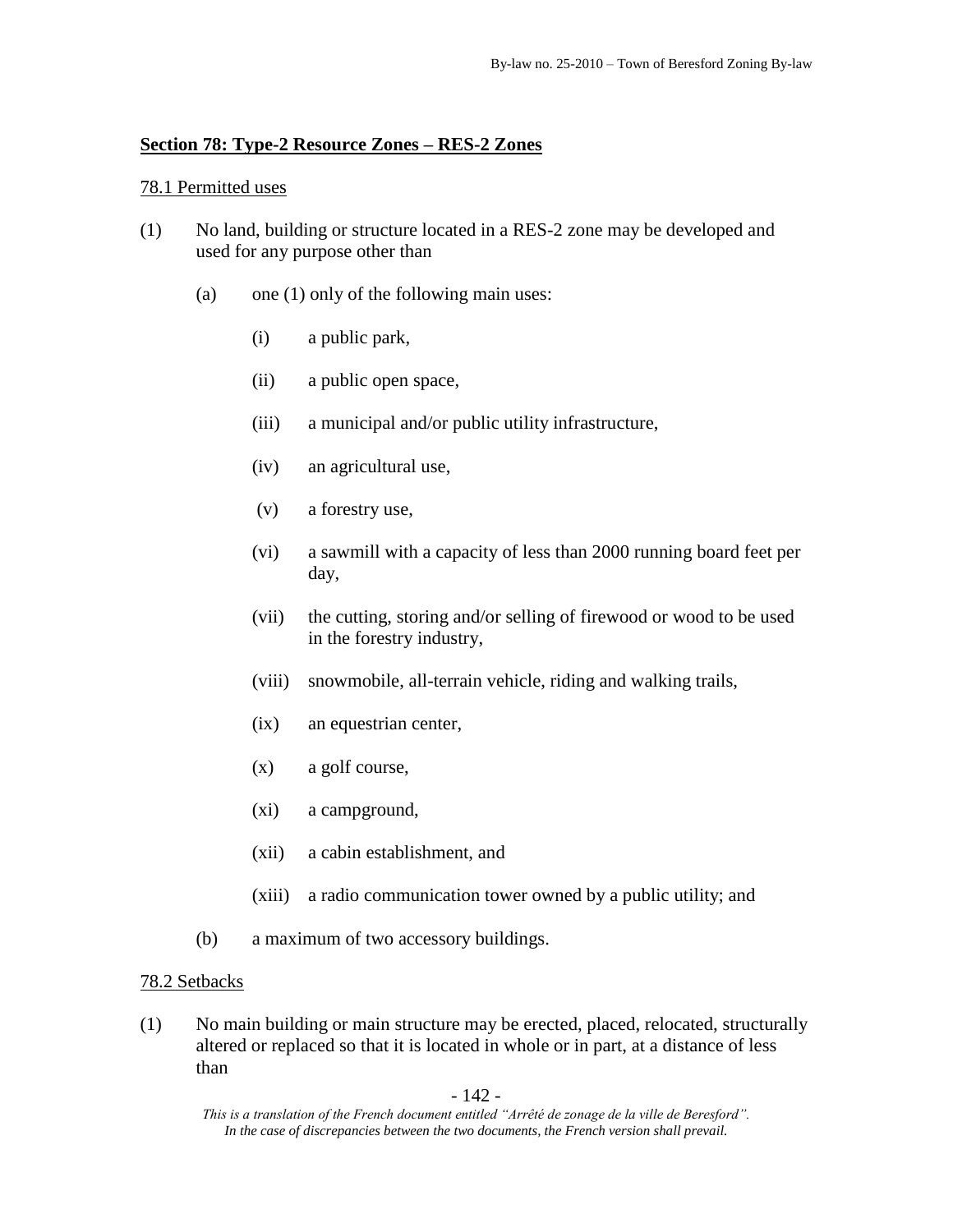- (a) 15 meters from an arterial street line;
- (b) 10.5 meters from a collector or sub-collector street line,
- (c) 7.5 meters from a local street line,
- (d) 3 meters from side lot lines, and
- (e) 7.5 meters from a rear lot line.

## 78.3 Height

- (1) No main building or main structure may exceed 10 meters in height.
- 78.4 Standards for accessory buildings and structures
- (1) No accessory building shall
	- (a) exceed two storeys;
	- (b) have a height of more than 7 meters;
	- (c) have a garage door of more than 4 meters in height;
	- (d) have a gross surface occupancy area exceeding the lesser of the following two dimensions:
		- (i) 10 % of the area of the lot, or
		- (ii) 120 square meters;
	- (e) be erected, placed, relocated, structurally altered or replaced so that it is less than
		- (i) 15 meters from an arterial street line,
		- (ii) 10.5 meters from a collector or sub-collector street line,
		- (iii) 7.5 meters from a local street line, and
		- (iii) 3 meters from a rear or side lot line, and
	- (f) be used for

#### - 143 -

*This is a translation of the French document entitled "Arrêté de zonage de la ville de Beresford". In the case of discrepancies between the two documents, the French version shall prevail.*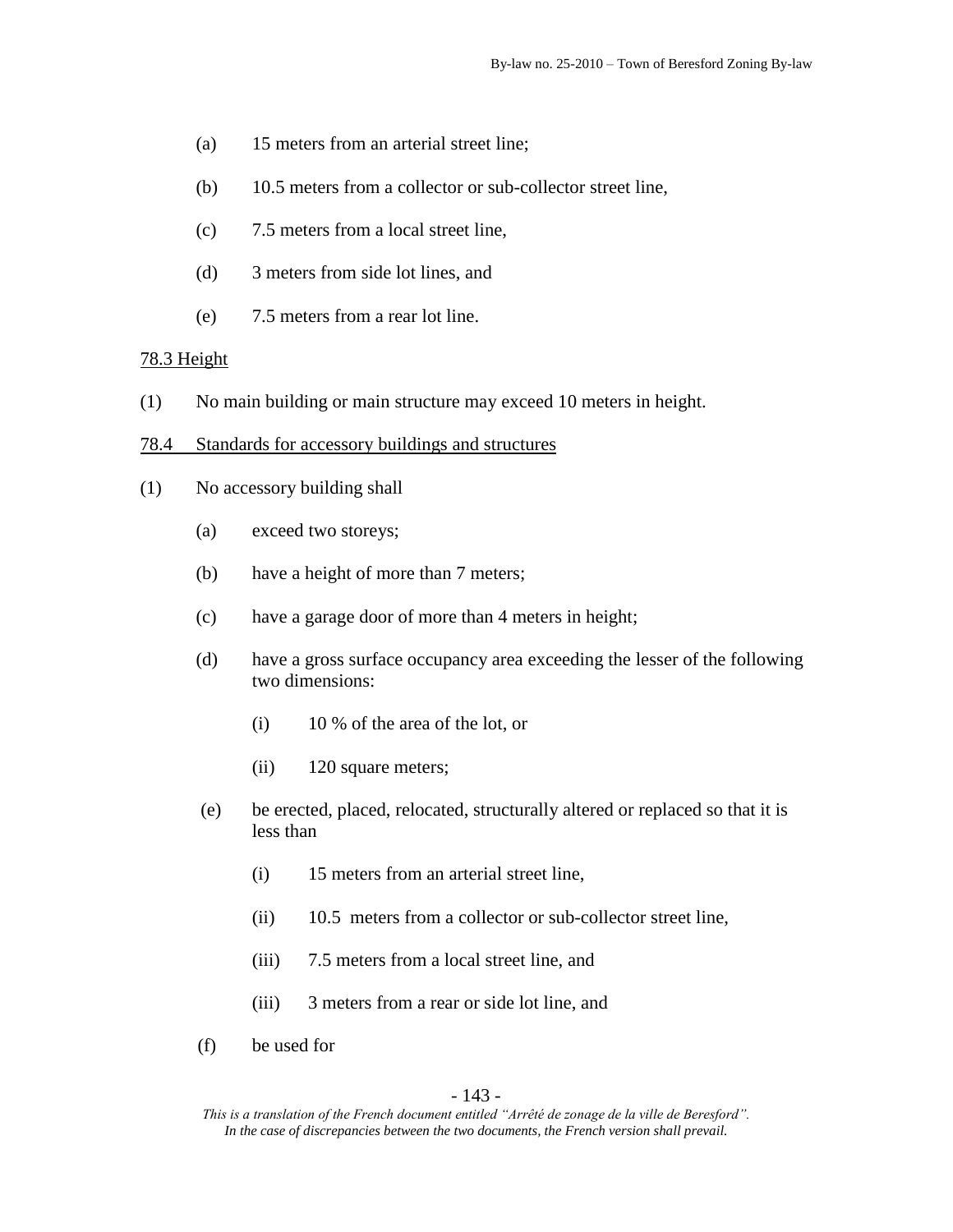- (i) human habitation,
- (ii) agricultural purposes, except if the main use is agricultural, and
- (iii) the keeping of animals other than pet animals, except if the main use is an equestrian center.
- (2) No accessory building façade shall have a horizontal dimension of more than 15 meters.
- (3) With the exception of accessory structures subject to particular standards under the general provisions of sections 7 to 85, no accessory structure may
	- (a) have a total height of more than 8 meters; and
	- (b) have a gross surface occupancy area exceeding 1.5 square meters.
- (4) The combined gross surface occupancy area of all accessory buildings and accessory structures on a lot may not exceed the lesser of the following two dimensions:
	- (a) 10 % of the gross surface area of the lot; or
	- (b) 200 square meters.
- (5) An accessory building shall be constructed of
	- (a) the same exterior wall covering as the main building; or
	- (b) an exterior wall covering of an equal or higher architectural quality than the exterior wall covering of the main building.

(1) The combined surface area occupied by all main, secondary and accessory buildings and structures on a lot shall not exceed 40% of the total area of the lot on which they are located.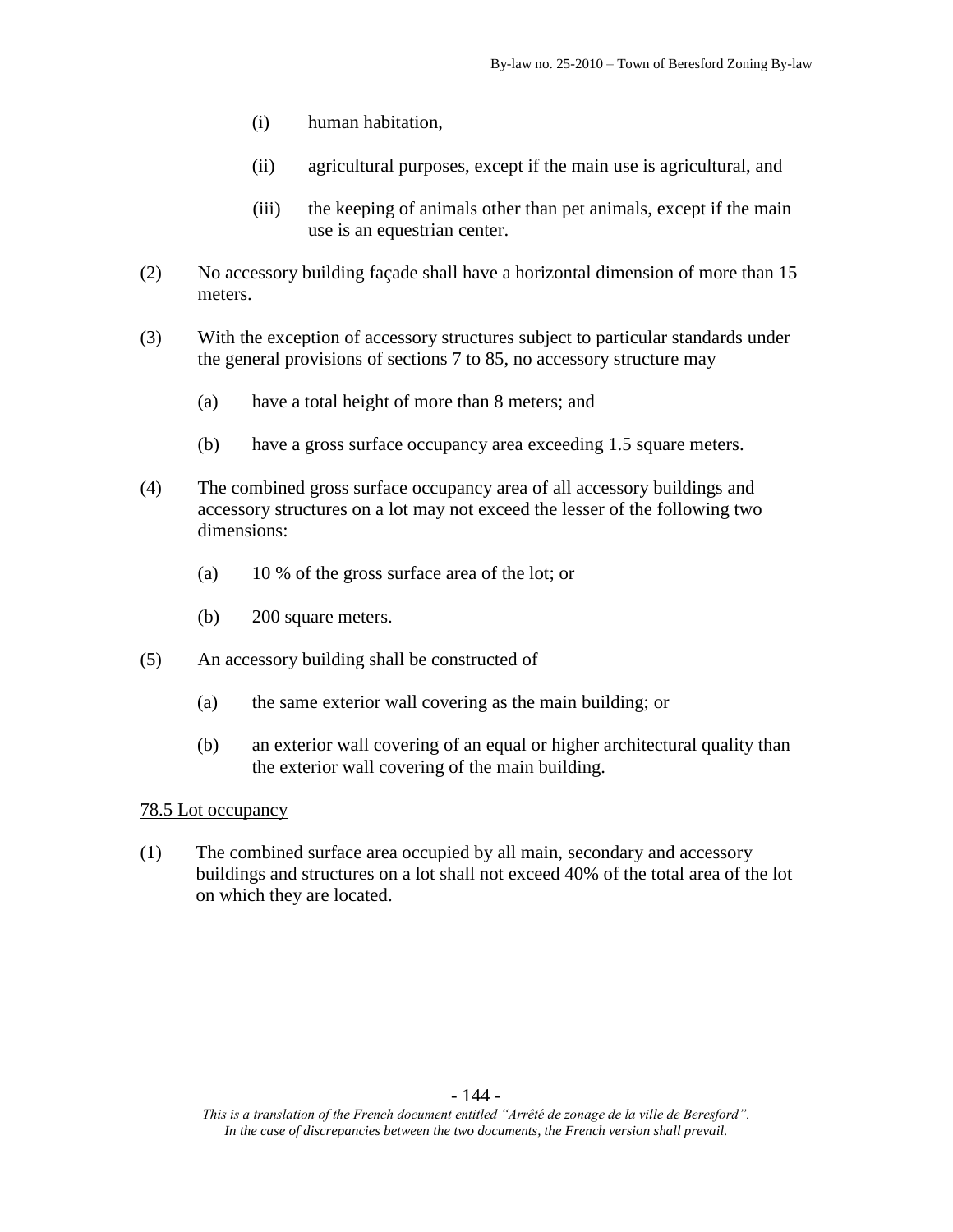## **Section 79: Type-1 Railway Corridor– CF-1 Zones**

### 79.1 Permitted uses

- (1) No land, building or structure located in a CF-1 zone may be developed and used for any purpose other than
	- (a) one or more of the following main uses:
		- (i) a railroad, or
		- (ii) a railway station for passenger use, and
	- (b) one (1) or more accessory buildings and accessory structures required by the railway company to maintain its system.

## 79.2 Setbacks

- (1) No main building or main structure may be erected, placed, relocated, structurally altered or replaced so that they are located in whole or in part, at a distance of less than:
	- (a) 15 meters from a street line; and
	- (b) 3 meters from the railroad right-of-way.

#### 79.3 Height

- (1) No main building or main structure may exceed 10 meters in height.
- 79.4 Standards for accessory buildings and structures
- (1) No accessory building shall
	- (a) exceed one (1) storey;
	- (b) have a height of more than 7 meters;
	- (c) be erected, placed, relocated, structurally altered or replaced so that it is less than
		- (i) 15 meters from a street line, and
		- (ii) 3 meters from the railroad right-of-way; and

#### - 145 -

*This is a translation of the French document entitled "Arrêté de zonage de la ville de Beresford". In the case of discrepancies between the two documents, the French version shall prevail.*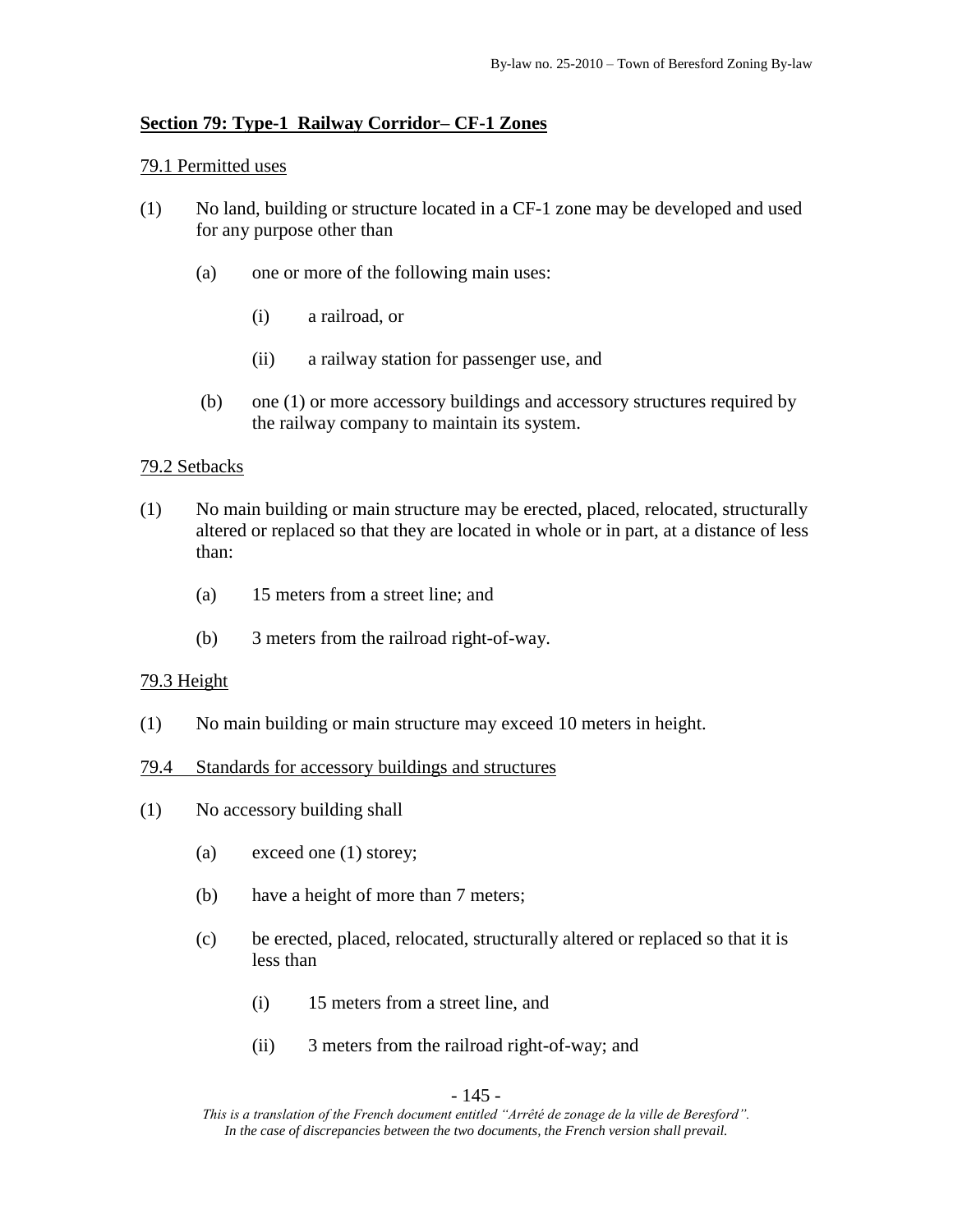- (d) be used for human habitation.
- (2) With the exception of accessory structures subject to particular standards under the general provisions of sections 7 to 85, no accessory structure may
	- (a) have a total height of more than 10 meters; and
	- (b) have a gross surface occupancy area exceeding 3 square meters.
- (3) An accessory building shall be constructed of
	- (a) the same exterior wall covering as the main building; or
	- (b) an exterior wall covering of an equal or higher architectural quality than the exterior wall covering of the main building.
- (4) No loading or unloading area for railway wagons shall be developed within CF zones or within the municipality unless the project has been accepted by the council following an amendment to the zoning regulations under the provisions of section 39 of the *Community Planning Act.*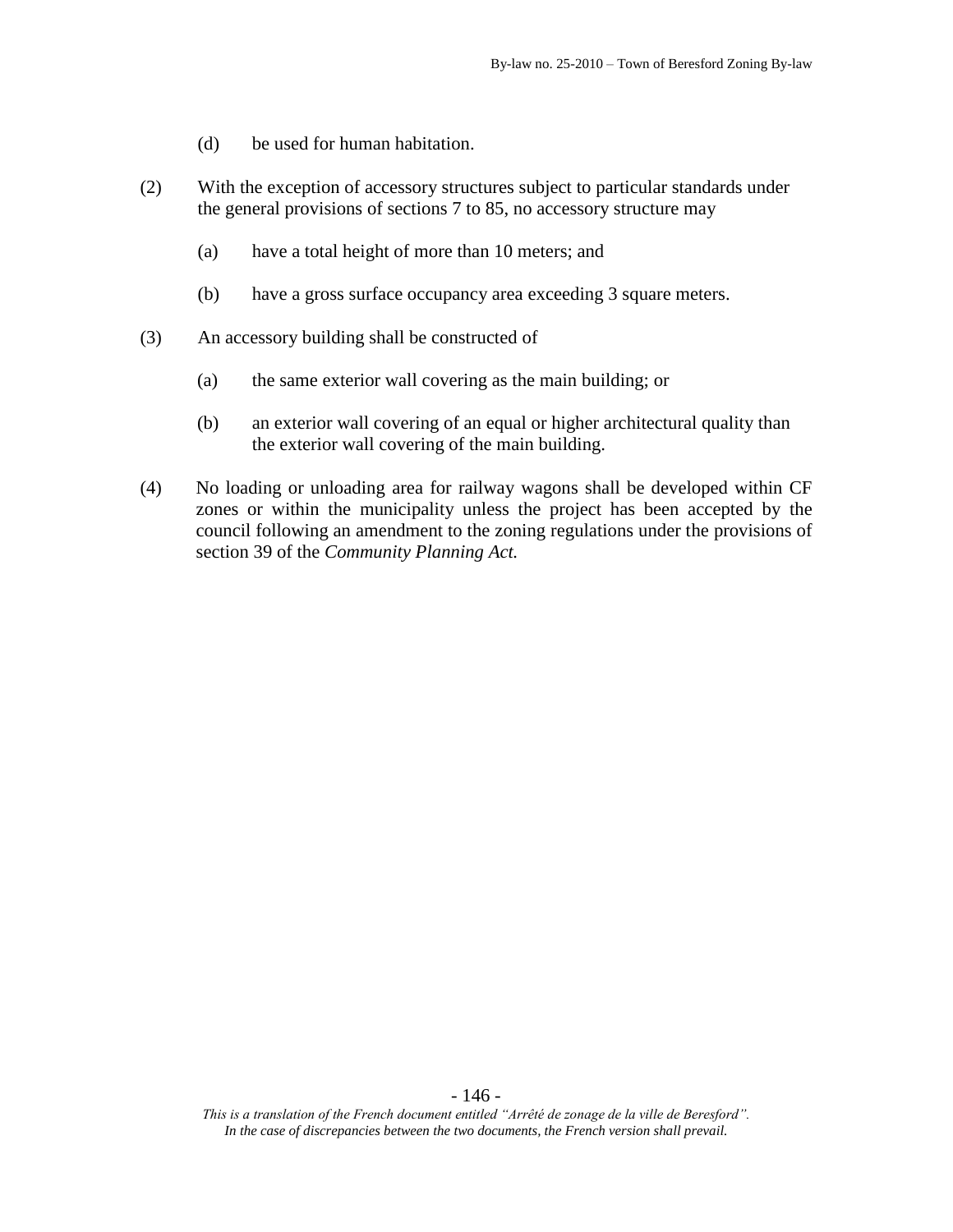#### **Section 80: Abrogation and Enactment**

- (1) By-law no. 25-1998 entitled "Zoning by-law" adopted on May 25, 1998 and registered at the registry office for the County of Gloucester on September 9, 1998 under number 84, together with all amendments thereto, is repealed.
- (2) This by-law is enacted in conformity with the provisions of the *Community Planning Act.*

| First reading (by title): ( <i>French version</i> )                                                                                   | December 20, 2010       |
|---------------------------------------------------------------------------------------------------------------------------------------|-------------------------|
| Second reading (by title): ( <i>French version</i> )                                                                                  | December 20, 2010       |
| Third reading (by title, in conformity with<br>the provisions of sub-section $12(1)$ of the<br>Municipalities' Act): (French version) | <b>January 10, 2011</b> |
| Enactment (( <i>French version</i> )                                                                                                  | <b>January 10, 2011</b> |

**NOTE:** This is a translation of the French document entitled "Arrêté de zonage de la ville de Beresford" which was enacted on January 10, 2011. In the case of discrepancies between these two documents, the French version shall prevail.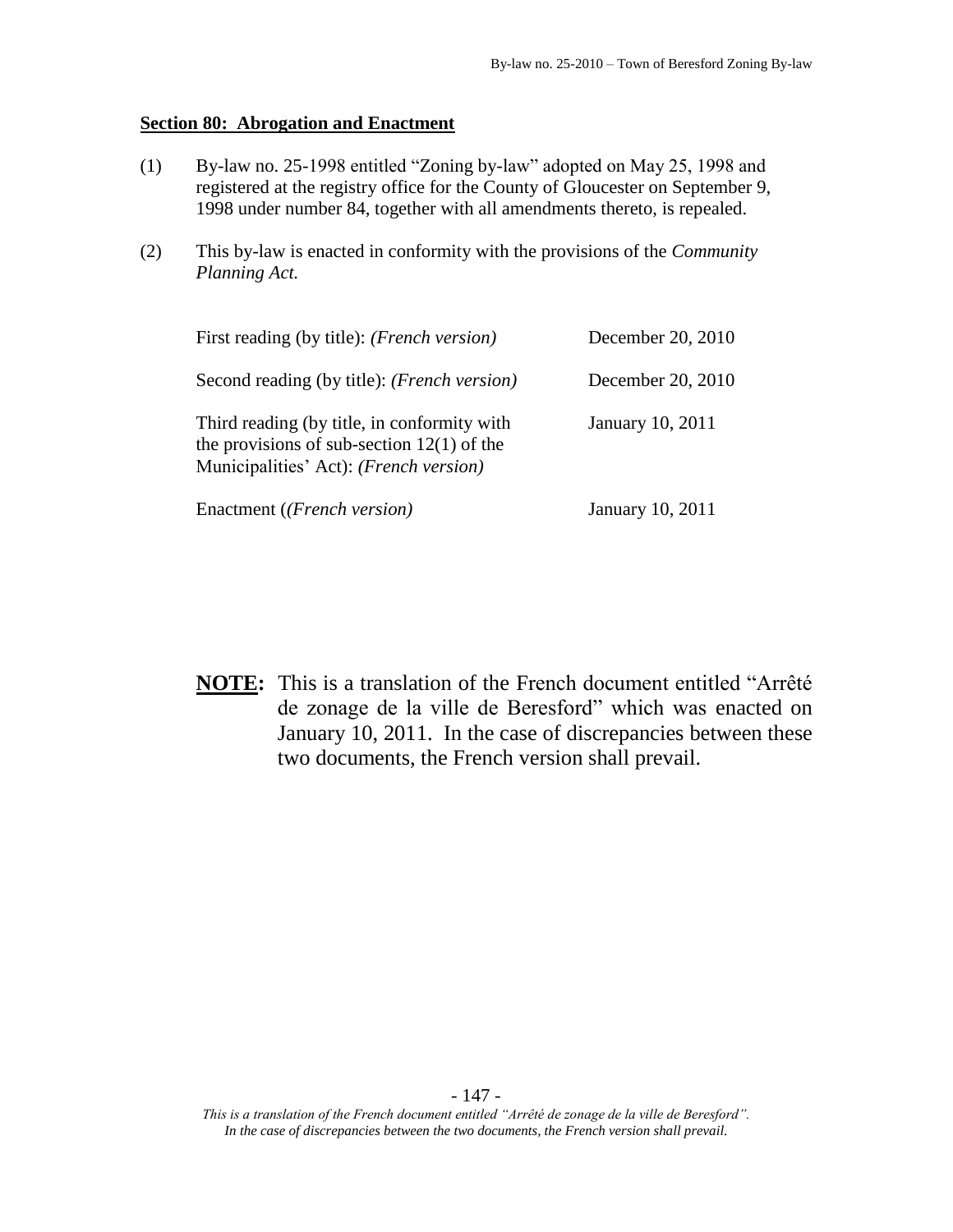# **TABLE OF CONTENTS**

| Section 8 : Residential development near a Lagoon or Treatment Plant20                  |
|-----------------------------------------------------------------------------------------|
|                                                                                         |
|                                                                                         |
| Section 10: Connection to the Public Sanitary Sewer and Water Supply System21           |
|                                                                                         |
| GENERAL PROVISIONS RELATING TO DESIGN, CHARACTER AND                                    |
|                                                                                         |
|                                                                                         |
| Section 14: Building Projections<br>.27                                                 |
|                                                                                         |
|                                                                                         |
| Section 17 : Standards relating to the Design, Character and Appearance of Land, Yards, |

## - 148 -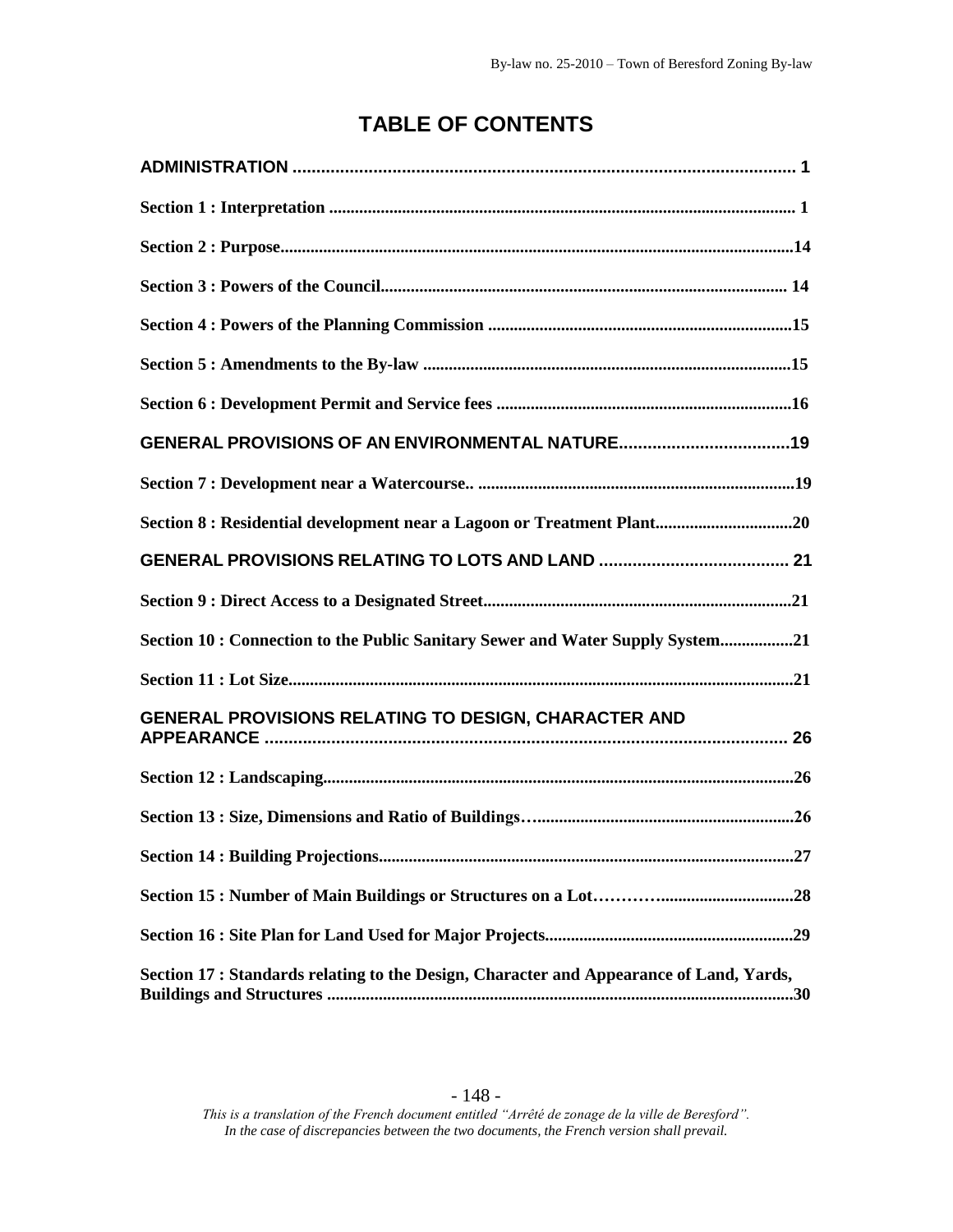| GENERAL PROVISIONS RELATING TO PARKING, LOADING AND UNLOADING 36             |
|------------------------------------------------------------------------------|
|                                                                              |
|                                                                              |
|                                                                              |
|                                                                              |
|                                                                              |
|                                                                              |
|                                                                              |
|                                                                              |
| Section 29 : Other Provisions Applicable to a Home Occupation or Business 46 |
|                                                                              |
|                                                                              |
|                                                                              |
|                                                                              |
|                                                                              |
| <b>GENERAL PROVISIONS RELATING TO EXCAVATIONS, FILLING AND</b>               |
|                                                                              |
|                                                                              |
|                                                                              |
| GENERAL PROVISIONS RELATING TO SECONDARY AND ACCESSORY USES,                 |

*This is a translation of the French document entitled "Arrêté de zonage de la ville de Beresford". In the case of discrepancies between the two documents, the French version shall prevail.*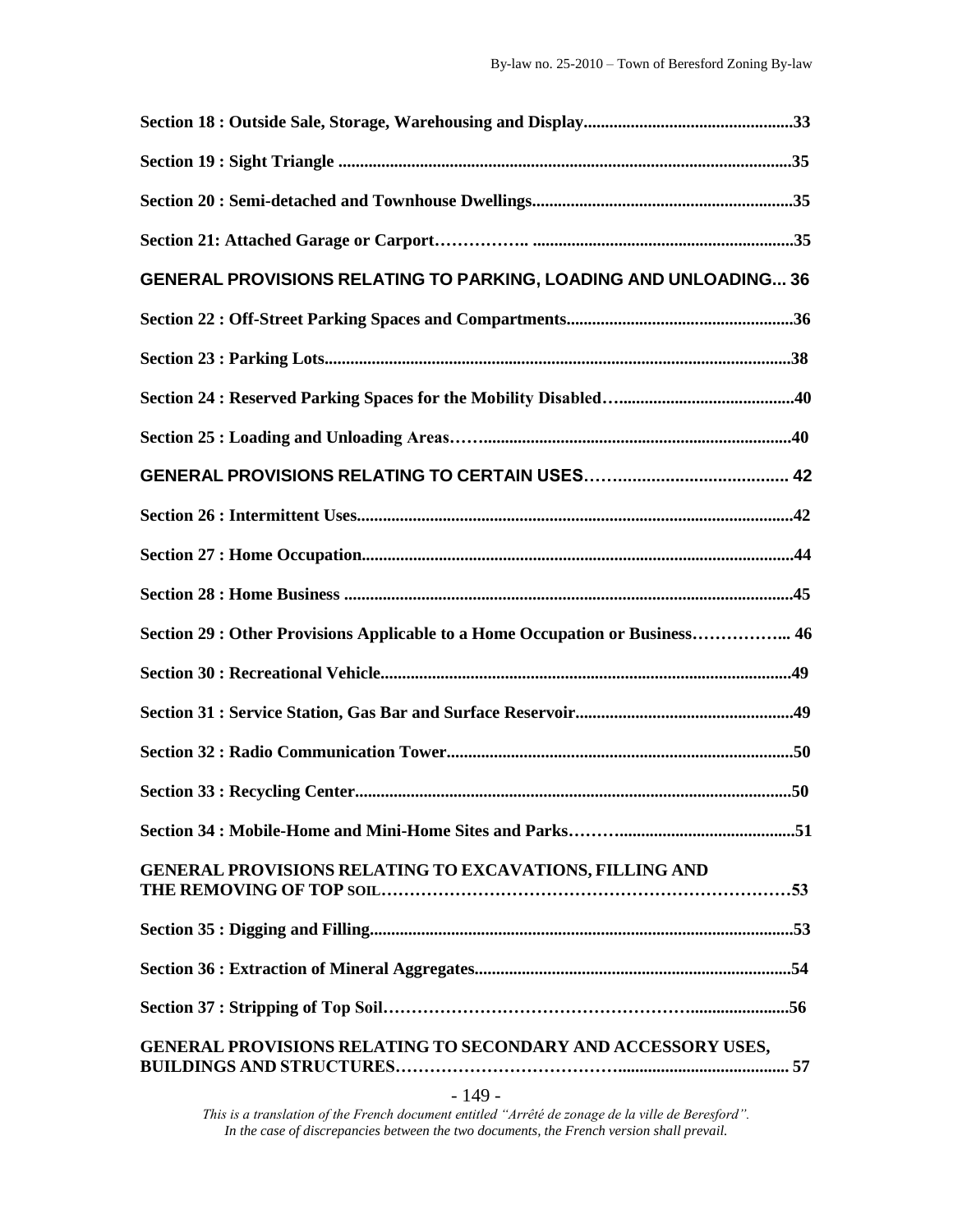| Section 47 : Decorative wall, Retaining wall, Breakwater, Sentry-box, Portal, Gateway63 |
|-----------------------------------------------------------------------------------------|
|                                                                                         |
|                                                                                         |
|                                                                                         |
|                                                                                         |
|                                                                                         |
|                                                                                         |
| GENERAL PROVISIONS RELATING TO SIGNS AND ADVERTISING 70                                 |
|                                                                                         |
|                                                                                         |
|                                                                                         |
|                                                                                         |
|                                                                                         |
|                                                                                         |

#### - 150 -